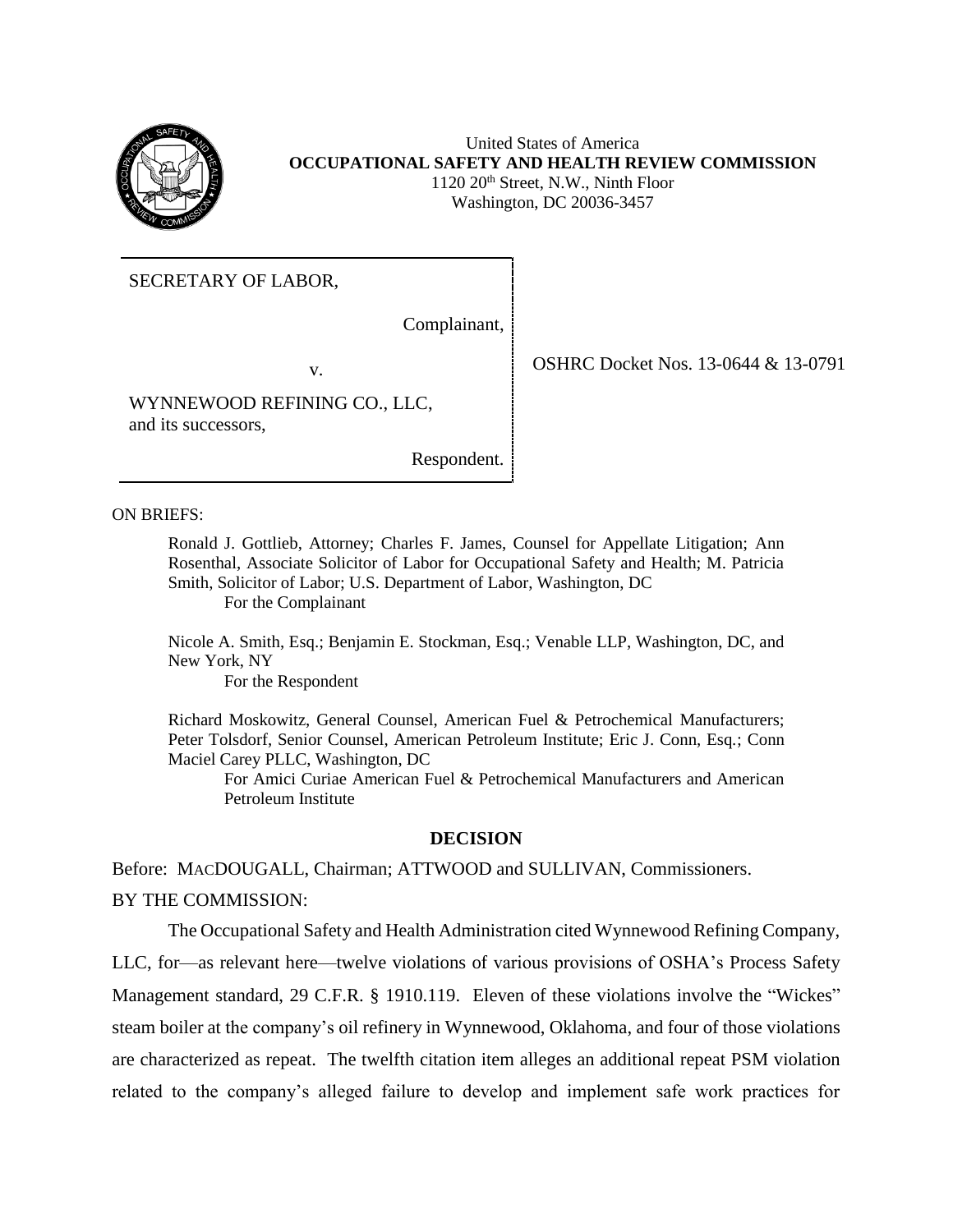contractors. Following a hearing, Administrative Law Judge Brian A. Duncan affirmed all twelve violations as serious and assessed a total penalty of \$58,000 for them.

Both parties petitioned for review of the judge's decision. Wynnewood LLC contends that the Wickes boiler-related items should be vacated because the PSM standard does not apply to the boiler.<sup>1</sup> The Secretary contends that the judge erred in rejecting his repeat characterization of five of the PSM items because, although the predicate violations were committed by a different corporate entity when it was owned by a different parent corporation, substantial continuity existed between Wynnewood LLC and the prior entity. For the following reasons, we affirm the judge's decision. 2

<sup>&</sup>lt;sup>1</sup> Wynnewood LLC's petition for discretionary review also asserts that the Secretary's serious characterization of some of the PSM citation items at issue "shows the overreach of the PSM standard." The Commission requested briefing on this issue as well as the applicability of the PSM standard, as a whole, to the Wickes boiler. The company, however, does not address the serious characterization issue in its review brief; so we consider that issue abandoned. *See Am. Sterilizer Co.*, 18 BNA OSHC 1082, 1089 n.15 (No. 91-2494, 1997) ("Under Commission precedent, an issue raised in a petition for review or direction for review but not addressed in the party's brief is treated as abandoned."). The company did, though, include in its review brief challenges to the merits of each of the Wickes boiler-related items that go beyond the issue of applicability and were not raised in its petition. We decline to address these additional issues. *See Charles A. Gaetano Constr. Corp.*, 6 BNA OSHC 1463, 1468 n.7 (No. 14886, 1978) ("[Where a] respondent did not raise [an] argument in its petition for review[,] . . . the . . . issue is not before [the Commission]."); *J.A. Jones Constr. Co.*, 15 BNA OSHC 2201, 2204 (No. 87-2059, 1993) ("It is well-settled that the Commission has discretion to decline to entertain arguments by a party dealing with matters on which we did not request briefs.").

 $2$  Two motions remain pending before the Commission. The American Fuel & Petrochemical Manufacturers and American Petroleum Institute moved for leave to file an amicus brief. *See*  Commission Rule 24, 29 C.F.R. § 2200.24 ("The brief of an amicus curiae may be filed only by leave of the Judge or Commission . . . [and] may be conditionally filed with the motion for leave."). That motion is granted.

Wynnewood LLC moved for leave to file a sur-reply to the Secretary's reply brief. *See* Commission Rule 93(b)(3), 29 C.F.R. § 2200.93(b)(3) ("Additional briefs [other than opening and reply briefs] are otherwise not allowed except by leave of the Commission."). The company's counsel, however, included the sur-reply brief within the motion, which violates Commission Rule 40(a), *see* 29 C.F.R. § 2200.40(a) ("A motion shall not be included in another document, such as a brief . . . , but shall be made in a separate document."). In addition, the motion initially failed to "state . . . if [the Secretary] opposes or does not oppose the motion." *Id.* Finally, the motion was filed almost six weeks after the Secretary filed his reply brief. *Cf.* Commission Rule 93(b)(1), 29 C.F.R. § 2200.93(b)(1) ("Any reply brief permitted by these rules or by order shall be filed within 15 days after the second brief is served."). Accordingly, this motion is denied.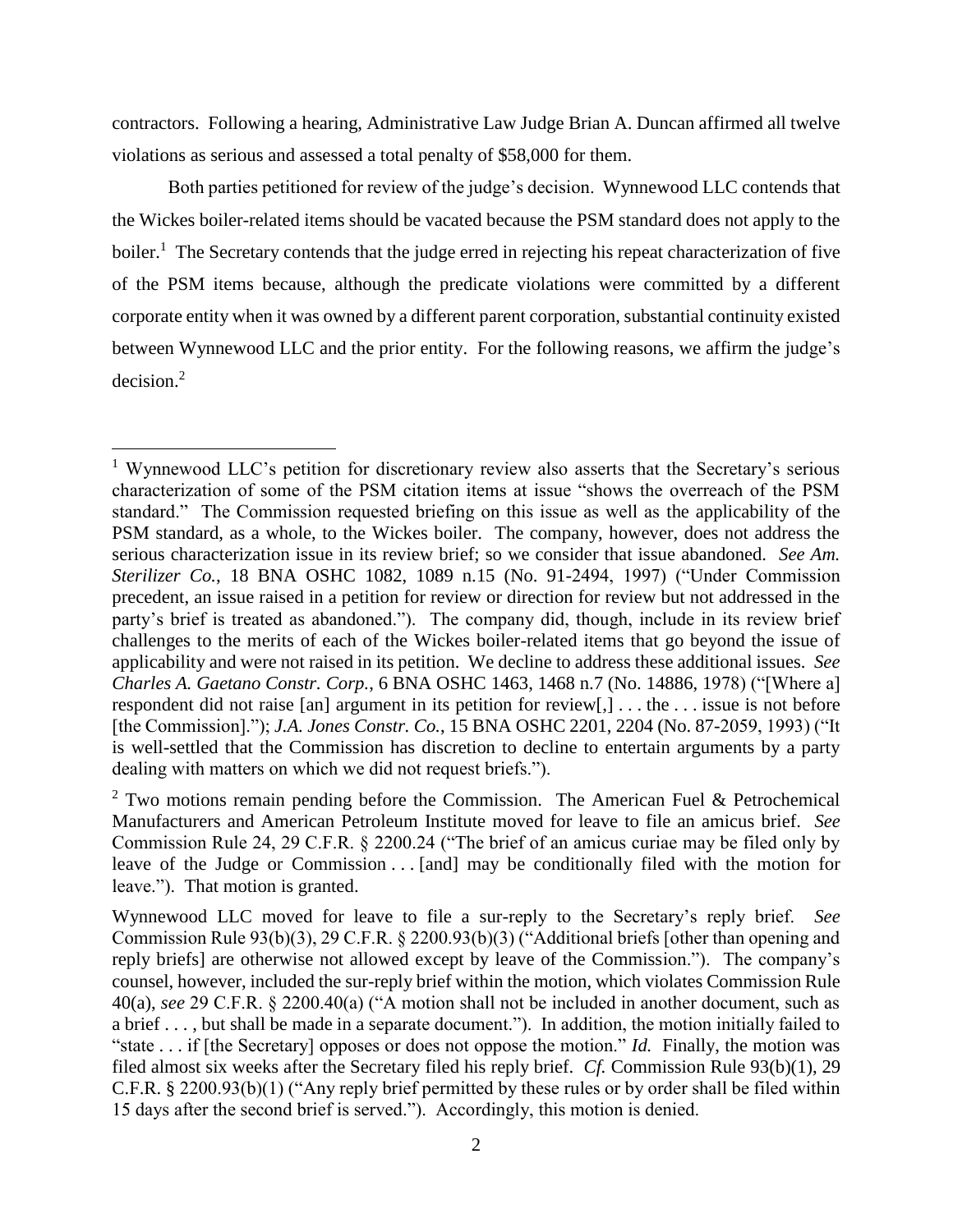## **BACKGROUND**

Wynnewood LLC's refinery in Oklahoma processes crude oil and on a daily basis produces 70,000 barrels of gasoline, propane, propylene, butane, fuel oils, and solvents. Prior to December 2011, the refinery was owned and operated by Wynnewood Refining Company, a subsidiary of Gary-Williams Energy Corporation. On December 15, 2011, CVR Energy, Inc., acquired all the stock of Gary-Williams Energy Corporation and its subsidiaries, including Wynnewood Inc., which then registered with the State of Delaware as a limited liability corporation—Wynnewood LLC, the respondent here—on February 21, 2012.<sup>3</sup>

The Wickes boiler, located about 100 feet from the reactor column in the refinery's Fluid Catalytic Cracking Unit (FCCU), is one of four boilers in the refinery providing steam to the 225-pound "steam header," which then routes steam for use in various processes throughout the facility. In hearing testimony, the Wickes boiler was described as "a major contributor into that steam header," and "by far the workhorse of the plant for steam," as it provides steam for, among other things, powering turbines and pumps, putting out small fires, "stripping" crude oil of certain substances during the refining process, and clearing the "FCCU riser" of hydrocarbons during emergency shutdowns.

The Wickes boiler is powered by two types of fuel—natural gas, which the refinery purchases, and refinery fuel gas (RFG), which is made from non-condensable, unsaleable, and flammable gas byproducts of the refining process. Natural gas and RFG are mixed in a fuel gas drum and the resulting fuel is then routed through a 4.1-mile-long pipeline network, including through a trunk line to the Wickes boiler. During times when no RFG is produced—such as when the refinery is shut down for maintenance, a period known as a "turnaround"—only natural gas is provided to the drum. On September 28, 2012, the refinery was in the middle of a turnaround, so the Wickes boiler was to be started up using only natural gas. During this start-up, however, too much natural gas was allowed into the boiler's "firebox"—where fuel is burned to produce a flame—and shortly thereafter the boiler exploded, immediately killing one Wynnewood LLC employee and critically injuring another, who died twenty-eight days later.

<sup>&</sup>lt;sup>3</sup> While it appears that Wynnewood Refining Company, when it was owned by Gary-Williams Energy Corporation, was a Delaware corporation, the record in this case is not entirely clear on this point. Nevertheless, we will refer to the entity that existed before February 2012 as "Wynnewood Inc.," to distinguish it from Wynnewood LLC, the respondent here.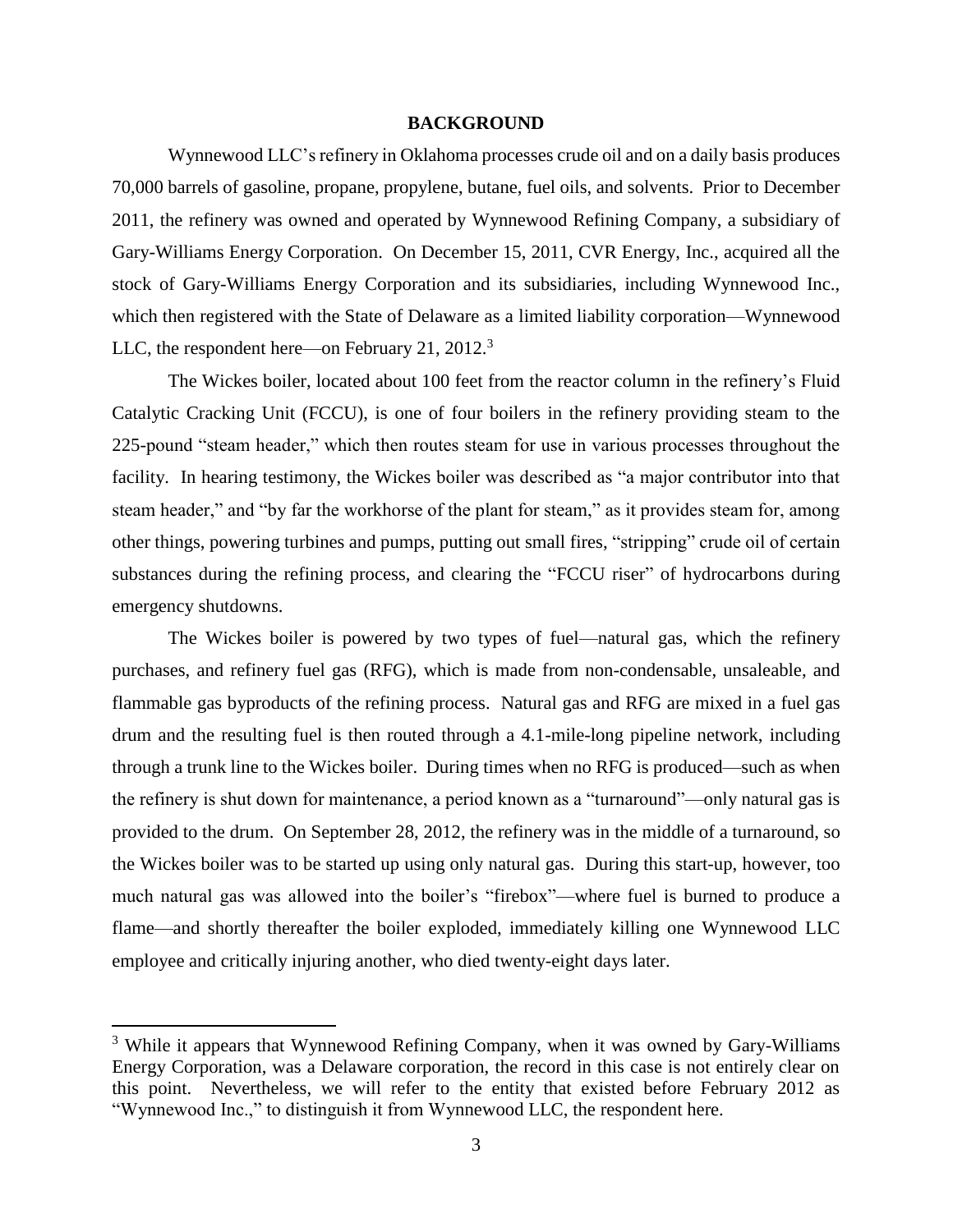The day after the explosion, OSHA began an inspection of the refinery, which resulted in the issuance of three citations to Wynnewood LLC (Docket No. 13-0791), with all items relating to the Wickes boiler—twelve of these citation items allege violations of the PSM standard; five of which are alleged as repeat violations. One month after the start of this first inspection, OSHA initiated a second inspection of the refinery, which resulted in the issuance of three more citations to Wynnewood LLC (Docket No. 13-0644), addressing various conditions in the refinery; one of the citation items is alleged as a repeat violation of the PSM standard.

Under Docket No. 13-0791, as relevant here, the judge affirmed eleven of the twelve citation items alleging violations of the PSM standard; four of which he characterized as serious instead of repeat.<sup>4</sup> Under Docket No. 13-0644, as relevant here, the judge affirmed the one citation item alleging a violation of the PSM standard but characterized it as serious instead of repeat.<sup>5</sup> In rejecting the Secretary's repeat characterization of these affirmed items, the judge concluded that, because the predicate PSM violations were committed by Wynnewood Inc. while it was a subsidiary of Gary-Williams Energy Corporation, those violations could not be attributed to Wynnewood LLC.

For the following reasons, we agree with the judge that the PSM standard applies to the Wickes boiler and therefore affirm the eleven items at issue on review that allege PSM violations

 $\overline{a}$ 

<sup>&</sup>lt;sup>4</sup> Under Docket No. 13-0791, the seven PSM items in Serious Citation 1 at issue on review allege violations of: § 1910.119(d)(3)(i)(F), asserting that the Wickes boiler's process safety information did not include design codes and standards (Item 1); § 1910.119(e)(3)(i), (e)(3)(iii), and (e)(3)(iv), based on two allegedly deficient process hazard analyses (Items 2a, 2b, and 2c);  $§$  1910.119(f)(1)(i)(A) and (f)(3), for having inadequate operating procedures and failing to review such procedures (Items 3a and 3b); and  $\S$  1910.119 $(\ell)(3)$ , for failing to inform employees of a process change related to the Wickes boiler (Item 4). The four items in Repeat Citation 2 at issue on review allege violations of: § 1910.119(f)(1)(ii), in that the operating procedures for the Wickes boiler did not address the operating limits of the equipment (Item 2);  $\S$  1910.119(g)(2), for failing to provide refresher training to employees on operation of the Wickes boiler (Item 3); § 1910.119(j)(2), for failing to implement written procedures related to the Wickes boiler (Item 4); and § 1910.119 $(\ell)(1)$ , for failing to implement procedures to manage changes related to the Wickes boiler (Item 5).

<sup>&</sup>lt;sup>5</sup> The additional PSM item that was cited as a repeat violation under Docket No. 13-0644 alleges a violation of § 1910.119(h)(2)(iv), for failing to implement safe work practices to control the entrance, presence, and exit of contract employers and employees near the Wickes boiler (Repeat Citation 2, Item 1).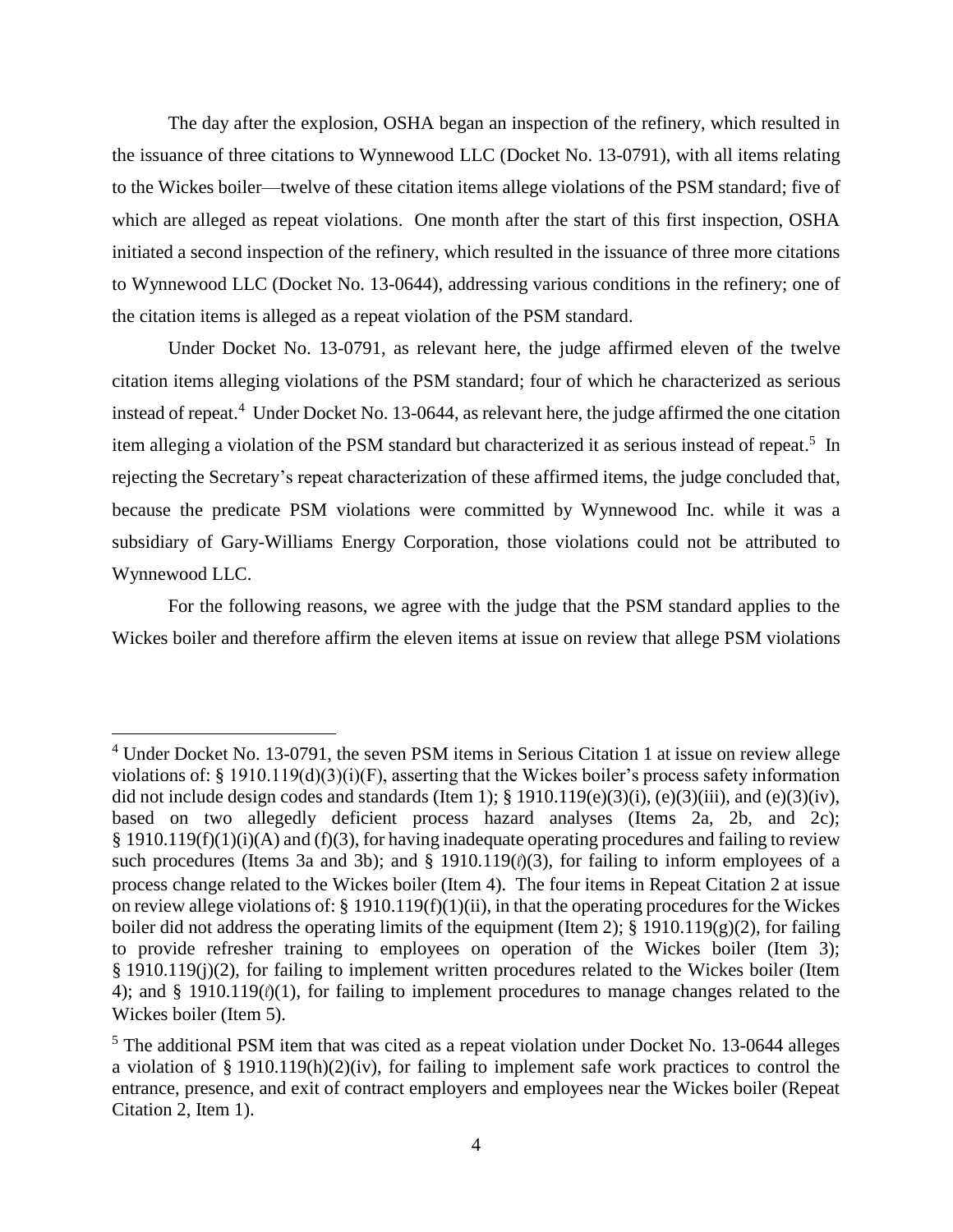relating to the boiler. We also agree that a repeat characterization is unwarranted for the five items on review.

### **DISCUSSION**

### **I. Applicability of the PSM Standard**

The PSM standard "applies to . . . [a] process which involves a Category 1 flammable gas . . . or a flammable liquid with a flashpoint below 100 °F . . . on site in one location, in a quantity of 10,000 pounds . . . or more." 29 C.F.R.  $\S$  1910.119(a)(1)(ii). "Process" is defined as "any activity involving a highly hazardous chemical including any use, storage, manufacturing, handling, or the on-site movement of such chemicals, or combination of these activities," and "[f]or purposes of this definition, any group of vessels which are interconnected and separate vessels which are located such that a highly hazardous chemical could be involved in a potential release shall be considered a single process." 29 C.F.R. § 1910.119(b). As such, the definition of "process" has two prongs—a vessel may be part of a covered "process" via interconnection or location.

The Secretary asserts that the Wickes boiler fits both prongs, alleging that the FCCU is a covered process and the boiler is both interconnected with it and located such that a catastrophic event could affect it. The judge agreed, finding that the Wickes boiler is interconnected with the Alkylation Unit and FCCU through the RFG pipeline, as well as interconnected with virtually all the refinery's processes through the steam header, and concluding that the boiler was centrally located in the FCCU such that an event like the explosion in this case could result in a catastrophic release of a highly hazardous chemical (HHC). The judge also rejected Wynnewood LLC's contention that the Wickes boiler qualifies for the PSM standard's workplace fuel exemption, which provides that "[h]ydrocarbon fuels used solely for workplace consumption as a fuel" are exempted from coverage "if such fuels are not a part of a process containing another [HHC] covered by this standard." 29 C.F.R.  $\S$  1910.119(a)(1)(ii)(A).

Wynnewood LLC asserts that the judge erred in several ways, arguing that: (1) a mere physical connection between vessels is insufficient to make them a single process absent evidence that the cited vessel could cause a catastrophic HHC release—a showing the company contends the Secretary failed to make; (2) in any event, the Wickes boiler was not in fact "interconnected" to a PSM-covered process because neither the RFG pipeline nor the steam header are sufficient connections under the standard; (3) the Wickes boiler was not situated such that it could cause a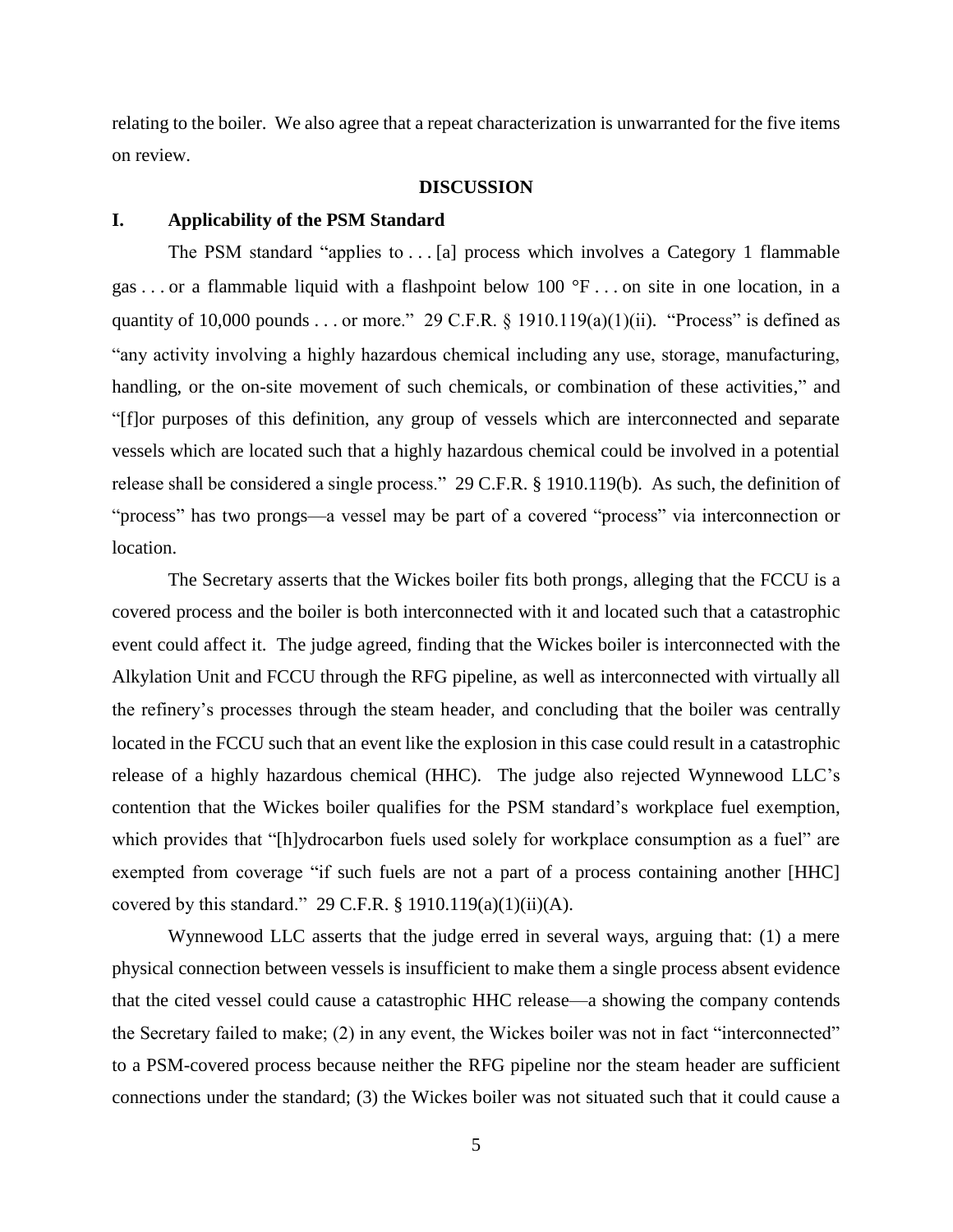catastrophic release from nearby covered processes; and (4) the Wickes boiler's use of RFG falls within the workplace fuel exemption because the only HHC or flammable gas that contacts the boiler is a small quantity of refinery and/or natural gas, all of which the boiler uses only as a fuel. We begin with the company's first contention, which raises an interpretation issue.

# *"Interconnected" Vessels and Proof of Risk of Catastrophic Release*

Wynnewood LLC contends that interconnected vessels do not form a single "process" unless each vessel is shown to pose a risk of catastrophic HHC release. The company argues that because there are no commas on either side of the following phrase in the standard's definition of "process"—"and separate vessels which are located such that a highly hazardous chemical could be involved in a potential release"—the "such that" phrase in the definition modifies "interconnected" as well as "located." 29 C.F.R. § 1910.119(b) (defining "process" as "any group of vessels which are interconnected and separate vessels which are located such that a highly hazardous chemical could be involved in a potential release shall be considered a single process"). The company therefore asserts that to prove interconnection, the Secretary must show that the cited vessel is connected to a covered process *and* could cause or contribute to a catastrophic release of HHCs.

Even without the commas, the definition's repeated use of the word "which" sets up a parallel structure that on its face indicates two separate and complete conditions. This meaning is reinforced by the fact that while the phrase "which are located" cannot stand alone as a complete concept—to be meaningful, it needs the modifying phrase "such that a highly hazardous chemical could be involved in a potential release"—the phrase "which are interconnected" can stand alone. Accordingly, we find that the plain meaning of the definition is that a single process consists of either "any group of vessels which are interconnected" or "separate vessels which are located such that a highly hazardous chemical could be involved in a potential release." 6 *See, e.g., Cent. Fla.* 

 $\overline{a}$ 

<sup>6</sup> Wynnewood LLC argues that the purpose of the standard—"to prevent or mitigate against the consequences of a catastrophic release of HHCs," 29 C.F.R. § 1910.119 ("Purpose" statement) would not be served by what the company characterizes as an "expansive" reading of the "process" definition. Courts, however, "cannot use . . . general statements of . . . purpose to override the plain meaning of specific provisions . . . ." *Reeves v. Astrue*, 526 F.3d 732, 737 (11th Cir. 2008). In addition, as the judge noted, "[t]here is nothing patently ... unreasonable about considering vessels that are physically connected by pipeline to be part of the same process, nor is it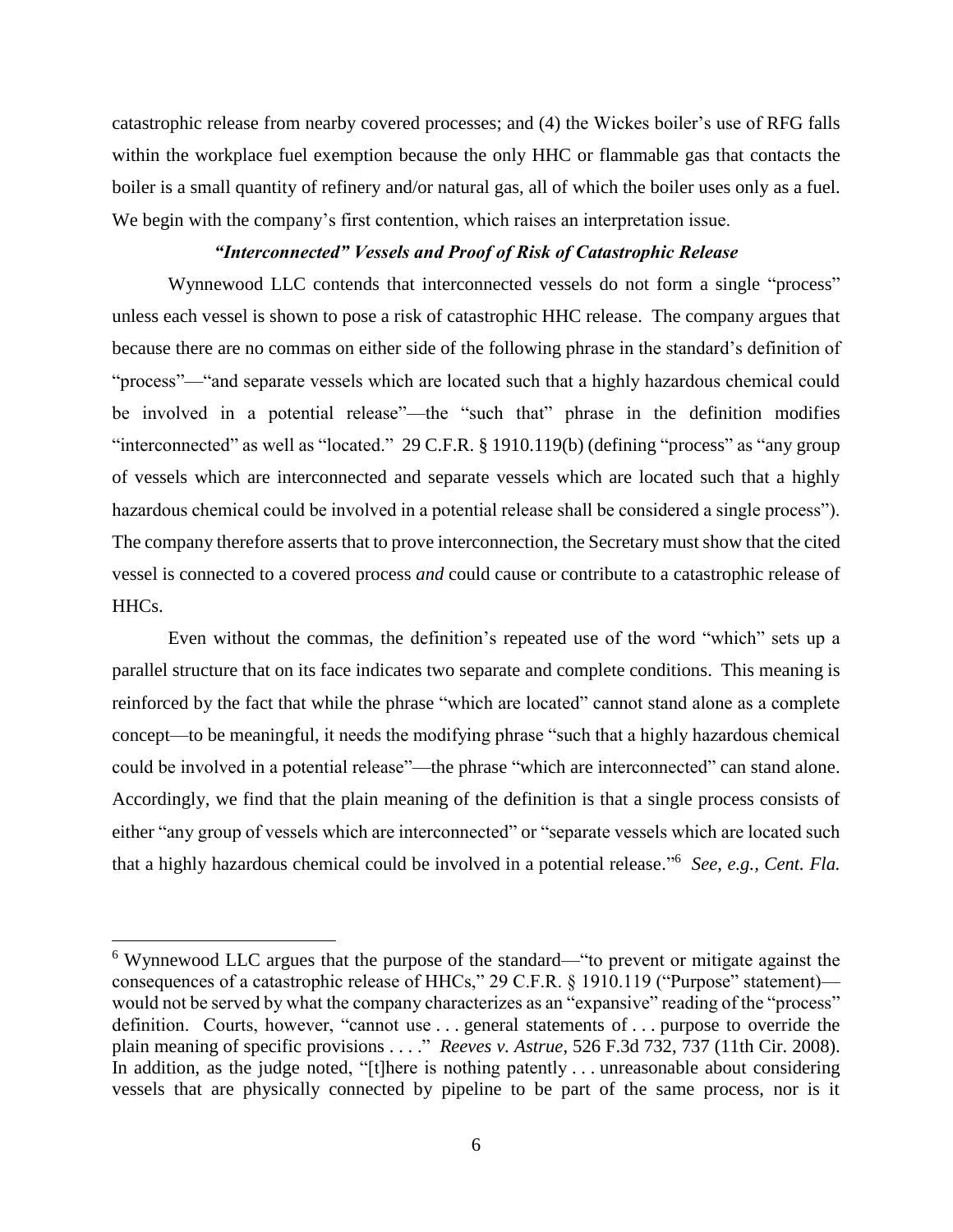*Equip. Rentals, Inc.*, 25 BNA OSHC 2147, 2150 (No. 08-1656, 2016) ("Most OSHA standards regulate a particular condition and, therefore, presume the existence of a hazard."); *Oberdorfer Indus., Inc.*, 20 BNA OSHC 1321, 1330 (No. 97-0469, 2003) (consolidated) (29 C.F.R. § 1910.219(c)(2)(i) "presumes a hazard" where "horizontal shafting [is] no more than 7 feet . . . from the floor," so "the Secretary is not obligated to show that the conditions in question are themselves hazardous in order to prove a violation").<sup>7</sup>

l

unreasonable to presume that vessels connected in such a way could be involved in a potential release of HHCs."

We also reject the company's contention that OSHA failed to give the company notice that the Wickes boiler was to be treated as a PSM-covered process. The plain meaning of the provision provided sufficient notice of OSHA's position in this case. *See Ohio Cast Prods., Inc.*, 18 BNA OSHC 1912, 1915 (No. 96-0774, 1999) ("[I]n view of our conclusion that the standard's . . . plain meaning would be 'ascertainably certain' to an employer[,] ... we conclude that [the employer] had fair notice of the means by which the cited standard provides for determining silica overexposure."). In addition, we note that OSHA published an interpretation of the PSM standard in 2007, more than five years prior to the inspections at issue here, stating that "the definition establishes two distinct burdens of proof when considering the applicability of PSM to an interconnected or a co-located process," with OSHA "presum[ing] that all aspects of a physically connected process can be expected to participate in a catastrophic release." Interpretation of OSHA's Standard for Process Safety Management of Highly Hazardous Chemicals, 72 Fed. Reg. 31,453, 31,456-57 (June 7, 2007).

<sup>&</sup>lt;sup>7</sup> Chairman MacDougall does not join her colleagues in finding a plain meaning of the "process" definition, due to the definition's grammatically incorrect use of "which." When "which" is properly used, it is preceded by a comma and introduces a "nonrestrictive relative clause"; that clause "contains extra information that could be left out of the sentence without affecting the meaning." Oxford Living Dictionaries, *"That" or "which"?*, Oxford University Press, https://en.oxforddictionaries.com/usage/that-or-which (last visited Mar. 21, 2019). By contrast, "that" introduces, without a comma preceding it, a "restrictive relative clause" containing "essential information about the noun that comes before it." *Id.* Here, the "process" definition uses "which" without a comma, so any attempt to interpret the definition based on its plain language is guesswork at best, and impossible at worst.

To illustrate the confusion created by the drafters' construction of this provision, if the sentence is read as a true "which"—i.e., unnecessary, extra information—it nullifies most of the words of the sentence:

<sup>[</sup>A]ny group of vessels, which are interconnected, and separate vessels, which are located such that a highly hazardous chemical could be involved in a potential release, shall be considered a single process.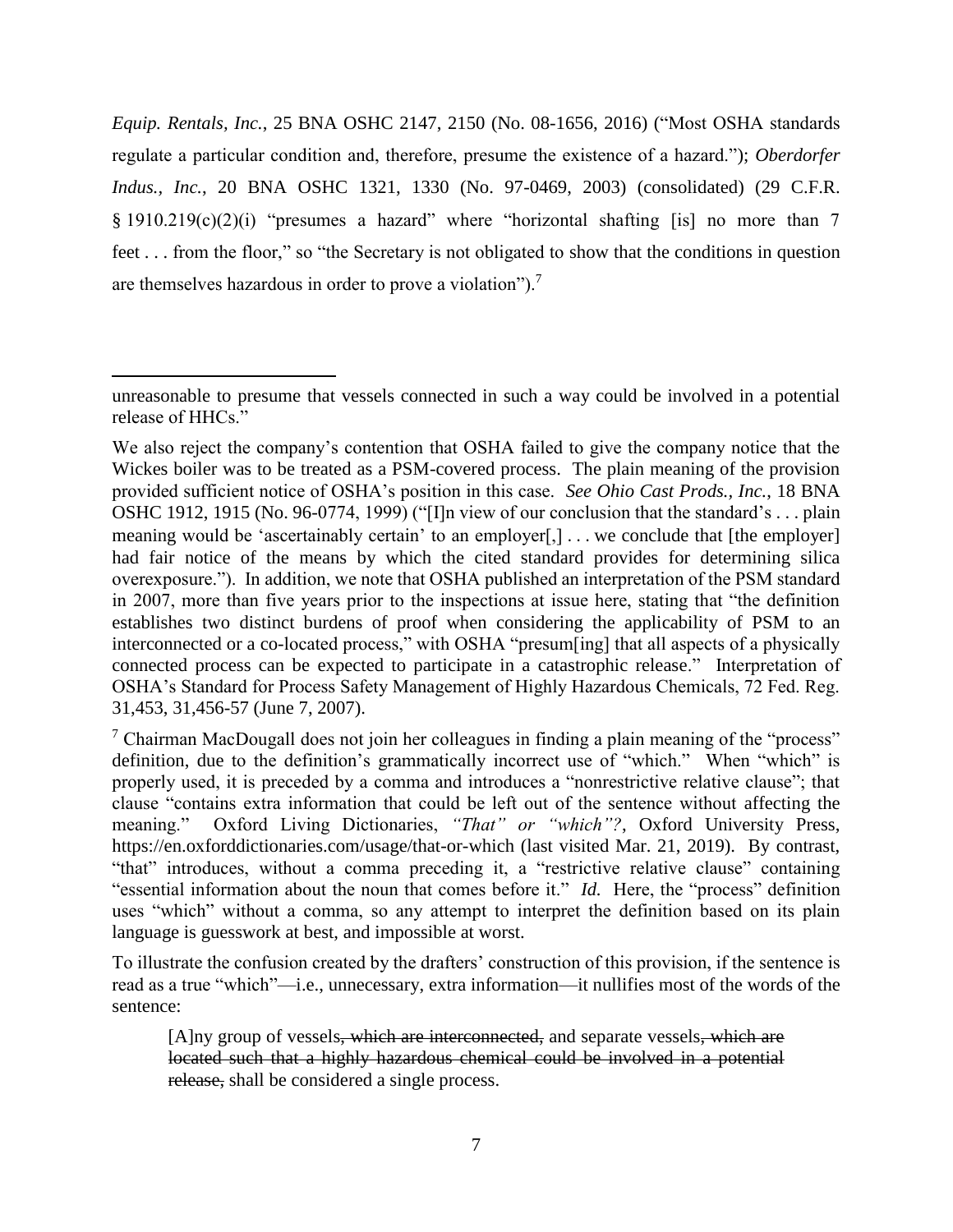## *Interconnection of Vessels*

We turn next to whether the Secretary has shown that the Wickes boiler is interconnected with other vessels such that it is part of a PSM-covered process. It is undisputed that the FCCU and Alkylation Unit are PSM-covered processes by virtue of the flammables contained in each and as the judge found, the Wickes boiler is physically connected to both units through the RFG pipeline and to virtually all the refinery's processes via the steam header. Indeed, Wynnewood LLC acknowledges that the Wickes boiler was, at least indirectly, physically connected to the FCCU and Alkylation Unit. Nevertheless, the company argues that interconnection may be established only where multiple *vessels* are involved, and that the Secretary has failed to show that the boiler's firebox is a "vessel" covered by the standard because it does not contain an amount of HHCs that exceeds the threshold quantity specified in § 1910.119(a)(1)(ii).

Wynnewood LLC is correct that there is no evidence in the record that RFG—the only hydrocarbon handled by the Wickes boiler—exists anywhere in the refinery in an amount that exceeds the PSM standard's threshold quantity, but the company's focus on the boiler's firebox and fuel is misplaced. The PSM standard does not require that an interconnected vessel itself contain the threshold quantity of HHCs—indeed, it does not even require that each vessel in an interconnected group contain HHCs at all. *See* 29 C.F.R. § 1910.119(b) (defining "process" as "any activity involving a highly hazardous chemical"). Thus, because the record shows that the Wickes boiler held water, it constitutes a "vessel," and the status of the firebox has no bearing on the issue here. *See* WEBSTER'S THIRD NEW INTERNATIONAL DICTIONARY OF THE ENGLISH LANGUAGE, UNABRIDGED 2547 (3d ed. 1986) (defining "vessel" as "a hollow and usu[ally] cylindrical or concave utensil . . . for holding something and esp[ecially] a liquid"); *United States* 

However, if the sentence is read as using a "that"—i.e., essential information—then the statutory interpretation would be that of her colleagues. Unfortunately, the drafters chose "which" and thus, Chairman MacDougall would conclude that, due to poor drafting, the definition is ambiguous.

Nevertheless, Chairman MacDougall finds that the Secretary's interpretation of the "process" definition is reasonable and entitled to weight based on the entirety of the circumstances, including the consistency of the Secretary's interpretation. *See, e.g.*, 72 Fed. Reg. at 31,456-57. *See also Skidmore v. Swift & Co.*, 323 U.S. 134, 140 (1944) ("The weight of [an interpretation] in a particular case will depend upon the thoroughness evident in its consideration, the validity of its reasoning, its consistency with earlier and later pronouncements, and all those factors which give it power to persuade, if lacking power to control.").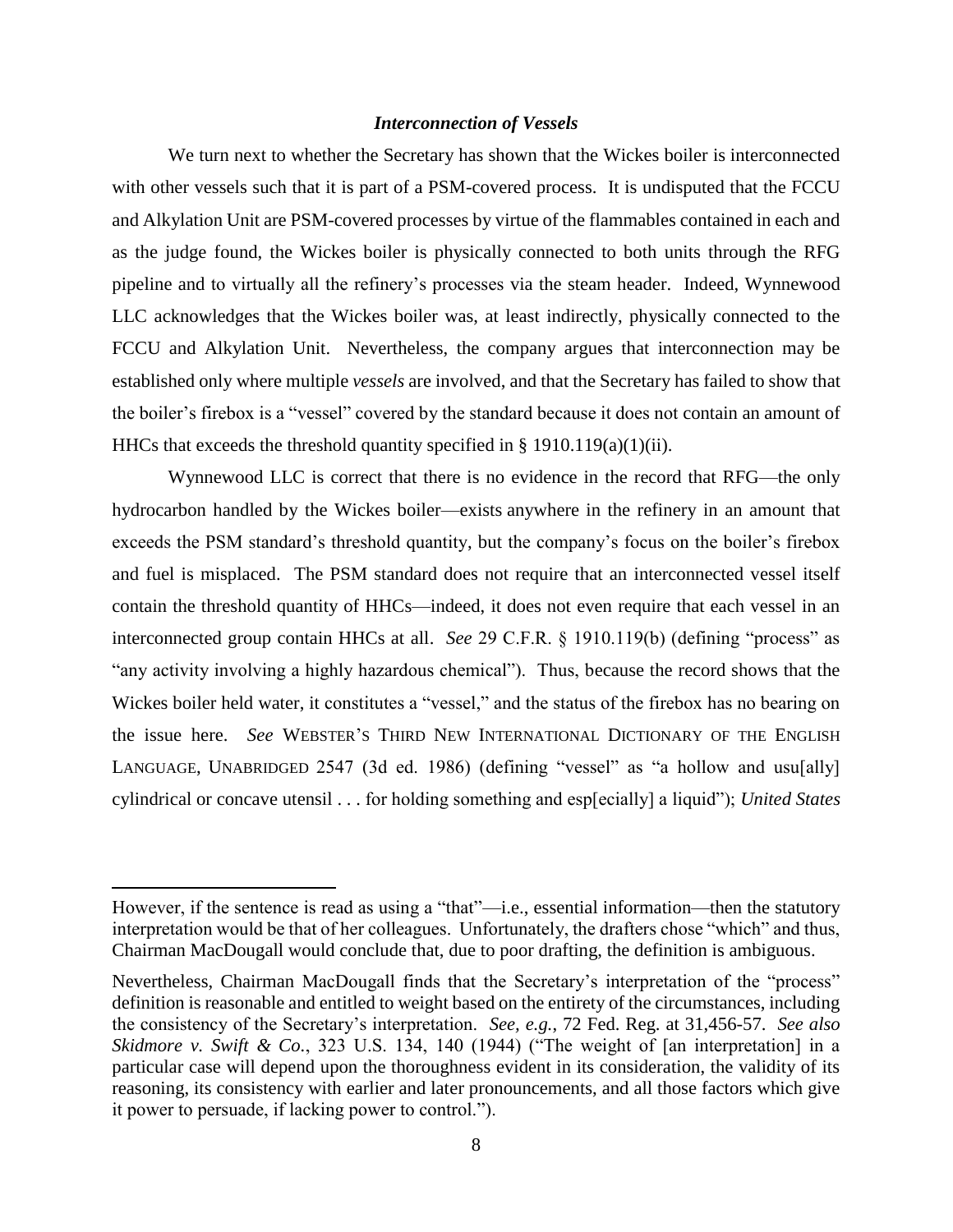*v. Sherburne*, 249 F.3d 1121, 1126 (9th Cir. 2001) ("turn[ing] to the dictionary for guidance" in absence of statutory definition).

Wynnewood LLC also argues that the two, indirect connections between the Wickes boiler and the FCCU and Alkylation Unit—namely, the RFG and steam systems—are insufficient to constitute interconnection under the standard because neither played a direct role in these processes. The judge, citing the Commission's decision in *Delek Refining, Ltd.*, 25 BNA OSHC 1365 (No. 08-1386, 2015), *aff'd in relevant part*, 845 F.3d 170 (5th Cir. 2016), rejected this argument, concluding that the link between the Wickes boiler and the FCCU is even more concrete than the equipment found to be part of the single process in *Delek*. The company contends that the judge's reliance on *Delek* was error, and we agree—*Delek* is inapposite to the "interconnection" issue here. In *Delek*, the issue was whether the positive pressurization unit, which kept hazardous vapors from entering the FCCU control room at Delek's refinery, was "process equipment" under § 1910.119(j)(4)(i). *Delek Refining*, 25 BNA OSHC at 1370. Thus, while *Delek* did address the PSM standard's "process" definition, it focused on the first sentence and whether the positive pressurization unit was involved in the "manufacturing, handling [and] on-site movement" of HHCs, *id.* at 1371, not whether vessels were interconnected pursuant to the definition's second sentence.

We find, however, that the indirect, physical link between the Wickes boiler and the FCCU and Alkylation unit is sufficient for PSM coverage. "Interconnect," which the standard does not define, commonly means "to connect mutually or with one another," and "interconnection" means "connection between two or more." WEBSTER'S THIRD NEW INTERNATIONAL DICTIONARY OF THE ENGLISH LANGUAGE, UNABRIDGED 1177 (3d ed. 1986); *see Crawford v. Metro. Gov't of Nashville & Davidson Cty.*, 555 U.S. 271, 276 (2009) (undefined term "carries its ordinary meaning"). These definitions contemplate the linking together of multiple objects, which necessarily includes an indirect link between some of them. This is in contrast with the word "connect," a term the standard does not use, which describes a direct link—"to join, fasten, or link together usu[ally] by means of something intervening," for example, "a bus line connects the two towns," or "connect a garden hose to the faucet." WEBSTER'S THIRD NEW INTERNATIONAL DICTIONARY OF THE ENGLISH LANGUAGE, UNABRIDGED 480 (3d ed. 1986). In short, the PSM standard's use of the term "interconnected" makes it irrelevant whether the Wickes boiler is directly connected to, or involved with, the processes of the FCCU and Alkylation Unit. The main point is that RFG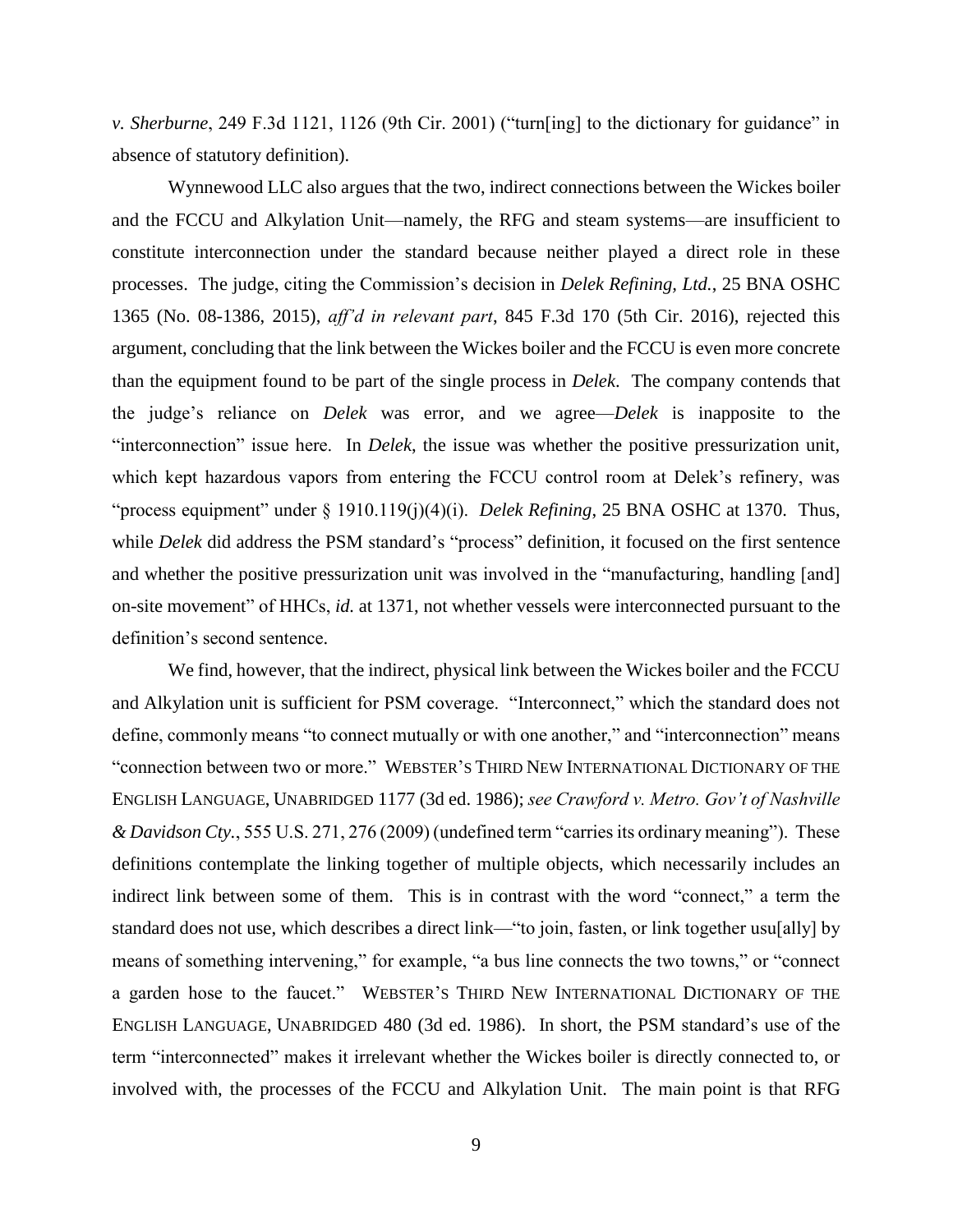generated by the FCCU and the Alkylation Unit is piped to the Wickes boiler, and steam from the boiler is piped to the FCCU and Alkylation Unit; the Wickes boiler is therefore one of a "group of vessels which are interconnected," 29 C.F.R. § 1910.119(b), and therefore covered as part of a "process" by the PSM standard. 29 C.F.R. § 1910.119(a)(1)(ii).

# *Location of Wickes Boiler*

Alternatively, the Secretary asserts that the Wickes boiler was covered by the PSM standard because it was "located such that a highly hazardous chemical could be involved in a potential release." 29 C.F.R. § 1910.119(b). Before the judge, Wynnewood LLC argued that the Secretary failed to make this showing because the Wickes boiler's 100-foot distance from the FCCU reactor column, the closest part of the process containing HHCs, has not been shown to have been close enough to cause a catastrophic release of HHCs. In this regard the company asserted that there was no damage to any process equipment as a result of the explosion in this case, the nearby exhaust line carrying combustion byproducts does not contain any HHCs, and the testimony of the compliance officer and the Secretary's expert is speculative regarding the explosion hazard. The judge rejected the company's arguments as too heavily based on the particular explosion here and found that the boiler's central location in the FCCU, coupled with the fact that debris from the boiler (such as a ladder, a platform, and pieces of the boiler's bricklike lining) was propelled across the street toward an operator shelter, was sufficient to establish that the boiler's location made it such that an HHC could be involved in a potential release. On review, the company contends that the judge's ruling is based on speculation. We disagree.

Wynnewood LLC asserts that to establish the location prong of the definition, the Secretary must prove that the potential for a catastrophic release was probable, but this is not the test. The standard itself states that vessels must be "located such that a highly hazardous chemical *could be involved* in a potential release." 29 C.F.R. § 1910.119(b). The record here shows that the Wickes boiler was located centrally in the FCCU and confirms that the explosion in this case was strong enough to propel a ladder and platform forty feet into an operator shelter.<sup>8</sup> Also, the Secretary's

<sup>&</sup>lt;sup>8</sup> The parties argue over what this operator shelter was, as well as the significance of it. The Secretary—citing the testimony of the refinery's process safety manager—asserts that the operator shelter was another name for the FCCU control room. Wynnewood LLC contends that there is a distinction between the control room and the operator shelter, the latter of which was within 40 feet of the Wickes boiler but housed no controls related to the Wickes boiler, FCCU, or any other PSM-covered process. The precise identification of the operator shelter, however, is immaterial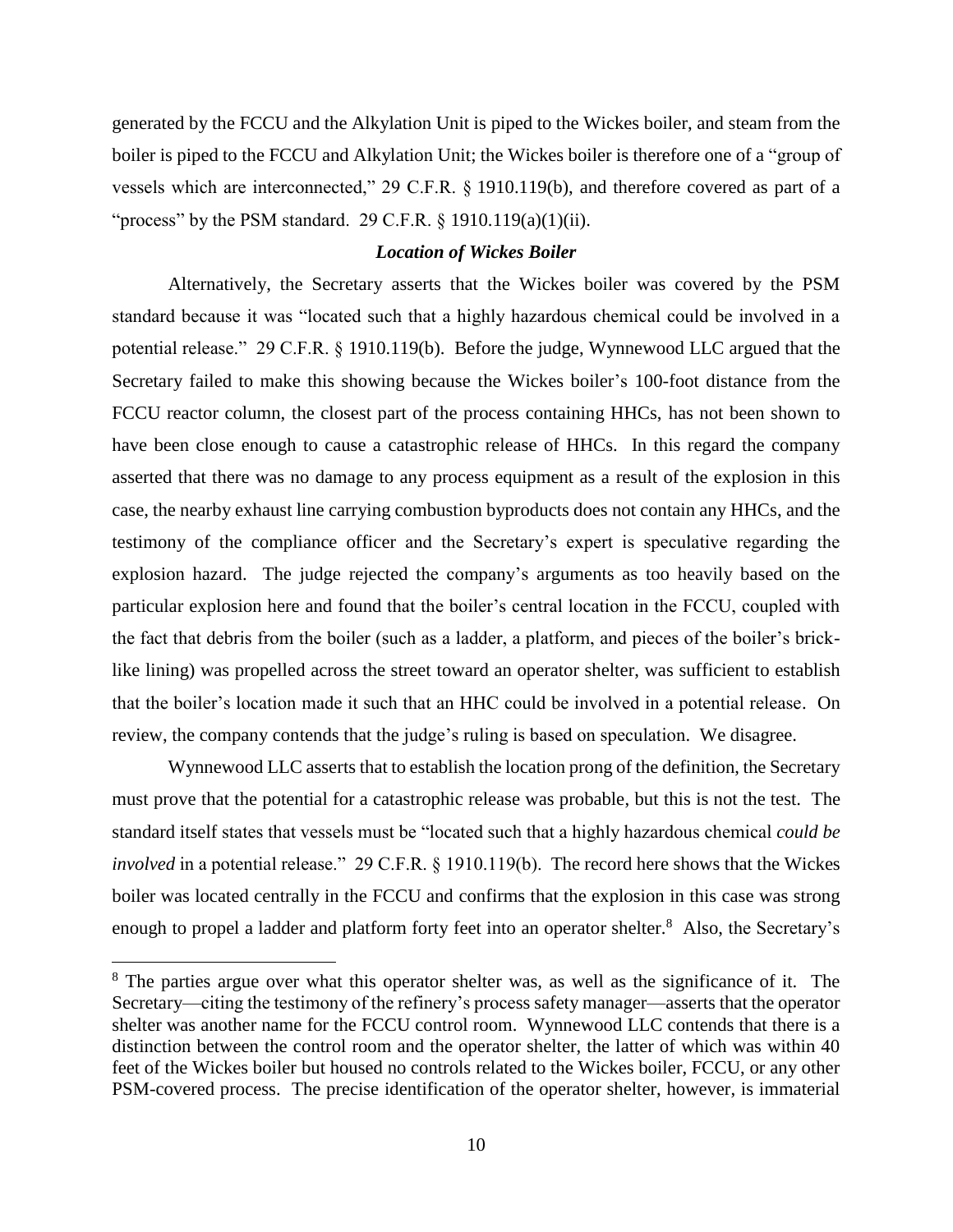expert testified that the explosion could have been worse—"if they would have been producing steam [at that time], and if that boiler would have been under pressure, not only would you have had the firebox explode, as we saw, with shrapnel and walkways and all sorts of stuff flying all over the place, but you would have had a steam boiler explosion." As such, the explosion here was not the worst-case scenario, and in the expert's opinion, "an incident here at the boiler could definitely cause damage to other equipment, whether it be pipes or vessels in that facility." Wynnewood LLC points out that the Secretary did not proffer evidence concerning the construction specifications of the FCCU, but the FCCU's structural integrity is of no relevance, especially in light of testimony from Wynnewood's own expert that he was "surprised maybe that the [fuel] lines [to the Wickes boiler] weren't on fire" after the explosion. This acknowledgement that a fire hazard was present, along with the evidence discussed above, is sufficient to show that the Wickes boiler was "located such that a highly hazardous chemical could be involved in a potential release." 29 C.F.R. § 1910.119(b).

## *Workplace Fuel Consumption Exemption*

The final issue with regard to applicability of the PSM standard to the Wickes boiler concerns Wynnewood LLC's contention that the boiler qualifies for the standard's workplace fuel consumption exemption. The PSM standard does not apply to "[h]ydrocarbon fuels used solely for workplace consumption as a fuel (e.g., propane used for comfort heating, gasoline for vehicle refueling), if such fuels are not a part of a process containing another highly hazardous chemical covered by this standard." 29 C.F.R. § 1910.119(a)(1)(ii)(A). The company argues that the Wickes boiler qualifies for this exemption because the only HHC that contacts the boiler is RFG produced at the refinery, which is used solely for fueling purposes. In rejecting this argument, the judge concluded that the exemption has a very limited scope and was not intended to cover process-related applications such as the Wickes boiler.<sup>9</sup> We agree.

l

to the issue at hand. Given the testimony of the Secretary's expert regarding the potential for damage to equipment, vessels, and piping resulting from a boiler explosion, the significance of the operator shelter was to show the strength of the blast (given that the shelter was 40 feet away), not that damage to the shelter, in particular, would compromise FCCU processes.

<sup>&</sup>lt;sup>9</sup> While the judge did not address which party bears the burden of proof with regard to the exemption, it is phrased as an exception, *see* § 1910.119(a)(1)(ii) ("This section applies to . . . [a] process which involves a Category 1 flammable gas . . . *except for* . . . ."), so Wynnewood LLC must show that it applies. *See C.J. Hughes Constr., Inc.*, 17 BNA OSHC 1753, 1756 (No. 93-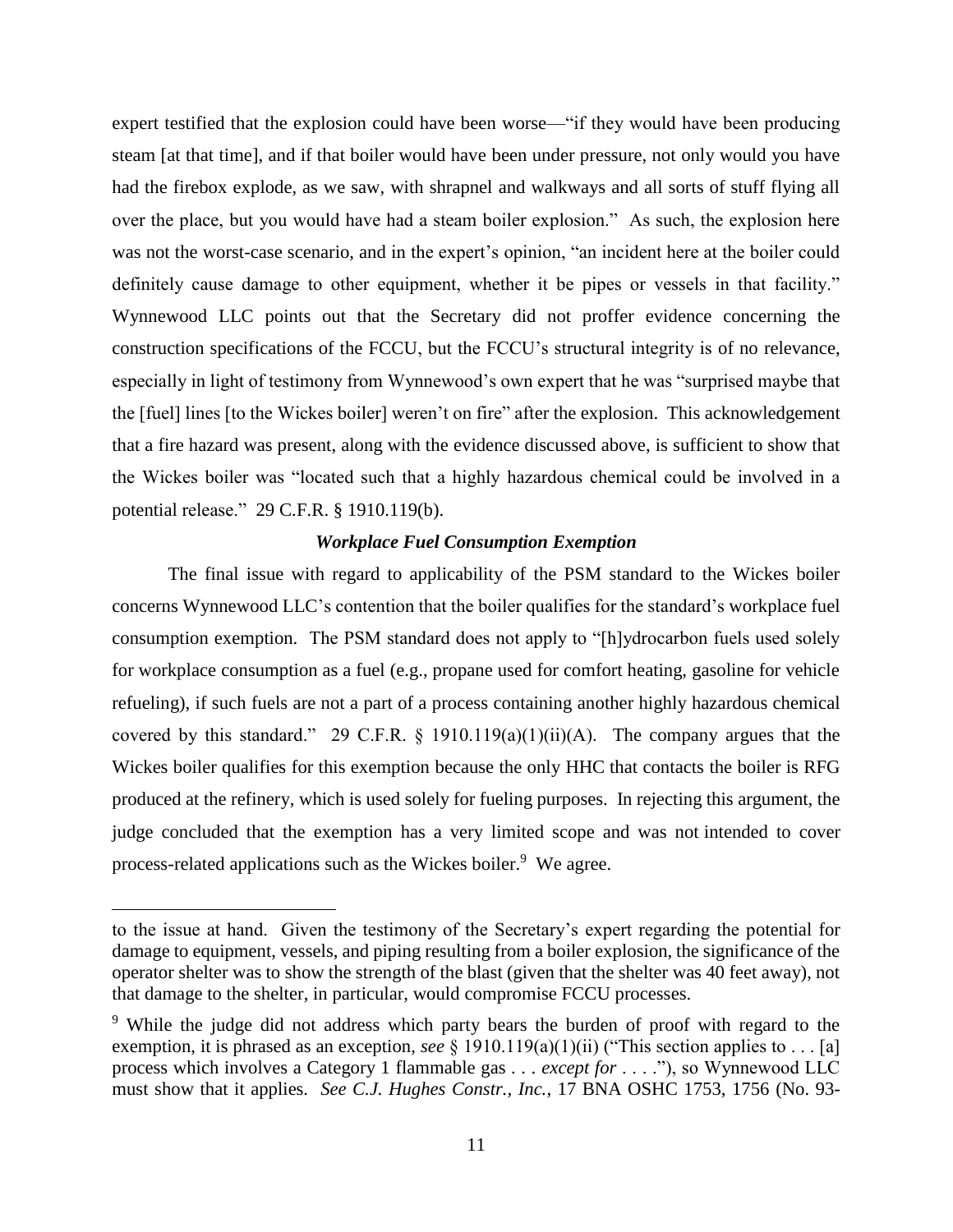The plain language of the exemption makes clear that fuels used for non-process-related uses—like "comfort heating" and for "vehicle[s]"—are not covered by the PSM standard. 29 C.F.R. § 1910.119(a)(1)(ii)(A). Put another way, the Secretary cannot base PSM coverage on the mere presence of such a fuel in a workplace. Here, however, the PSM standard's applicability is not based on either the RFG or the natural gas that is used to fuel the boiler; rather, it is based on the boiler itself, and its interconnection and location, as discussed above. Therefore, whether the RFG and natural gas used to fire the boiler could independently serve as a basis for applying the PSM standard—that is, whether this fuel is "used solely for workplace consumption"—is irrelevant in this case.<sup>10</sup> For these reasons, we conclude that the PSM standard applies to the Wickes boiler.

# **II. Repeat Characterization**

 $\overline{\phantom{a}}$ 

The Secretary contends that the judge erred in rejecting his repeat characterization of five items—Docket No. 13-0791, Citation 2, Items 2 through 5, and Docket No. 13-0644, Citation 2, Item 1. The citations for the prior violations underlying these repeat items were issued to Wynnewood Inc.; they became final orders of the Commission in the fall of 2008, when the refinery was owned and operated by Wynnewood Inc., then a subsidiary of Gary-Williams Energy Corporation. The judge rejected the Secretary's repeat characterization based on his finding that "holding [Wynnewood LLC], a separate and distinct . . . entity, responsible for what [Wynnewood Inc.] did in the past . . . expands repeat liability beyond what the Commission envisioned in" *Sharon & Walter Construction, Inc., 23 BNA OSHC 1286 (No. 00-1402, 2010). We agree.*<sup>11</sup>

<sup>3177, 1996) (&</sup>quot;A party seeking the benefit of an exception to a legal requirement has the burden of proof to show that it qualifies for that exception.").

 $10$  We note that even if the PSM standard's applicability here depended on the mere presence of RFG or natural gas, the exemption would still not be met. The preamble "clariffies] [OSHA's] intent not to exclude from coverage hydrocarbon fuels used for process[-]related applications such as furnaces, heat exchangers and the like," and that is exactly how the RFG and natural gas were being used here—to heat the Wickes boiler. 57 Fed. Reg. at 6367. Rather, the intent, as explained by the American Petroleum Institute in commenting on the proposed rule, was in part "to exclude the enormous number of small business locations across the nation which would not be covered by the . . . rule, except for their on-site storage of hydrocarbon fuels for low-risk applications such as heating, drying, and the like," which "are not the subject of" the standard. *Id.*

 $11$  On review, Wynnewood LLC renews an additional argument that was rejected by the judge that OSHA failed to comply with its own internal citation policy given that the underlying citations became final orders more than five years prior to the ones at issue here. As we have consistently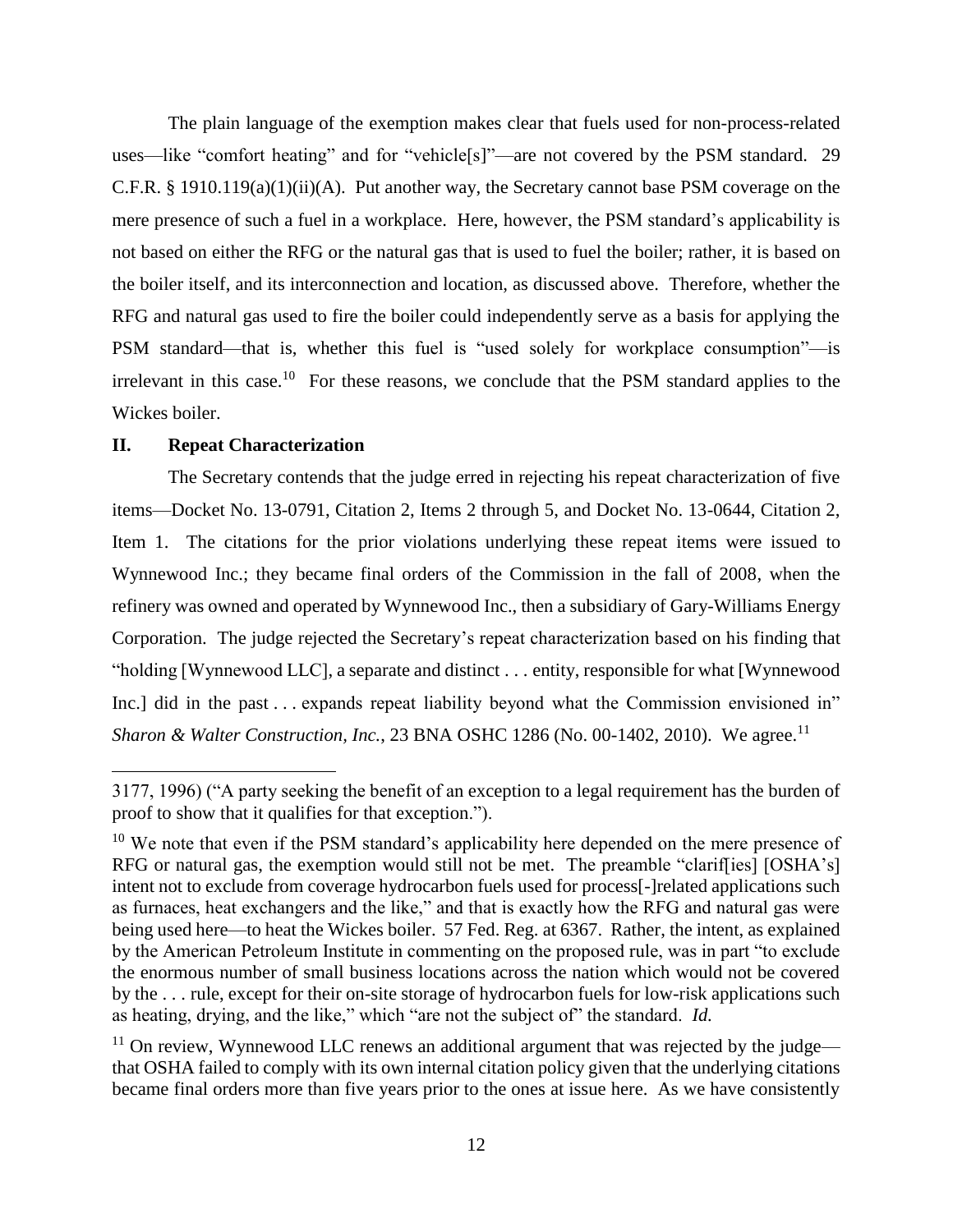In *Sharon & Walter*, the Commission concluded that "in appropriate circumstances, [the Secretary may apply] a 'repeat' characterization to cases where the cited employer has altered its legal identity from that of the predecessor employer whose citation history forms the basis of that characterization." *Id.* at 1293. In "consider[ing]...the circumstances under which a predecessor's citation history may be attributed to a cited successor employer," the "focus is on whether there is 'substantial continuity' between the two enterprises," which depends on factors falling into three categories: (1) the nature of the business, because "continuity in the type of business, products/services offered and customers served indicates that there has been no substantive change in the enterprise"; (2) the jobs and working conditions, because these have a "close correlation with particular safety and health hazards"; and (3) continuity of the personnel who specifically control decisions related to safety and health," because "the decisions of such personnel relate directly to the extent to which the employer complies with the statute's requirements." *Id.* at 1294-95.

As the judge found, the issue here comes down to the third category given that the refinery's business, products, jobs, and working conditions were the same under both entities. Indeed, the Commission recognized in *Sharon & Walter* the particular importance of continuity of personnel, stating that the same "control over decision-making in both companies . . . weighs heavily in favor of attributing . . . [the prior employer's] citation history to [the cited employer]."<sup>12</sup> *Id.* at 1295-96. Here, several of the day-to-day managers were in the same positions under Wynnewood Inc. and Wynnewood LLC, including the refinery's vice president of refining, safety manager, PSM manager, operations manager, and two supervisors in Zone 2, where the Wickes boiler is located. The record also shows, however, that high-level executives of Wynnewood LLC's current parent company, CVR Energy—such as the executive vice president for operations

held, however, OSHA's citation policy is "only a guide for OSHA personnel to promote efficiency and uniformity, [is] not binding on OSHA or the Commission, and do[es] not create any substantive rights for employers." *Hackensack Steel Corp.*, 20 BNA OSHC 1387, 1392 (No. 97- 0755, 2003). In other words, "there are no statutory limitations upon the length of time that a citation may serve as the basis for a repeated violation." *Id. See also Triumph Constr. Corp. v. Sec'y of Labor*, 885 F.3d 95, 99 (2d Cir. 2018) ("[T]he Commission did not abuse its discretion by relying on previous violations more than three years old, because neither the [OSHA Field Operations] Manual nor the Commission's precedent limits OSHA to a three-year look back period.").

<sup>12</sup> In *Sharon & Walter*, Walter Jensen was the sole proprietor of both the predecessor and successor. 23 BNA OSHC at 1288.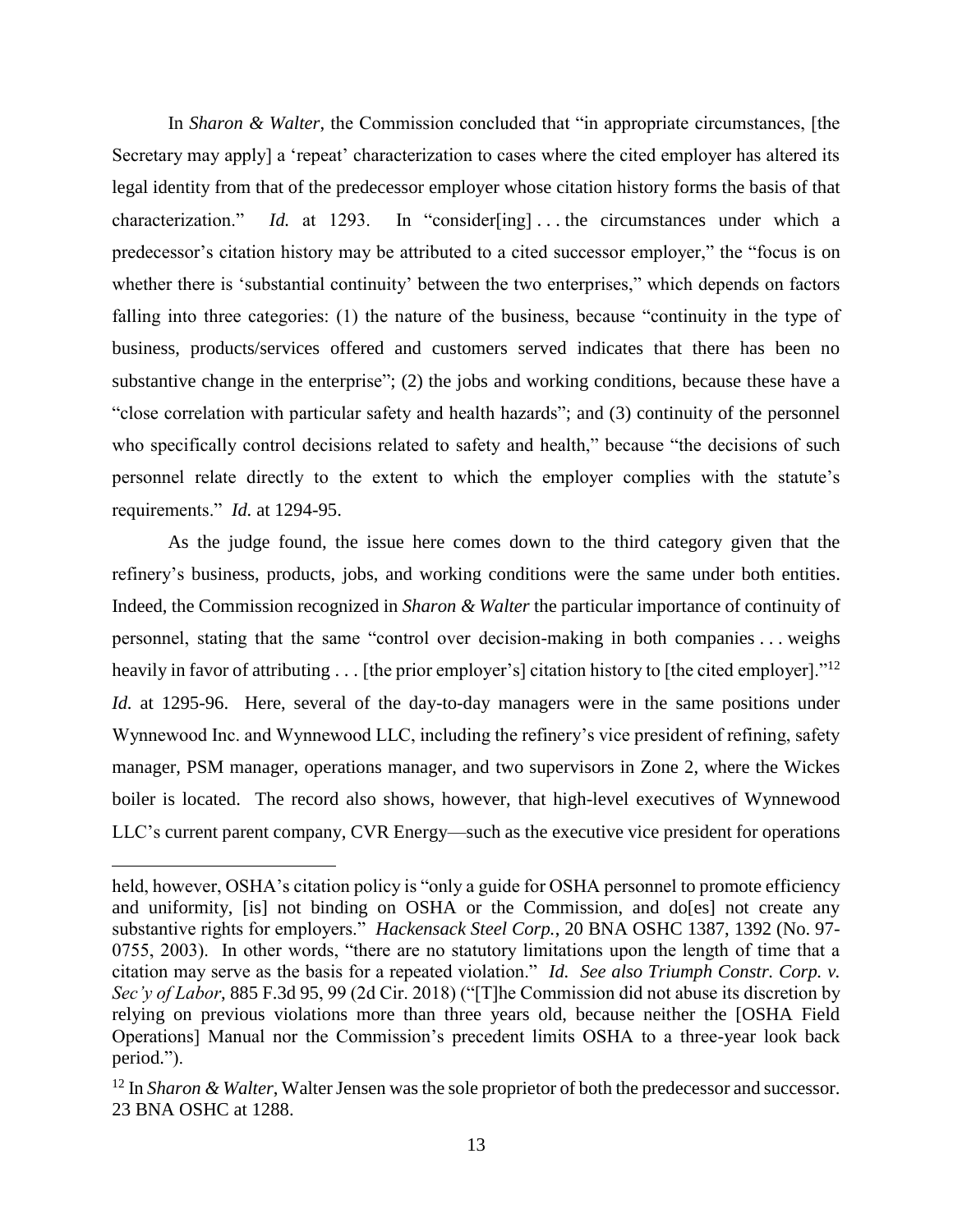and the vice president of environmental health and safety—took an increased role in day-to-day operations at the refinery, and they were present frequently to oversee the transition from Wynnewood Inc. under Gary-Williams Energy Corporation to Wynnewood LLC under CVR Energy. This new management focused on improving safety, health, and the proper implementation of PSM at the refinery. Moreover, as the judge noted: the number of refinery safety personnel was nearly doubled, including four new assistant operations supervisors responsible for occupational safety compliance; \$130 million of equipment upgrades were made; more formalized training programs were developed and implemented; and there was a renewed emphasis on management of change procedures. These leadership changes resulted in a safety culture shift at the refinery.<sup>13</sup>

In light of the foregoing, we find these are not the appropriate circumstances to affirm a repeat characterization. This is not a case where "the cited employer has altered its legal identity

 $\overline{\phantom{a}}$ 

Safety training was a priority. Our budget for safety was pretty open. If there was a safety issue, it was addressed immediately. If we couldn't resolve it, then . . . it kept going up to the next level to get resolution. You know, *it was a very dramatic change*.

<sup>&</sup>lt;sup>13</sup> We note that our dissenting colleague lists nine individuals employed by both Wynnewood LLC and Wynnewood Inc. with titles indicating safety and health responsibilities, and she asserts that it is inappropriate to consider management changes above their level following the purchase by CVR Energy because the new parent company is a distinct corporate entity. The record, however, shows that safety *policy* at the refinery was not controlled by these managers, either before or after the purchase. Regardless of whether as a matter of corporate law the managers our colleague references had the right to refuse instructions from either of their parent entities, the record shows that these managers merely implemented the safety policies set by the previous parent company and then by CVR Energy. Consequently, after the refinery was purchased, the safety policies *at the refinery* changed significantly as a direct result of the different attitude toward safety CVR Energy brought to bear. As operations manager Darin Rains testified, "[t]he refinery went through some pretty drastic changes as a result of the purchase by CVR Energy," including increasing the number of safety personnel. Indeed, David Johnson, a safety specialist at the refinery, described how Chris Swanberg, CVR Energy's Vice President for Safety, Health, and Environment, told managers "very clearly and very emphatically that, under his watch . . . safety was the highest priority at the refinery," and that this resulted in specific safety-related changes:

<sup>(</sup>Emphasis added.) In short, a rote application of the "continuity of personnel" prong that considers only the management personnel working for each Wynnewood entity paints an inaccurate picture of how safety policy was set and how safety decisions were made at the refinery. As such, unlike our dissenting colleague, we conclude that Wynnewood LLC's changeover in ownership resulted in changes in management practices, procedures, and culture significant enough to break the chain of liability stemming from Wynnewood Inc.'s previous actions.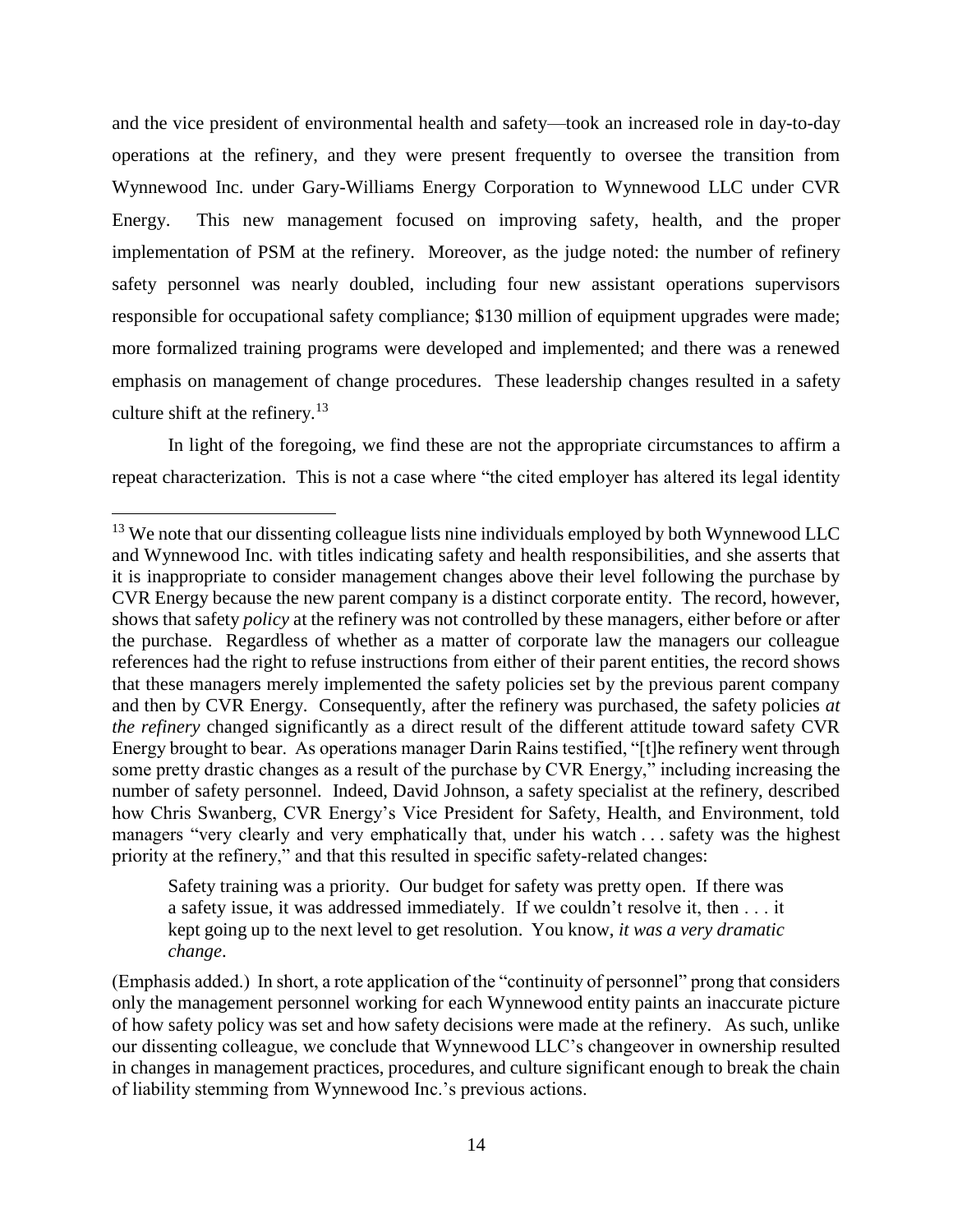from that of the predecessor employer . . . [simply to] avoid a repeat characterization." *Id.* at 1293. On the contrary, the record does not support the Secretary's contention that there was sufficient continuity in the safety personnel at the cited entity such that "there was a Commission final order against the *same employer* for a substantially similar violation." <sup>14</sup> *Hackensack Steel Corp.*, 20

 $\overline{\phantom{a}}$ 

In addition, we see no rationale here for imposing the OSHA violation history of Wynnewood Inc. upon Wynnewood LLC, a separate legal entity not created to avoid responsibilities under the Act. *See id.* at 1293 (repeat characterization appropriate "where the cited employer has altered its legal identity from that of the predecessor employer whose citation history forms the basis of that characterization"). This is particularly true here where the new management focused on improving safety, health, and the proper implementation of PSM at the refinery. Nonetheless, given that the Secretary's repeat characterization has been rejected pursuant to *Sharon & Walter*, and in light of the parties' failure to ask the Commission to revisit that case (and the lack of briefing on this particular issue), this question will have to wait for another day.

Chairman MacDougall notes on this issue, however, as she did in *Delek Refining, Ltd*., 25 BNA OSHC 1365 (No. 08-1386, 2015), *aff'd in part*, 845 F.3d 170 (5th Cir. 2016), that the "general rule that a purchasing entity does not have successor liability applies, such that a corporation that purchases another corporation 'is not responsible for the seller's debts or liabilities, except where (1) the purchaser expressly or impliedly agrees to assume the obligations; (2) the purchaser is merely a continuation of the selling corporation; or (3) the transaction is entered into to escape liability.' " *Id.* at 1378 (MacDougall, Comm'r, concurring and dissenting) (quoting *Golden State Bottling Co. v. NLRB*, 414 U.S. 168, 182 n.5 (1973)). As she observed in *Delek*, "[t]he Supreme Court has referred to the 'free transfer of capital' and the concern of placing restrictions on successor employers, which might reduce the incentives purchasers have to take over failing businesses, as factors to be considered in shaping successorship doctrine." *Id.* n.6 (citing *Howard Johnson Co. v. Detroit Local Joint Exec. Bd., Hotel & Rest. Emps. & Bartenders Int'l Union*, 417 U.S. 249, 255 (1974); *NLRB v. Burns Int'l Sec. Servs., Inc.*, 406 U.S. 272, 287-89 (1972)).

Commissioner Sullivan notes, as did Commissioner Thompson in *Sharon & Walter*, that the substantial continuity test was developed and adopted from cases decided by the National Labor Relations Board in evaluating "the continuing obligations of a successor toward a majority union under the National Labor Relations Act." 23 BNA OSHC at 1296 n.19. The OSH Act does not serve this purpose, so the doctrine appears particularly inappropriate when deciding whether a predecessor entity's prior violations should be attributed to a successor. Commissioner Sullivan agrees with Commissioner Thompson that under the OSH Act, "common law master-servant

<sup>&</sup>lt;sup>14</sup> While we agree that the last prong of the three-part "substantial continuity" test (continuity of personnel) was not met in this case—and that Wynnewood Inc. and Wynnewood LLC are therefore not the same employer for repeat characterization purposes under *Sharon & Walter—*in our view this may not even be the appropriate test for determining whether successor liability should be imposed for purposes of the Occupational Safety and Health Act. We are in favor of revisiting *Sharon & Walter*, because the view expressed by Commissioner Thompson in that case seems persuasive—that the substantial continuity test is not appropriate in determining whether a violation has been properly characterized as repeat. *See* 23 BNA OSHC at 1296 n.19.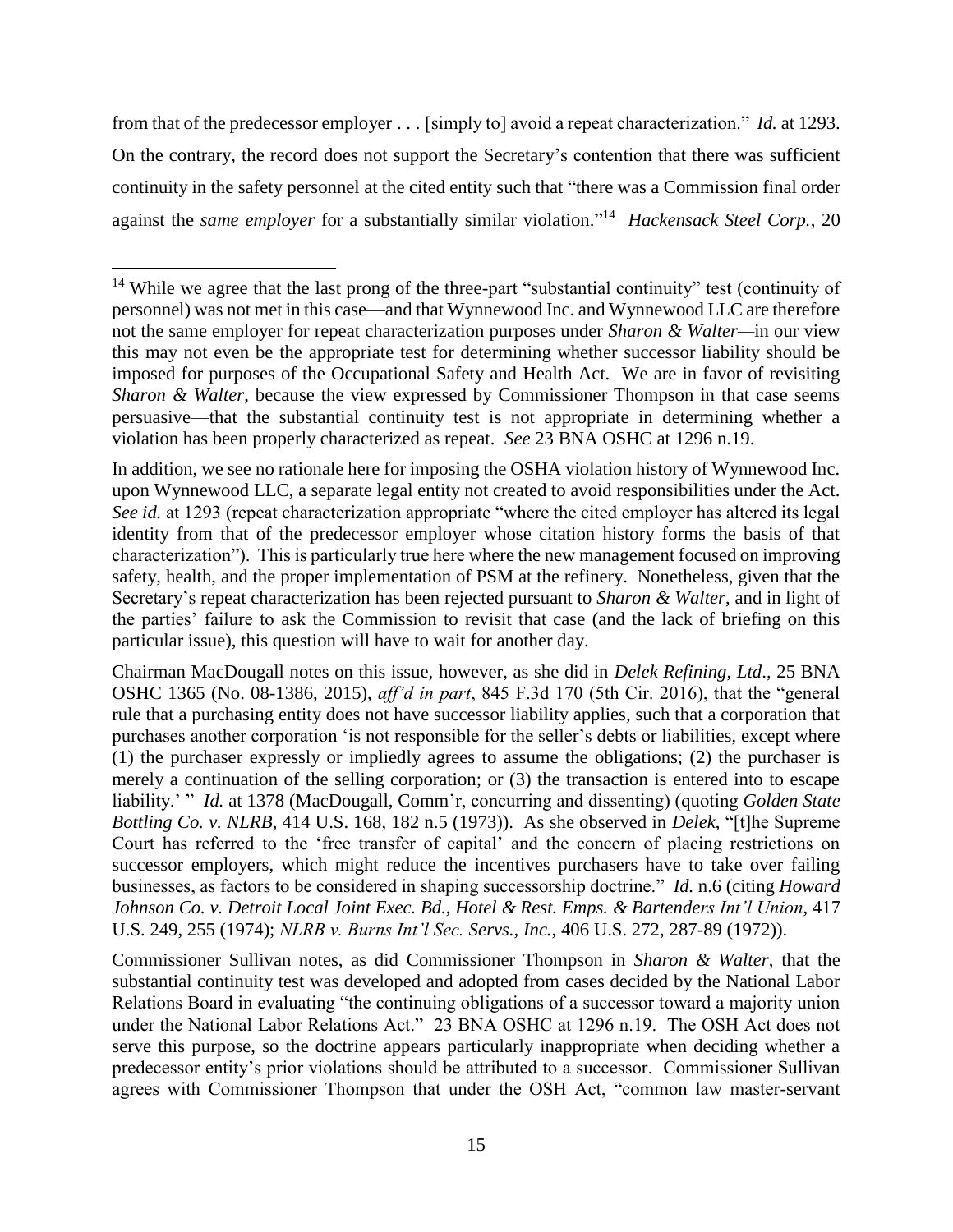BNA OSHC 1387, 1392 (No. 97-0755, 2003) (emphasis added). Accordingly, we find that a repeat characterization is not warranted here. 15

# **CONCLUSION**

For all the foregoing reasons, we affirm, under Docket No. 13-0791, Citation 1, Items 1, 2a, 2b, 2c, 3a, 3b, and 4, and Citation 2, Items 2, 3, 4, and 5, as serious violations. We also affirm, under Docket No. 13-0644, Citation 2, Item 1, as a serious violation.

Given that Wynnewood LLC does not contest the penalty amounts on review, we assess the penalties for these items that the judge assessed—for Docket No. 13-0791, Citation 1, Item 1, a penalty of \$7,000; for Items 2a, 2b, and 2c, a grouped penalty of \$7,000; for Items 3a and 3b, a grouped penalty of \$7,000; for Item 4, a penalty of \$7,000; for Citation 2, Items 2, 3, 4, and 5, a penalty of \$7,000 each; and for Docket No. 13-0644, Citation 2, Item 1, a penalty of \$2,000—for a total penalty of \$58,000. *See KS Energy Servs., Inc.*, 22 BNA OSHC 1261, 1268 n.11 (No. 06- 1416, 2008) (assessing proposed penalty where penalty not in dispute).

SO ORDERED.

 $\sqrt{s/}$ Heather L. MacDougall Chairman

Dated: March 28, 2019

 $\overline{\phantom{a}}$ 

 $\frac{S}{S}$ <br>James J. Sullivan, Jr. Commissioner

principles apply, including the 'alter ego,' doctrine, which is reflected in the federal common law." *Id.* Further, "the Commission has the authority to apply this common law equitable remedy to examine the violation history of a predecessor because denial to the Commission of veil piercing authority in appropriate circumstances would not be consistent with *United States v. Bestfoods*, 524 U.S. 51 (1998)." *Id.* In short, Commissioner Sullivan believes the common law speaks more directly to successor liability with respect to the OSH Act and to the question of whether a violation is properly characterized as repeat. The substantial continuity test, on the other hand, while appropriate for collective bargaining agreements, creates in his view a disincentive for employers when it comes to hiring or keeping employees of the predecessor entity if applied in the repeat characterization context.

<sup>&</sup>lt;sup>15</sup> Chairman MacDougall notes that, given the Commission's conclusion that Wynnewood Inc. and Wynnewood LLC are not the same employer, there is no need to reach the issue of whether there is substantial similarity between the prior and current violations; therefore, there is no reason to address Commissioner Attwood's discussion of *Angelica Textile Servs., Inc.*, No. 08-1774, 2018 WL 3655794 (OSHRC June 24, 2018), *appeal docketed*, No. 18-2831 (2d Cir. Sept. 21, 2018).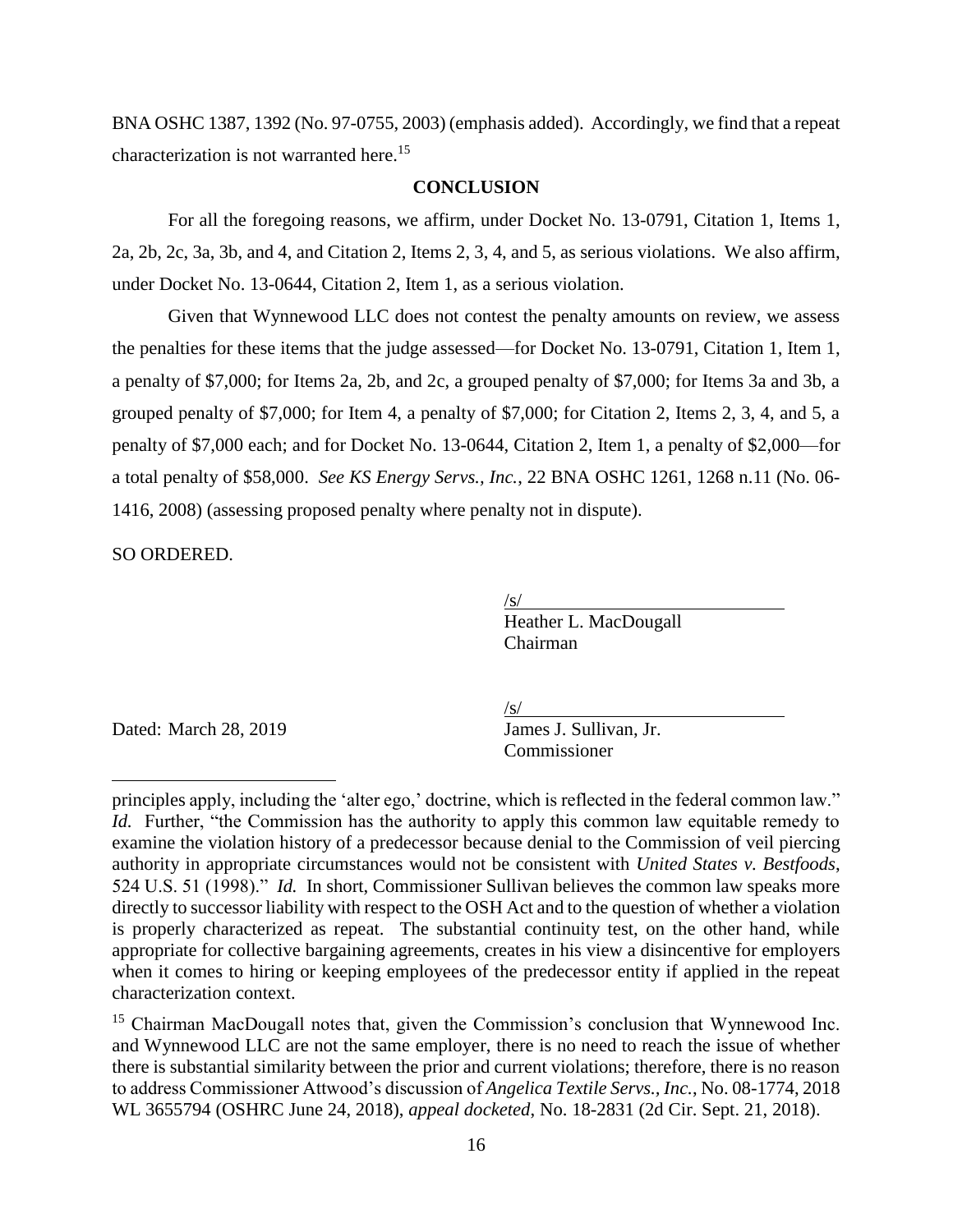ATTWOOD, Commissioner, concurring and dissenting in part:

I agree with my colleagues' conclusions in Part I of their opinion, in which they find that the PSM standard applies to the Wickes boiler under both "interconnect[ion]" and "locat[ion]," 29 C.F.R. § 1910.119(b), and that Wynnewood LLC has failed to show that the standard's workplace fuel consumption exemption applies, *see* 29 C.F.R. § 1910.119(a)(1)(ii)(A). Accordingly, I join my colleagues in affirming the Wickes boiler-related items at issue. I do not, however, join Part II of their opinion, which rejects the Secretary's repeat characterization of five of the violations we affirm.

Longstanding Commission precedent holds that a "violation is repeated under section 17(a) of the [Occupational Safety and Health] Act if, at the time of the alleged repeated violation, there was a Commission final order against the same employer for a substantially similar violation." *Potlatch Corp.*, 7 BNA OSHC 1061, 1063 (No. 16183, 1979). For the reasons that follow, I would conclude that under this precedent: (1) Wynnewood Inc. (the recipient of the prior citations) and Wynnewood LLC (the respondent here) are the same employer for purposes of a repeat characterization; and (2) the prior and instant violations are substantially similar and therefore must be characterized as repeat. Accordingly, I would affirm Docket No. 13-0791, Citation 2, Items 2 through 5, and Docket No. 13-0644, Citation 2, Item 1 as repeat violations.

# **I. Substantial Continuity of Corporate Entities**

The Commission held in *Sharon & Walter Construction, Inc.*, 23 BNA OSHC 1286 (No. 00-1402, 2010), that a repeat characterization may be appropriate "where the cited employer has altered its legal identity from that of the predecessor employer whose citation history forms the basis of that characterization." *Id.* at 1293. In deciding whether "a predecessor's citation history may be attributed to a cited successor employer," the Commission must determine "whether there is 'substantial continuity' between the two enterprises," which requires the consideration of "factors that essentially fall into three categories"— $(1)$  the nature of the business;  $(2)$  the jobs and working conditions; and (3) the continuity of personnel who "specifically control decisions related to safety and health." *Id.* at 1294-95. It is undisputed that the facts relevant to the first two categories of factors weigh in favor of substantial continuity of the two entities. My colleagues' analysis of the third category of factors, however, is problematic.

The majority decision concedes that "several of the day-to-day managers were in the same positions under Wynnewood Inc. and Wynnewood LLC." Nevertheless, my colleagues decline to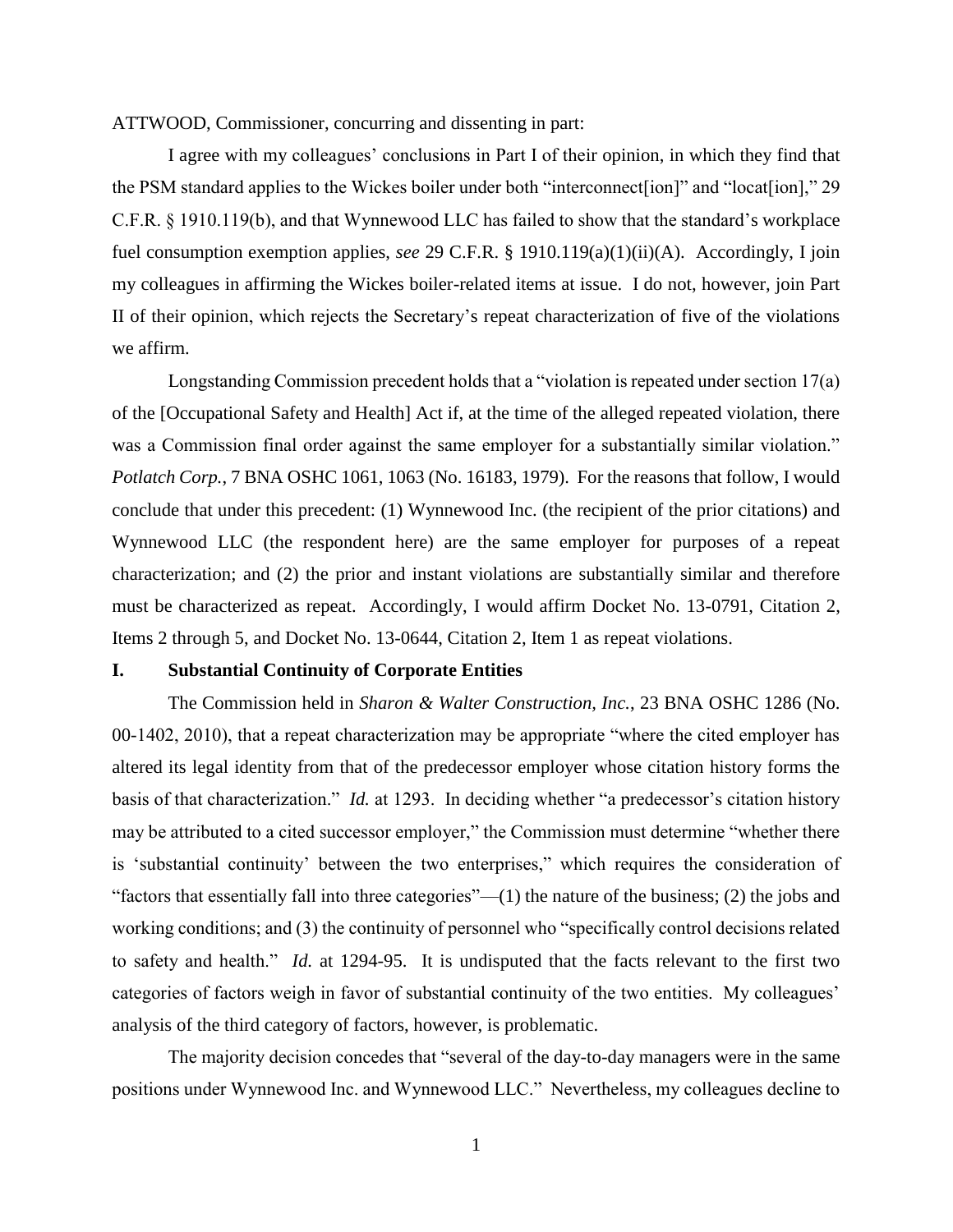find substantial continuity between these entities because two executives of Wynnewood LLC's new parent company— CVR Energy, Inc.—"took an increased role in day-to-day operations at the refinery." This focus on high-level executives (here, CVR Energy's executive vice president for operations and vice president of environmental health and safety) of a *different* corporate entity than the cited employer is misplaced. As noted, the issue is whether there is substantial continuity of safety and health personnel "*between the two enterprises*"—the entity that was issued the prior citation and the entity that was issued the instant one. *See id.* at 1294 (emphasis added). The executives for CVR Energy would only be relevant to this inquiry if the record established that the entity cited here (Wynnewood LLC) and CVR Energy were a "single employer," an issue that was neither alleged by either party nor litigated. *See N.L.R.B. v. Greater Kansas City Roofing*, 2 F.3d 1047, 1051 (10th Cir. 1993) ("[T]he corporate form will be disregarded" only "[i]n extreme circumstances," and "the corporate veil should be pierced only reluctantly and cautiously."); *see also Advance Specialty Co.*, 3 BNA OSHC 2072, 2076 (No. 2279, 1976) ("[W]hen . . . two companies share a common worksite such that the employees of both have access to the same hazardous conditions, have interrelated and integrated operations, and share a common president, management, supervision or ownership, the purposes of the [OSH] Act are best effectuated by the two being treated as one."); *C.T. Taylor Co.*, 20 BNA OSHC 1083 (No. 94-3241, 2003) (consolidated) (prohibiting Secretary from citing employers separately for willful violations where both companies were owned by the same individual, and one company was "fully in charge of [the other's] operations" and "assumed the responsibility for employee safety on the [combined] job[site]"). The issue in this case, therefore, turns on the extent of the continuity of personnel between Wynnewood LLC and Wynnewood Inc.

The record shows that most of Wynnewood LLC's supervisors, PSM managers, and safety officials responsible for OSH Act compliance held the same or similar positions for Wynnewood Inc.:

- Wayne Leiker was Vice President of Refining for both Wynnewood Inc. and Wynnewood LLC.
- Dan Looney was the refinery's safety manager for both Wynnewood Inc. and Wynnewood LLC.
- **•** Dick Jackson was the refinery's process safety manager for both Wynnewood Inc. and Wynnewood LLC.
- Darin Rains was operations manager for both Wynnewood Inc. and Wynnewood LLC.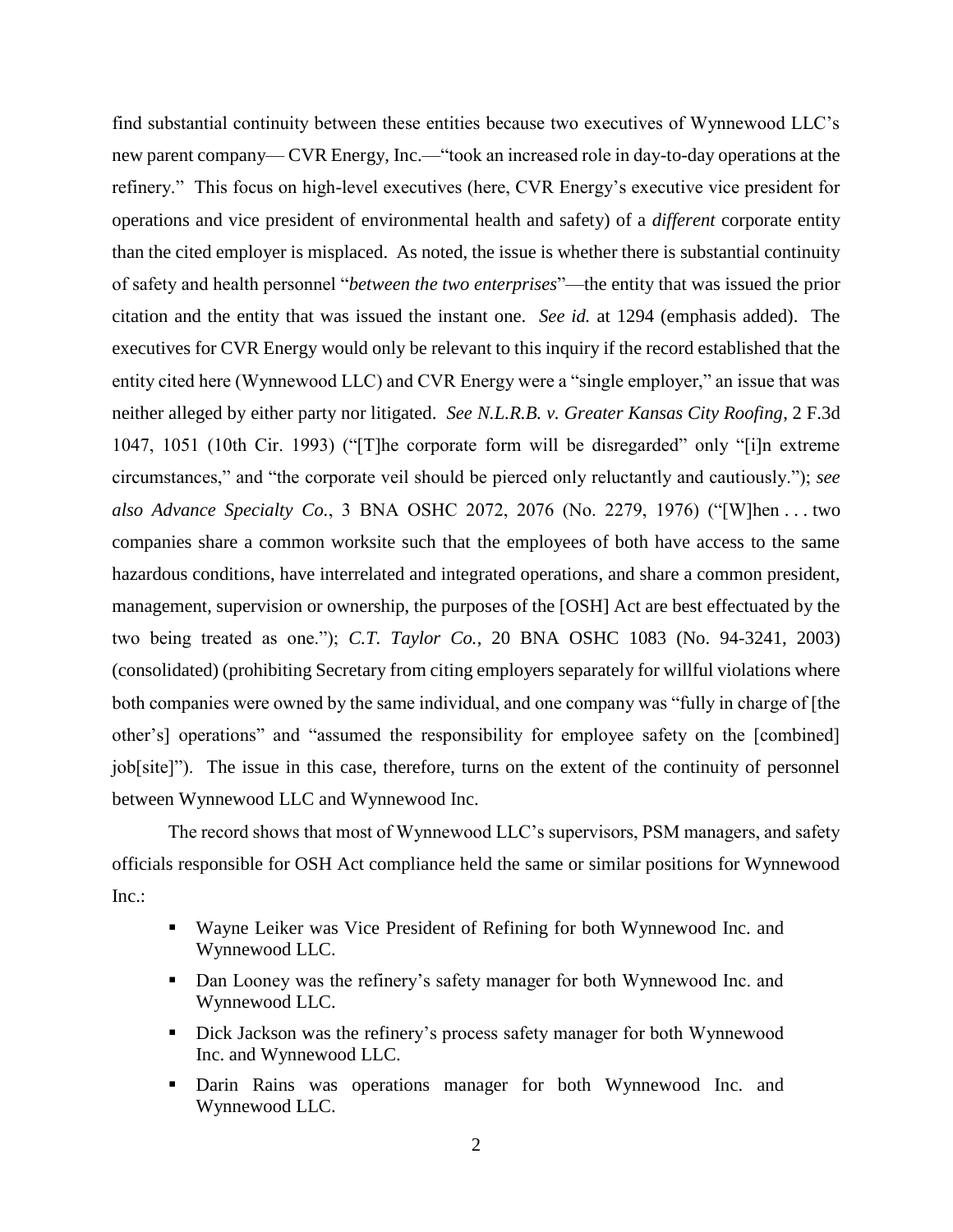- **EXECUTE:** Mitch Underwood and Troy Stephenson were supervisors in Zone 2 of the refinery (where the Wickes boiler was located) under both Wynnewood Inc. and Wynnewood LLC.
- Kyle McCurtain was a technician in Zone 2 for Wynnewood Inc., and he was promoted to supervisor by Wynnewood LLC.
- Paul Howard was a technician in Zone 2 and a member of the refinery's supervision for both Wynnewood Inc. and Wynnewood LLC.
- David Johnson, a safety specialist, worked for the two entities for a total of eighteen years.

Given this extensive overlap in supervisory personnel, I would find that substantial continuity has been established under *Sharon & Walter*. *Cf.* 23 BNA OSHC at 1296 ("[C]ontinuity of nonsupervisory employees among the two companies is not significant . . . because those employees are not responsible for OSH Act compliance and would not have supervised its implementation."). Indeed, the supervisors working for both Wynnewood Inc. and Wynnewood LLC were officials responsible for OSH Act and PSM compliance. Leiker and Looney headed, for both Wynnewood Inc. and Wynnewood LLC, the certification of abatement efforts in connection with prior settlements with OSHA. And Jackson managed the PSM program for both entities, in particular relating to process hazard analyses, pre-startup safety reviews, and management of change. *See* 29 C.F.R. § 1910.119(e) ("Process hazard analysis"), (i) ("Pre-startup safety review"),  $(l)$  ("Management of change"). In addition, Rains was responsible for the entirety of the operations department for both Wynnewood Inc. and Wynnewood LLC, and Underwood was responsible for reviewing and updating standard operating procedures for various pieces of refinery equipment, including the Wickes boiler. *See* 29 C.F.R. § 1910.119(f) ("Operating procedures"). Finally, Howard assisted Stephenson in implementing PSM requirements for the FCCU. Thus, while parent company executives may have changed, the personnel who, as a practical matter, actually controlled refinery safety on a daily basis *for the pertinent entities* remained the same under both Wynnewood Inc. and Wynnewood LLC. As such, I would attribute the prior Wynnewood Inc. violations to Wynnewood LLC for purposes of a repeat characterization.

# **II. Substantial Similarity of Violations**

To establish a repeat violation, the Secretary must also show that "at the time of the alleged repeated violation, there was a Commission final order . . . for a substantially similar violation." *Potlatch Corp.*, 7 BNA OSHC at 1063. "[P]roof that an employer has committed a prior violation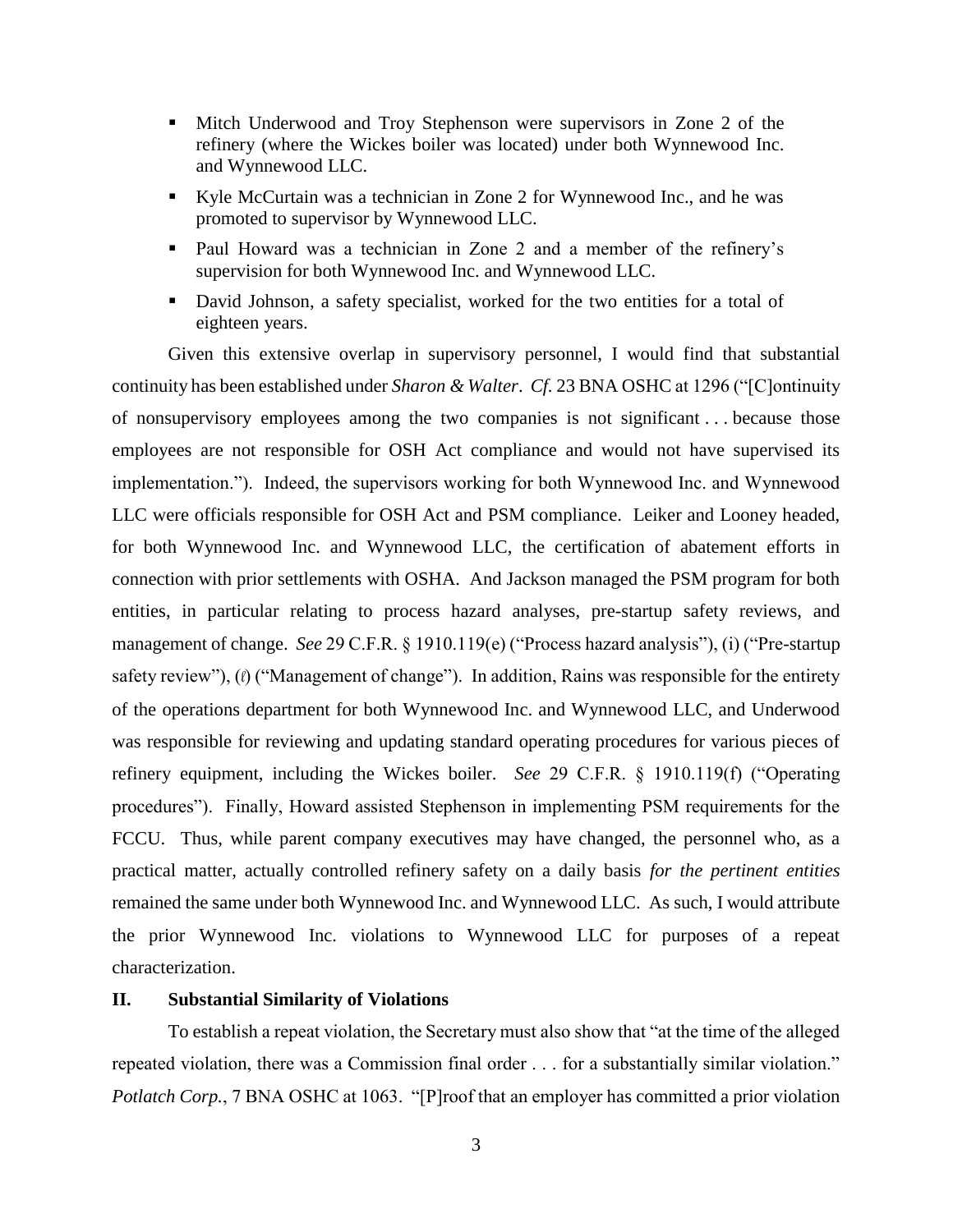of the same standard constitutes a prima facie showing by the Secretary of substantially similar violations." *FMC Corp.*, 7 BNA OSHC 1419, 1421 (No. 12311, 1979). Here, the Secretary has made such a showing—the repeat characterization of each of the five violations at issue is based on a prior violation of the very same standard. The Commission has recently stated, however, that "[t]his prima facie showing . . . may be rebutted by evidence of the disparate conditions and hazards associated with these violations," and "[a]lthough the principle factor in assessing repeat liability is whether the two violations resulted in substantially similar *hazards*, this assessment may also take into consideration other factors that bear on the similarity of the two violations." *Angelica Textile Servs., Inc.*, 27 BNA OSHC 1246, 1255 (No. 08-1774, 2018) (emphasis in original) (citations omitted), *appeal docketed*, No. 18-2831 (2d Cir. Sept. 21, 2018).

In *Angelica*, a Commission majority concluded that the Secretary's prima facie showing was rebutted by evidence demonstrating that the cited violations were minor compared with the prior ones. Specifically, the majority found that the prior violations involved deficiencies in the employer's confined space and lockout/tagout procedures "that were significant enough to render [them] substantially ineffective," while "the Secretary established only minimal deficiencies" with regard to the cited violations, "reflecting that after those prior violations, Angelica took affirmative steps to achieve compliance and avoid similar violations in the future." *Id.* at 1256, 1257. In short, given that the cited provisions were "performance-oriented, which means that employers have flexibility in meeting their requirements," the Commission held that Angelica's efforts and resulting substantial compliance rendered the cited violations "stark[ly] differen[t]" from the prior ones. *Id.* at 1258.

I dissented on the characterization issue in *Angelica* in part because the majority's focus on compliance efforts between the prior and instant violations injected into the repeat analysis "an element of good faith or state of mind [that] blurs the statutory distinction between a willful and repeated violation." *Id.* at 1262 (Attwood, Comm'r, concurring and dissenting in part). I reiterate my view here that *Angelica* was wrongly decided in this regard. In any event, *Angelica* is distinguishable from the present case. Wynnewood LLC frames its rebuttal argument in the context of the successor liability issue and claims that "upon Wynnewood's acquisition by CVR Energy in 2011, safety, health, and PSM protections greatly improved." In my view, this general assertion regarding Wynnewood LLC's "overall safety culture" falls short of proving that it made the type of specific improvements, relevant to the specific standards that were cited, that the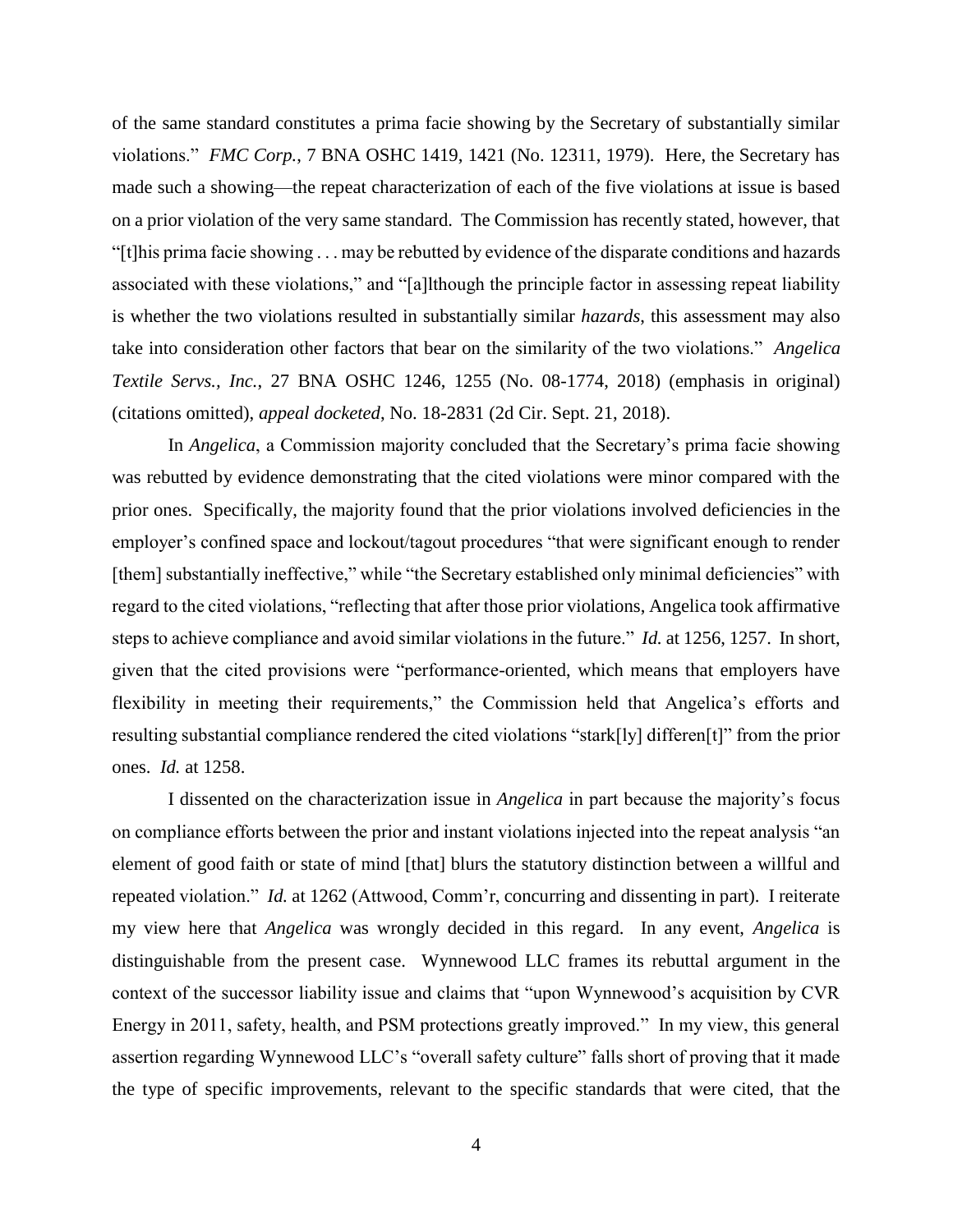Commission deemed sufficient to rebut the Secretary's prima facie showing in *Angelica*. Even the improvements the majority cites here in the context of its successorship analysis—additional refinery safety personnel, equipment upgrades, more formalized training programs, and a "renewed emphasis" at the facility on management of change—are vague generalizations that are not specific to the particular standards cited.

Wynnewood LLC further argues that the prior citations addressed equipment and processes clearly covered by the PSM standard, which the company views as distinct from the Wickes boiler. While it is true that the prior citations addressed different equipment than that at issue here, the Commission has declined to "distinguish between various subcategories of . . . equipment on the basis of its function and location" in affirming a repeat characterization—"[t]hat the equipment which was the subject of the present citation is of a different type than that previously cited is of little moment." *Potlatch Corp.*, 7 BNA OSHC at 1065; *see also Willamette Iron & Steel Co.*, 9 BNA OSHC 1128, 1131 (No. 15317, 1980) (finding substantial similarity where "the same hazard—a tripping hazard—is the subject of both violations," despite the fact that "the present violation also includes additional materials in the clutter" that caused the hazard); *FMC Corp.*, 7 BNA OSHC at 1421 (finding "that a difference in the location of violations at the same worksite is not a relevant consideration" in deciding whether the violations are substantially similar).

Finally, Wynnewood LLC argues that the hazards at issue in the prior citations were different from the hazard posed by the Wickes boiler in this case, such that the violations are not substantially similar. More specifically, the company asserts that the prior citations addressed equipment and vessels involving HHCs and/or flammables above threshold quantities, and so the hazards there included toxic fire and explosions, self-contained hazardous vapor clouds, and employee exposure to toxic chemicals. Wynnewood LLC contends that the Wickes boiler does not handle any HHCs or flammables in a threshold quantity, so the only potential hazards here are struck-by/crushing hazards as a result of a boiler explosion. A closer look at the prior and instant violations, however, shows the following substantial similarities:

▪ Docket No. 13-0791, Citation 2, Item 2, alleges a violation of § 1910.119 $(f)(1)(ii)$ ,<sup>1</sup> based on Wynnewood LLC's failure to "ensure the written operating procedures addressed the operating limits of the process such

l

 $<sup>1</sup>$  This provision requires "written operating procedures that provide clear instructions for safely</sup> conducting activities involved in each covered process consistent with the process safety information and shall address . . . operating limits." 29 C.F.R.  $\S$  1910.119(f)(1)(ii).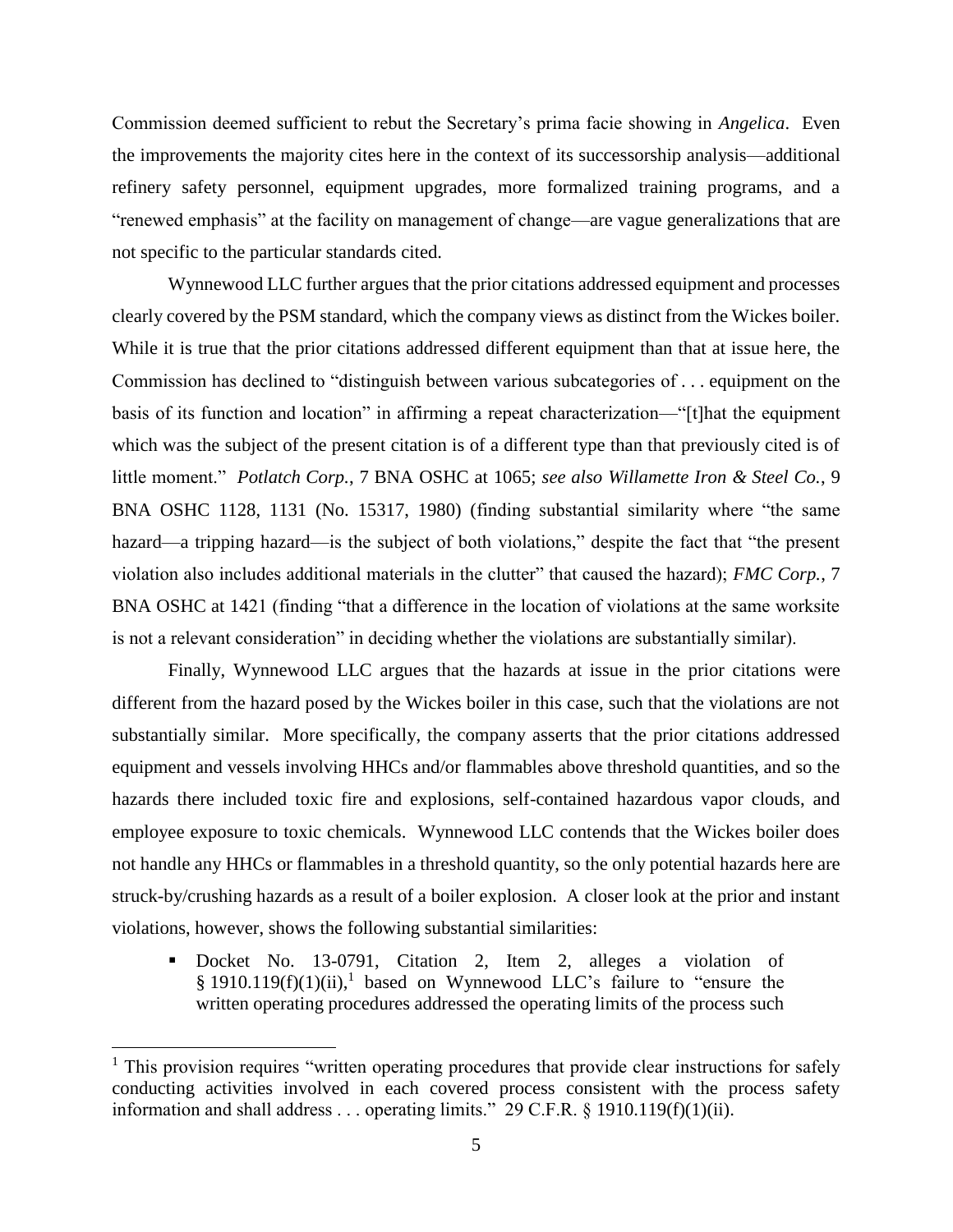as . . . Minimum/Maximum gas pressure to the boiler burner gas train [and] Minimum and maximum pressure . . . at the fuel gas inlet to the Wickes," which "exposed [employees] to fire and explosion hazards from potential releases of fuel gas and other flammable liquids or gases." The prior violation also related to operating procedures that address excessive pressure posing an explosion hazard; it was based on a failure to "develop and implement a high limit for the Depropanizer Accumulator pressure," given that the "operations manual for the unit stated the high limit was not applicable."

- Docket No. 13-0791, Citation 2, Item 3, alleges a violation of § 1910.119 $(g)(2)$ ,<sup>2</sup> based on Wynnewood LLC's failure to "ensure refresher training was provided . . . to each employee involved in operating the Wickes." The prior violation also involved a lack of refresher training for operators, specifically a failure to "ensure that refresher training [was] provided to process operators."
- Docket No. 13-0791, Citation 2, Item 4, alleges a violation of § 1910.119(j)(2),<sup>3</sup> based on Wynnewood LLC's failure to "ensure that written procedures were established and implemented for the testing and inspection of the Low Combustion Air Flow Fuel Gas Shut-Off system safeguard." The prior violation also dealt with written procedures for a shutdown system; it was based on a failure to "develop written procedures to maintain the ongoing integrity of controls, pumps, and emergency shutdown systems in the HF Alkylation Unit."
- Docket No. 13-0791, Citation 2, Item 5, alleges a violation of § 1910.119(1)(1),<sup>4</sup> based on Wynnewood LLC's failure to "ensure management of change procedures were implemented [for] . . . [t]he amount of time the firebox is purged prior to attempting to light the pilot[,] . . . [t]he amount that the gas control valve bypass valve is to be opened[,] . . . [and] the addition of temporary power to operate the Wickes." The prior violation also related to the implementation of management of change procedures; it was based on the company's failure to "follow its own written procedures for management of change regarding changes to procedures, piping and drains in the [alkylation] unit."

 $2$  This provision states that "[r]efresher training shall be provided at least every three years, and more often if necessary, to each employee involved in operating a process to assure that the employee understands and adheres to the current operating procedures of the process." 29 C.F.R.  $§$  1910.119(g)(2).

 $3$  This provision states that "[t]he employer shall establish and implement written procedures to maintain the on-going integrity of process equipment." 29 C.F.R. § 1910.119(j)(2).

<sup>&</sup>lt;sup>4</sup> This provision states that "[t]he employer shall establish and implement written procedures to manage changes (except for 'replacements in kind') to process chemicals, technology, equipment, and procedures; and, changes to facilities that affect a covered process." 29 C.F.R.  $§$  1910.119( $\ell$ )(1).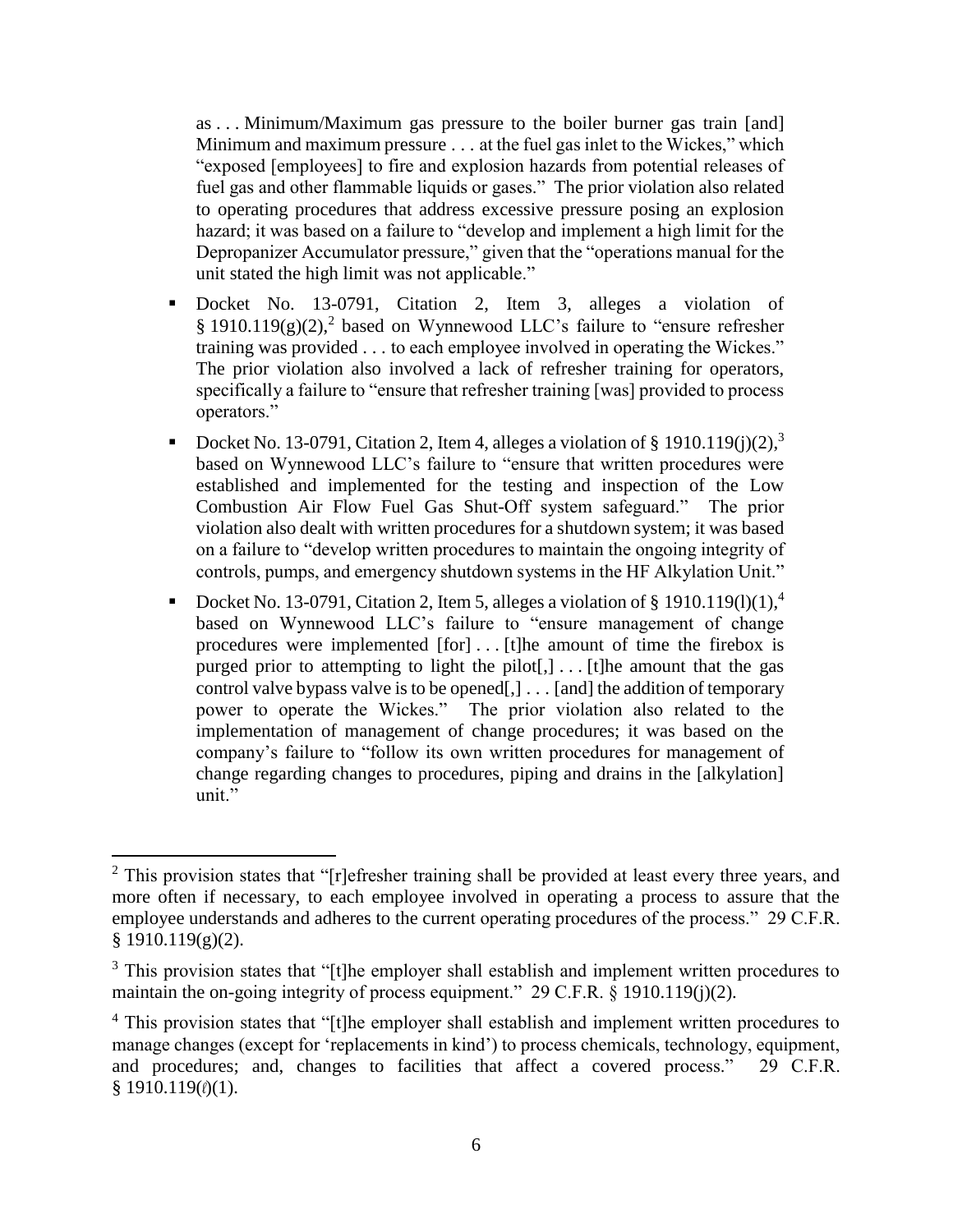▪ Docket No. 13-0644, Citation 2, Item 1, alleges a violation of § 1910.119(h)(2)(iv),<sup>5</sup> based on Wynnewood LLC's failure to "develop and implement safe work practices . . . to control the entrance, presence and exit of contract employers and employees . . . [in] the FCCU [and] . . . Alkylation Unit." Specifically, the Secretary asserted in his post-hearing brief that while "WRC developed a sign[-]in sign[-]out process," there were "numerous signout logs where employees failed to sign out of various areas," and the signin/sign-out "rule was not being consistently enforced." The prior violation also related to keeping track of onsite contractor employees who were present in the same areas of WRC's facility; it was based on a failure to "ensure that individual contractor employees are accounted for . . . in the event of an emergency . . . at the FCC and Alkylation Units."

In short, each of these items addresses the same type of condition involved in the prior violation, and the hazards addressed in the prior citations were, generally, fire and explosion risks caused by a failure to comply with the same PSM standards cited here. More to the point, there is no support in the record for the company's contention that the only potential hazards associated with the Wickes boiler were struck-by and crushing hazards, particularly in light of testimony from the company's own expert acknowledging that there was a fire risk associated with the boiler. Accordingly, I would find that Wynnewood LLC has failed to rebut the Secretary's prima facie case of substantial similarity, and I would characterize the violations noted above as repeat.<sup>6</sup>

Dated: March 28, 2019 Cynthia L. Attwood

 $\sqrt{s/}$ Commissioner

 $\overline{\phantom{a}}$ <sup>5</sup> This provision states that "[t]he employer shall develop and implement safe work practices consistent with paragraph (f)(4) of this section, to control the entrance, presence and exit of contract employers and contract employees in covered process areas." 29 C.F.R.  $§ 1910.119(h)(2)(iv).$ 

<sup>&</sup>lt;sup>6</sup> I agree with my colleagues' rejection of Wynnewood LLC's argument that a repeat characterization is inappropriate here because OSHA failed to comply with its internal citation policy in relying on prior violations that were more than five years old. As the majority aptly notes, "there are no statutory limitations upon the length of time that a citation may serve as the basis for a repeated violation." *Hackensack Steel Corp.*, 20 BNA OSHC 1387, 1392 (No. 97-0755, 2003).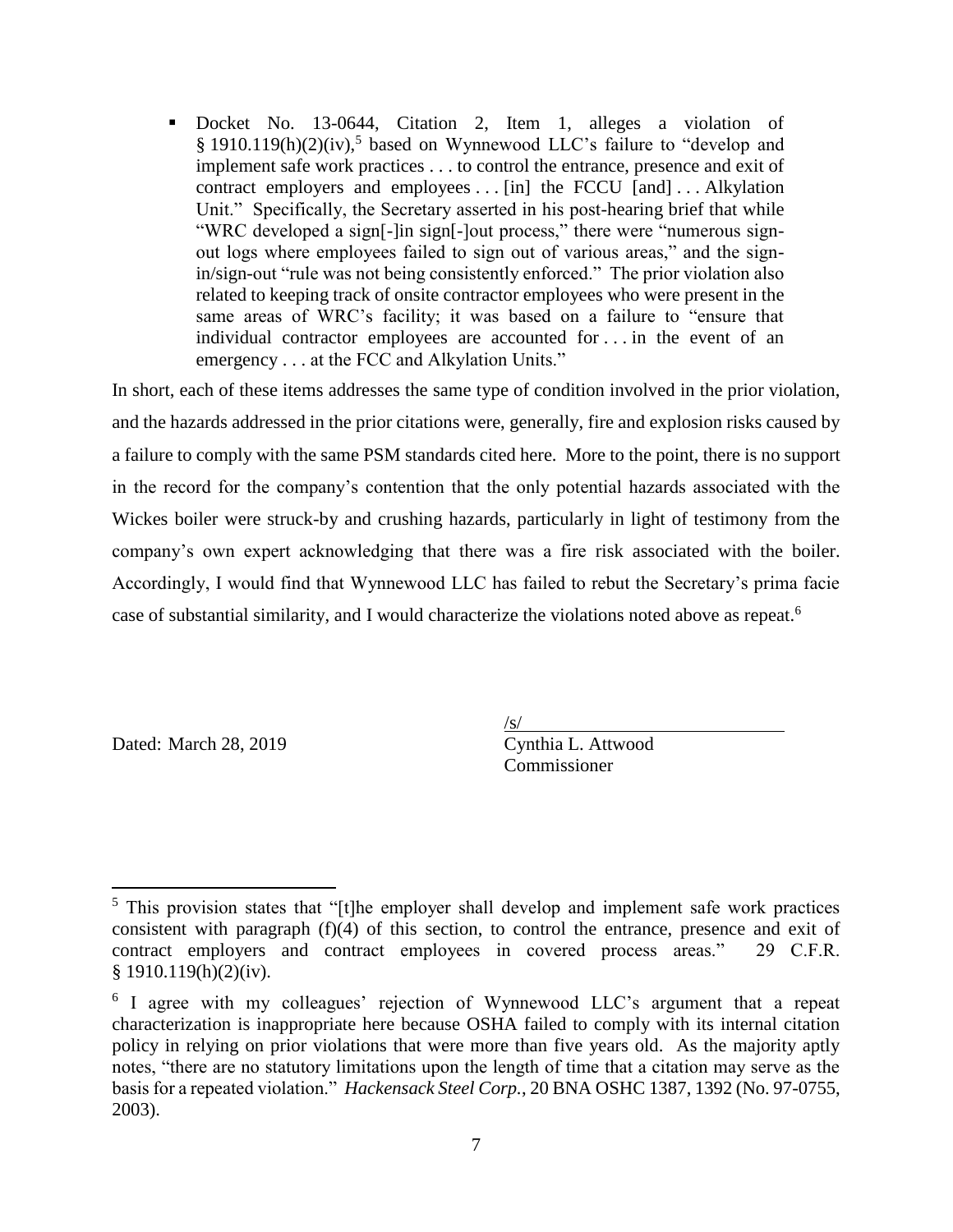# **UNITED STATES OF AMERICA OCCUPATIONAL SAFETY AND HEALTH REVIEW COMMISSION**

SECRETARY OF LABOR,

Complainant,

v.

 DOCKET NOS. 13-0644 13-0791

WYNNEWOOD REFINING CO., LLC

and its successors,

Respondent.

Appearances:

Joshua Bernstein, Esq., Mia Terrell, Esq., Office of the Solicitor, U.S. Dept. of Labor, Dallas, Texas For Complainant

Nicole Smith, Esq., Nicholas Hankey, Esq., DLA Piper LLP (US), Washington, D.C. Lee M. Smithyman, Esq., Smithyman & Zakoura, Overland Park, Kansas Edmund S. Gross, Esq., CVR Energy, Inc., Kansas City, Kansas For Respondent

Before: Administrative Law Judge Brian A. Duncan

## **DECISION AND ORDER**

# **I. Procedural History**

This matter is before the United States Occupational Safety and Health Review Commission ("Commission") pursuant to Section 10(c) of the Occupational Safety and Health Act of 1970, 29 U.S.C. § 651 *et seq*. ("the Act"). On September 28, 2012, a boiler exploded during a turnaround at the Wynnewood Refinery in Wynnewood, Oklahoma, killing two employees. In response, the Occupational Safety and Health Administration ("OSHA") initiated an inspection of the Wynnewood Refinery on September 29, 2012. (Tr. 1379; Ex. R-1). On October 29, 2012, Complainant initiated a second, simultaneous inspection of the worksite in response to complaints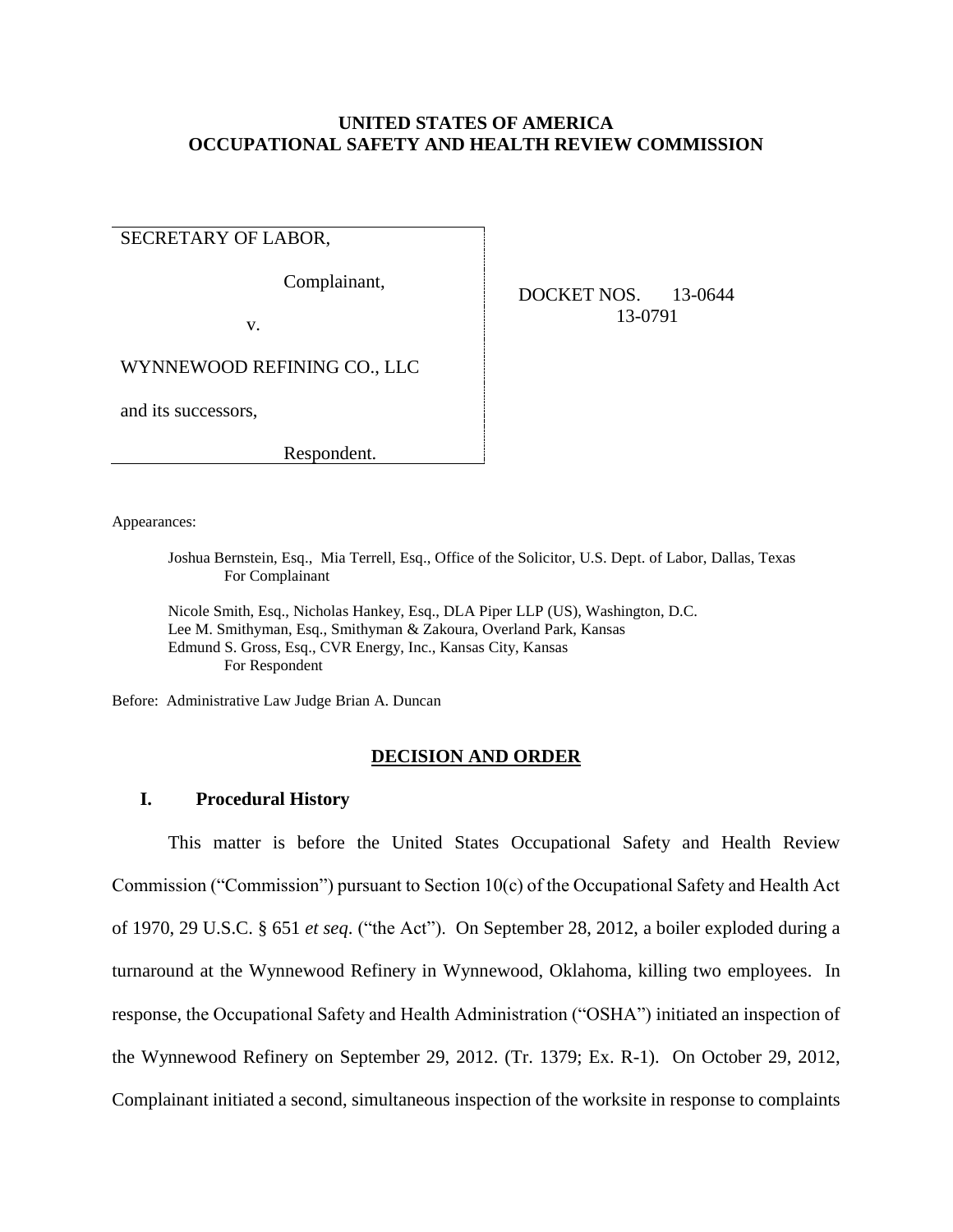about the conditions in the refinery warehouse. (Tr. 1381; Ex. R-19). As a result of the inspections, OSHA issued two separate *Citations and Notifications of Penalty* ("Citations") to Respondent. (Ex. R-1, R-2). The Citation for Inspection No. 663538 alleges one other-thanserious, eleven serious, and five repeat violations of the Act, with a total proposed penalty of \$234,500.00. The Citation for Inspection No. 778042 alleges one repeat, one other-than-serious, and eleven serious violations of the Act, with a total proposed penalty of  $$46,600.00$ .<sup>1</sup> Both Citations were issued on March 27, 2013. (Ex. R-1, R-2). Respondent timely contested the Citations. A trial was conducted in Oklahoma City, Oklahoma beginning on September 16–23, 2014 and concluding February 10–12, 2015. The parties each submitted post-trial briefs for consideration.

Twenty-one witnesses testified at trial: (1) John Koesler, operator for Respondent; (2) Greg Kellerhall, operator for Respondent; (3) Jeff Sutton, console technician ("CT") for Respondent; (4) James Willson, former CT for Respondent; (5) Wesley Walker, CT for Respondent; (6) Justin Sutton, operator for Respondent; (7) Kyle McCurtain, shift supervisor for Respondent; (8) Mitch Underwood, unit supervisor for Respondent; (9) Troy Stephenson, unit supervisor for Respondent; (10) Paul Howard, DCS technician for Respondent; (11) James Johnstone, Complainant's expert; (12) Casey Perkins, Assistant Director for OSHA's Austin, Texas Area Office; (13) Richard Hartung, Compliance Safety and Health Officer ("CSHO"); (14) David Armstrong, warehouse technician for Respondent; (15) Marcus Rambo, CSHO; (16) Dick Jackson, Process Safety Management ("PSM") Manager for Respondent; (17) Darin Rains, current VP/GM of Respondent's Coffeyville refinery and former operations manager at Wynnewood; (18)

<sup>1.</sup> Inspection No. 663538 was assigned Docket No. 13-0791. Inspection No. 778042 was assigned Docket No. 13- 0644. For ease of reference, however, the Court shall refer to the inspections as the PSM Inspection and the Warehouse Inspection, respectively.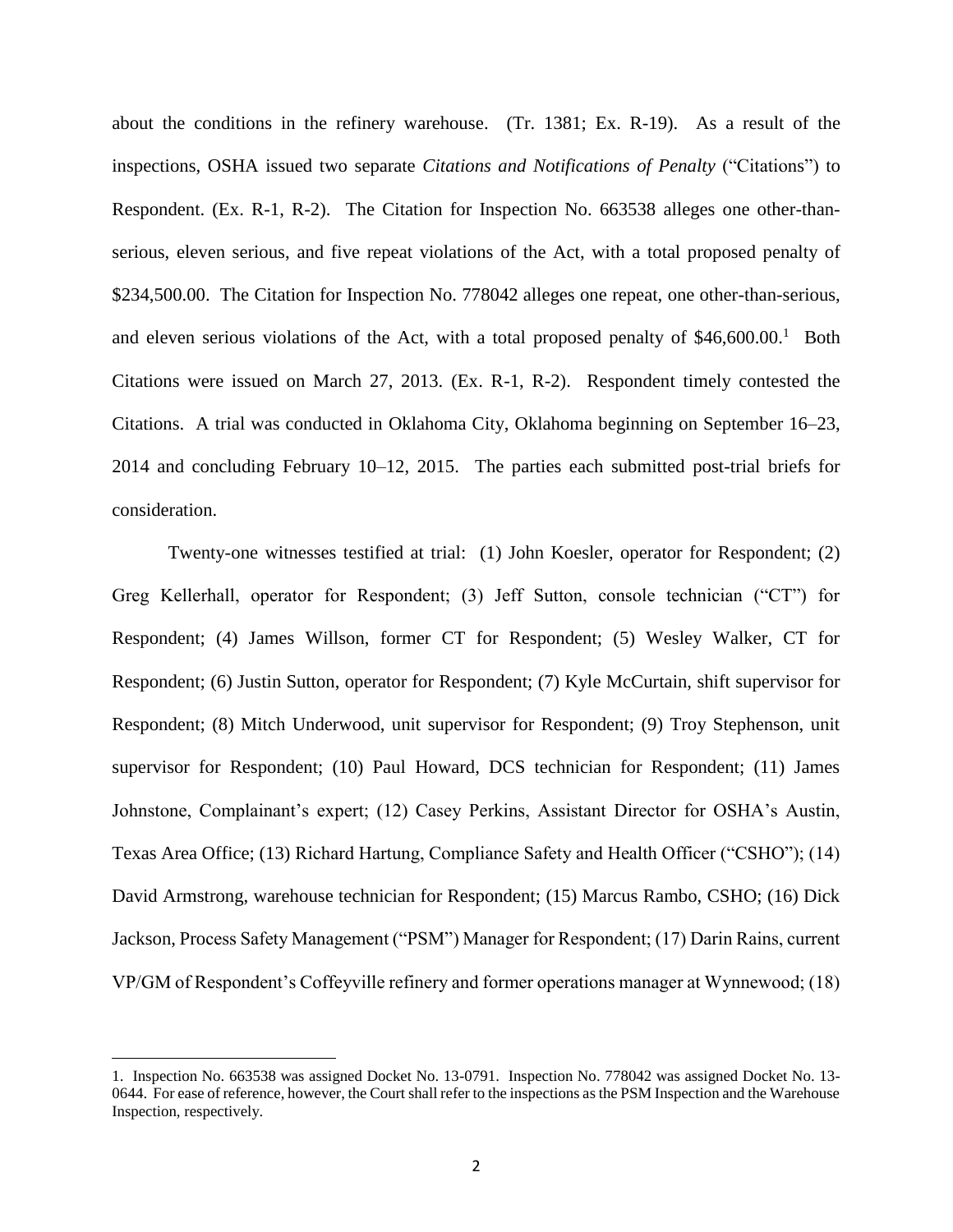Janet Barker, current Voluntary Protection Plan coordinator and former Assistant Area Director for Complainant; (19) James Stanley, Respondent's expert; (20) Steve Arendt, Respondent's expert; and (21) David Johnson, former safety specialist for Respondent.

### **II. Jurisdiction**

The parties stipulated that the Commission has jurisdiction over this proceeding pursuant to Section 10(c) of the Act. (Tr. 51). The parties also stipulated that, at all times relevant to this proceeding, Respondent was an employer engaged in a business and industry affecting interstate commerce within the meaning of Sections 3(3) and 3(5) of the Act, 29 U.S.C. § 652(5). (Tr. 51). *See Slingluff v. OSHRC*, 425 F.3d 861 (10th Cir. 2005).

## **III. Factual Background**

This section constitutes an overview of the operations of the Wynnewood refinery; its history of ownership; the events that occurred on September 28, 2012; and the subsequent inspections. To the extent that certain findings of fact are not included in this Section III, any additional factual findings necessary to find (or not find) that a violation has been established will be found in Section IV.C.

### **A. The Wynnewood Refinery**

The Wynnewood refinery is a 70,000 barrel-per-day (bpd) crude oil refinery, which produces gasoline, propane, propylene, butane, fuel oils, and solvents. (Tr. 802–803; Ex. C-5, C-16). The refinery is broken into separate zones, each of which performs a different function in the refining process. The citation items in Docket No. 13-0791 (Inspection No. 663538) focus on Zone 2. Zone 2 contains the Alkylation Unit, the Fluid Catalytic Cracking Unit (FCCU), and the Wickes boiler, which caused the explosion and prompted the inspections leading to this litigation. (Tr. 92–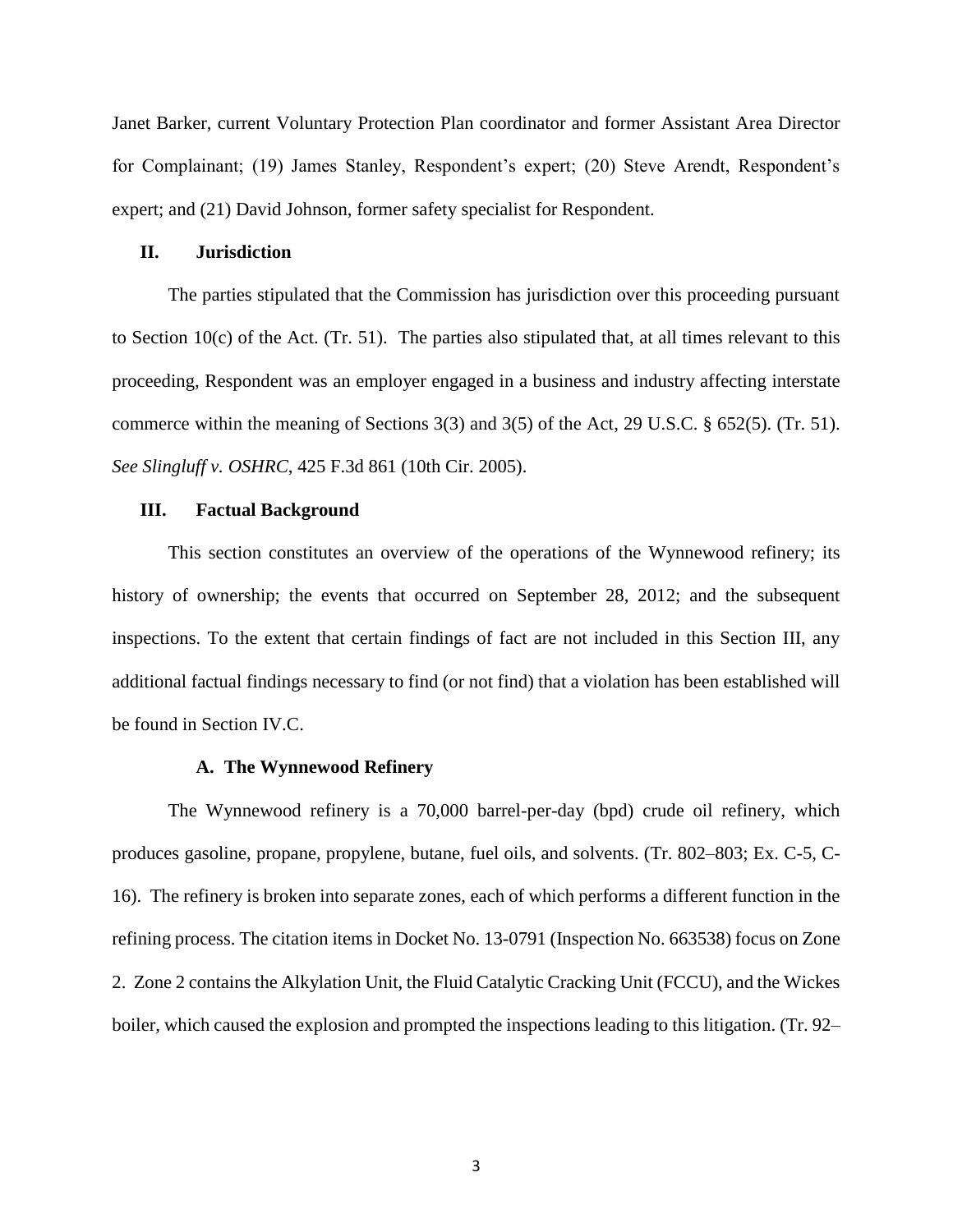93). The citation items in Docket No. 13-0644 (Inspection No. 778042) focus on alleged violations in the warehouse, as well as general safety items identified throughout the refinery.

The refinery is owned and operated by Wynnewood Refining Co., LLC, which, at the time of the 2012 explosion, was a subsidiary of CVR Energy, Inc. (CVR). (Tr. 1700). CVR acquired Wynnewood from a subsidiary of The Gary-Williams Energy Company, Inc. (GWE) in a stock purchase in December 2011. (Tr. 1700). According to the evidence, there was no prior connection or affiliation between CVR and GWE. (Tr. 1701). They are completely separate, unrelated companies.

## **B. History of Wynnewood's Ownership**

### **i. Gary-Williams Energy**

 $\overline{a}$ 

During Complainant's presentation of the evidence, the Court heard from a number of employees and supervisors that worked at the Wynnewood refinery prior to and after its purchase by CVR. The more notable examples include: (1) Dick Jackson, who served as the refinery's PSM manager starting in 2010; (2) Troy Stephenson, who became a roving shift supervisor in 2006 and was promoted to Zone 2 supervisor in 2012, after the purchase; 2 (3) Mitch Underwood, who served as the Alky Unit supervisor before and after the purchase, and (4) Darin Rains, who served as operations manager prior to and after the purchase, and is now the Vice President and General Manager of the Coffeyville refinery, which is also owned by CVR. (Tr. 571, 618, 1578, 1699– 1700). With a few exceptions, such as Rains and Jackson, all of the individuals that testified worked in a particular unit of the refinery.

During GWE's tenure as the owner of Wynnewood, the refinery was inspected and cited for violations of the Process Safety Management (PSM) standard, which, as is relevant to this case,

<sup>2.</sup> Paul Howard was his predecessor. (Tr. 684). According to Stephenson, Howard continued to serve in an advisory capacity once Stephenson took over. (Tr. 672).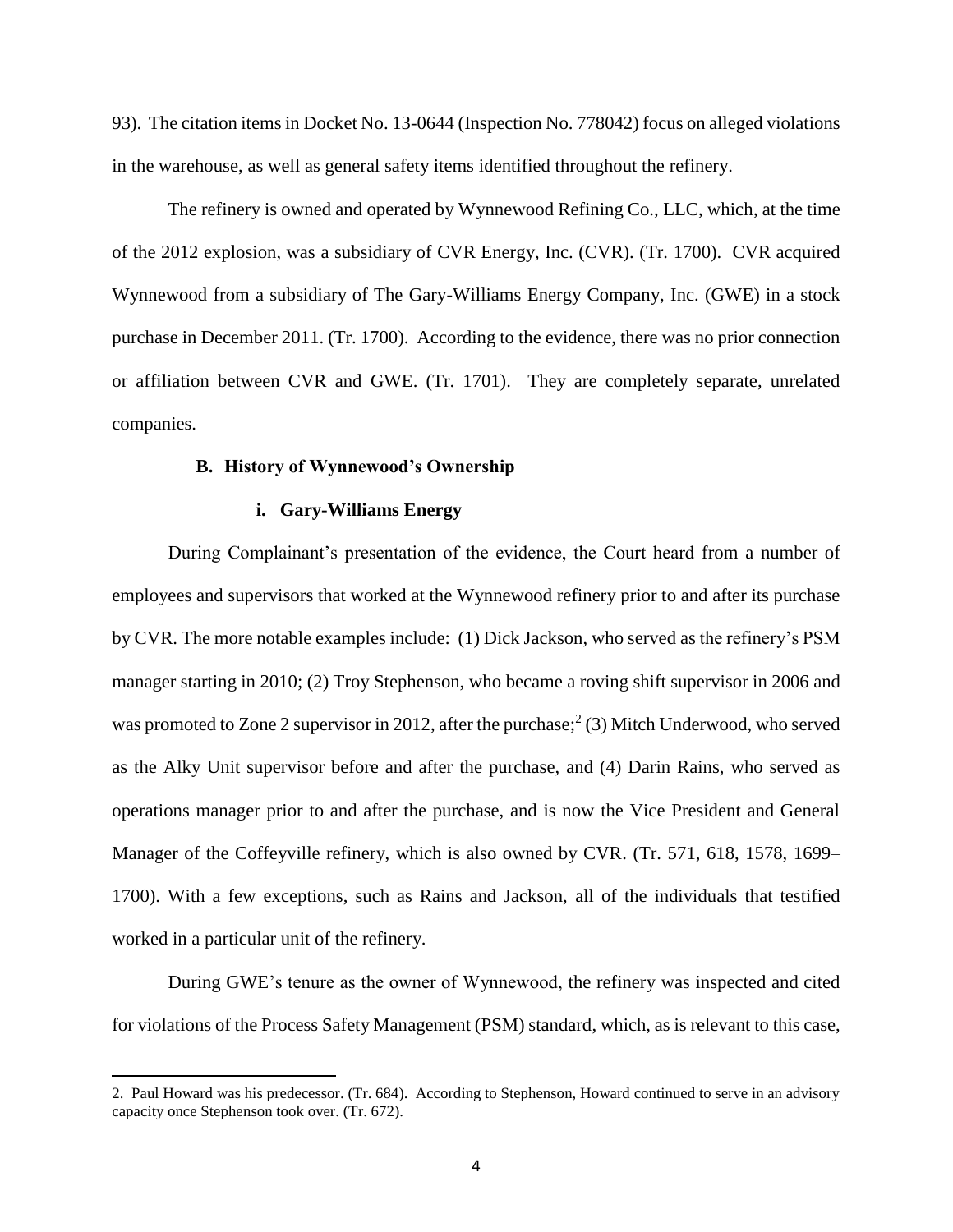form the basis of the repeat violations alleged by Complainant. Those violations, as well as prior boiler explosions, including incidents involving the specific boiler at issue in this case, will be discussed in further detail in the succeeding sections of this Decision. *See* Section III.C, *infra*.

In 2006, there was a fire in the refinery's alkylation unit (Alky Unit), which prompted an inspection and the issuance of citations by Complainant. (Ex. C-27). In that case, Respondent conceded that the equipment involved in the Alky Unit fire "involve[d] the use of HHCs [highly hazardous chemicals] and/or flammables in amounts that [met] the threshold quantity for PSM coverage . . . ." *Resp't Br.* at 5. The parties executed a partial settlement agreement, which became a final order of the Commission around April of  $2007<sup>3</sup>$  (Tr. C-28 at 11–12 n.1).

Around the same time that the partial settlement agreement became a final order of the Commission, Respondent's employees were attempting to manually light the H-4 boiler, which is located in the refinery's boiler house. (Ex. R-46 at 1–2). During the lighting process, there was an explosion in the H-4 boiler, which injured two employees. (*Id.*). The explosion prompted another OSHA inspection, which resulted in the issuance of two citation items, each alleging violations of the general duty clause. (Ex. R-45). Respondent points out that, notwithstanding the similarity between the explosion in April 2007 and the explosion of the boiler in this case, Complainant did not issue citations pursuant to the PSM standard in 2007. The matter was settled when Complainant agreed to withdraw one of the citation items. (Ex. R-47).

Shortly after the H-4 boiler explosion, Complainant initiated an inspection pursuant to the National Emphasis Program on PSM. (Tr. 2004–2006). The focus of this particular inspection was the Fluid Catalytic Cracking Unit ("FCCU"), which introduces catalysts into crude oil to

l

<sup>3.</sup> The remaining citation, which addressed a flare line running from the Alky Unit, was affirmed by Administrative Law Judge Covette Rooney as a final order of the Commission on September 8, 2008. (Ex. C-28).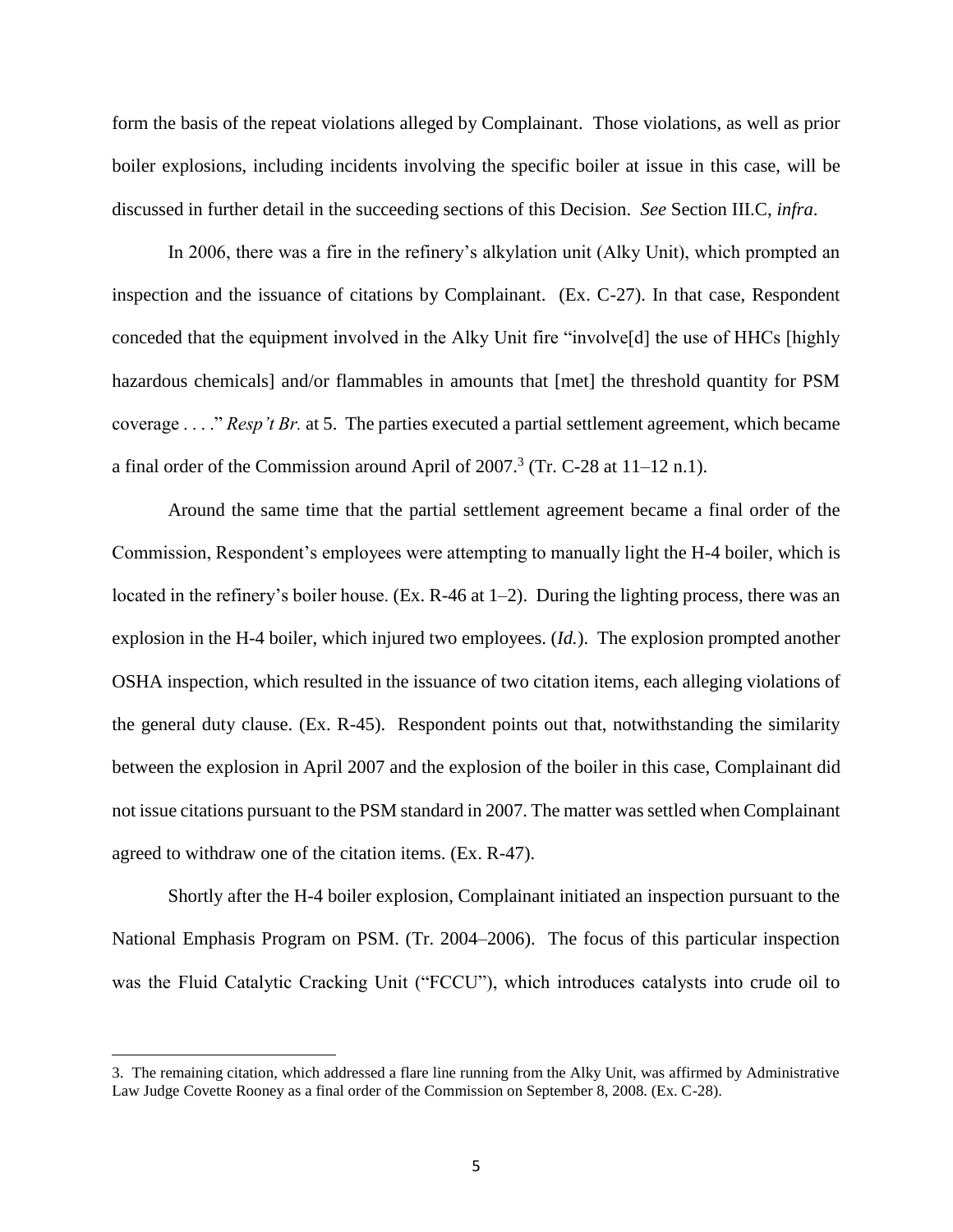"strip" the product and create high octane fuels. $4$  (Tr. 256–57). The inspection lasted until March 24, 2008, at which time Complainant issued multiple citation items, alleging violations of the PSM standard. (Ex. C-25). The parties executed a settlement agreement on September 15, 2008, which became a final order of the Commission on November 10, 2008. (Ex. C-26). Respondent points out that, notwithstanding the H-4 boiler explosion just months before, there was no apparent attempt to inspect the boilers pursuant to the PSM standard. (Tr. 2010–2012)

## **ii. CVR Energy (Respondent)**

As noted above, CVR purchased Wynnewood from GWE in December of 2011. According to Darin Rains, this was done via stock purchase. (Tr. 1700). In contrast with the relatively scant evidence regarding GWE's involvement at Wynnewood, Rains testified that the refinery "went through some pretty drastic changes as a result of the purchase by CVR Energy." (Tr. 1701).

Some examples of the changes noted by Rains include access to previously unavailable capital, an increase in the number of safety and supervisory operations personnel, and the regular presence of CVR corporate management. (Tr. 1701–1703). The increase in capital led to improvements in equipment—CVR spent roughly \$130 million on improvements to the refinery in the Fall 2012 Turnaround. (Tr. 1706; Ex. C-16). Rains noted, though, that the most significant changes were in the personnel arena. (Tr. 1701). Once CVR purchased the refinery, Wynnewood "substantially increased the number of people working at the facility", including two new safety technicians and four assistant operations supervisors, whose primary role was to focus on procedure development, training, management of change (MOC) compliance, and other issues touching on PSM and occupational safety. (Tr. 1702). In addition to changes at the ground level,

 $\overline{a}$ 

<sup>4.</sup> As will be discussed later in this Decision, the Wickes boiler, which is the subject of many of the citations at issue in this case, was a part of, or at least directly adjacent to, the FCCU. (Ex. C-7, C-11).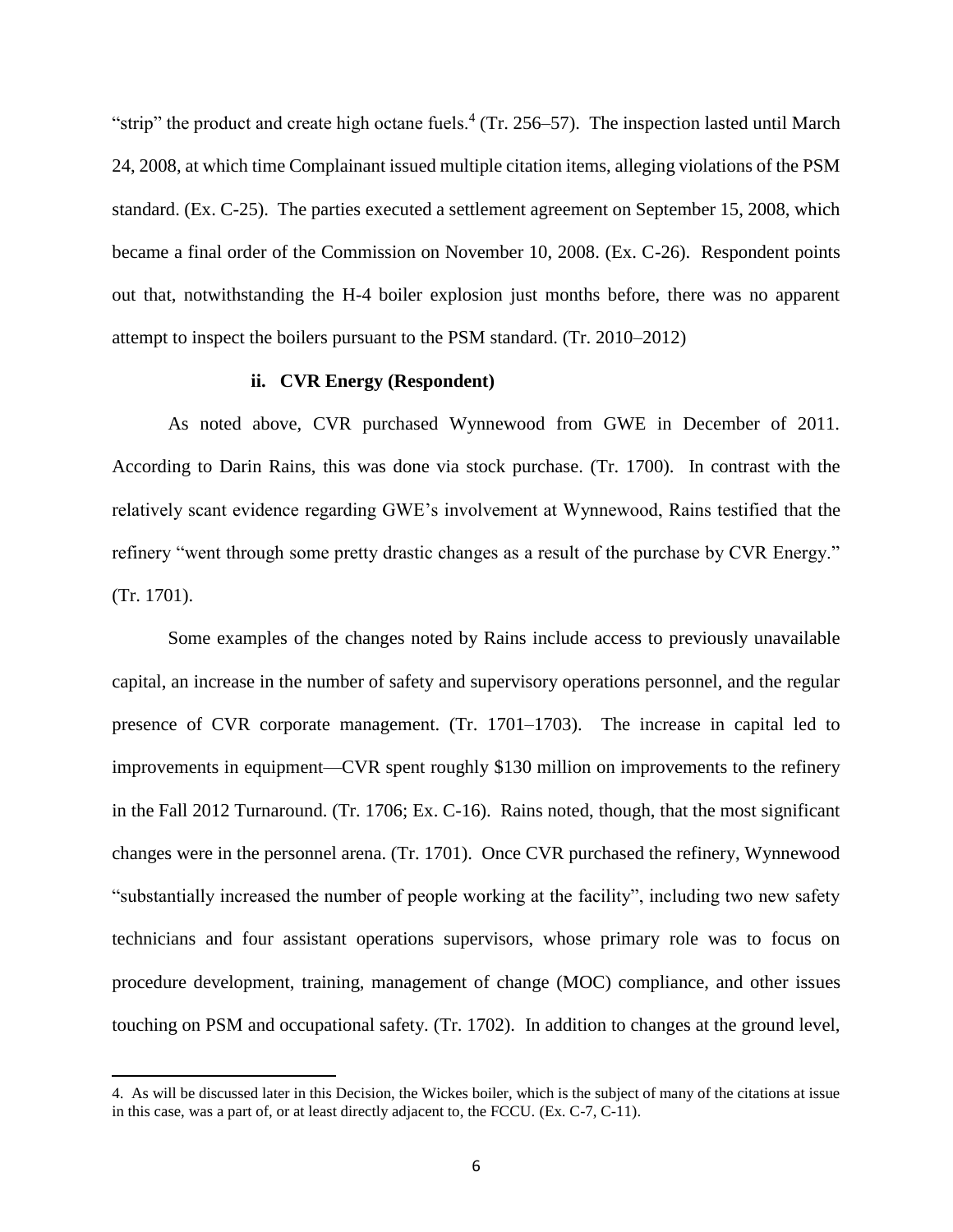Rains also testified that members of CVR's corporate management, including the executive vice president for operations, Robert Haugen, and the vice president for safety, health, and environment, Chris Swanberg, made regular visits to the refinery. (Tr. 1703). There is no evidence to suggest that similarly situated GWE corporate managers were so involved.

This perception of wholesale change to the organization and management of Wynnewood was shared by a number of Respondent's employees and managers. For example, Stephenson noted, "[P]rior to CVR buying us, things were not as formal . . . . We did our best but since CVR has taken over, we've formalized everything and the expectations are a lot higher in regards to safety, MOCs, procedures. Things are a lot more strict and a lot more disciplined." (Tr. 674–75). These sentiments were echoed by Paul Howard and Dick Jackson, who stated, "The new company has raised the level of the safety programs since they've taken over, and their involvement in the safety program included process safety." (Tr. 749, 1612).

### **C. The Wickes Boiler**

The explosion that killed two employees on September 28, 2012, originated at the Wickes boiler, which is part of the FCCU located in Zone 2. (Tr. 92–93; Ex. C-7, C-11). The Wickes, as described by many of Respondent's employees, "was by far the workhorse of the plant for steam." (Tr. 360). It is one of four boilers that provide steam to the 225-pound steam header, which, in turn, routes steam for use in various processes throughout the plant. (Tr. 2057–58; Ex. C-8 to C-13). Some of those processes include providing emergency steam to the riser, which clears it of HHCs; injecting steam into the FCCU process to drive high-end products out of the crude oil, also known as steam-stripping; purging low-lying gases in the firebox of the Alky Unit heater during start-up; powering turbines to pump product; and serving as a back-up to the electric pumps. (Tr. 162–63, 236–37).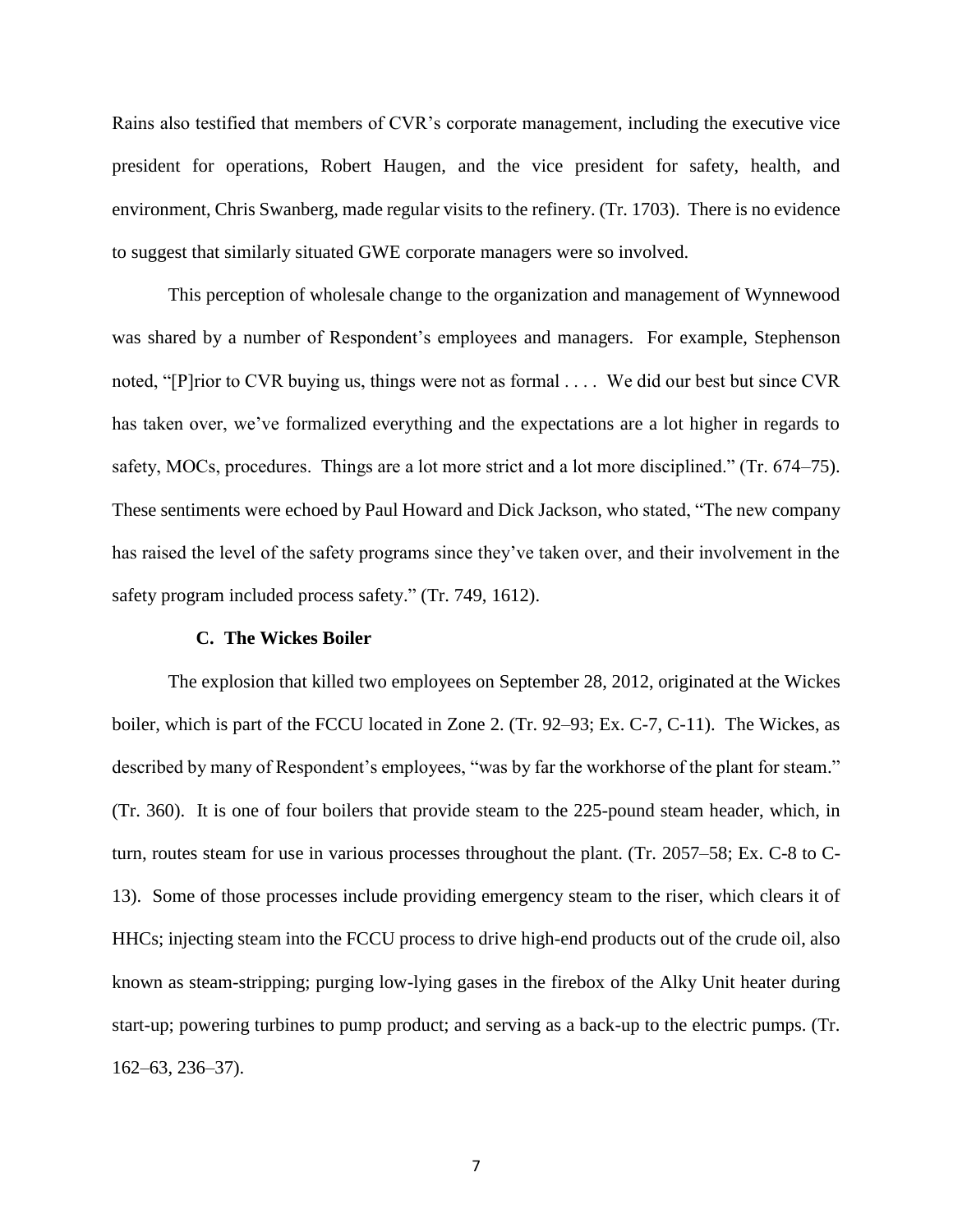The Wickes itself is fueled by two separate fuel streams within the refinery—the refinery fuel gas (RFG) system and a natural gas fuel line. (Tr. 134–40; Ex. C-10). The RFG system, which is the primary source of fuel for the Wickes, is a fuel recycling system of sorts. Various processes throughout the plant, such as the FCCU, refine crude oil to a saleable product. As a result of these processes, a certain amount of non-condensable flammable gas remains. (Tr. 138). Though this gas cannot be converted into a saleable product, the refinery still uses it to fuel various processes throughout the plant. (Tr. 139). These "off-gases" that are produced throughout the plant are directed via pipeline to a fuel drum, where the refinery fuel gas is treated. (Tr. 1602–1603). The resulting gas mixture is then piped out of the drum into a 4.1-mile pipeline network that leads to different processes throughout the refinery, including the Wickes. (Tr. 1710–11). Such is the process for normal operations; however, in some instances, such as during a turnaround, the Wickes can be powered by natural gas alone. (Tr. 134–35).

In order to start the Wickes boiler, Respondent had to go through a fairly detailed process, which involved no fewer than three employees. (Tr. 98). The first step requires the CT to purge HHCs from the boiler's firebox for 30 minutes by blowing air into it. (Tr. 111, 421; Ex. C-34). Once the firebox has been adequately purged, the pilot light has to be lit. (Tr. 335). After the pilot is lit, an operator is directed to open the fuel gas bypass valve, which introduces the RFG mixture into the firebox. (Tr. 335). Each operator that testified gave a slightly different description as to how this part of the process is carried out. Koesler, for example, stated that he was told to turn the bypass valve "one-quarter of a spoke" and to leave it open for 5–10 seconds, though he admitted there was not a set amount of time to keep the valve open. (Tr. 113, 116–17). McCurtain testified that he was trained to open the valve "slightly" or "just a little bit" and to close the valve if he did not achieve ignition "quickly" or "shortly". (Tr. 518, 528). During this process, another operator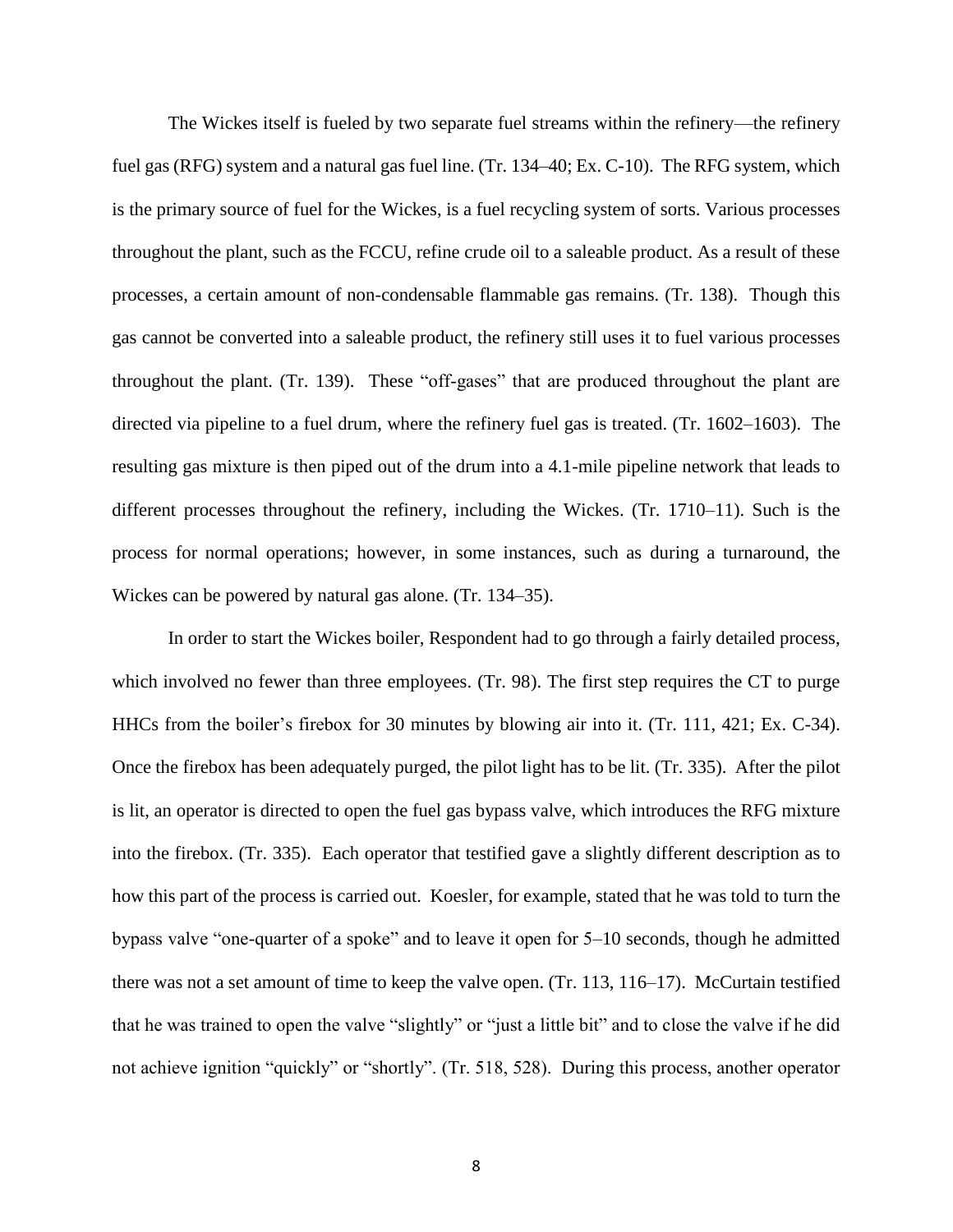positions himself at the sight glass, which allows him to determine whether there has been a successful ignition.<sup>5</sup> Once ignition is achieved, control over fuel management is handed over to the CT in the control room. (Tr. 335).

With the exception of a shutdown because of a turnaround or annual boiler inspection by the State of Oklahoma, the Wickes was operated constantly. (Tr. 376). As such, there were limited opportunities for operators and CTs to light the boiler.<sup>6</sup> (Tr. 376). According to McCurtain, however, it was "not uncommon" for operators to experience a "hard start" when attempting to light the Wickes. (Tr. 516). A hard start is best characterized as a mini-explosion occurring within the firebox, typically a result of allowing too much fuel into the system. (Tr. 102–103). Koesler stated that, instead of lighting smooth, a hard start causes the boiler to "woof" or "huff" as a result of a sudden pressure increase within the firebox. (Tr. 104). In some cases, this merely caused the boiler to spew dust and smoke; in others, the structure of the boiler actually bowed outward as a result of the explosion. (Tr. 106–107, 213; Ex. C-31). In one instance, Willson, who was manning the sight glass, was actually struck by the boiler, which had bowed outward during a hard start. (Tr. 357–58; Ex. C-31).

## **D. The Turnaround**

 $\overline{\phantom{a}}$ 

On September 28, 2012, Respondent was in the middle of a refinery turnaround.<sup>7</sup> (Tr. 108– 109). During the turnaround, the refinery was shut down and was not refining petroleum. Instead, Respondent hired multiple subcontractors to come to the refinery to repair, replace, or maintain various pieces of equipment throughout the refinery. (Tr. 1704–1706). According to David

<sup>5.</sup> The Wickes boiler does not have a burner management system (BMS), which allows for remote ignition of the burner. (Tr. 100).

<sup>6.</sup> According to James Willson, who had worked at the refinery for seven years at the time of the accident said he had only lit the boiler 4 to 5 times during that period. (Tr. 376).

<sup>7.</sup> A turnaround is a period of time when the refinery shuts down temporarily to allow for improvement and maintenance projects. (Tr. 1704).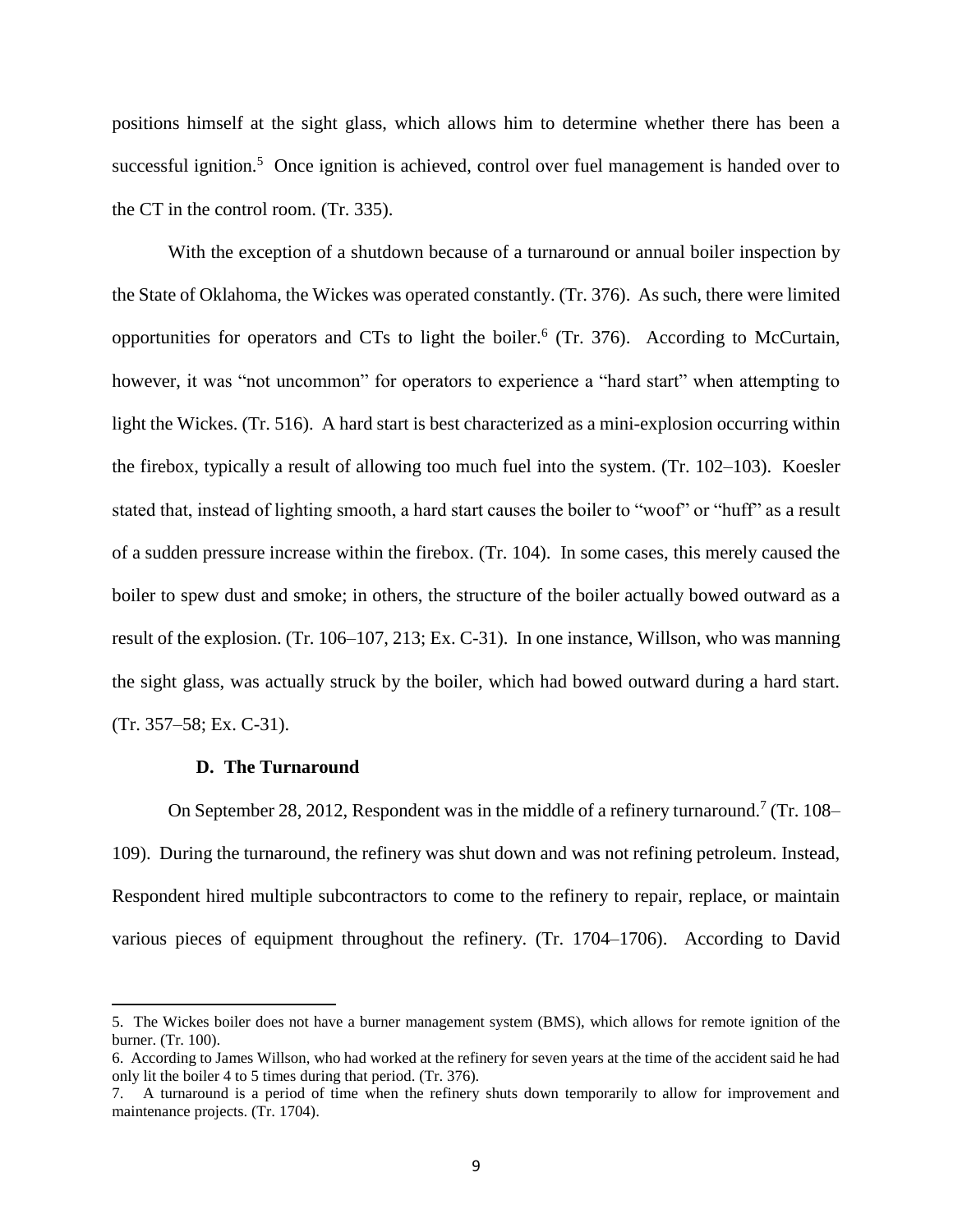Johnson, there could be as many as 1500 contractors working on a shift, which drastically increased the number of people present at the refinery. (Tr. 2104).

In order to facilitate repairs and maintenance, Respondent needed to produce steam to purge HHCs from various lines and equipment. (Tr. 369). This required starting up the Wickes boiler. Because the refinery was off-line and not producing fuel products, Respondent had to use natural gas to light the Wickes. (Tr. 346). According to Willson, the Wickes had been taken offline earlier that day to make a switch of the electrical supply circuits. (Tr. 347). Due to power supply problems, the crew implemented a temporary solution by running an extension cord to a small generator, which powered the controls and interlocks of the Wickes. (Tr. 347). According to Jeff Sutton, the previous CT reported that the temporary power supply was causing the vanes, which control air flow, to malfunction. (Tr. 278–79). Eventually the problem was fixed, and Sutton began to increase the airflow to purge the Wickes firebox of any remaining HHCs. (Tr. 279).

At the conclusion of the purge, which lasted about five minutes, Sutton reduced the airflow to 15,000 cubic feet per minute (cfm) to light the pilot. (Tr. 281). While Sutton was working in the control room, Lead Operators Koesler and Willson; "A" Operators Russell Mann, Billy Smith, and Justin Sutton; and "B" Operator Steve Graves were located at or around the boiler. (Ex. R-110 at 4). Lead Operators Koesler and Willson were located at the northwest corner of the Wickes and were overseeing the lighting attempt. (Tr. 98). Mann was positioned at the fuel bypass valve, and Smith was positioned at the sight glass to verify ignition. (Ex. R-110 at 4). Justin Sutton and Graves did not have specific responsibilities related to the lighting process.

After the firebox had been purged, Mann opened the fuel gas bypass valve to introduce natural gas into the firebox. (Tr. 112). At some point in the process, Koesler instructed Mann to close the valve because they had not achieved ignition. (Tr. 126). Mann did not comply with this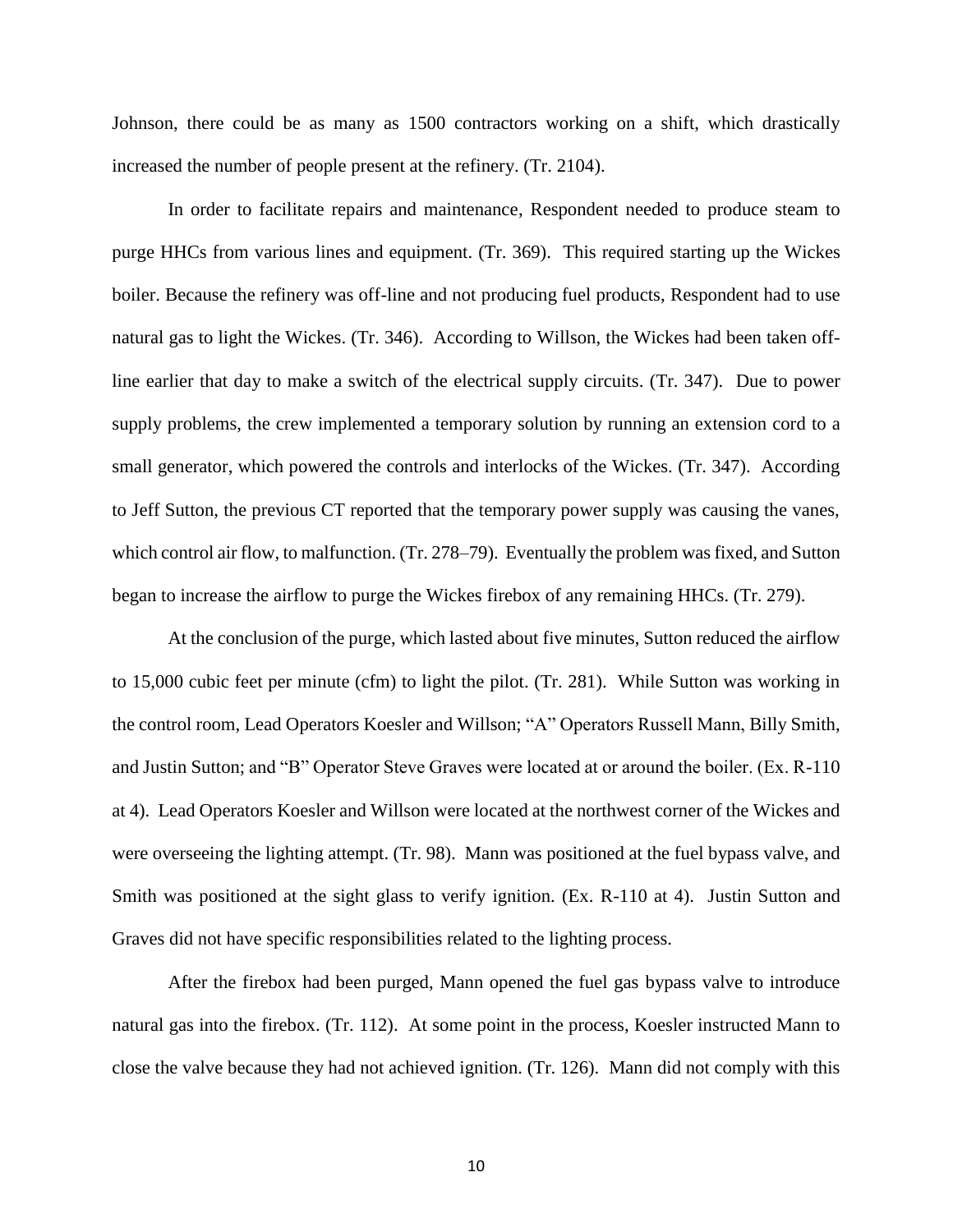instruction. (Tr. 191). When Koesler confronted him, Mann informed Koesler that he was taking instructions from Willson, who was standing nearby. (Tr. 191). After a brief interaction between Willson and Koesler, Koesler moved to the north side of the boiler to check water levels. (Tr. 125). Willson continued to oversee Mann, who kept the bypass valve open.

As fuel was being introduced into the firebox, the other CT in the control room, Wesley Walker, looked at Sutton's console and noticed that the firebox was flooded with too much natural gas. (Tr. 401–402). Walker immediately radioed the operators to inform them that they should close the bypass valve. (Tr. 402). Shortly after Mann closed the valve, the boiler exploded. Smith, who was manning the sight glass, was pronounced dead at the scene, and Mann, who was critically injured in the explosion, died twenty-eight days later. (R-110).

Subsequent investigations by Respondent revealed shrapnel in the area surrounding the Wickes, and a ladder, which was attached to the west end of the boiler, that had been blown completely across the street. Additionally, investigators found that the valve was opened approximately one-and-a-half spokes and that fuel had been flowing into the firebox for approximately 5 minutes. (Ex. R-110 at 8). Many of the operators and CTs involved in the lighting were disciplined, and one of the Lead Operators, Willson, was discharged. (Tr. 95, 369; Ex. C-89).

### **IV. Discussion**

Prior to answering the question of whether any particular standard was violated, the Court must resolve two important issues. First, the Court must determine whether the PSM standards cited by Complainant apply to the Wickes boiler. Respondent contends that, by including the boiler within the ambit of the PSM standard, Complainant has improperly expanded the scope of the standard beyond its intended purpose, which is to "prevent[] or minimiz[e] the consequences of catastrophic releases of toxic, reactive, flammable, or explosive chemicals". 29 C.F.R. §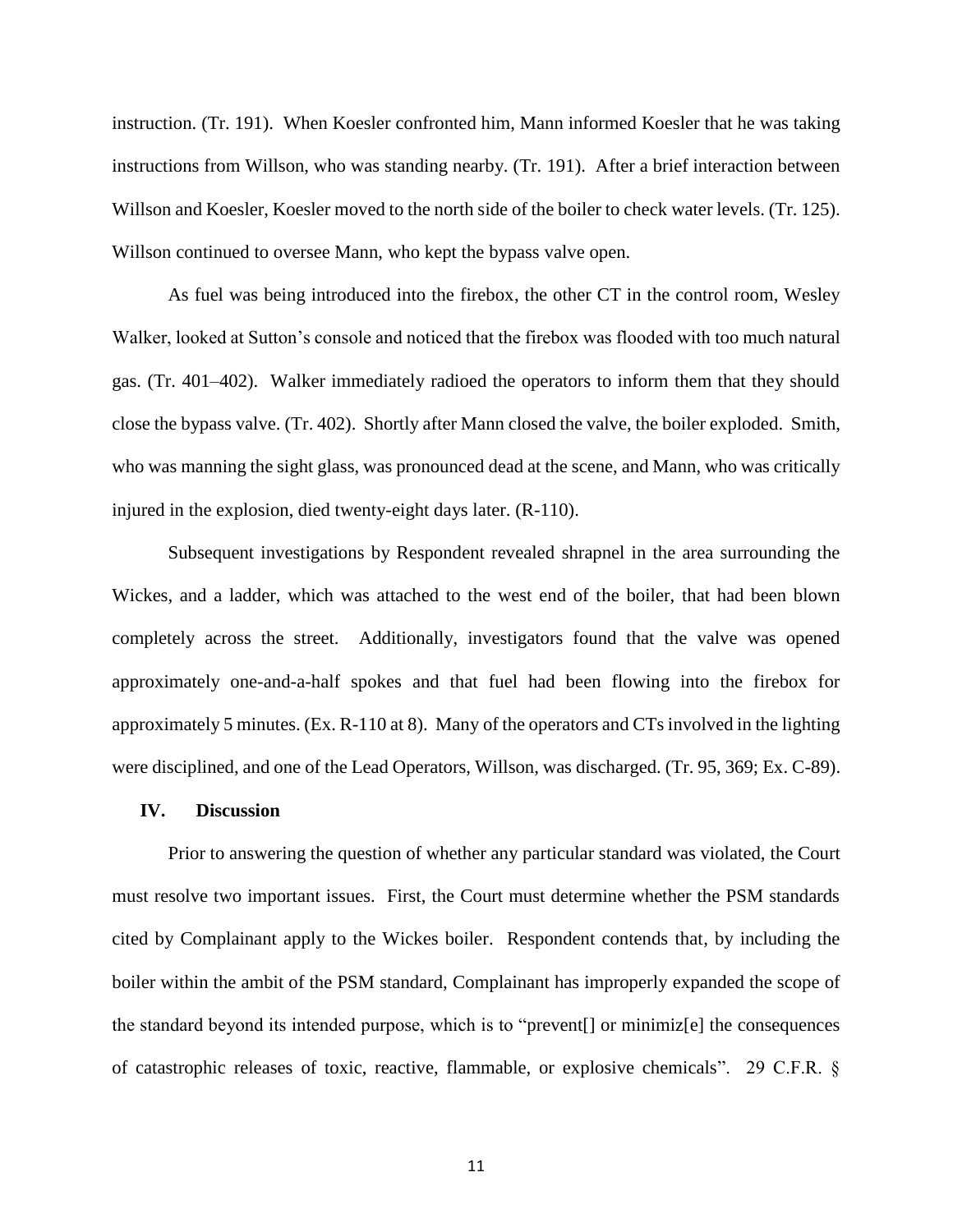1910.119. Consistent with that assertion, Respondent argues that although the boiler is physically connected to a PSM-covered process, the boiler itself is not subject to the PSM standards because it cannot contribute to, cause, or interfere in the mitigation of a catastrophic release of HHCs. *See Delek Refining Co., Ltd.*, 25 BNA OSHC 1365 (No. 08-1386, 2015). In response, Complainant has asserted multiple theories of coverage to suggest that the boiler would have just such an impact.

Second, the Court shall also address the issue of successor liability in the context of the repeat violations issued to Respondent. As previously discussed, Wynnewood Refinery changed ownership in 2011. The purchase occurred after the underlying citations were issued but before the issuance of the citations that are currently under discussion. Complainant submits that the citations were properly characterized as repeat and bases that conclusion on the substantial continuity test for successor liability, which was adopted by the Commission in *Sharon & Walter*, 23 BNA OSHC 1286 (No. 00-1402, 2010). Respondent, on the other hand, contends that the changeover in ownership resulted in changes in management practices, procedures, and culture significant enough to break the chain of liability stemming from GWE's previous actions.

Ultimately, based on what follows, the Court finds that the PSM standards did apply to the Wickes boiler. Complainant's application of the standard under this set of facts comports with its plain language and is consistent with its historical interpretation of the standard. The Court also finds, however, that Complainant failed to show the requisite nexus between Wynnewood under the ownership of GWE and Wynnewood under the ownership of CVR such that liability for repeat violations survived the transfer of ownership.

### **A. PSM Coverage**

## **i. The Standard – 29 C.F.R. § 1910.119**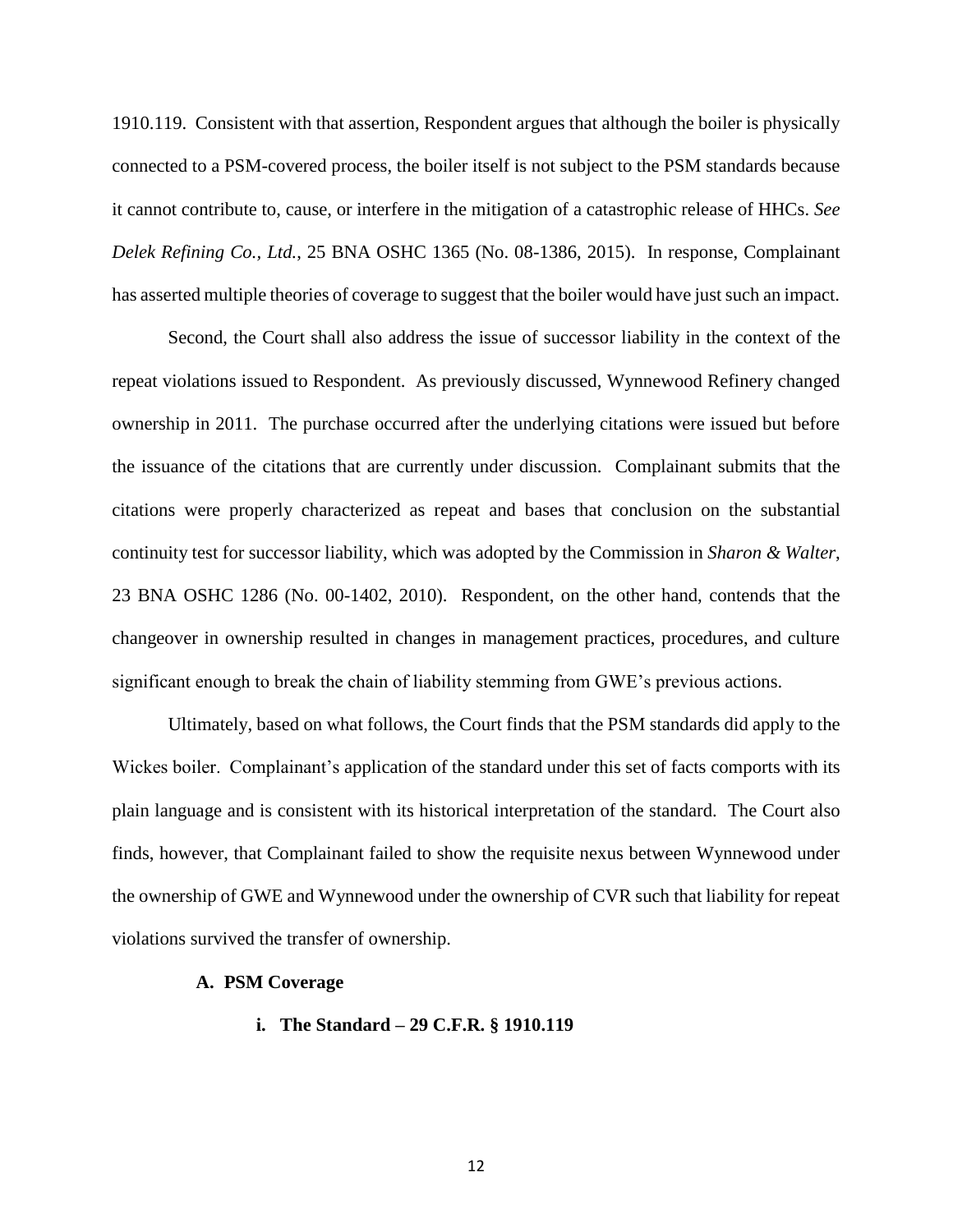The stated purpose of the PSM standard is to "prevent[] or minimiz[e] the consequences of catastrophic releases of toxic, reactive, flammable, or explosive chemicals." 29 C.F.R. § 1910.119. A catastrophic release, according to the standard, is "a major uncontrolled emission, fire, or explosion, involving one or more highly hazardous chemicals, that presents serious danger to employees in the workplace." *Id.* § 1910.119(b). The standard sets a threshold quantity for various hazardous chemicals—that threshold quantity (TQ) represents the point at which a particular chemical is considered capable of producing a catastrophic release. *See id.* § 1910.119(a)(1). In this case, the operative question is whether the Wickes boiler is a part of a "process which involves a Category 1 flammable gas (as defined in 1910.1200(c)) or a flammable liquid with a flashpoint below 100 °F (37.8 °C) on site in one location, in a quantity of 10,000 pounds (4535.9 kg) or more" such that the standard applies.<sup>8</sup> *Id.* § 1910.119(a)(1)(ii). Such a determination would establish a *prima facie* case for coverage; however, the Court must also decide whether the exception for HHCs "used solely for workplace consumption of fuel" applies. *See id.* § 1910.119(a)(1)(ii)(A).

As the title implies, the focus of this standard are *processes* involving highly hazardous chemicals. Insofar as a process involves a threshold quantity of HHCs, it is covered, subject to certain exceptions. A process, according to the standard, is:

[A]ny activity involving a highly hazardous chemical including any use, storage, manufacturing, handling, or the on-site movement of such chemicals, or combination of these activities. For purposes of this definition, any group of vessels which are interconnected and separate vessels which are located such that a highly hazardous chemical could be involved in a potential release shall be considered a single process.

*Id.* § 1910.119(b). This definition indicates (1) the basic understanding of a "process" and (2) the potential boundaries for that process. This was explained in more detail in the preamble to the standard, which states:

<sup>8.</sup> For all other chemicals, one must refer to Appendix A of 29 C.F.R. § 1910.119.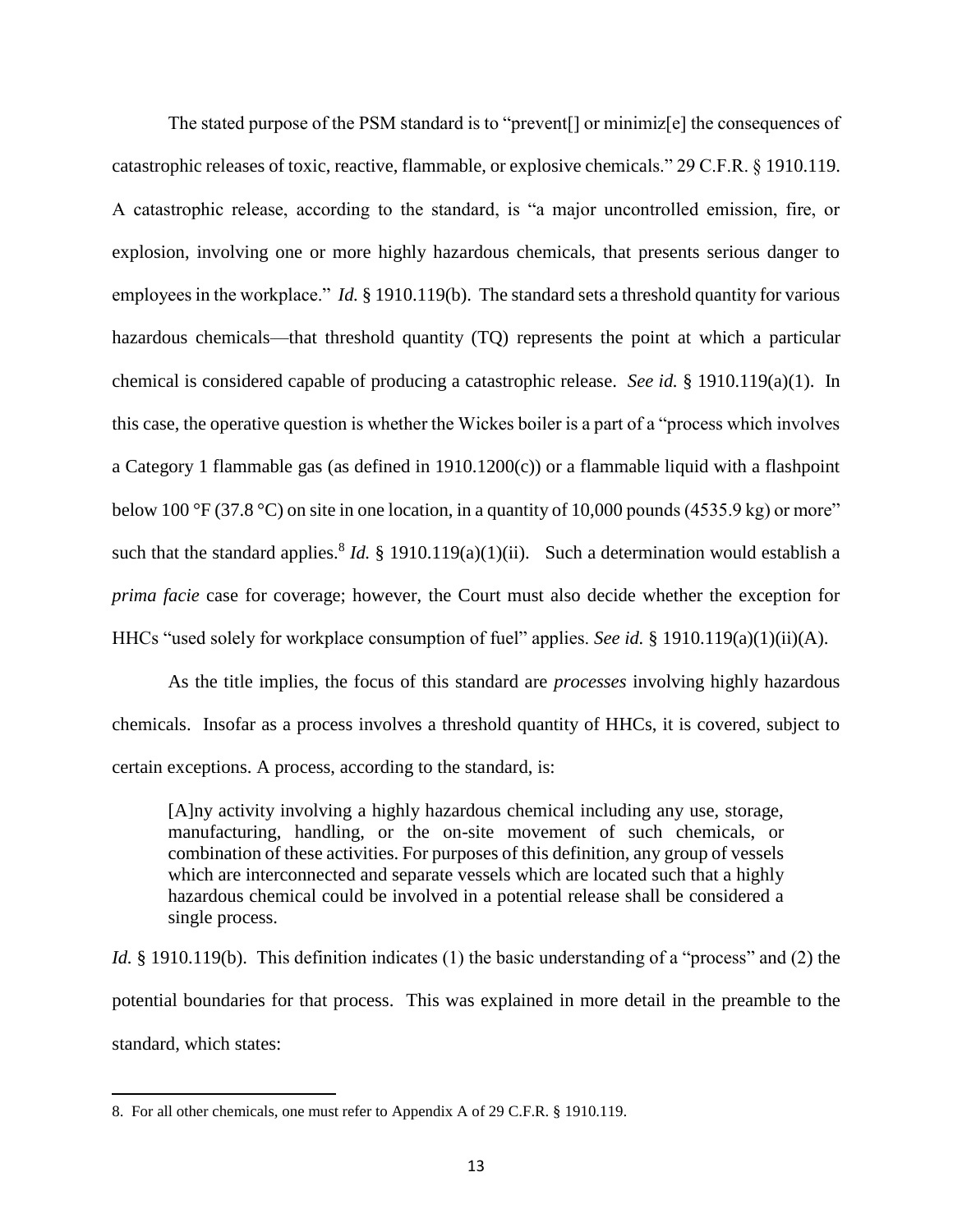The term "process" when used in conjunction with the application statement of the standard establishes the intent of the standard. The intent of the standard is to cover a "process" where the use, storage, manufacturing, handling or the on-site movement of a highly hazardous chemical exceeds the threshold quantity at any time. The boundaries of a "process" would extend to quantities in storage, use, manufacturing, handling or on-site movement which are interconnected and would include separate vessels located such that there is a reasonable probability that an event such as an explosion would affect interconnected and nearby unconnected vessels which contain quantities of the chemical that when added together would exceed the threshold quantity and provide a potential for a catastrophic release. In order to clarify this intent, a new sentence has been added to clarify the fact that interconnected and nearby vessels containing a highly hazardous chemical would be considered part of a single process and the quantities of the chemical would be aggregated to determine if the threshold quantity of the chemical is exceeded.

Process Safety Management of Highly Hazardous Chemicals, 57 Fed. Reg. 6356, 6372 (Feb. 24,

1992).

### **ii. Complainant's Theories of PSM-Coverage**

Complainant asserts multiple bases upon which the Wickes boiler should be considered a PSM-covered process. Specifically, Complainant asserts that (1) the Wickes is interconnected to a covered process through the refinery fuel gas system and steam header; (2) the Wickes is located such that a HHC could be involved in a potential release involving other PSM-covered equipment; (3) the exception for workplace fuel consumption does not apply; and (4) Respondent treated the Wickes in its own internal documentation as a PSM-covered process. In response, Respondent contends that (1) Complainant's interpretation of the standard improperly expands the scope of what is considered a "process"; (2) the Wickes is not sufficiently close to PSM-covered equipment such that it could be involved in a potential release; (3) the workplace fuel exception clearly applies; and (4) the fact that it applied PSM-related practices to the Wickes is only reflective of "best practices" and not an admission of coverage.

# **1. Interconnection**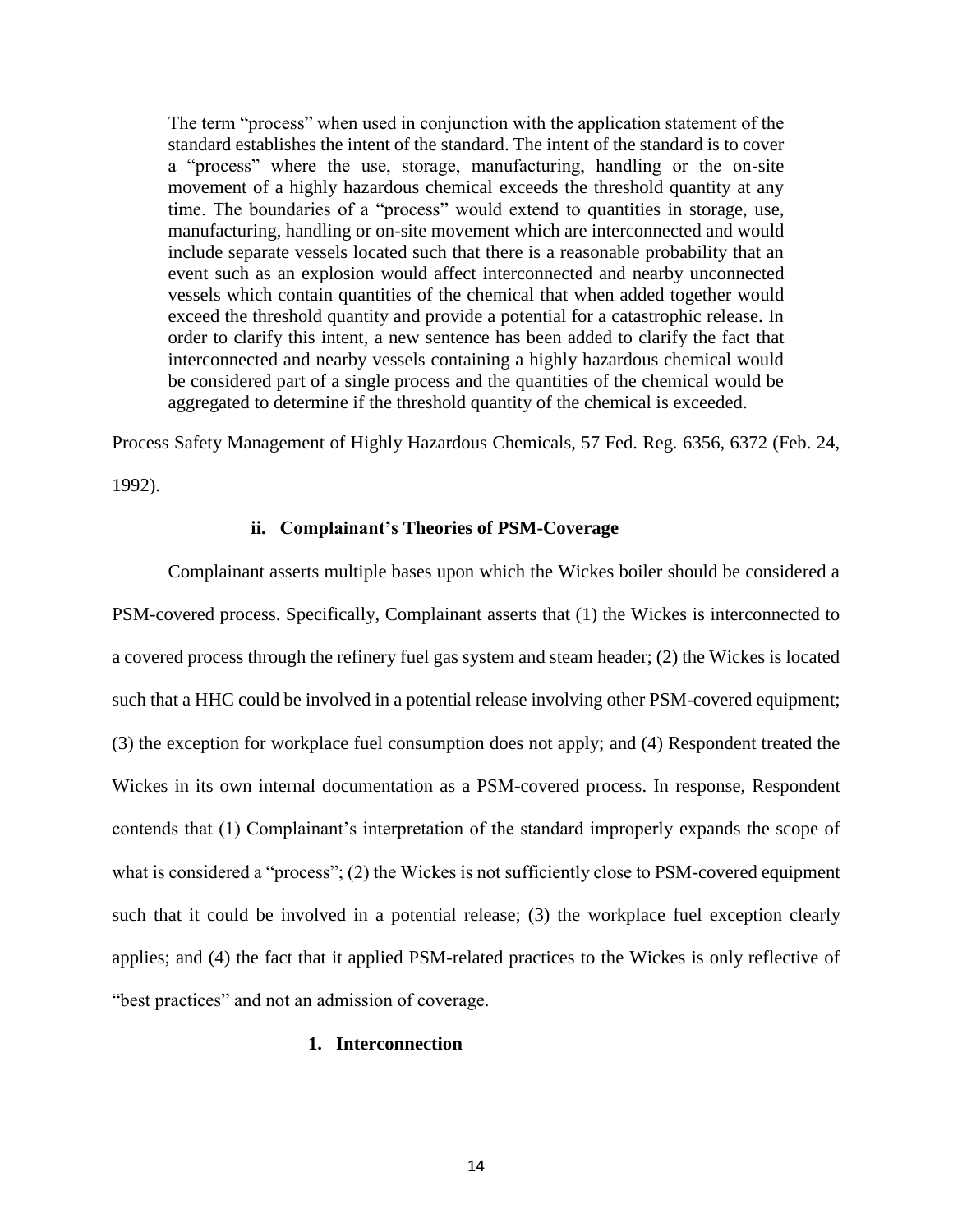The Wickes boiler, viewed in isolation, is not a PSM-covered process. There is no single point in time where it processes, uses, or holds a threshold quantity of HHC. Thus, the determination of whether it is covered necessarily depends on its connection or location relative to other covered processes. The dispute over interconnection stems from the second sentence of the definition of the term "process", which states that "*any* group of vessels which are interconnected and separate vessels which are located such that a highly hazardous chemical could be involved in a potential release shall be considered a single process." 29 C.F.R. § 1910.119(b) (emphasis added). Complainant asserts that the definition establishes two separate bases upon which coverage can be established: (1) interconnected vessels; and (2) separate vessels located such that a HHC could be involved in a potential release. Respondent contends, however, that the modifier "such that a highly hazardous chemical could be involved in a potential release" is applicable to both separate and interconnected vessels, thereby grafting an additional burden of proof for establishing PSM coverage under a theory of interconnection. The Court disagrees.

This dispute stems from what is known as the Motiva Response, which was a formal interpretation issued by Complainant in response to *Motiva Enterprises., LLC*, 21 BNA OSHC 1696 (No. 02-2160, 2006). (Ex. C-3). *See also* Interpretation of OSHA's Standard for Process Safety Management of Highly Hazardous Chemicals, 72 Fed. Reg. 31453 (June 7, 2007). In *Motiva*, the Commission grappled with what it believed to be an undefined term within the PSM standard's TQ requirements for flammables; namely, what constituted "on site in one location". *Motiva*, 21 BNA OSHC 1696. Due to the lack of clarity within the application paragraph, and less than convincing evidence, the Commission vacated the citation and placed the onus on the OSHA to offer an "authoritative interpretation" that would be reviewed in future cases under "standard deference principles." *Id.* at \*4.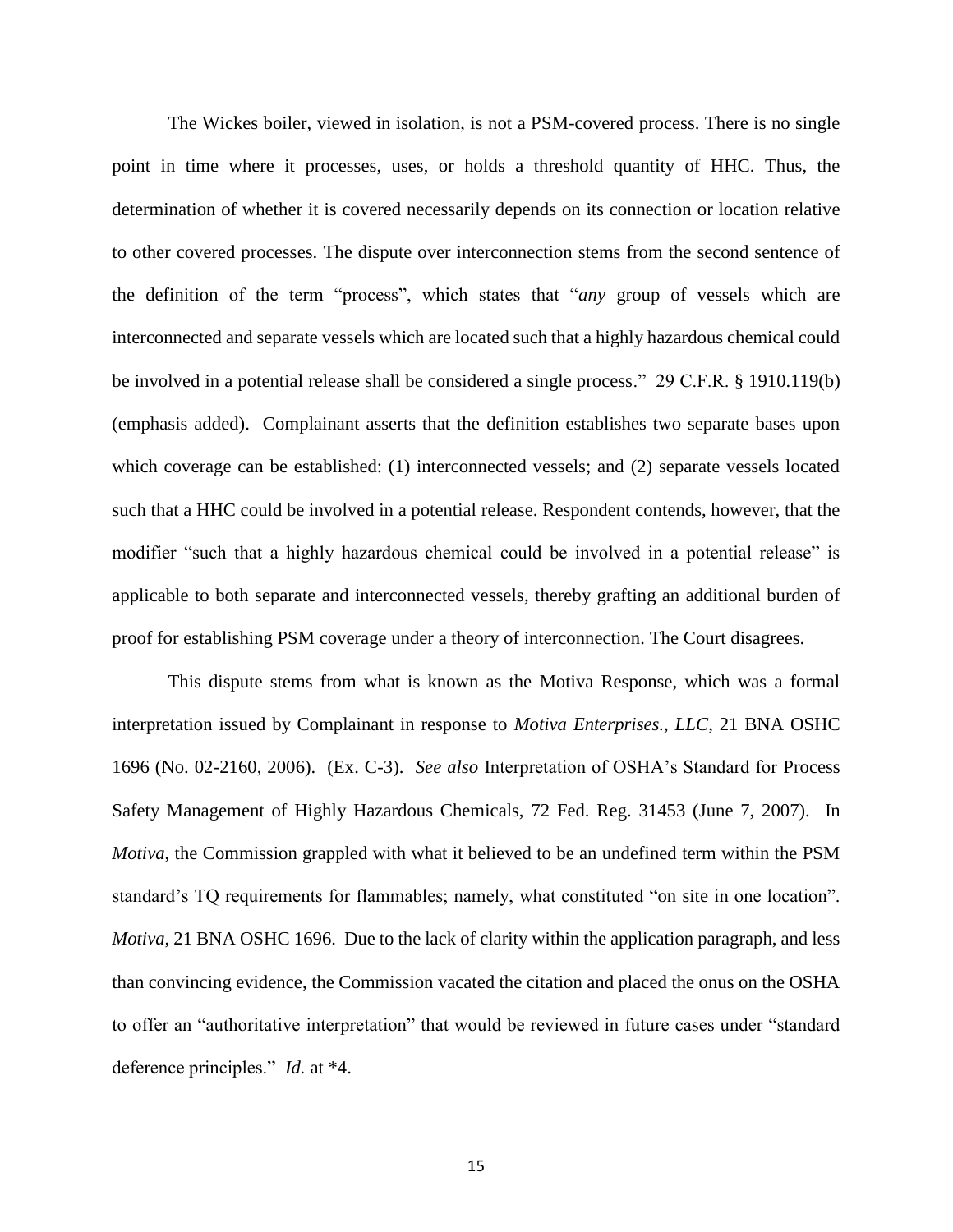In response, OSHA issued a formal interpretive document in the Federal Register. First, OSHA agreed that the language "on site in one location" in the application paragraph has considerable overlap with the definition of process. (Ex. C-3 at 1524). This was due, in part, to the fact that the definition of "process" was revised in the final rule to clarify that a single process includes both interconnected and co-located vessels, depending on proximity. (*Id.*). Due to this change, OSHA noted that "the limitation placed on application of the standard to flammable liquids and gases denoted by the related phrase 'on site in one location' no longer carries the independent weight it had before OSHA clarified the intended meaning of 'process.'" (*Id.*). However, its import was not entirely diminished, as "it continues to serve a separate purpose by operating to exclude coverage where the HHC threshold would only be met only if all amounts in interconnected or colocated vessels were aggregated but some of the amounts needed to meet the threshold quantity are outside the perimeter of the employer's facility."

Second, and more pertinent to this case, OSHA clarified the burden of proof relative to interconnected versus co-located processes by stating that the PSM standard "presumes that all aspects of a physically connected process can be expected to participate in a catastrophic release." (*Id.*). With respect to co-located processes, however, OSHA must prove that they are located such that a hazardous chemical could be involved in a potential release. (*Id.*). Respondent takes issue with this formulation because it believes that such an interpretation is "in direct contradiction" with the plain terms of the standard. *Resp't Br.* at 27.

Respondent's primary argument in this regard is that "[t]he absence of punctuation between the term "interconnected" and "separate" establishes that the requirement that an HHC could potentially be involved in a release applies to both interconnected and co-located equipment." First, it is not clear what sort of punctuation Respondent is referring to. Second, the basic structure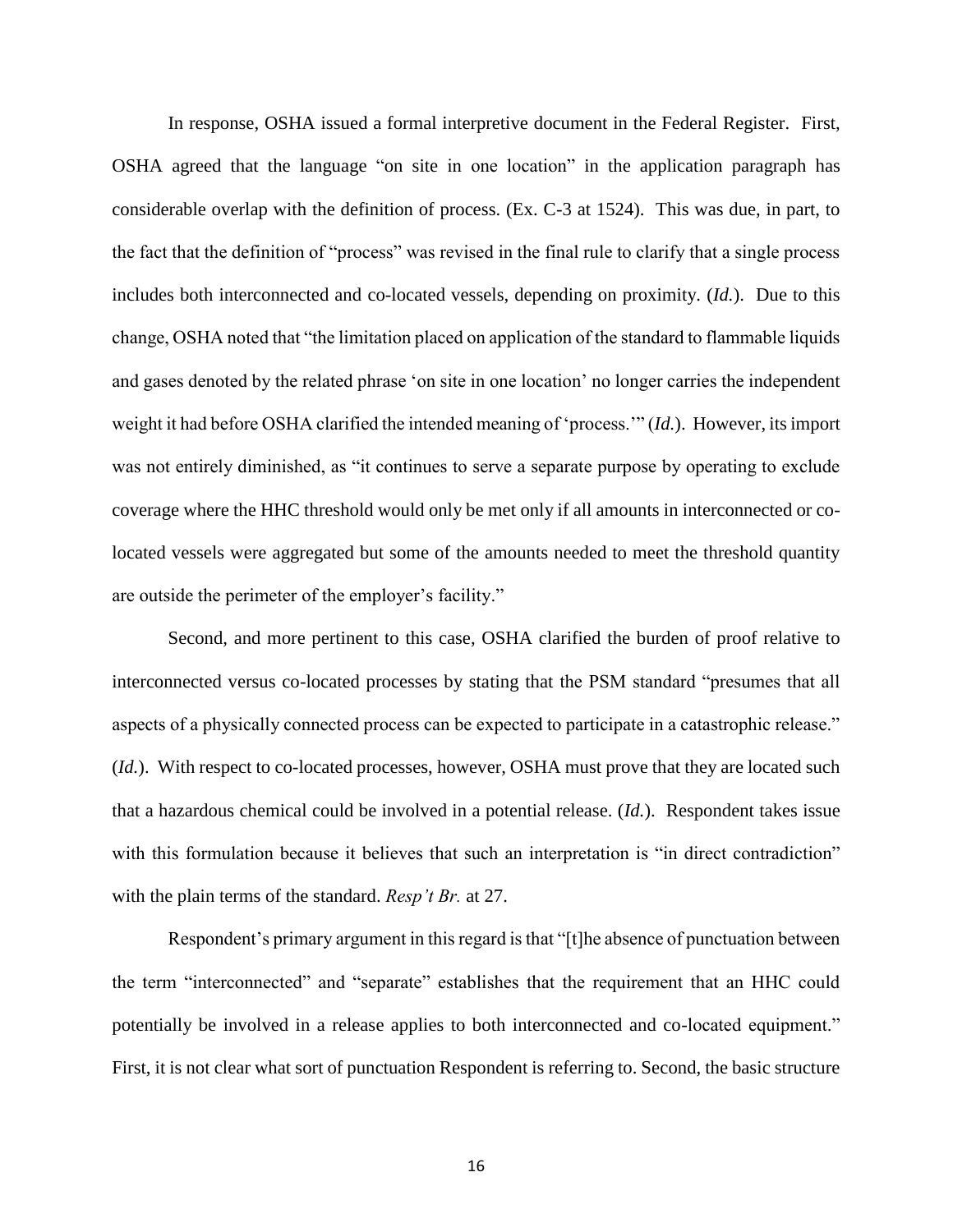of the sentence belies Respondent's argument regarding plain meaning. The sentence describes two configurations on either side of the conjunction "and" and concludes that either configuration constitutes a "process" for the purposes of the PSM standard. The first configuration is "any group of vessels which are interconnected". The second configuration is "separate vessels which are located such that a highly hazardous chemical could be involved in a potential release." In both cases, the noun is described through the use of a dependent clause, indicated by the term "which". In other words, there is a basic, parallel structure on either side of the "and", which can be diagrammed as follows: "For the purposes of this definition, [A's] which are [x] and [B's] which are [y] shall be considered [C]." *See* 29 C.F.R. § 1910.119(b). When analyzed in this way, the Court finds that Complainant's interpretation, as expressed through the *Motiva* response, comports with the plain meaning of the definition.

Let us assume, however, that Respondent is correct to the extent that the definition of process is ambiguous. If a determination cannot be reached based on the text and structure of the regulation, courts then turn to "contemporaneous legislative histories of that text." *Unarco Comm. Prods.*, 16 BNA OSHC 1499 (No. 89-1555, 1993). On such contemporaneous legislative history is the preamble to the final rule. *See generally* 57 Fed. Reg. at 6356; *see also* 72 Fed. Reg. 31453. The preamble provides a clear distinction between interconnected and separate vessels: "The boundaries of a 'process' would extend to quantities in storage, use, manufacturing, handling or on-site movement which are interconnected and would include separate vessels located such that there is a reasonable probability that an event such as an explosion would affect interconnected and nearby unconnected vessels which contain quantities of the chemical that when added together would exceed the threshold quantity and provide a potential for a catastrophic release." 57 Fed. Reg. at 6372. This discussion, which provides contour to the definition of process, makes clear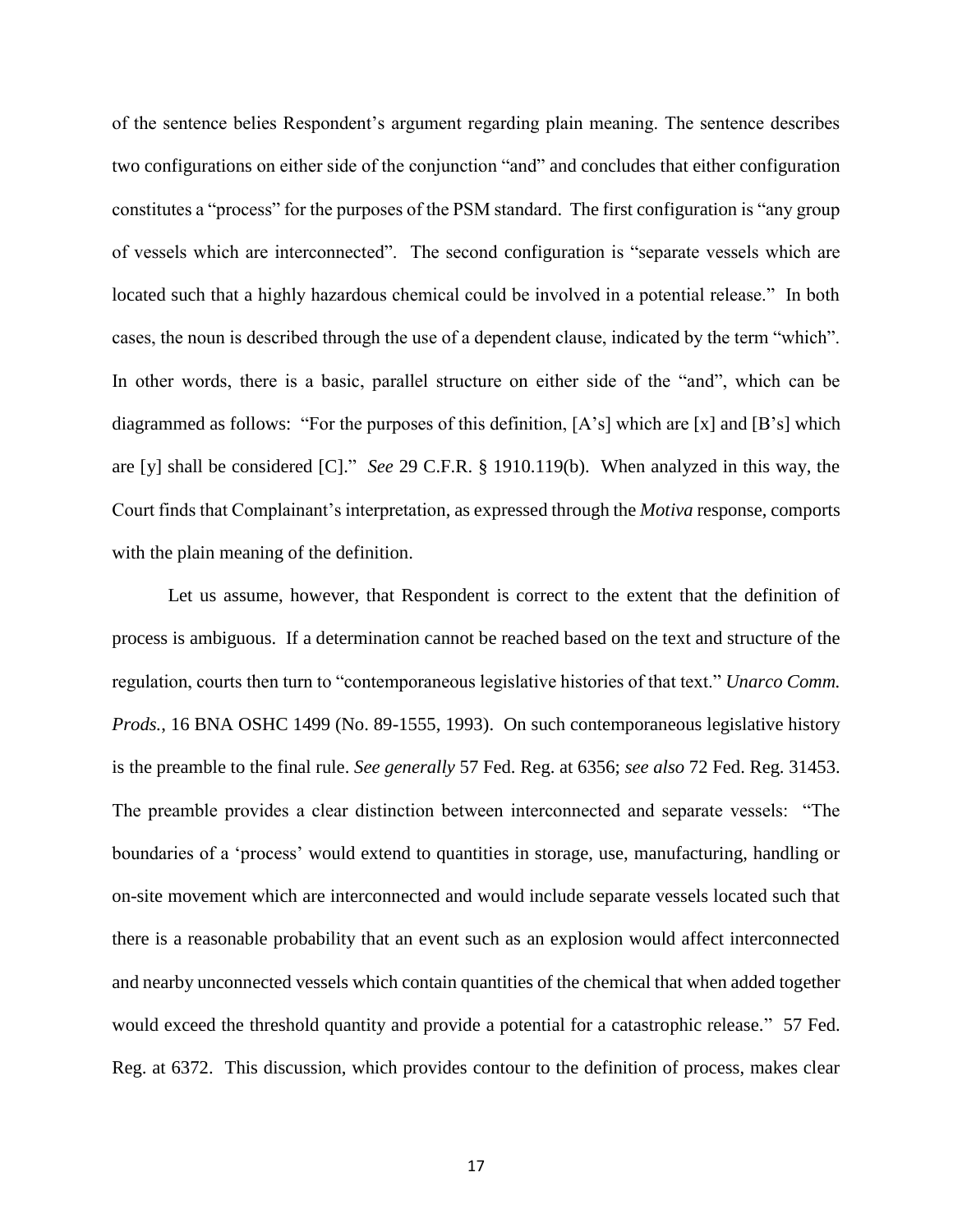that the term "process" *extends* to interconnected vessels and *includes* separate vessels, insofar as such vessels could reasonably be expected to participate in a catastrophic release. Given this explanation, the Court still finds that the standard presumes the potential for a catastrophic release when vessels are physically connected.

Finally, even if the preamble is somehow considered deficient in its clarification, the Court finds that the interpretation espoused by Complainant is both reasonable and consistent with its longstanding interpretation of the issue. *See Simpson, Gumpertz & Heger, Inc.*, 15 BNA OSHC 1851 (No. 89-1300, 1992) ("The weight of such [an interpretation] in a particular case will depend on the thoroughness evident in its consideration, the validity of its reasoning, its consistency with earlier and later pronouncements, and all those factors which give it power to persuade, if lacking the power to control.") (citing *General Elec. Co. v. Gilbert*, 429 U.S. 125, 142 (1976) (quoting *Skidmore v. Swift & Co.*, 323 U.S. 134, 140 (1944))). There is nothing patently unusual or unreasonable about considering vessels that are physically connected by pipeline to be part of the same process, nor is it unreasonable to presume that vessels connected in such a way could be involved in a potential release of HHCs. This has been Complainant's interpretation of the standard since its inception. (Ex. C-4). Accordingly, the Court finds that Complainant's interpretation of the standard is reasonable and, therefore, entitled to deference. *See Martin v. OSHRC (CF&I Steel)*, 499 U.S. 144, 145–46 (1991) (Secretary's interpretation of a standard, even when embodied in a citation, is entitled to deference so long as it is reasonable).

According to the P&IDs involving the Wickes boiler, it is physically interconnected to otherwise-covered PSM processes in two ways. First, the Wickes boiler is connected to both the Alky Unit and the FCCU through the RFG pipeline. (Tr. 655, 911). It is undisputed that the Alky and the FCCU are PSM-covered processes by virtue of the quantity of flammables contained in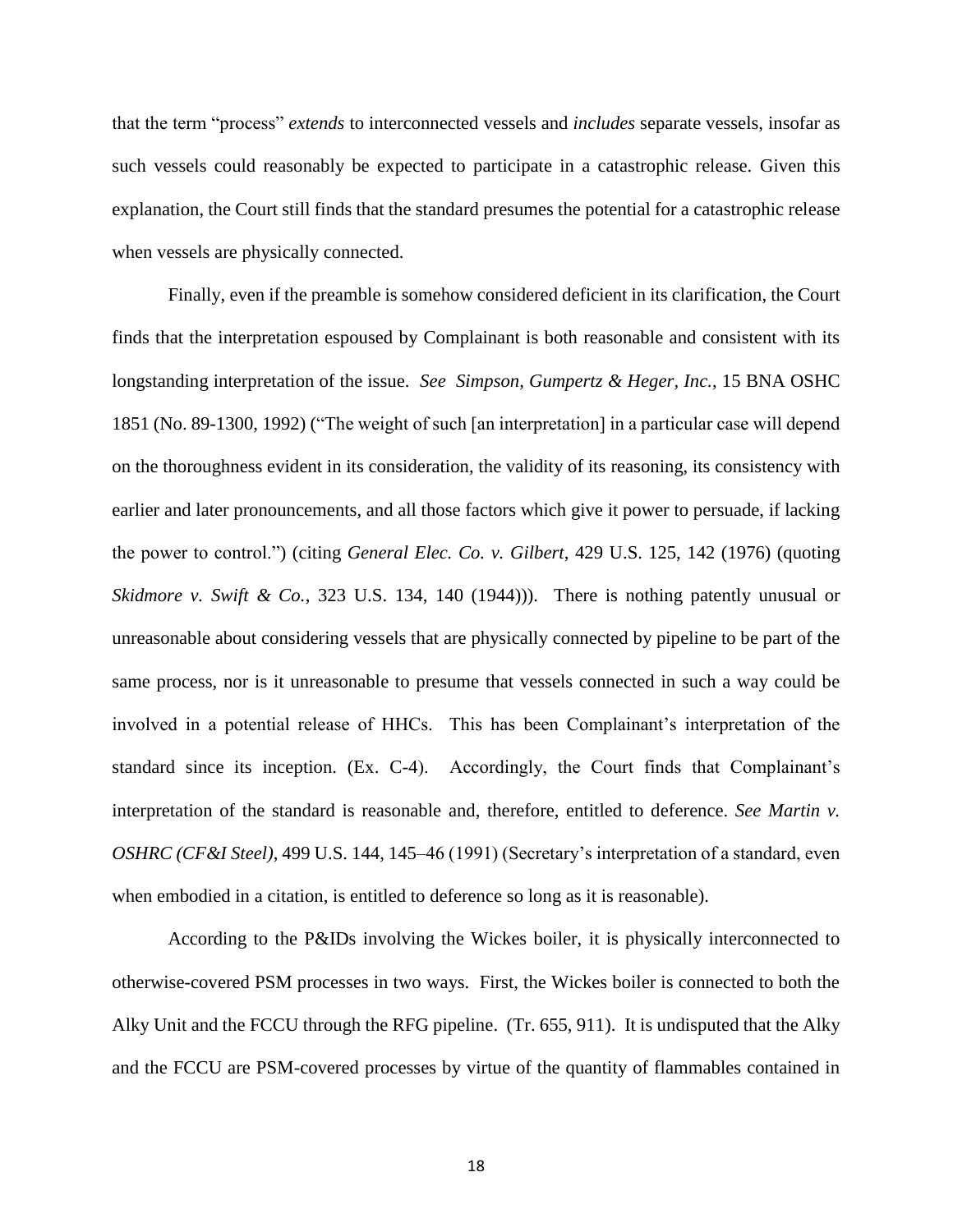each. $9$  (Ex. C-5). Second, the Wickes is connected to virtually all of the refinery's processes through the 225-lb. steam header. (Ex. C-7). As such, Complainant has, at the very least, established a *prima facie* case for PSM coverage, because interconnected processes are presumed to have the potential to participate in a catastrophic release. However, such a presumption could be rebutted by a showing that the interconnected processes at issue could not participate in or contribute to a catastrophic release.

Perhaps anticipating the potential failure of its argument regarding the presumption associated with interconnected processes, Respondent also argues that the Wickes should not be considered interconnected to a covered process under the terms of the standard. First, Respondent suggests that the Wickes is not a "vessel" because it does not store or contain any measureable quantity of HHC. Second, Respondent argues that the concept of interconnection, as espoused by Complainant, does not merely equate to a physical connection between equipment; rather:

[T]he concept of interconnectivity is merely intended to address a situation in which connected vessels within a single process that contain quantities of HHC, such as flammable gas storage tanks, will be deemed to satisfy the threshold requirement even though the amount of flammables in each individual vessel is less than 10,000 pounds. This theory does not operate to extend coverage to any structure, regardless of its form or contents, that is physically connected to a PSM-covered process.

*Resp't Br.* at 29 (internal citations omitted). The Court disagrees.

 $\overline{a}$ 

The Commission dealt with a similar attempt to narrow the scope of the standard in *Delek Refining Co., Ltd.*, 25 BNA OSHC 1365 (No. 08-1386, 2015). 10 In that case, OSHA alleged that the employer violated a portion of the PSM standard by failing to inspect and test its positive pressurization unit (PPU) in the control room of its own FCCU. *Delek*, 25 BNA OSHC 1365 at

<sup>9.</sup> According to the RMP that Respondent submitted to the EPA, the Alky Unit stores and/or processes 100,000 pounds of flammable liquid; the FCCU stores and/or processes 50,000 pounds. (Ex. C-5).

<sup>10.</sup> *Delek* is currently on review to the Fifth Circuit Court of Appeals. Nonetheless, it still serves as precedent for the Court in this case.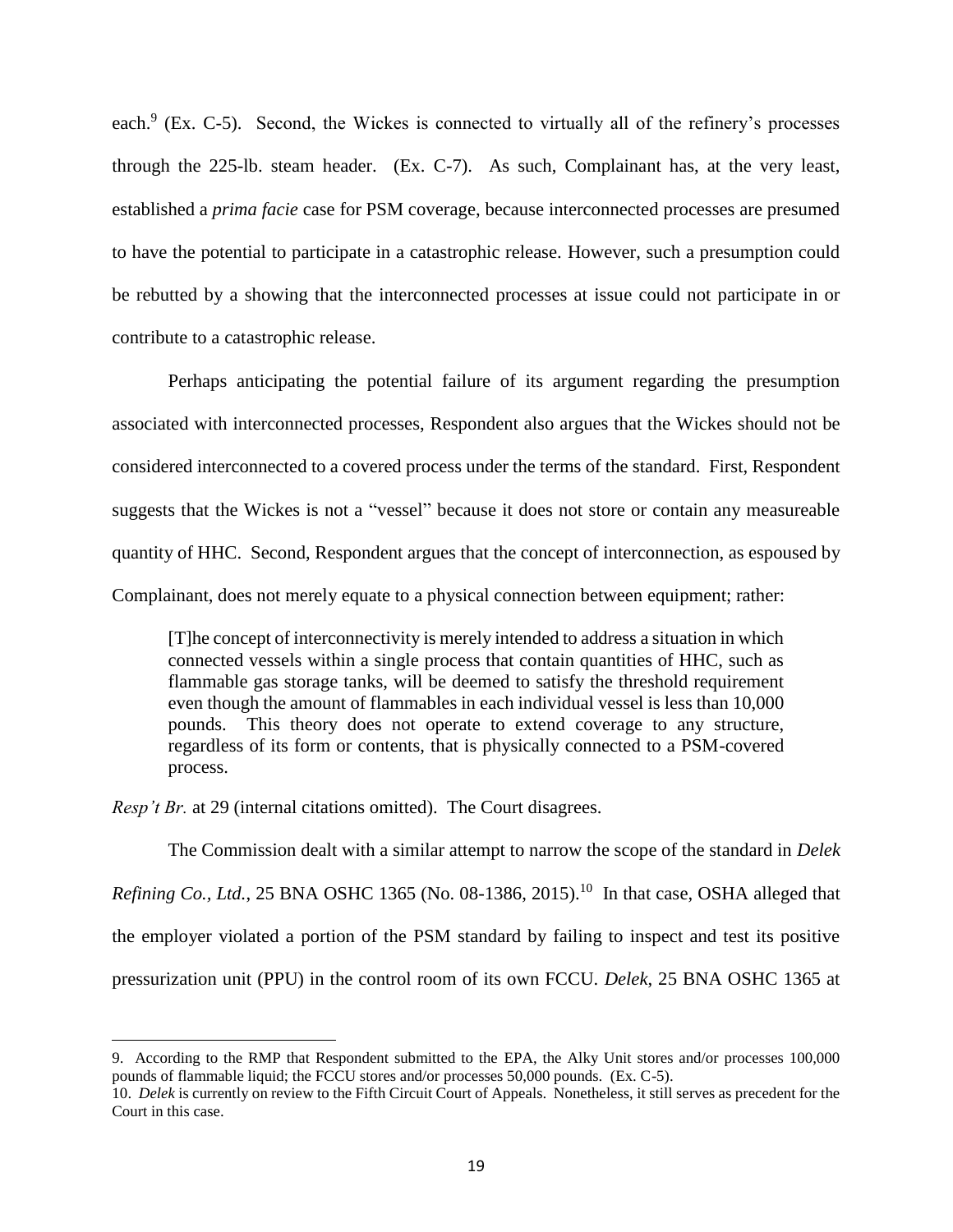\*6. The PPU was designed to pressurize the control room to prevent hazardous vapors, which are a byproduct of the FCC process, from entering the control room and poisoning the employees inside or causing an explosion hazard due to the presence of wiring, which could serve as an ignition source. *Id.* Delek contended that the PPU was not "process" equipment, because it was not directly involved (physically connected) in the process of converting crude oil to usable fuel.

Although the specific subsection of the PSM standard at issue in that decision was different, the Commission still had to address the question of what constitutes the boundaries of a process. The Commission made it clear that the focus of the standard—the process—was not as narrow as suggested by Respondent. According to the Commission:

[T]he PSM standard does not require that every part of a 'process' come into contact with hazardous materials. 29 C.F.R. § 1910.119(b) (defining 'process' as 'any activity *involving* a highly hazardous chemical") (emphasis added). Here viewing the 'activity' involving the FCC unit in its entirety, the PPU is part of a 'process' covered by the PSM standard because it is an integral part of the 'manufacturing, handling [and] onsite movement of [highly hazardous chemicals]."

*Delek*, 25 BNA OSHC 1365 at \*7. Citing favorably to an OSHA Interpretation Letter from Richard Fairfax to Howard J. Feldman, the Commission noted that machinery not containing HHCs can nonetheless be a part of a process insofar as such machinery is used to control, prevent, or mitigate catastrophic releases. *Id.* at \*8–9.

The Court finds that Respondent places undue emphasis on individual terms such as "vessel" and "interconnected" at the expense of the focus of the standard as a whole—the process. As noted by the Commission, the definition of "process" is broad—it is *any* activity *involving* a HHC, including *any* use, storage, manufacturing, handling, or on-site movement. *See* 29 C.F.R. § 1910.119 (emphasis added). So broad, in fact, that the Commission held that the PPU in Delek's FCC control room, although not a vessel, was part of the FCC process because it could affect or cause a release. *Id.*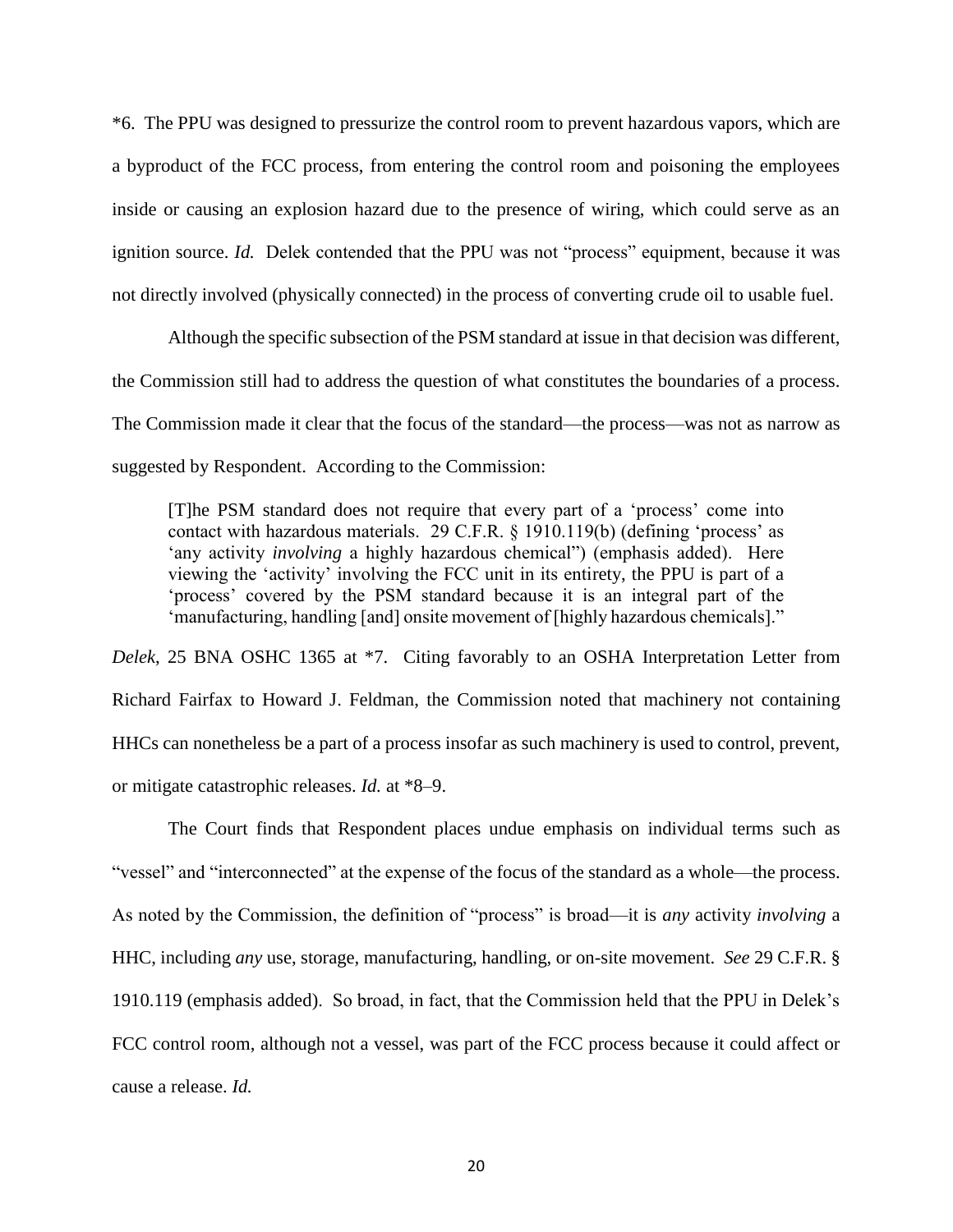In this case, the connection between the Wickes and the FCCU is more concrete: the offgases produced by the FCCU are directed via pipeline to a fuel drum, which mixes the off-gases treats them, and directs the resulting product to the Wickes. (Tr. 857, 918). The Wickes is clearly an activity that *involves* a HHC, because it *uses* the treated off-gases from various processes around the refinery. It is, in fact, a downstream endpoint of the RFG process. (Tr. 838). During normal operations,<sup>11</sup> there are multiple processes that feed the RFG system, including the FCCU and the Alky Unit. (Tr. 920, 1098). These processes, with the exception of a turnaround, are basically running all the time. (Tr. 1706). As the Court observed during the trial, the bypass valve that controls the flow of RFG can apparently be left open indefinitely without an alarm—it was not until CT Walker happened to look over the shoulder of CT Sutton and noticed a large amount of fuel in the firebox that the order was given to shut it down.<sup>12</sup> (Tr. 293, 402). Further, the Wickes, which all witnesses testified is almost always running, requires a constant stream of fuel. Thus, even if the Court accepts Respondent's assessment of the RFG pipeline's capacity, which it determined to be 860 pounds of fuel, that assessment disregards the source of the fuel, such as the FCCU and the Alky, which feed the RFG system and are directly connected to the Wickes.<sup>13</sup> (Tr. 1598; R-124). The Court cannot find any basis in the regulatory history or the language of the standard itself that would suggest such an arbitrary determination of what is interconnected.

l

<sup>11.</sup> The Court would like to make a brief note regarding the distinction between normal operations and turnaround operations. During normal operations, the system is fueled by a combination of refinery fuel gas and natural gas, whereas during a turnaround, the Wickes is run by natural gas because there are no other processes running to produce the RFG. While this might call into question whether the Wickes is covered during the period of a turnaround, the Court cites favorably to Respondent's expert, Steve Arendt, who stated that the determination of whether a process is covered does not depend on whether it is in operation or in turnaround status. (Tr. 2095).

<sup>12.</sup> In fact, Complainant has interpreted the term interconnected such that even energy-isolating devices, such as blocks, are not sufficient in and of themselves to break the connection between two physically connected processes. (Ex. C-4 at 1530).

<sup>13.</sup> This also highlights the problematic nature of Respondent's definition of interconnection, as it imposes artificial boundaries that do not comport with the plain reading of the definition of process.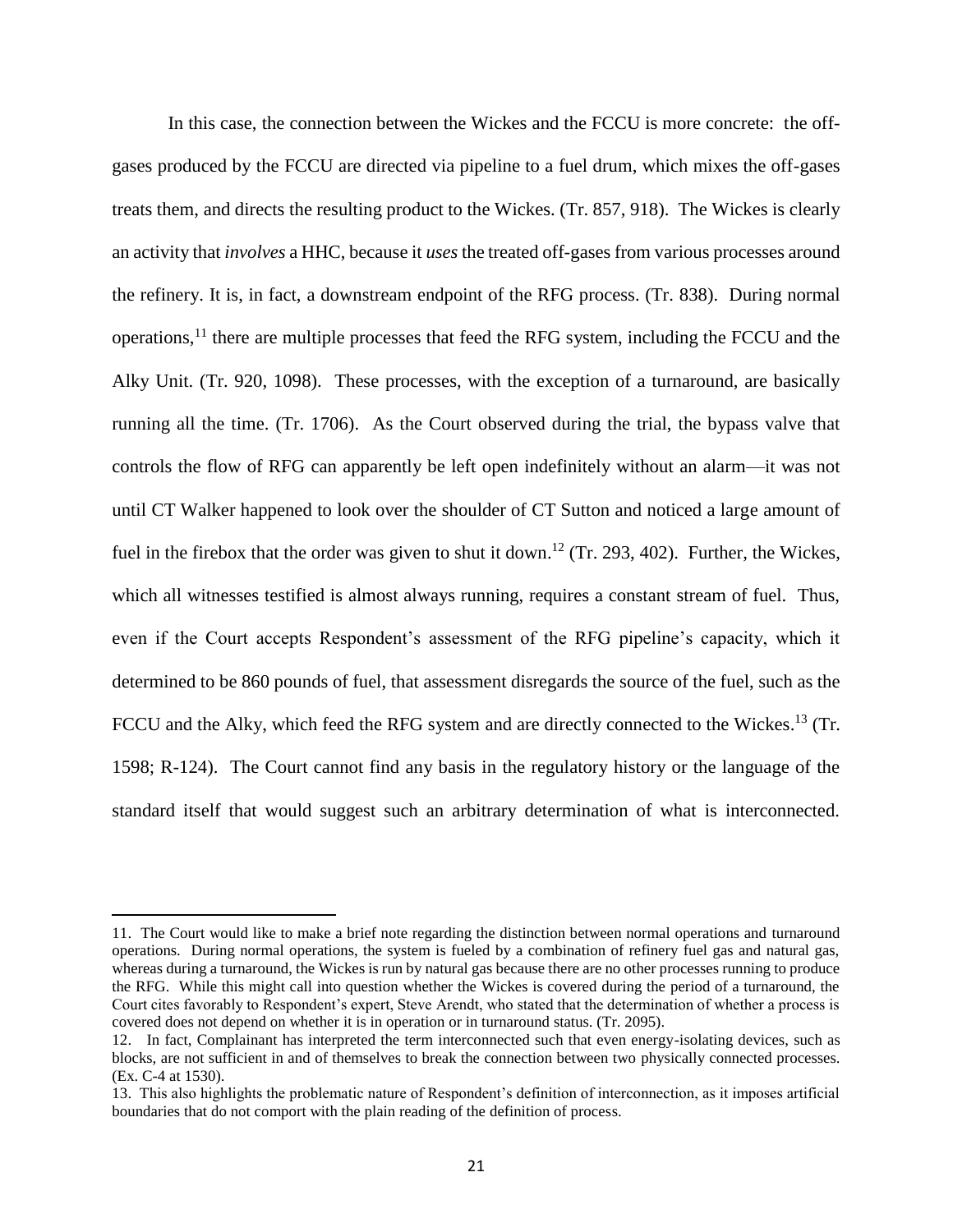Accordingly, the Court finds that the Wickes was interconnected to a covered process, and, as such, should be considered a single process. *See* 29 C.F.R. § 1910.119(b).

Respondent further contends that even if the foregoing is true, the Wickes should still be exempt from coverage. According to section  $1910.119(a)(1)(ii)(A)$ , the following are exempted from PSM coverage: "Hydrocarbon fuels used solely for workplace consumption as a fuel (e.g., propane used for comfort heating, gasoline for vehicle refueling), if such fuels are not a part of a process containing another highly hazardous chemical covered by the standard." *Id.* §  $1910.119(a)(1)(ii)(A)$ . The intended scope of this rule was described in the preamble to the standard, wherein the American Petroleum Institute noted that

OSHA's intention in providing exemption  $(b)(1)(ii)(A)$  was to exclude the enormous number of small business locations across the nation which would not be covered by the proposed rule, except for their on-site storage of hydrocarbon fuels for low-risk applications such as heating, drying, and the like. Such activities are not the subject of this rule, and this exclusion is entirely appropriate.

On the other hand, interpreting this exclusion to apply to hydrocarbon fuels used for process-related applications such as furnaces, process heaters, and the like at facilities covered by the rule was not intended.

57 Fed. Reg. 6356, 6367. At the very outset, this exception had a very limited scope: small businesses that used on-site hydrocarbon fuels "for *low-risk* applications such as heating, drying, and the like." *Id.* (emphasis added). The exception was not, however, intended to cover processrelated applications such as process heaters and furnaces. *Id.* It is significant that this was recognized by API, which promulgates consensus standards covering the petroleum industry. *See, e.g.*, 72 Fed. Reg. 31453, 31454 (citing API 750 as basis for definition of "process"). Thus, the issue is, again, one of degree: Is the Wickes, as compared to process heaters and furnaces, which are explicitly not covered under the exception, properly considered a part of a process involving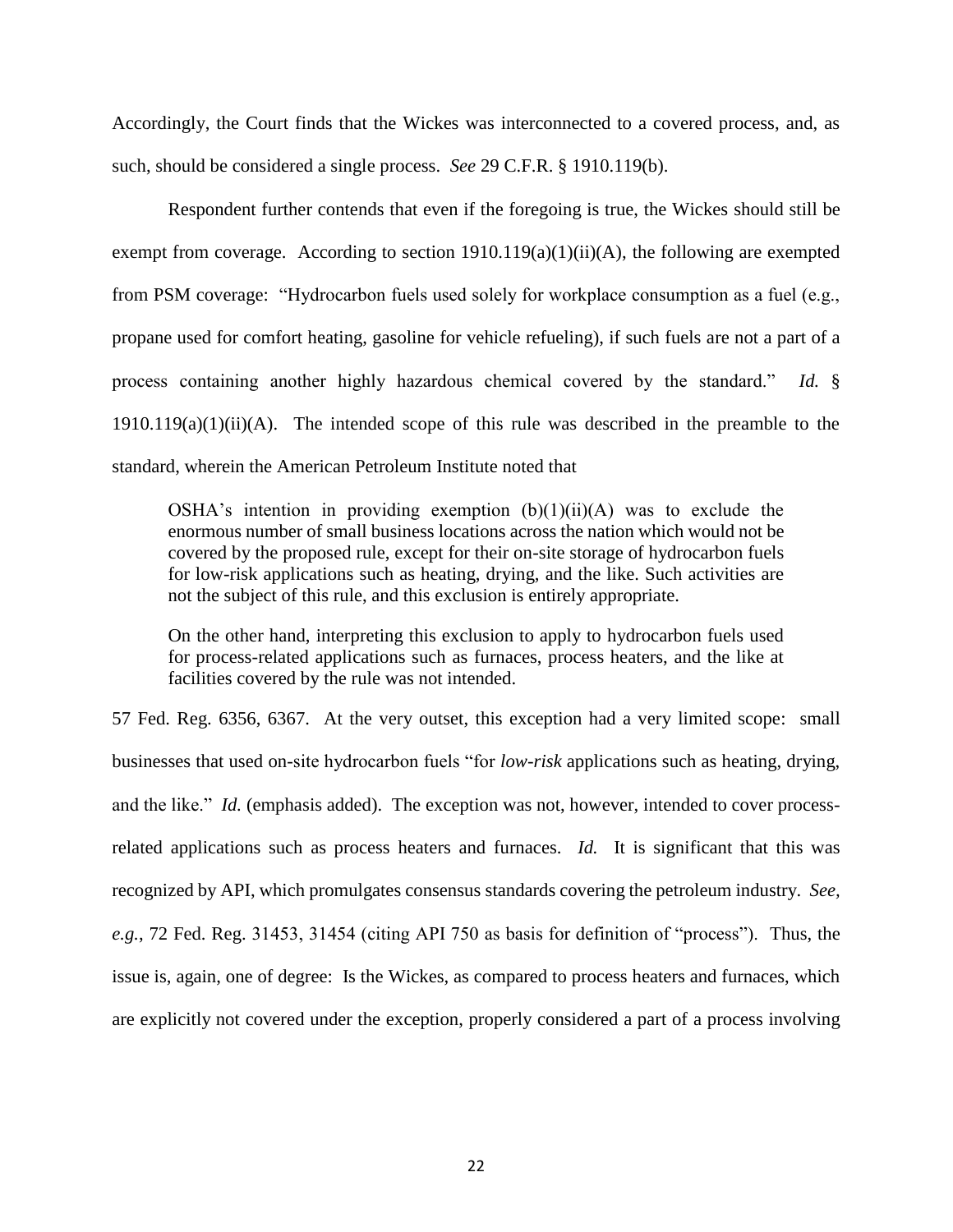another highly hazardous chemical covered by the standard?<sup>14</sup> Respondent contends that furnaces and heaters are more directly linked to a process than a boiler, because furnaces and heaters typically apply heat directly to a product, whereas a boiler merely supplies steam to a header, which directs that steam to various processes around the refinery.

The Court is not convinced by the furnace versus boiler distinction urged by Respondent, nor is it convinced that the workplace fuel exception applies. Though the preamble mentions furnaces and process heaters as specific process-related applications, the list is not exhaustive, but exemplary. *See* 57 Fed. Reg. 6356, 6367 (exception does not cover "furnaces, process heaters, *and the like*") (emphasis added). To the extent that process heaters, furnaces, "and the like" are the examples of what is not covered by the exception, and considering Respondent's argument that there is a qualitative difference between the manner in which a furnace is connected to a process, as opposed to a boiler, the Court will address the manner in which the Wickes is connected to other PSM-covered processes and determine whether that connection is sufficient to establish PSM coverage.

While the Wickes is the downstream endpoint for the RFG system, it is also a starting point for many other process-related applications. The Wickes' core function is to produce steam. That steam is used in multiple process-related applications throughout the refinery. For example: (1) When the FCC emergency shut down (ESD) system is activated, steam is directed to the riser, where it knocks down gases to prevent further catalyzing of crude oil; (2) Steam is used as a

 $\overline{a}$ 

<sup>14.</sup> Complainant addressed a similar situation to the one presented here through a letter of interpretation. (Ex. C-4 at 1542). In that letter, Complainant was asked whether the use of coke oven and blast furnace gases—which are generated as a by-product during steel industry processes—as fuel for other steel mill processes would be covered by the PSM standard. (*Id.*). In response, Complainant stated that the workplace fuels exception would apply insofar as the by-product gases are not used in a process involving another highly hazardous chemical covered by the standard. (*Id.*). Although it discussed the potential coverage of a by-product recovery plant, the interpretation did not clarify the extent to which a particular fuel use is considered to be "part of a process involving another highly hazardous chemical covered by the standard."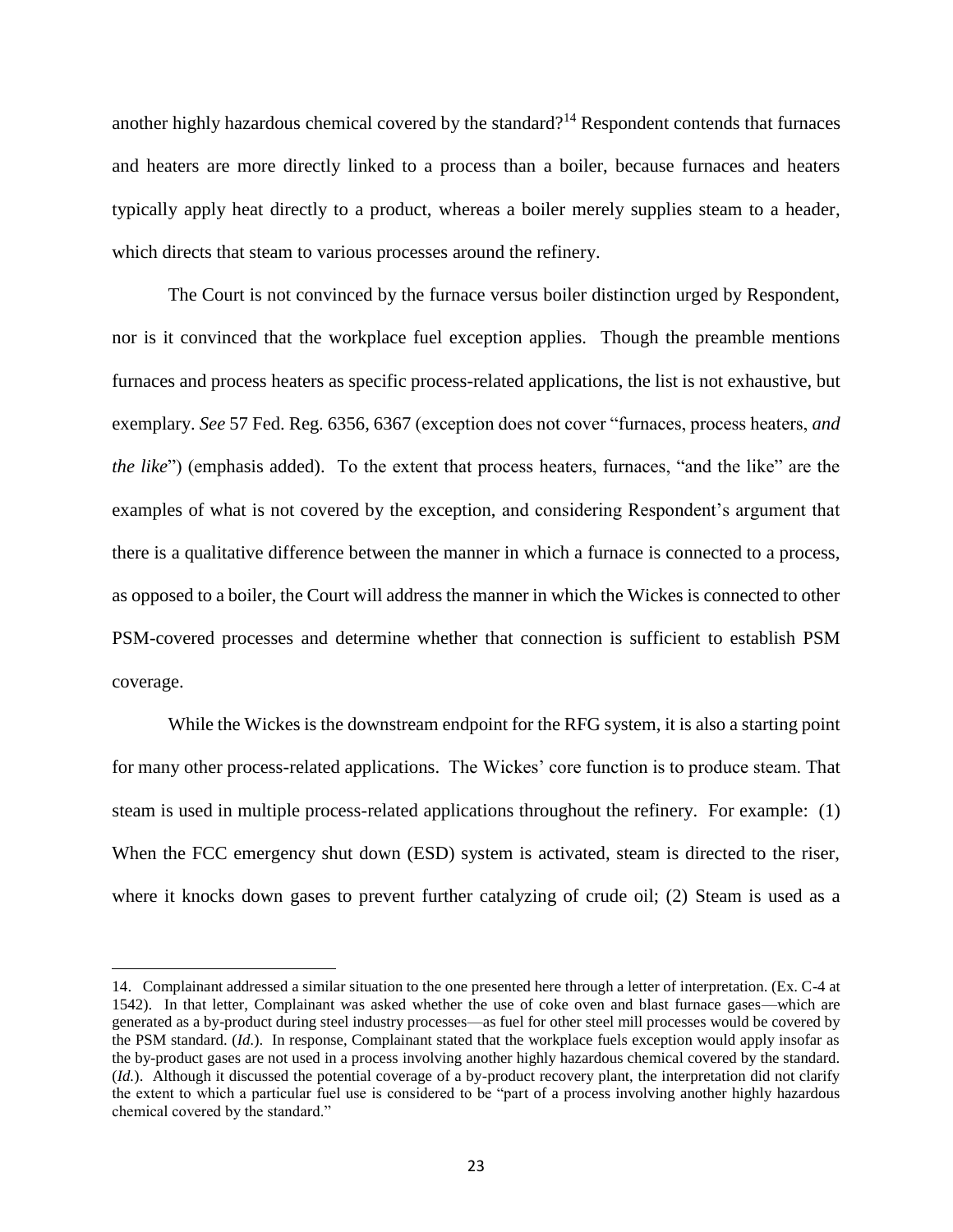catalyst in certain reactions, driving high-end products from crude oil, also known as steamstripping; (3) In normal operations and emergencies, steam was used as a primary source to drive turbines that pumped product and as a back-up to electric pumps; (4) In the Alky, steam is used to snuff out low-lying gases and purge fugitive HHCs from the heater prior to lighting it (in much the same way that air is used to snuff gases in the Wickes); (5) Steam is used as a heat medium in an exchanger, which transfers heat to a process; and (6) Steam hoses are used to put out small fires on a process pipe. (Tr. 162–63, 236, 239, 1716–17; Ex. C-8). On the face of it, all of these applications are a process-related to some degree. Nonetheless, Respondent contends that the steam producing system is a mere utility and that it has specifically determined that "the boiler could not cause or interfere in mitigating the consequences of a catastrophic release." *Resp't Br.*  at 31 (citing Ex. R-84).

Respondent, much like the employer in *Delek*, urges a narrow view of the concept of process-relatedness. In *Delek*, the employer cited an OSHA Interpretation Letter, which contained language stating that "'[t]he boundaries of the covered process are based on the equipment which contain [highly hazardous chemicals].'" *Delek*, 25 BNA OSHC 1365 at \*7. The Commission disagreed with such a narrow reading, focusing on the following language:

OSHA does not agree that utility systems are categorically outside the scope and application of the PSM standard. It is OSHA's long-standing position that utility systems *are* part of the PSM-covered process when employers use them to control/prevent and mitigate catastrophic releases . . . .

\* \* \*

[T]he proper safe functioning of all aspects of a process, whether they contain [highly hazardous chemicals] or not, are important for the prevention and mitigation of catastrophic releases of [highly hazardous chemicals], due to their direct involvement in the overall functioning of the process.

As a result, it is OSHA's position that if an employer determines that a utility system or any aspect or part of a process which does not contain a [highly hazardous chemical] but can affect or cause a release . . . then, relevant elements of PSM could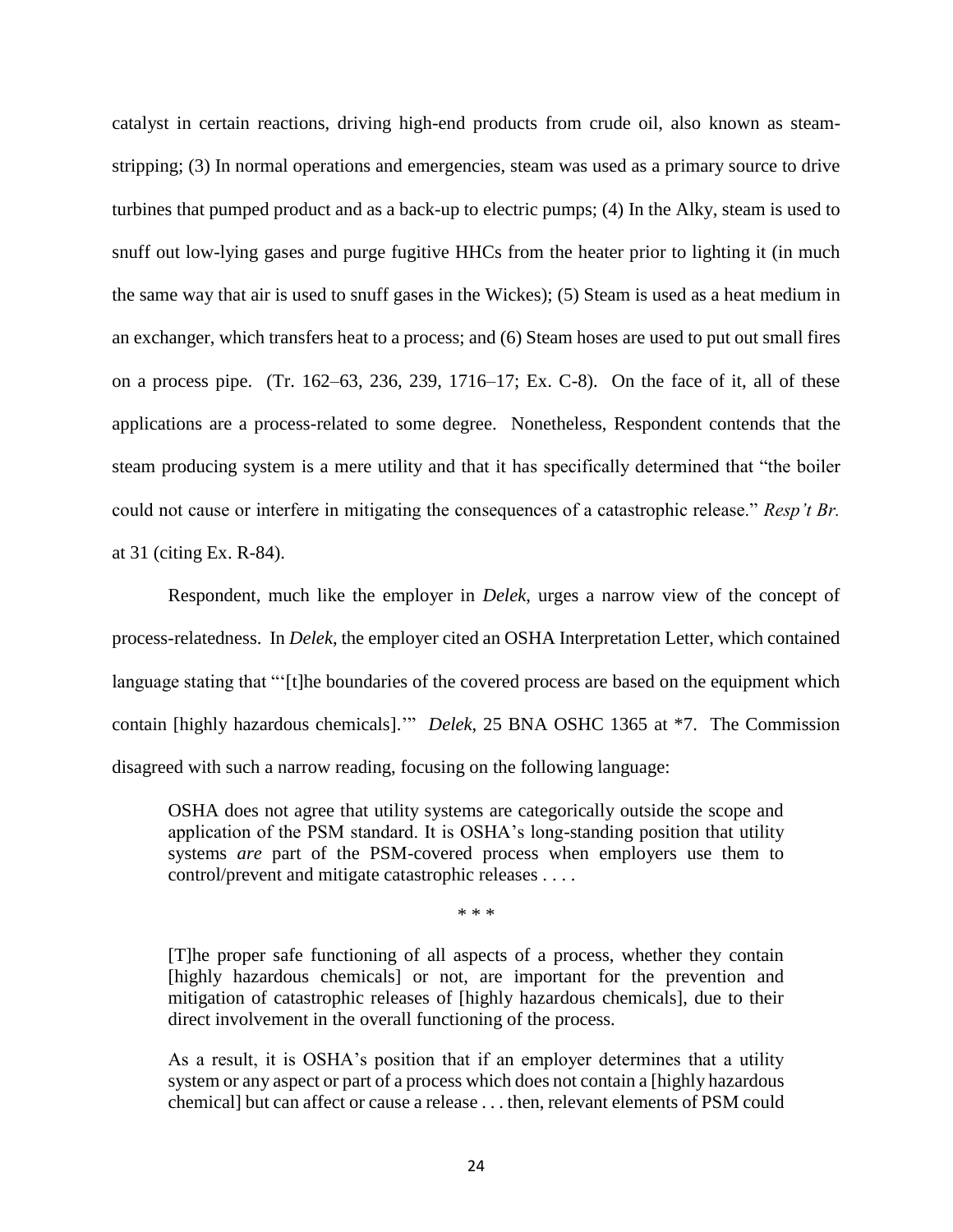apply to these aspects. OSHA's position is that any engineering control, including utility systems, which meets the above criteria must be . inspected/tested/maintained per OSHA PSM requirements.

*Id.* at \*8–9. Here, Respondent cites the same letter, in addition to another interpretive document, for the essentially the same proposition. (Ex. R-83, R-84).

Specifically, Respondent contends that, notwithstanding the numerous ways in which the Wickes is connected to various covered processes, it has analyzed those connections and specifically determined that the failure of the Wickes would not "cause a HHC release or interfere with the consequences of a HHC release . . . ." (Ex. R-84). Like the employer in *Delek*, Respondent places significant emphasis on the "if an employer determines" language to argue that the determination of the boundaries of a PSM-covered process "is the responsibility of the employer, not Complainant." *Resp't Br.* at 30. While there is no doubt that the PSM standard is a performance standard, which allows an employer some discretion as to how a particular hazard should be addressed, "there is no indication in the language of the PSM standard or its regulatory history that OSHA meant to give to employers, at their sole discretion, the option of excluding equipment from the standard's coverage." *Delek*, 25 BNA OSHC 1365 at \*9. Thus, the interpretive letter states that if an employer makes a determination that a component failure in the utility system cannot affect, cause, or interfere in the mitigation of a potential release, the employer must be able to proactively demonstrate why the utility system is no longer a part of a covered process. (Ex. R-83). In other words, the determination must be reasonable. *See, e.g.*, *Siemens Energy & Automation, Inc.*, 20 BNA OSHC 2196 at \*1 (No. 00-1052, 2005) (performance standard give a "certain degree" of discretion but meaning of standard interpreted in light of what is reasonable).

Respondent argues that it conducted the analysis of the Wickes as described above and concluded that the boiler could not cause or interfere in mitigating the consequences of a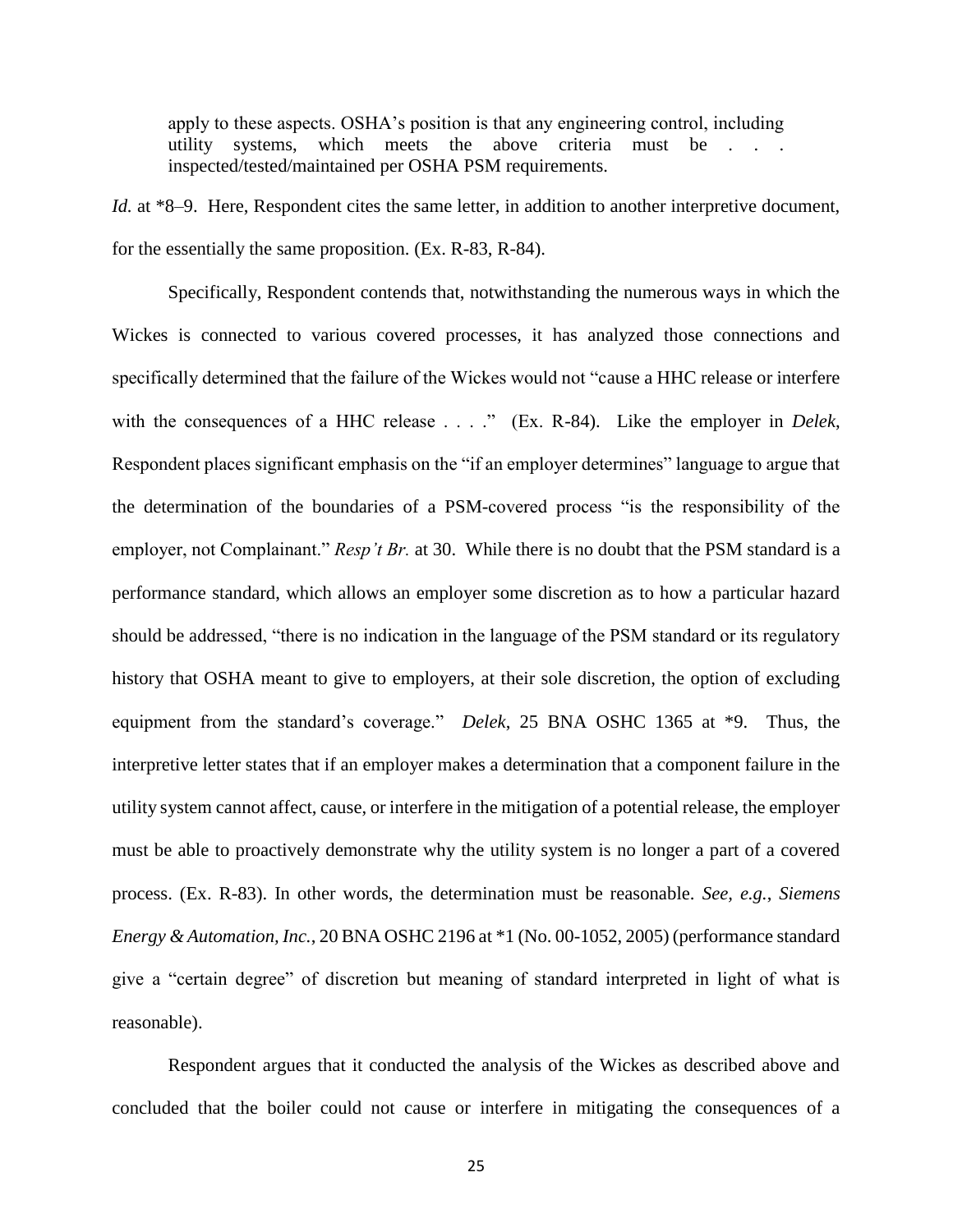catastrophic release. Specifically, Respondent points to the testimony of Jackson, the PSM Manager, who states that he considered the failure of the Wickes and other aspects of the 225 pound steam system as part of his analysis of a loss of heat to a covered process. (Tr. 1606–1610). Jackson and Rains concluded that a failure of the Wickes would not have such an effect because the other boilers that sourced the steam system could produce sufficient steam to continue operations at the refinery and that any temporary effects would only impact product quality. (Tr. 1671–72, 1718–1725). Respondent's expert testified similarly. (Tr. 2066–2067).

This determination, Respondent contends, was reinforced by the record evidence, including: (1) the Wickes was taken offline once per year for an annual inspection; (2) the refinery had redundancies in place such that only two of the four utility boilers were needed to contribute steam to the header. (Tr. 1719–1720). Further, Respondent also argues that the snuffing steam system, as used in the Alky heater firebox, was only for small fires and that no evidence was presented to show that such a fire could cause a catastrophic release of HHC.

The Court has a different perspective on the record evidence, as well as the sufficiency of Respondent's determinations regarding the impact of a loss of steam on PSM-covered processes. First, the PHA/Hazop analysis performed by Jackson was, according to his testimony, focused on the impact of too little or too much heat being supplied by the Wickes and how that could cause a loss of containment. (Tr. 1606–1607). In response to a question regarding whether he was confident that he considered a loss of steam in all PHAs for covered processes, Jackson stated, "I'm confident in that based on the questions you have to ask yourself in a HAZOP of too much heat or too little heat. And steam provides heat to our processes." (Tr. 1607; Ex. R-93, R-94). The problem, however, is that the functions described above are not limited to supplying heat to a particular process. It is also used to snuff out fires, remove HHCs from the FCC riser in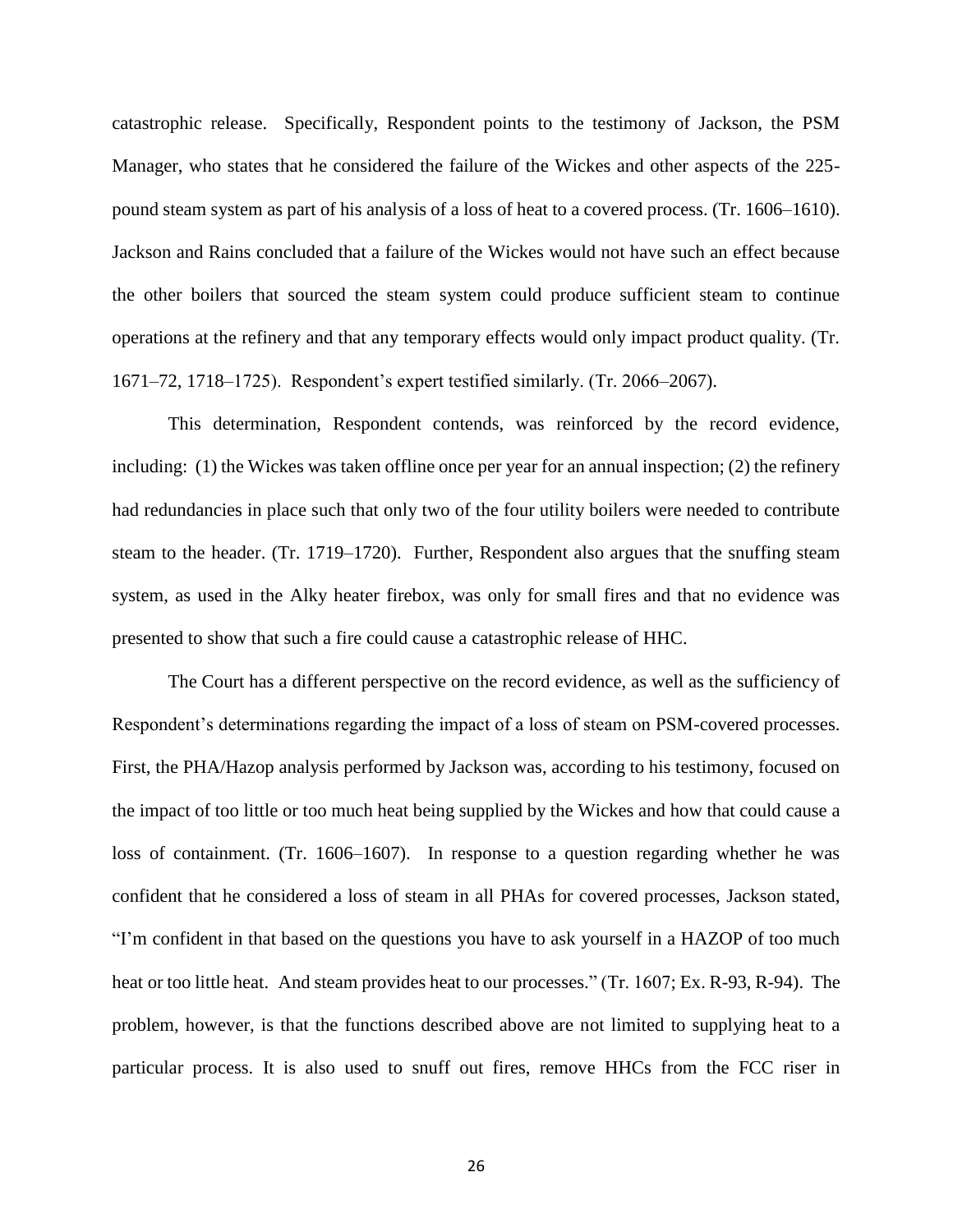emergencies, and purge HHCs from furnace fireboxes during the lighting process. Based on the Court's review of the PHAs, there is no indication that the impact on these safety functions was considered.

Second, in an attempt to downplay the significance of the Wickes, Raines noted that it is one of four boilers on location at the refinery and that there is a redundancy system built in to reduce the refinery's reliance on any one boiler. (Tr. 1719). While this may be the case, there was no independent evidence, by way of PHAs or SOPs, to indicate that the system was designed this way. (Tr. 1764). Further, Respondent's employees testified that the Wickes was the workhorse of and a main contributor to the plant's steam system. (Tr. 171, 242–43). Respondent lent credence to that characterization by choosing the Wickes as the boiler of choice for the turnaround. Respondent recognized that problems with the Wickes and connected steam system could lead to process upsets. While those upsets likely had the most direct impact on product quality, there was also testimony that such upsets may also impact the use of certain safety measures associated with the steam system. (Tr. 238, 360, 1037, 1761, 1765). That the safety measures associated with a covered process could be affected by a boiler system upset is alone sufficient to warrant finding a connection sufficient to establish the inapplicability of the exception. *See Delek*, 25 BNA OSHC 1365 at \*8 (citing favorably to OSHA Interpretation Letter stating "proper safe functioning of all aspects of a process, whether they contain [HHC] or not, are important for the prevention and mitigation of catastrophic releases"). Just because a redundancy system is built in does not remove a particular boiler from the ambit of the standard. *See id.* ("OSHA's position is that *any*  engineering control, including utility systems, which meets the above criteria must be . . . inspected/tested/maintained per OSHA PSM requirements."). The key is the connection to the process, and whether a failure in that connection could have an impact on a potential catastrophic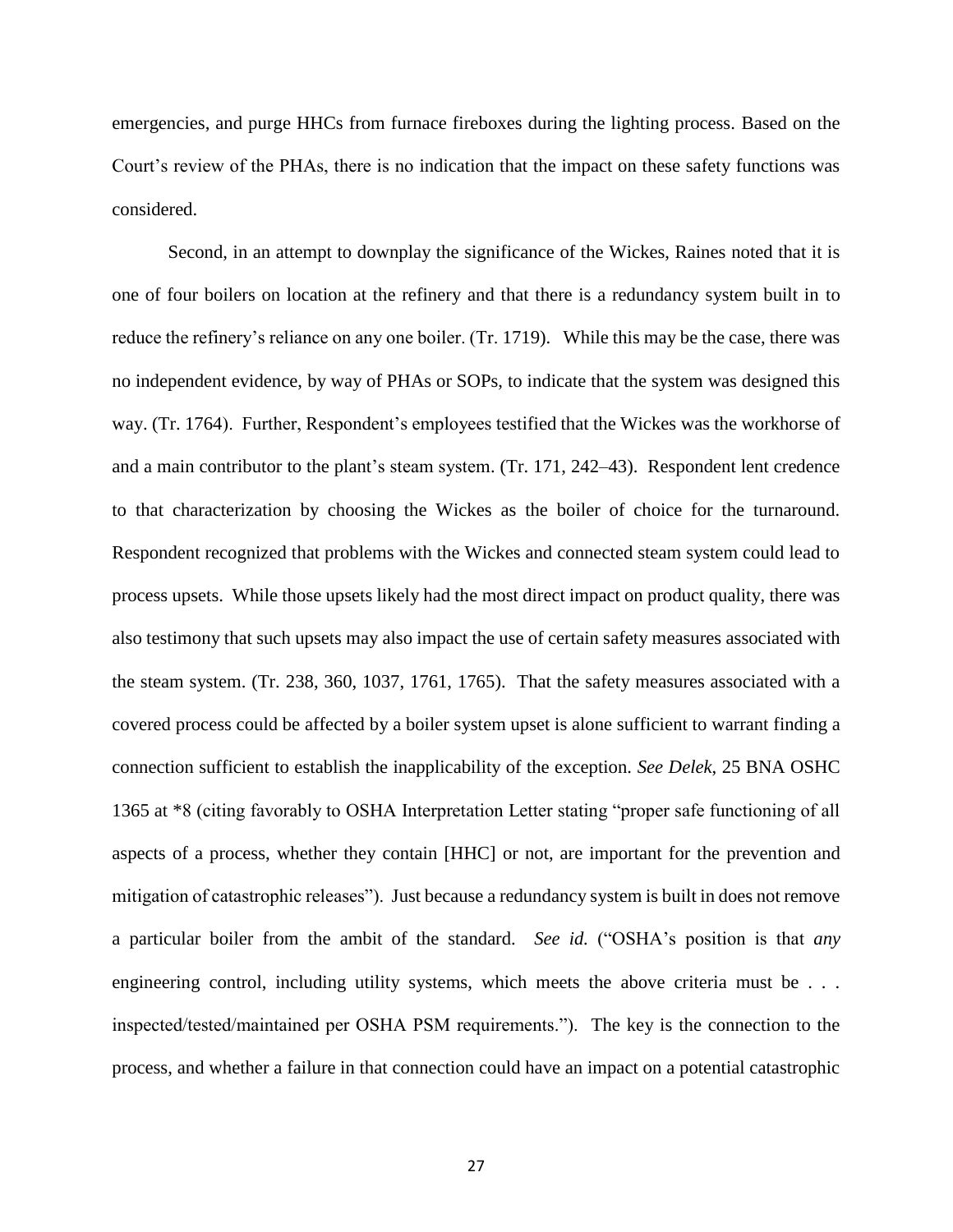release of HHCs. As testified to by Rains, certain process upsets, if left alone for a long enough, can cause a catastrophic release. (Tr. 1761). For example, what if the emergency shutdown system in the FCC Riser cannot be activated because the purported steam redundancy system failed? Under such a set of circumstances, surely it would be reasonable to conclude that a failure at the Wickes would have an impact on the system's ability to control, prevent, and/or mitigate a catastrophic release.

As noted above, the Commission in *Delek* determined that the PPU in the control room was governed by the PSM standard. The PPU did not have a direct connection to the process; rather, it was a control to prevent the spread of harmful gases that were a result of the FCC process, which could, in turn, prevent the control room from managing the refining process. *Delek*, 25 BNA OSHC 1365 at \*8. The connection of the Wickes to various processes throughout the plant was not nearly so attenuated. The Wickes provided steam, which was used directly on the various PSM-covered processes throughout the plant in both a production- and safety-related capacity. In its safety-related capacity, the steam provided by the Wickes served to control, prevent, and/or mitigate catastrophic releases through its use as a snuffing and purging agent. While such uses may not be a complete or sufficient control in and of themselves, the Court finds that such a connection is sufficient to bring the Wickes under the umbrella of the PSM standard.

At a very basic level, the Wickes connected to PSM-covered processes on the front and back end: It is fueled by off-gases from the FCCU and Alky, and, in turn, it supplies steam to those same processes. The explosion in this case provides a clear example of how physical connections between processes can lead to a catastrophic release. There was no independent, automatic control that could stop the flow of fuel to the Wickes during the lighting process; the explosion that resulted from flooding the firebox was only mitigated by the fact that CT Walker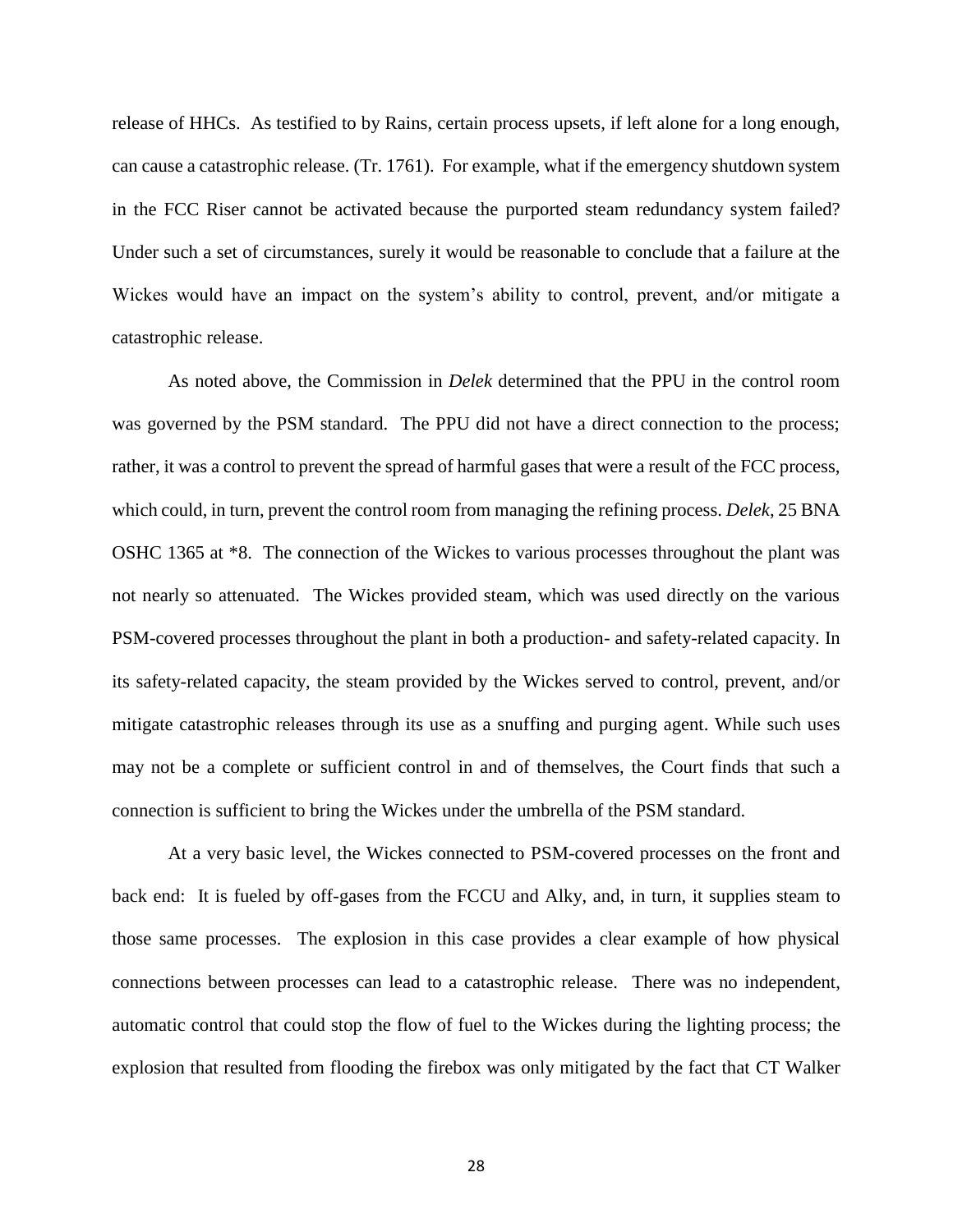happened to notice the overflow of fuel. Independent of that, there was nothing to impede the flow of fuel to the system (although it was natural gas, the same event could have occurred with RFG). Further, to suggest, as Respondent has, that this was a worst case scenario disregards the fact that, but for CT Walker intervening, gas would have continued to flow to the firebox even after the explosion. In fact, Stephenson, the unit supervisor, testified that gas was released into the atmosphere as a result of the explosion, noting a smell of gas in the air. (Tr. 667).

In light of the foregoing, the Court finds that the Wickes boiler is a critical aspect of multiple PSM-covered processes, is not subject to the workplace fuels exception, and, therefore, was properly cited under the PSM standard under a theory of interconnection.

### **2. Proximity to a Covered Process**

An additional basis for coverage urged by Complainant is that the Wickes, independent of its connections to covered processes, was "located such that a highly hazardous chemical could be involved in a potential release". 29 C.F.R. § 1910.119(b). As a result of the explosion, there was significant damage to surrounding equipment, including piping and valves; and the ladder and platform, which were attached to the Wickes, were blown across the street and hit the operator shelter. (Tr. 152, 156–57, 364, 367; Ex. C-62 at 3, 4, R-110 at 19–20). Complainant contends that, in addition to the damage described above, parts of the FCCU process lines, including the Intercat loader and process pipe racks, could have been impacted by flying shrapnel. (Tr. 204–206; Ex. C-62 at 15). Based on its location relative to other aspects of the FCCU process, as reflected in the FCCU Equipment Location Plot Plan, Complainant's expert, Johnstone, concluded that the Wickes' location was such that it should be considered part of the FCCU process. (Tr. 830; Ex. C-11). *See* 29 C.F.R. § 1910.119(b). Respondent contends that the Wickes is not close enough to any covered process such that a highly hazardous chemical could be involved in potential release and,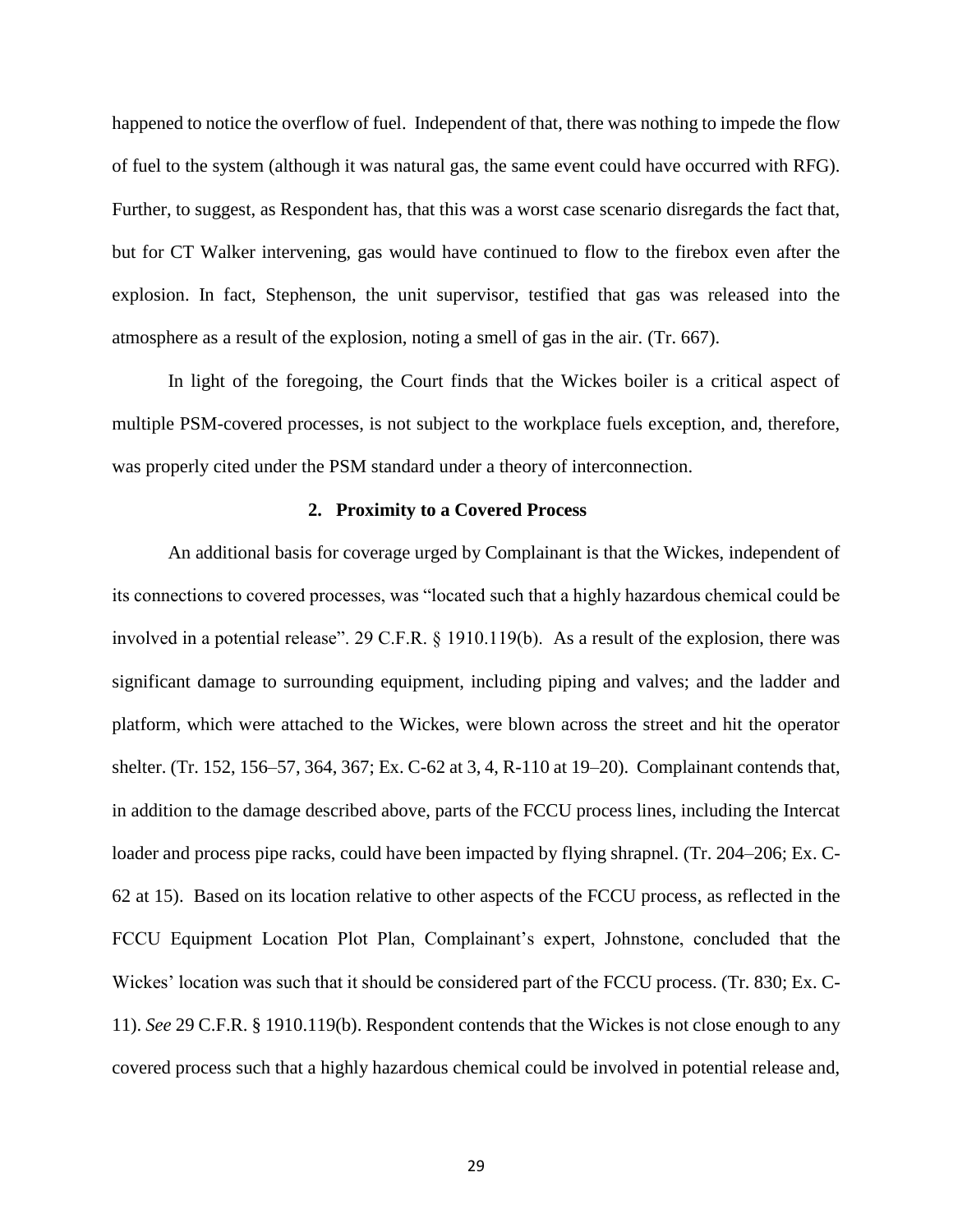therefore, should not be considered a single process with any adjacent PSM-covered processes, such as the FCCU. *See id.*

Respondent places significant emphasis on the way this particular explosion occurred to support its argument that the Wickes was not sufficiently close to a covered process to be considered a part of that process and therefore covered under the PSM standard. In particular, Respondent points out that the closest aspects of a process that contains any HHC is the FCCU reactor column, which is approximately 100 feet away. (Tr. 1214). Noting that there was no damage to equipment beyond a 10–15 foot radius, and that no release of HHC occurred, Respondent contends that this "worst-case scenario" shows that the Wickes could not participate in a catastrophic release. (Tr. 1726).

The Court disagrees. As noted by Complainant, the Wickes was centrally located in the FCCU Equipment Location Plot Plan. (Tr. 829–830, Ex. C-11). Thus, before any discussion of distance, the Court finds that the Wickes is at least situated such that it could impact co-located, covered processes, i.e., not in some remote location. As to distance, it is true that many of the covered processes are not located within the apparent radius of the blast zone (10–15 feet) as determined by Respondent; however, that assessment disregards one very large piece of shrapnel that traveled much further: the ladder and platform, which were previously attached to the Wickes. As a result of the explosion, the ladder and platform attached to the east side of the Wickes were propelled across the street and hit the operator shelter. (Tr. 152, 156–57, 364, 367; Ex. C-62 at 3, 4). Arendt estimated the distance from the boiler to the shelter was about 40 feet. (Tr. 2071). In addition to the ladder and platform, the photographs also show a significant amount of refractory<sup>15</sup> that had been blasted across the street at the operator shelter. (Tr. 149; Ex. C-62 at 1–4). Had the

 $\overline{a}$ 

<sup>15.</sup> Refractory is a brick-like lining that is used inside of the Wickes to protect the piping from flame impingement. (Tr. 149).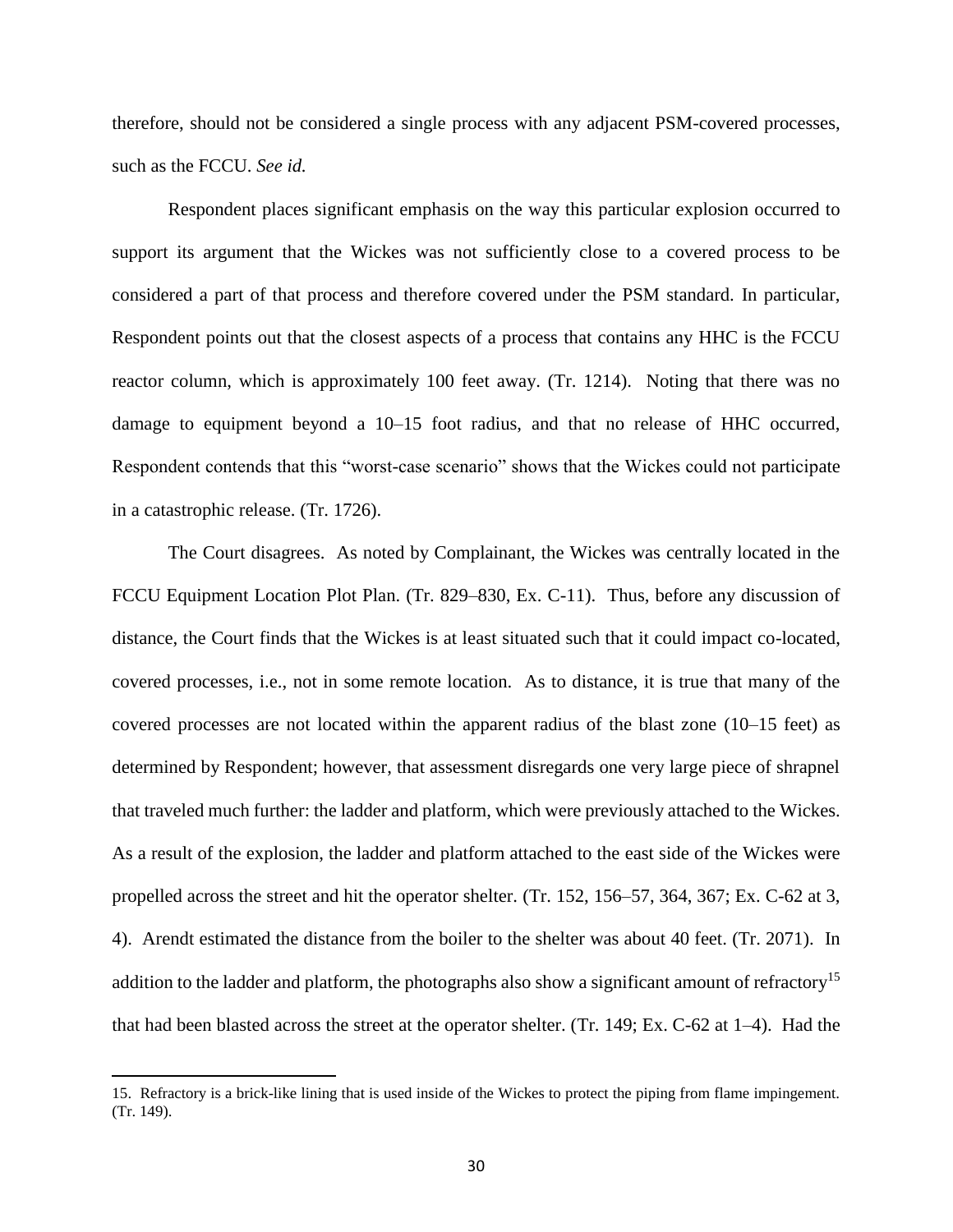ladder and platform simply been blown in a different direction as a result of the explosion, perhaps toward the FCCU, it is reasonable to assume a catastrophic release would have occurred.

The fact that a catastrophic release from an adjacent PSM-covered process did not actually occur under these circumstances does not, in any way, establish that such an eventuality *could* not occur. *See* 29 C.F.R. § 1910.119(b) (deeming as a single process separate vessels "which are located such that a highly hazardous chemical *could be* involved in a potential release") (emphasis added). The fact that a larger explosion did not occur is likely attributable to two factors: (1) CT Walker noticing the excessive flow of fuel to the firebox and directing the operators to shut it down; and (2) the Wickes was being fueled by natural gas and was not using the RFG pipeline at the time of the explosion. The Court is mindful of the fact that the explosion occurred shortly after the order to shut the bypass valve; however, the valve connecting the RFG and natural gas lines to the Wickes were within the blast radius, as exemplified in the photographs taken of the west end of the boiler after the explosion. If the boiler was running on RFG at the time, damage to the fuel lines or simply an inability to turn off the valve after the explosion could lead to a catastrophic release. Although Respondent has argued that the RFG system only contains approximately 1500 pounds of fuel gas at any given time, as noted before, that assessment does not take into consideration the source of that fuel—processes such as the FCCU and Alky. Under normal operations, the Wickes is constantly consuming fuel and the FCCU and Alky are constantly producing it. This constant loop of off-gas production and consumption leads the Court to conclude that Respondent's attempt to place artificial boundaries on the RFG process such that a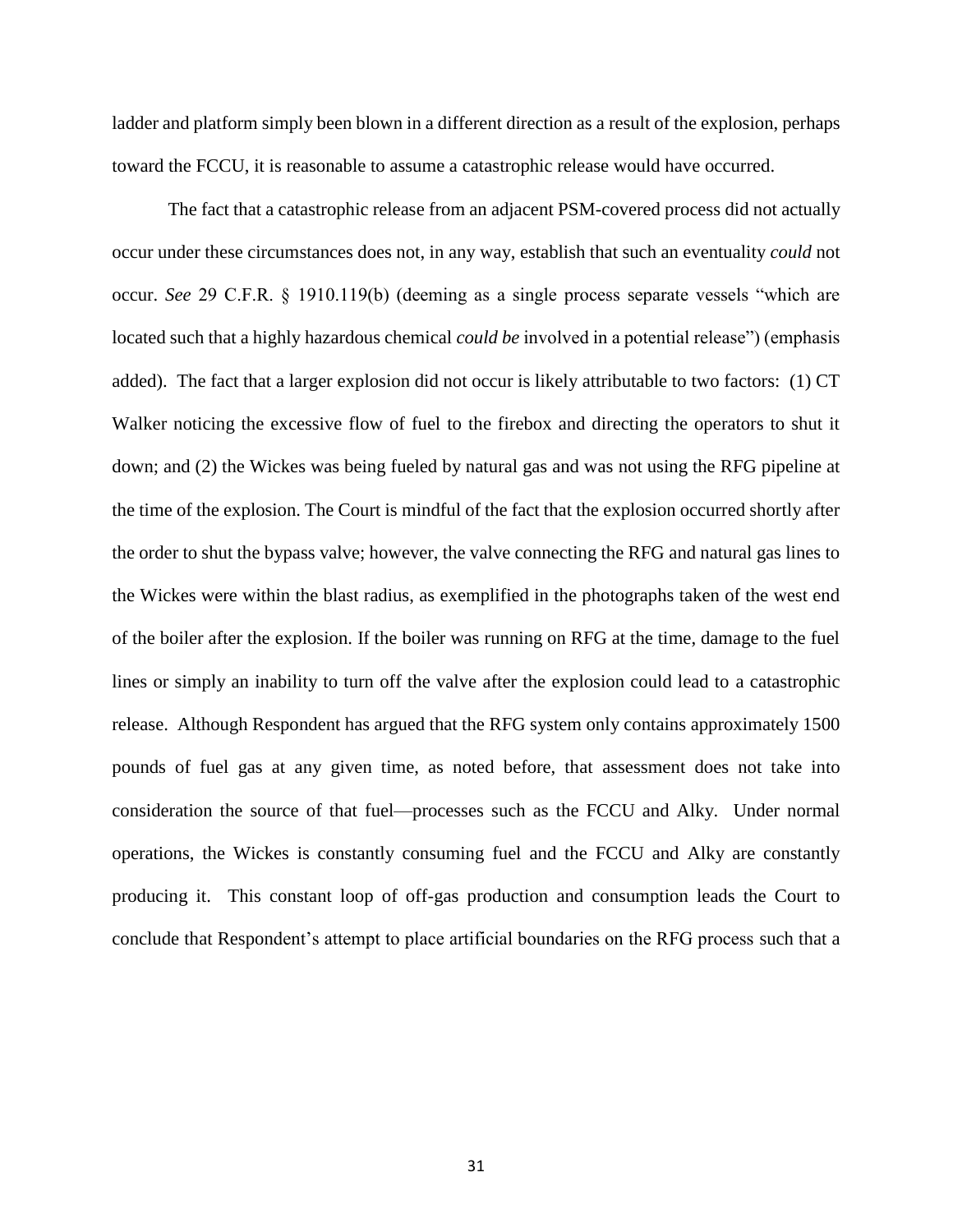covered process would not be affected is misguided and disregards the concrete connection that exists between the Wickes and the FCCU, for example.<sup>16</sup>

Perhaps the strongest justification for deeming the Wickes to be part of a single process, and thus PSM-covered, is the potential impact on the control room. As noted above, the ladder and platform assembly, along with a significant amount of refractory, were blown across the street and into the operator shelter, which housed CT Sullivan and CT Walker. In *Delek*, the Commission found that the control room (operator shelter) and the controls associated therewith were part of the overall FCC unit process:

Delek's refining process includes operating the FCC unit as a whole, and this is done from the FCC unit's control room, which is kept in safe working order by the PPU. Without the PPU providing positive pressure, hydrocarbon vapors could leak into the control room and—because of the wiring there—cause the type of catastrophic explosion that the PSM standard was intended to prevent. And short of such an explosion, the toxic vapors could harm the employees inside the control room, compromising the management of the refining process. We find, therefore, that the PPU is an integral part of the overall FCC unit "process."

25 BNA OSHC 1365 at \*9. The key point in the passage above is that an incident, such as an explosion at the Wickes, which compromises the management of a PSM-covered process could cause the type of catastrophic event that the standard was designed to prevent. As such, the Commission held that even the positive pressurization unit (PPU), whose connection to a PSMcovered process is even more attenuated than the control room itself, was governed by the PSM standards. *Id.* at \*8 ("The PPU's regulation of the control room's positive-pressure atmosphere makes the PPU integral to that "control"—and thus a "control" itself—because, as discussed

 $\overline{a}$ 

<sup>16.</sup> The Court also finds that the fact that the blast caused a ladder and platform to fly across a street and into an adjacent operator building (which houses the CTs) suggests that smaller pieces of shrapnel could fly much farther and, as a result, could impact covered aspects of the FCCU. However, as discussed further below, there is an even stronger basis upon which to find PSM coverage based on co-location.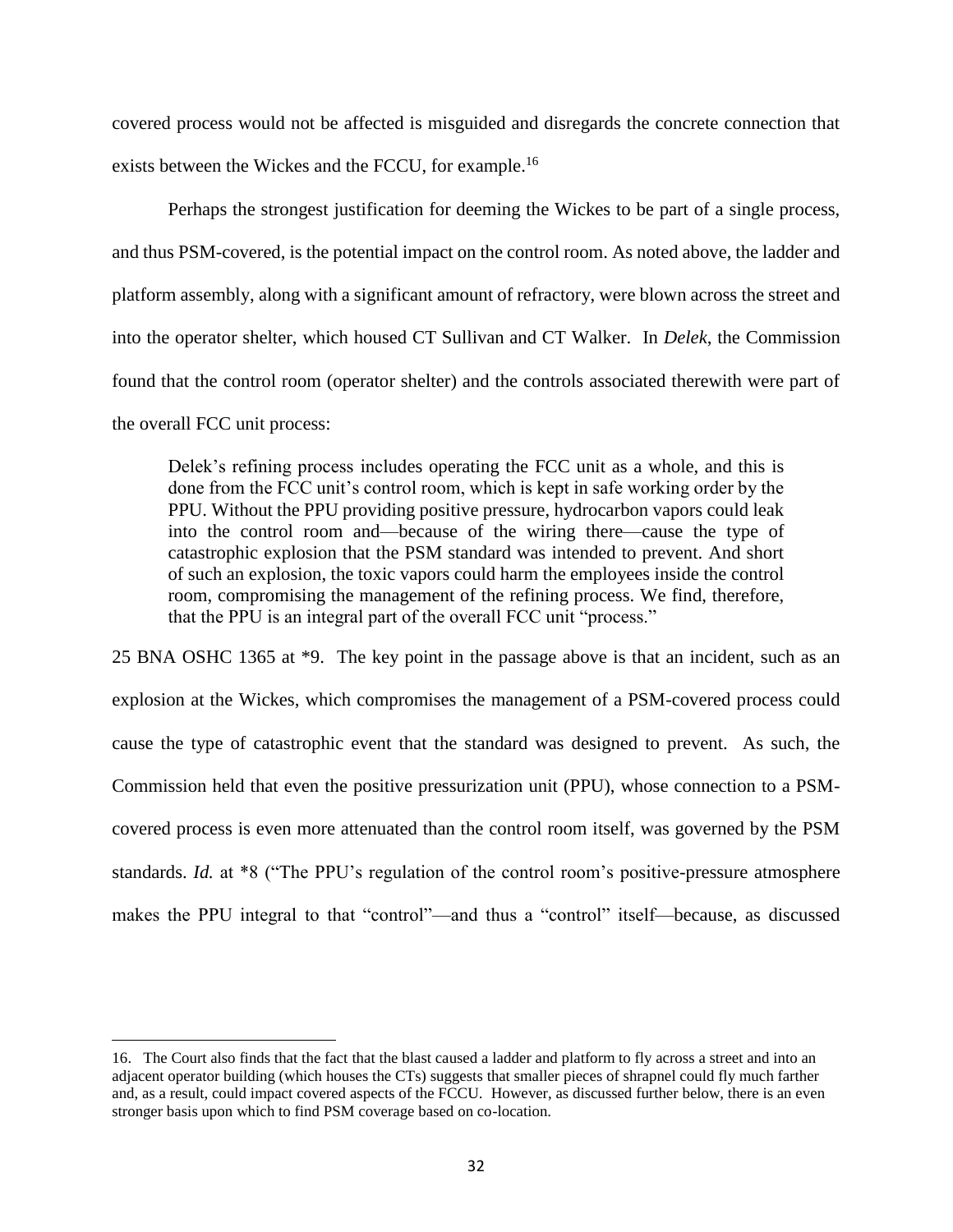above, entry of hazardous hydrocarbon vapors into the room could prevent the control room from managing the refining process.").

Throughout its brief, Respondent was intently focused on whether the putative impacted process contains a threshold quantity of HHCs. The Commission made it clear that the scope of the standard's coverage is not so narrow. Instead, the Commission takes a holistic approach to the issue: "[T]he PSM standard does not require that every part of a 'process' come into contact with hazardous chemicals . . . . [V] iewing the 'activity' involving the FCC unit in its entirety, the PPU is part of a 'process' covered by the PSM standard because it is an integral part of the 'manufacturing, handling, [and] on-site movement of [highly hazardous chemicals]." *Id.* at \*7. The Court sees no difference between the potential impact on the control room in *Delek* and the circumstances presented here, wherein the control room was actually in the line of fire of the explosion. Respondent was presented with direct evidence that this could be the case in 2008 when Respondent performed a blast study for the FCCU as part of the PHA revalidation of the Wickes. (Ex. R-94). At that time, Wynnewood determined that the operator shelter adjacent to the Wickes should be pressurized and hardened to meet overpressure requirements. (Ex. R-94). In other words, an integral aspect of a PSM-covered process could be impacted by an explosion at the Wickes. Nevertheless, Respondent maintained its narrow view and concluded that additional measures were unnecessary to protect process vessels and equipment in the FCCU. (Tr. 1610– 1611; Ex. R-94).

Based on the foregoing, the Court finds that the Wickes was located such that an event, like the explosion that occurred in this case, could affect or cause a catastrophic release. Accordingly, the Court finds that the Wickes boiler is subject to the PSM standards under either the interconnection or proximity theory of coverage.

33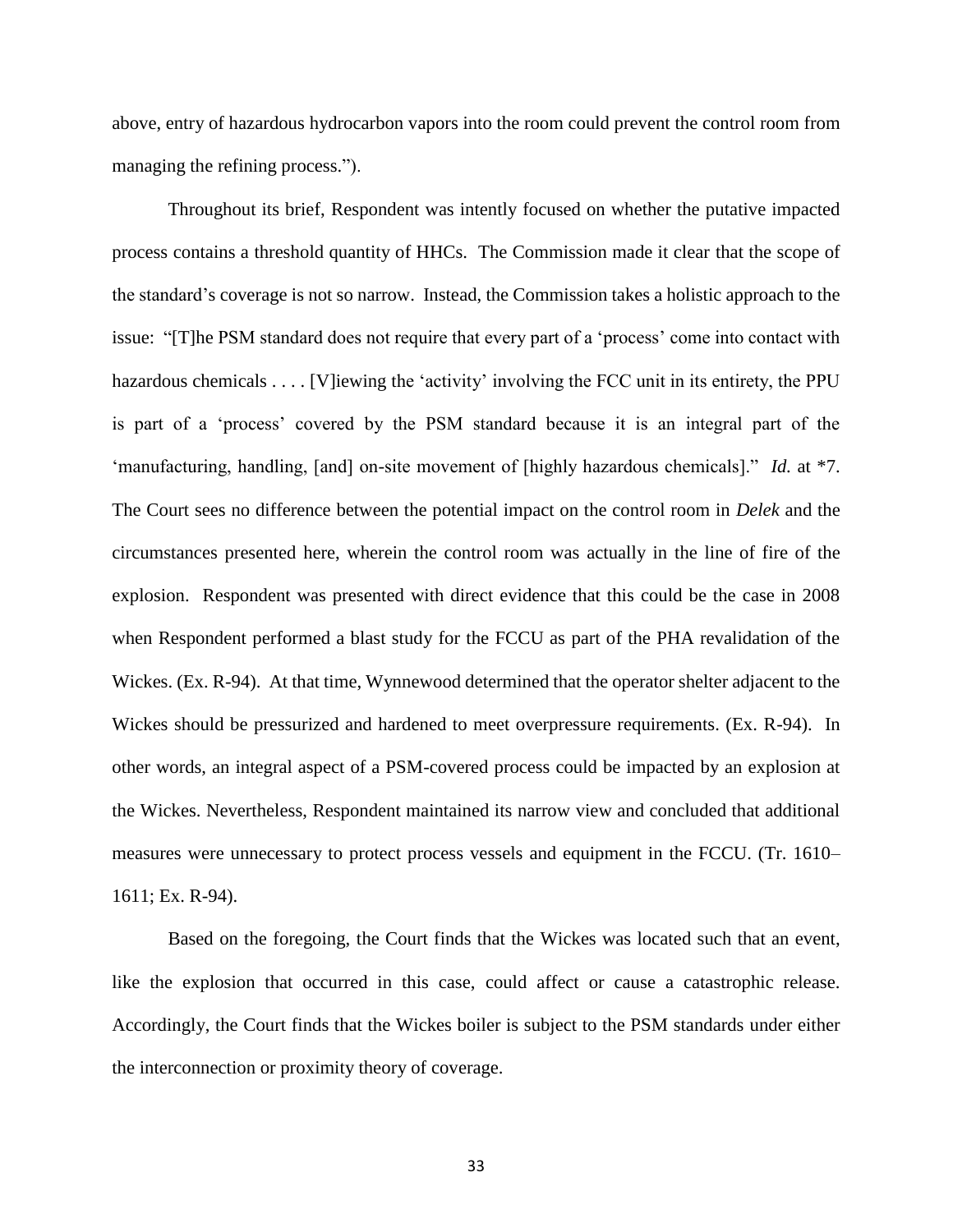# **3. Respondent Treated Wickes as PSM-Covered**

As further support for its argument that the Wickes was a PSM-covered process, Complainant contends that Respondent essentially treated the Wickes as such. Respondent argues that, to the extent it treated the Wickes as PSM-covered, it only did so as a matter of best practices and that taking additional precautions should not subject it to liability. The Court notes that while Respondent's treatment of the Wickes, in and of itself, is not sufficient to establish PSM coverage, it undercuts Respondent's claims that it conclusively determined that the PSM standard did not apply.

Complainant identified the following as examples of the Wickes being treated as part of a PSM-covered process: (1) In 2008, the Wickes experienced a "hard start", and the incident report characterized the event as a "PSM Incident"; (2) the plot plan and various P&IDs for the FCCU include the Wickes; and (3) Respondent performed Process Hazard Analyses (PHA) and implemented Management of Change (MOC) procedures on the Wickes. (Exs. C-8 to C-13, C-18, C-19, C-31, R-110 at 162). Jackson contends that he inadvertently checked the "PSM Incident" checkbox while inputting the findings of an hourly employee that assisted in the incident investigation and that such documentation does not reflect his or Wynnewood's opinion as to PSM coverage. Further, Respondent claims that Jackson determined the Wickes was not PSM-covered when the PHA revalidation for the Wickes was performed. (Tr. 1616).

Contrary to Respondent's arguments, the Court cannot find any documentary evidence that Respondent made a conclusive determination that the Wickes was not PSM-covered. (Ex. C-4 at 1535) ("If an employer makes this determination, then, the employer must be able to proactively demonstrate why the utility system is no longer part of the covered process."). The problem for Respondent is that the documentation that would normally be used to establish coverage does not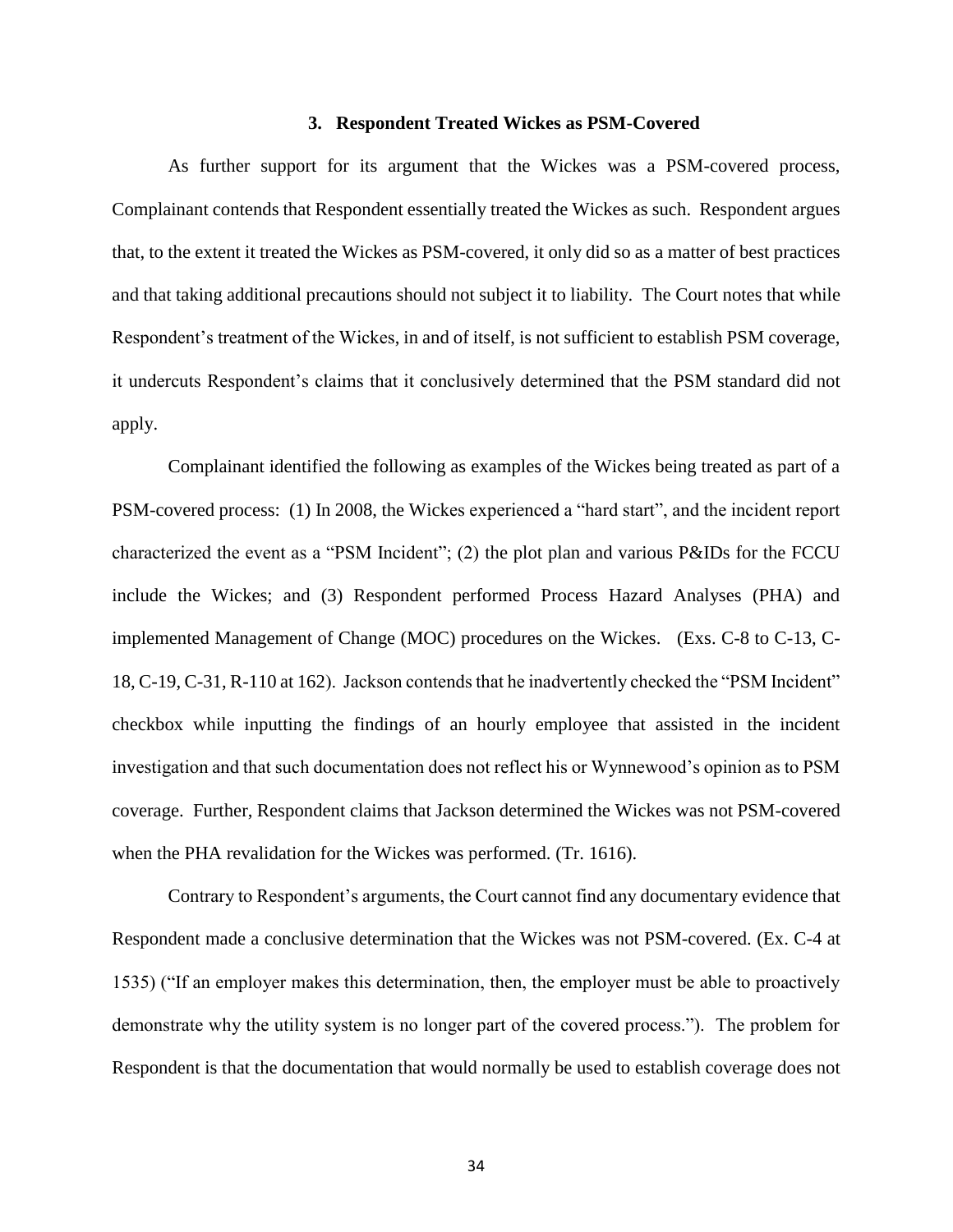reflect the sort of proactive demonstration of non-coverage; rather, as the Court indicated above, the evaluations performed by, or at the request of, Respondent either lack any affirmative determination of non-coverage or should have put Respondent on notice of potential coverage. *See*  Section IV.A.ii.2, *supra* (discussing blast study and potential impact on adjacent operator shelter). Instead, Jackson testified that Respondent "must have ruled out" that an explosion at the Wickes would impact adjacent processes; however, even he admitted that his conclusion was "pure speculation". (Tr. 1620–21).

While it is true that the PSM standard is performance-based, and thus places the onus on the employer to determine how to comply, Respondent has not provided a reasonable basis for its determination. As noted above, the PHA/Hazop analysis performed by Jackson was focused on the impact of too little or too much heat being supplied by the Wickes and how that could cause a loss of containment. (Tr. 1606–1607). This analysis did not take into account numerous other ways in which a failure of the Wickes could impact other processes to which it was connected, such as snuffing steam in the Alky heater's firebox and emergency steam to the FCC riser. This narrow view comports with Respondent's arguments throughout and fails to account for the Wickes' significant connections to covered processes throughout the refinery.

### **B. Repeat Violations and Successor Liability<sup>17</sup>**

 $\overline{a}$ 

As a result of the 2012 inspection, Respondent was cited for five repeat violations, which were issued on March 27, 2013. (Ex. R-1). The citations upon which the repeat violations were based were issued to Wynnewood Refining while owned and operated by Gary Williams Energy

<sup>17.</sup> For the purpose of making the distinction clear, and for this section only, the Court will refer to the two entities involved in the purchase of Wynnewood as GWE-WR and CVR-WR. As a reminder, CVR-WR is the Respondent in this case.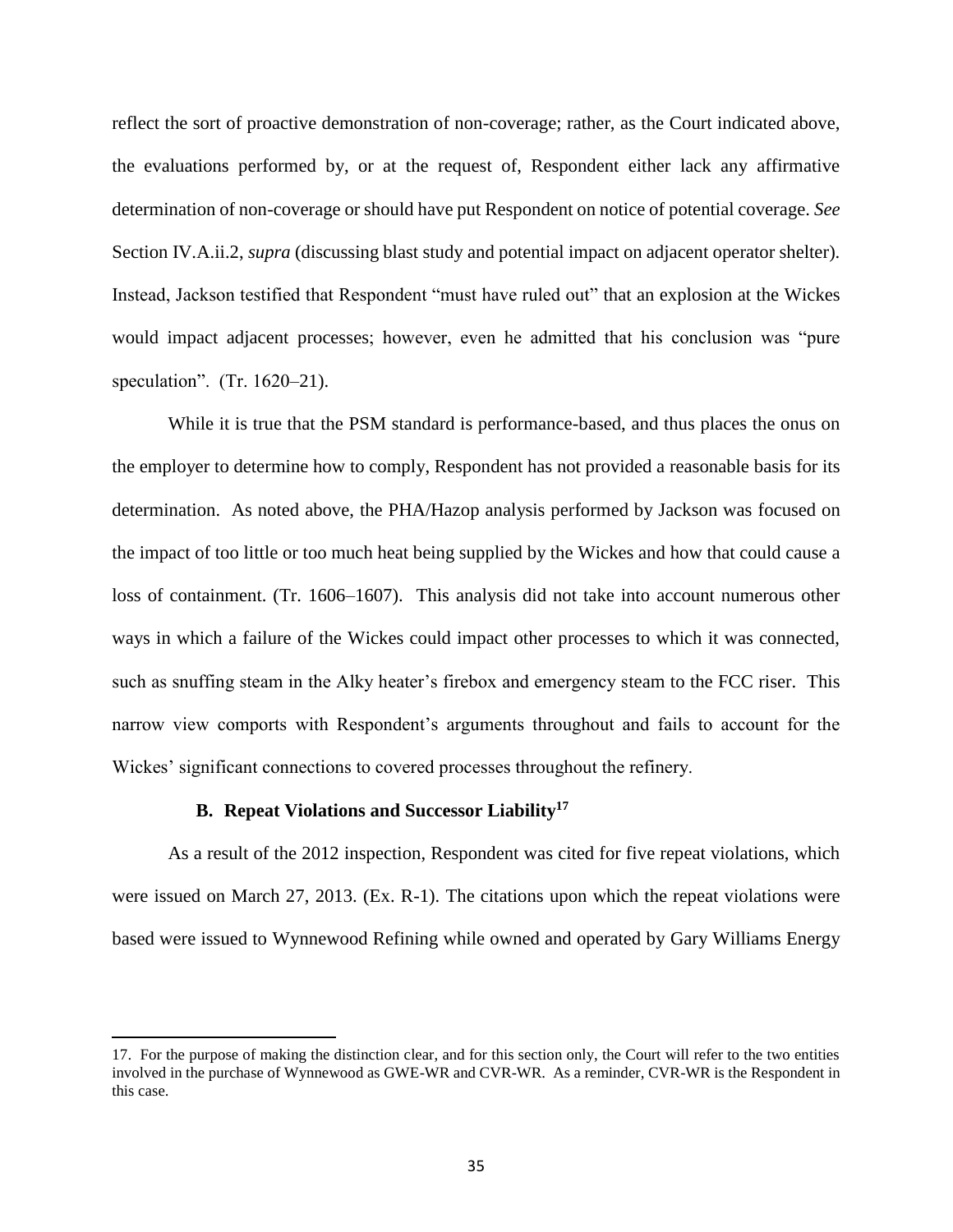(GWE), most of which became final orders of the Commission in April of  $2007$ .<sup>18</sup> (Ex. R-1, C-28) at  $11-12$ , n.1). Respondent contends that the present citations are not properly characterized as repeated on three separate bases. First, Respondent contends that Complainant failed to comply with its own internal policies regarding the issuance of repeat citations because more than five years had elapsed since the underlying citations were issued. Second, Respondent contends that it should not be held liable for repeat violations that are premised on violations committed by the previous owner of Wynnewood Refinery. Third, Respondent contends that the current citations, and the citations which form the basis of the repeat characterization, are not substantially similar. Based on what follows, the Court finds that Respondent is not a successor to GWE and that the citations at issue were improperly characterized as repeated.<sup>19</sup>

Prior to analyzing the question of successor liability, the Court would like to briefly address Respondent's argument that Complainant violated its own citation policy by issuing the repeat citations more than five years after the underlying citations were issued. According to Complainant's Field Operations Manual, a citation will be issued as a repeated violation if "[t]he citation is issued within five years of the final order date of the previous citation or within five years of the final abatement date, whichever is later . . . ." OSHA, Field Operations Manual, *available at* [https://www.osha.gov/OshDoc/Directive\\_pdf/CPL\\_02-00-159.pdf.](https://www.osha.gov/OshDoc/Directive_pdf/CPL_02-00-159.pdf)

Four out of the five citations were nearly (but not quite) six years old by the time the current, repeat citations were issued. Respondent contends that, although there is no statutory restriction on the "look-back" period for repeat violations, Complainant's attempt to expand the

 $\overline{\phantom{a}}$ 

<sup>18.</sup> Four out of the five underlying violations, which were part of OSHA Inspection No. 309785459, became final orders in April of 2007, after a partial settlement. (Ex. C-28). The remaining violation, which was part of OSHA Inspection No. 311001234, became a final order on November 10, 2008. (Ex. C-26).

<sup>19.</sup> This section deals primarily with the question of whether Respondent is a successor-in-interest to GWE. Because the Court finds that Respondent is not properly characterized as a successor, it will not address the substantive argument of whether the present and underlying citations are substantially similar.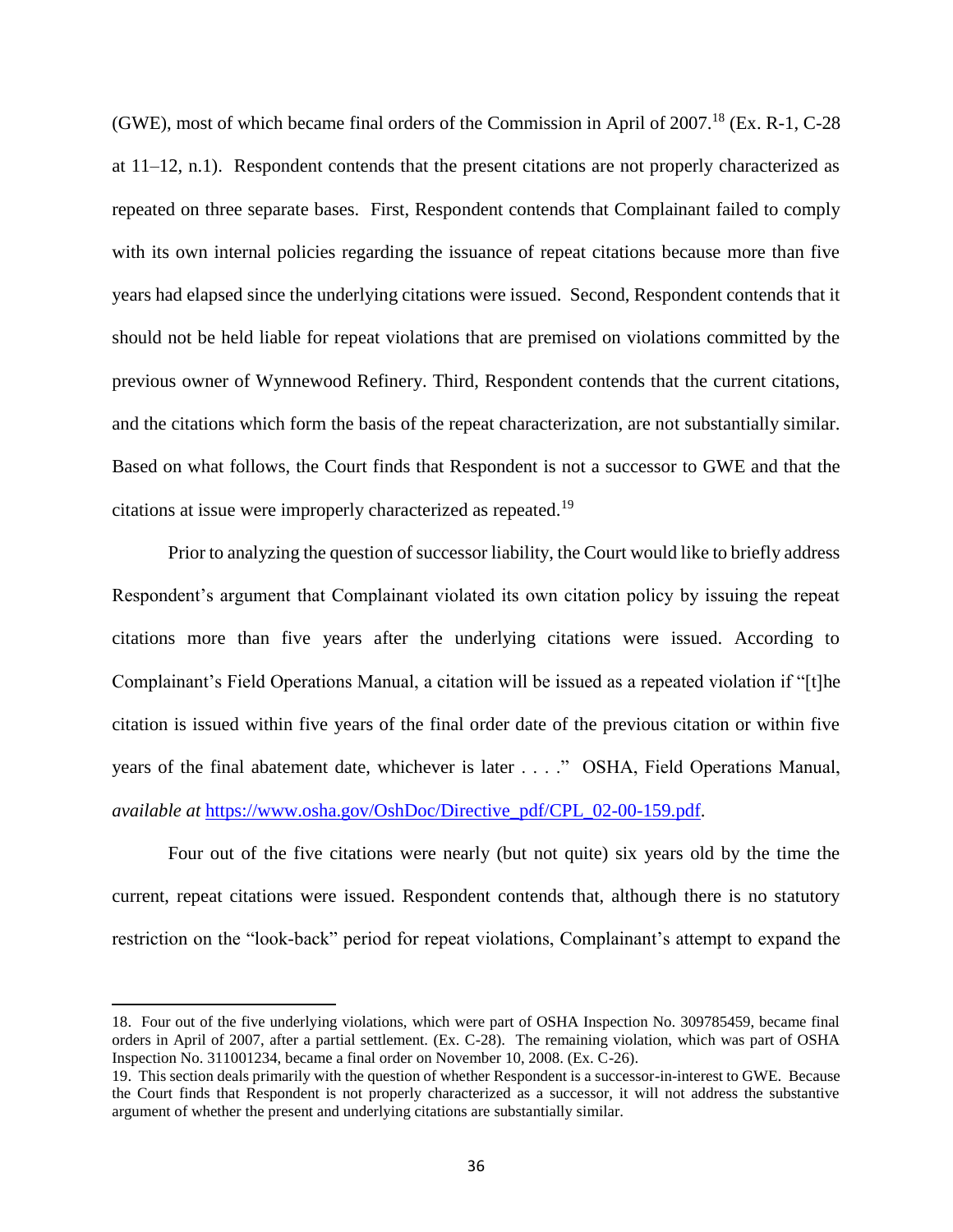applicable look-back period beyond its stated policy creates an "unworkable framework" wherein citations that were decades old could serve as the basis for a repeat citation.

According to the Commission, "A violation is properly classified as repeated under section 17(a) of the Act if, at the time of the alleged repeated violation, there was a Commission final order against the same employer for a substantially similar violation." *Hackensack Steel Corp.*, 20 BNA OSHC 1387 (No. 97-0755, 2003) (citing *Jersey Steel Erectors*, 16 BNA OSHC 1162, 1167– 68 (No. 90-1307, 1993), *aff'd without published opinion*, 19 F.3d 643 (3rd Cir. 1994)). "[T]he 'time between violations does not bear on whether a violation is repeated." *Id.* (citing *Jersey Steel*, 16 BNA OSHC at 1168).

Just as Respondent argues here, the employer in *Hackensack* argued that the then-current version of the Field Operations Manual (the Field Inspection Reference Manual) limited repeat citations to a period of three years after the issuance of the original citation. *Id.* Citing to previous decisions, the Commission noted that the FOM and the FIRM "are only [] guide[s] for OSHA personnel to promote efficiency and uniformity, are not binding on OSHA or the Commission, and do not create any substantive rights for employers." *Id.* (citations omitted). Accordingly, the Commission upheld the repeat characterization.

The Court finds that the enforcement policy of Complainant does not preclude the issuance of a repeat citation after more than five years. As noted by the Commission in *Hackensack*, such a policy is only a guide and does not confer rights upon employers. While Respondent's concern regarding an ever-expanding look-back period is legitimate, the citations in this case all occurred within a six-year period, only slightly longer than the stated policy of Complainant. Because this Court is bound to follow the precedent set by the Commission, the Court rejects Respondent's argument to vacate the repeat characterization on this basis.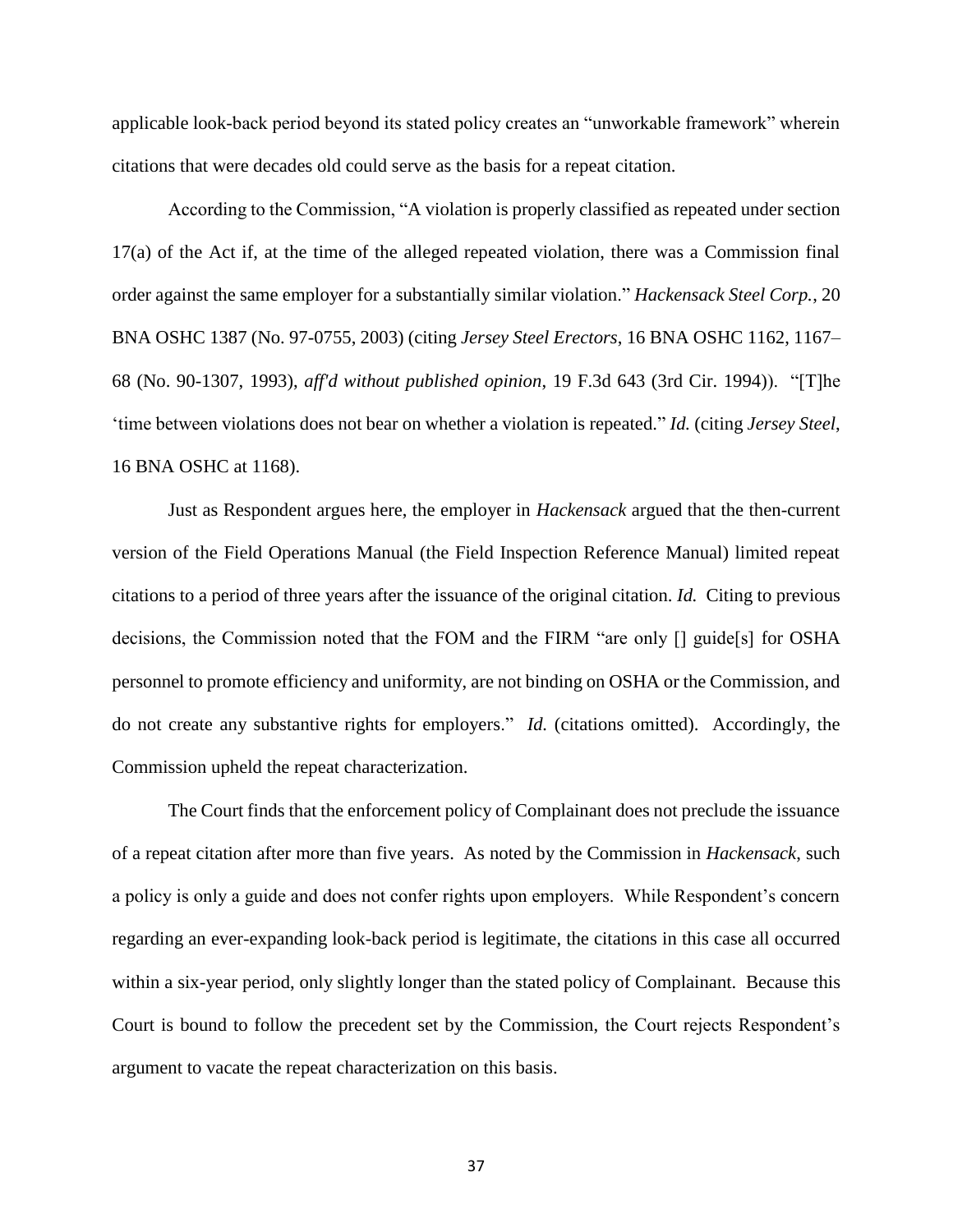Respondent's second argument, however, is far more persuasive. The citations that form the basis of the repeat violations in this case were issued to GWE, which owned the Wynnewood Refinery until it was purchased by CVR Energy, Inc. in 2011. (Tr. 1760). Respondent contends that it should not be held liable for repeat violations that are premised on violations committed by the previous owner of Wynnewood Refinery. Complainant argues that Respondent should be characterized as a successor-in-interest to GWE and therefore liable as a repeat offender under the Act.

The Commission addressed the issue of successor liability, albeit in a slightly different context, in *Sharon & Walter Constr., Inc.*, 23 BNA OSHC 1286 (No. 00-1402, 2010). In that case, OSHA cited Sharon & Walter Construction, Inc. ("S&W II") for repeat violations of the construction fall protection standards. The underlying citations were issued to Walter Jensen d/b/a S&W Construction ("S&W I"). S&W I filed for bankruptcy and ceased operations approximately six weeks prior to the formation of S&W II. Walter Jensen was the sole proprietor of S&W I, as well as the president, director, and solitary shareholder of S&W II. Both companies were based in New Hampshire, and both "provided essentially the same construction services . . . ." *Id.*

The starting point of the Commission's analysis is the language of Section 17(a) of the Act, which states, "Any employer who . . . repeatedly violates . . . the Act . . . may be assessed a civil penalty of not more than \$70,000 for each violation." 29 U.S.C. § 666(a). Applying a plain meaning analysis to the statute, the Commission found that there is "no language in the statute that would compel restricting attribution of an employer's violation history to the identical legal entity, nor do we find anything that would preclude attribution of a predecessor's citation history to a successor." *Sharon & Walter*, 23 BNA OSHC 1286 at \*7. In other words, the statute is ambiguous in this context.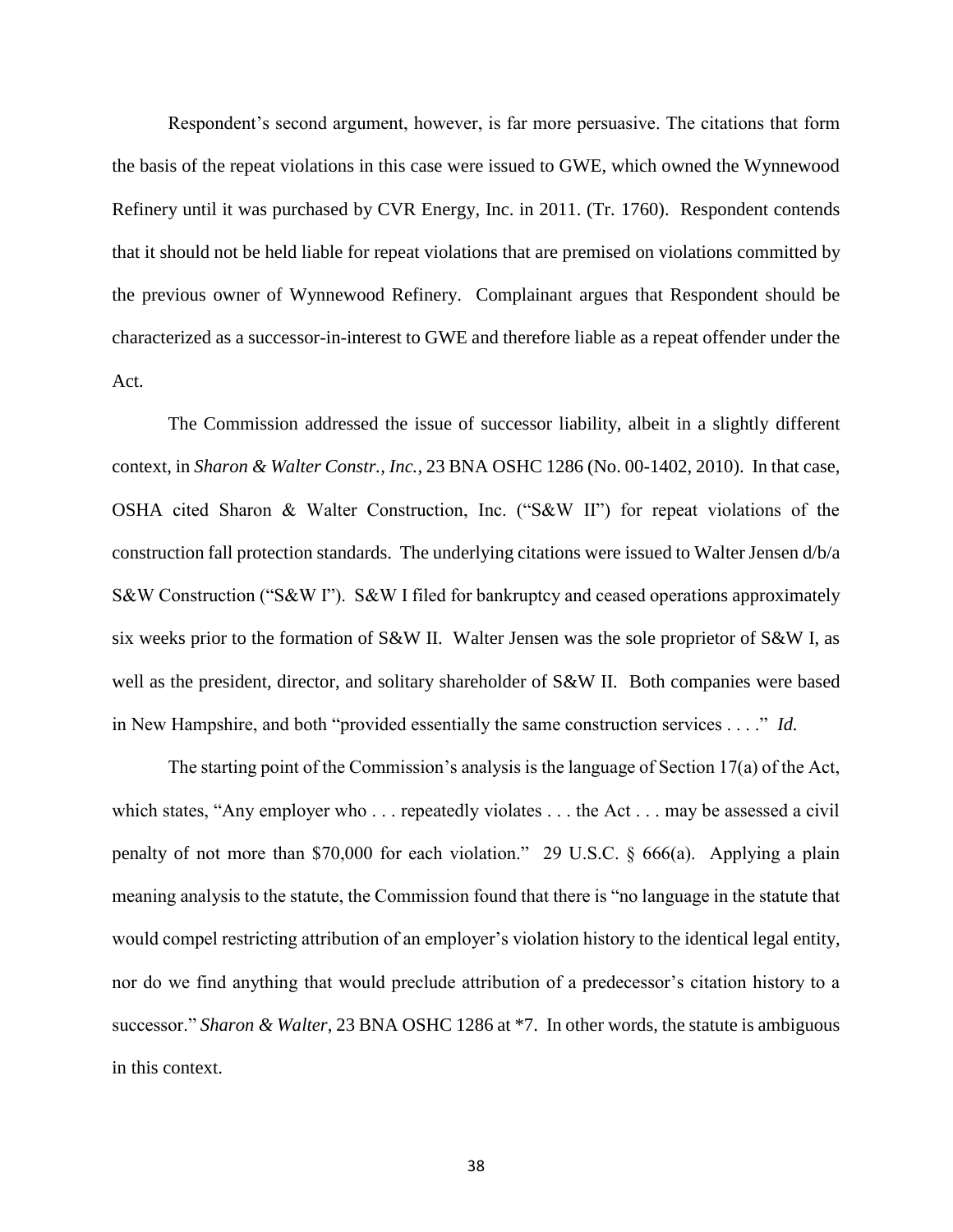The Commission resolved the ambiguity by looking at the purpose of Section 17(a) in the context of the Act as a whole. *Id.* at 8 (citing *Gade v. Nat'l Solid Wastes Mgmt. Ass'n*, 505 U.S. 88, 99–100 (1992)). The Supreme Court has held that the Act "is to be liberally construed to effectuate the congressional purpose", *Whirlpool Corp. v. Marshall*, 445 U.S. 1, 10–11 (1990), which is to "assure so far as possible every working man and woman in the Nation safe and healthful working conditions and to preserve our human resources." 29 U.S.C. § 651(b). Thus, to carry out this purpose, the "enforcement framework creates a deterrent to an employer that might otherwise ignore potential hazards . . . and an *enhanced* deterrent against subsequent infractions 'once alerted by a citation and final order.'" *Sharon & Walter*, 23 BNA OSHC 1286 at \*8 (quoting *Dun-Par Eng'd Form Co. v. Marshall*, 676 F.2d 1333, 1337 (10th Cir. 1982)).

Given its determination that the threat of a repeat characterization is designed as a deterrent to future bad behavior, the Commission held that "section 17(a) is most reasonably read to permit, *in appropriate circumstances*, the Secretary's application of a "repeat" characterization to cases where the employer has *altered its legal identity* from that of the predecessor employer whose citation history forms the basis of that characterization." *Id.* at \*8 (emphasis added). This reading stems from the Commission's concern that an overly restrictive application of Section 17(a) "could 'creat[e] an economic incentive to avoid a penalty by going out of business and, perhaps, then reincorporating under a different name.'" *Id.* (quoting *Joel Yandell*, 18 BNA OSHC 1623, 1625 (No. 94-3080, 1999) (internal citations omitted)). To the extent that such a possibility could undermine the purpose of the repeat characterization under 17(a), the Commission found it appropriate to "allow attribution of a predecessor's citation history to a successor in appropriate circumstances." *Id.*

At the urging of the Secretary, and after its own review of relevant case law, the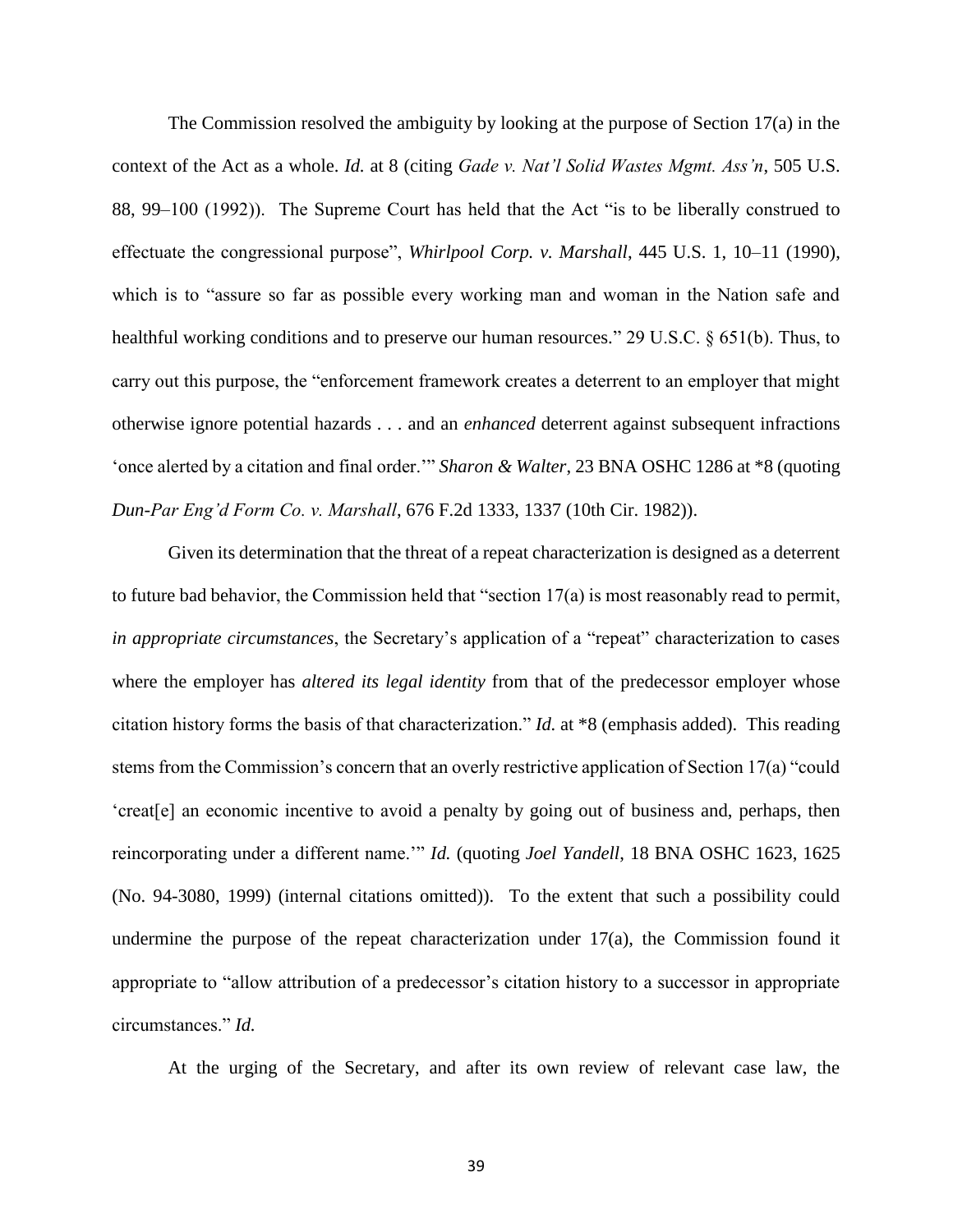Commission determined that the substantial continuity test used by the National Labor Relations Board and the courts "promotes the Act's goals of ensuring workplace health and safety by preserving the deterrent effect of a repeat characterization, and is appropriately adapted to a determination of the requisite nexus between a successor and predecessor's violation history for purposes of ascribing a repeat characterization under the OSH Act." *Id.* at \*9; *see also Nat'l Labor Relations Bd. v. Burns*, 406 U.S. 272, 280–81 (1972). The Commission found that "this test enables us to fully assess the nature and extent of the distinctions and similarities between a successor and a predecessor based on criteria that are well-suited to the OSH Act and the facts of each case before us." *Id.* (citing *Howard Johnson Co. Inc. v. Detroit Local Jt. Bd., Hotel and Rest. Employees*, 417 U.S. 249, 263, n.9 (1974) (noting successorship cases require an analysis based on "the facts of each case and the particular legal obligation which is at issue")). In particular, the Commission noted that the substantial continuity test focuses on factors that fall into three primary categories: (1) nature of the business, (2) jobs and working conditions, and (3) personnel.

Applying the foregoing test to the facts of *Sharon & Walter*, the Commission found that S&W II was a successor to S&W I. The nature of the business—roofing and general construction—did not change. In particular, the Commission noted that both entities served customers in the same geographic area, and occupied the same office space and use the same telephone number. Further, a check drawn on an account belonging to S&W I was used to pay a debt of S&W II, and S&W II continued performance on a contract entered into by S&W I. *Id.* at \*10. Because the employing entity and the nature of the business remained "essentially unchanged", the jobs and working conditions also remained the same—both companies provided the same general construction services, which required the same tools and exposed employees to the same hazards. *Id.*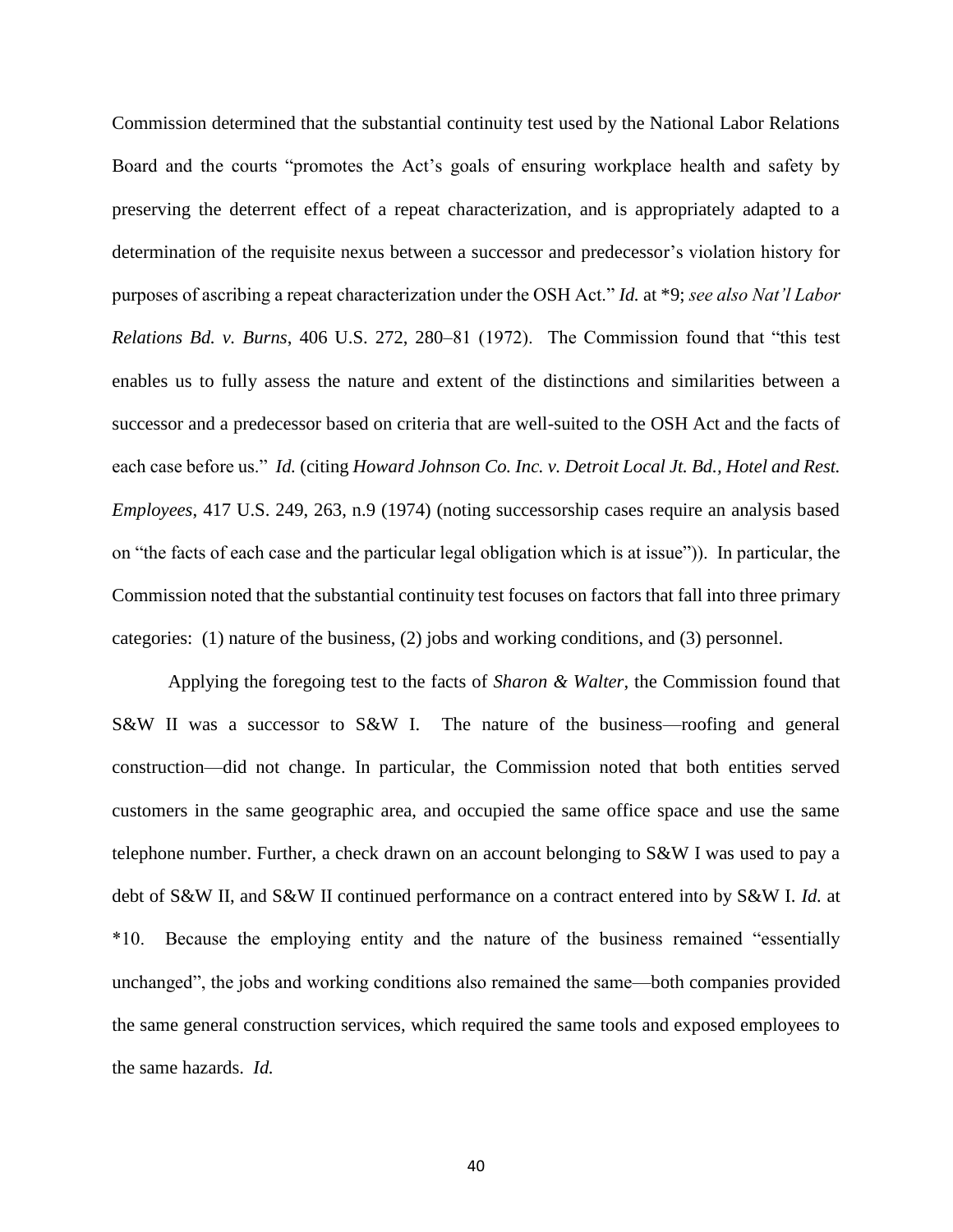As to the third category—personnel—the Commission noted that "continuity of personnel *who specifically control decisions related to safety and health* is certainly relevant in the context of the Act because the decisions of such personnel relate directly to the extent to which the employer complies with the statute's requirements." *Id.* (emphasis added). In that regard, finding that S&W II was a successor to S&W I was a fairly perfunctory exercise. As noted above, Walter Jensen was the sole proprietor of S&W I, and the president, sole shareholder, and supervisor of S&W II. Accordingly, "Jensen's control over decision-making in both companies, including that related to employee safety and health, weighs heavily in favor of attributing S&W I's citation history to S&W II." *Id.* Notably, however, the Commission placed little to no weight on the continuity of nonsupervisory employees, "because those employees are not responsible for OSH Act compliance and would not have supervised its implementation." *Id.*

In this case, there is no real dispute as to the first two categories of factors.<sup>20</sup> It is clear that the Wynnewood refinery is still in the business of refining oil, produces similar products, and services similar customers. (Tr. 1735–56; Ex. C-16). Likewise, as testified to by many of Respondent's employees, the jobs and working conditions have remained essentially unchanged since Respondent's purchase of the refinery from GWE. (Tr. 142). Thus, the remaining factor to consider is the continuity of personnel who control the decisions related to safety and health. The Court finds that this factor, more than the others, is particularly relevant to the issue of whether a successor should be held liable for the acts of its predecessor.<sup>21</sup>

 $\overline{a}$ 

<sup>20.</sup> Respondent contends that Complainant failed to establish continuity in operations and working conditions due to the implementation of more formal policies and procedures after the acquisition. These changes are more germane to the issue of continuity in personnel responsible for decision-making. While the implementation of more formal policies and procedures, especially in the arena of safety and health, may have an impact on the manner in which a job is carried out, the basic nature of the job and the conditions of the refinery did not change.

<sup>21.</sup> This sentiment was expressed by the Commission in *Sharon & Walter*, when it held that an individual's common control over decision-making in both companies "weighs heavily" in favor of finding successor liability. *Sharon & Walter*, 23 BNA OSHC 1286 at \*10.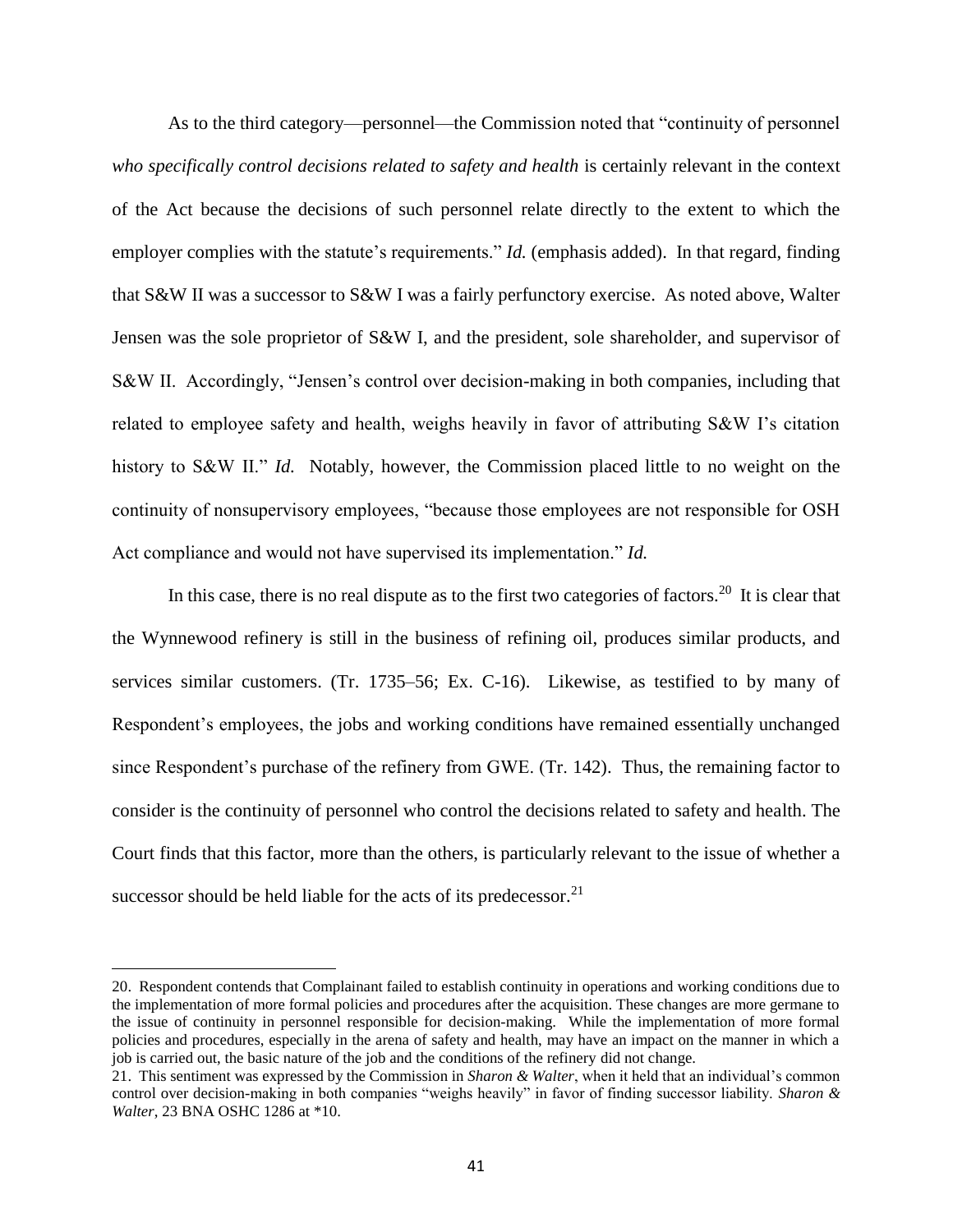In 2007, when the original, underlying citations were issued, GWE was the owner of the Wynnewood Refinery. Nearly all of Respondent's current and former employees testified that, upon Wynnewood's acquisition by Respondent in December 2011, the new company placed significant emphasis on improving safety and health and proper implementation of PSM. (Tr. 234, 674–75, 749, 1612). This included changes to policies, procedures, and the overall culture of safety at Wynnewood Refinery. Some of the other changes noted by Respondent included: (1) nearly doubling the number of safety personnel at the refinery, including four new assistant operations supervisors, who were responsible for procedure development, compliance, PSM, and occupational safety; (2) new, high-level executives, including the Executive Vice President for Operations and the Vice President of Environmental Health and Safety, were more involved in the day-to-day operations, and were present on a frequent basis to oversee the transition from GWE; (3) a \$130 million upgrade to equipment; and (4) more formalized training programs and a renewed emphasis on "management of change" (MOC) procedures. (Tr. 1701–1703).

In support of its argument that there was continuity of personnel sufficient to find successor liability, Complainant points to the following: (1) Dick Jackson, Respondent's current PSM Manager, and Darren Rains, Respondent's former operations manager,  $22$  were members of management before and after the acquisition; and (2) key personnel and managers, such as Koesler, Howard, Underwood, and Walker, who were present at the time of the underlying violations were still working in Zone 2 at the time of the accident. Although these individuals were responsible for implementing safety and health policies, and may have had input into them, there was no indication that these individuals were ultimately responsible for making the decision to change safety and health procedures, PSM policies, and organizational culture. *See Sharon & Walter*, 23

 $\overline{\phantom{a}}$ 

<sup>22.</sup> Mr. Rains is now the Vice President and General Manager of Respondent's Coffeyville refinery.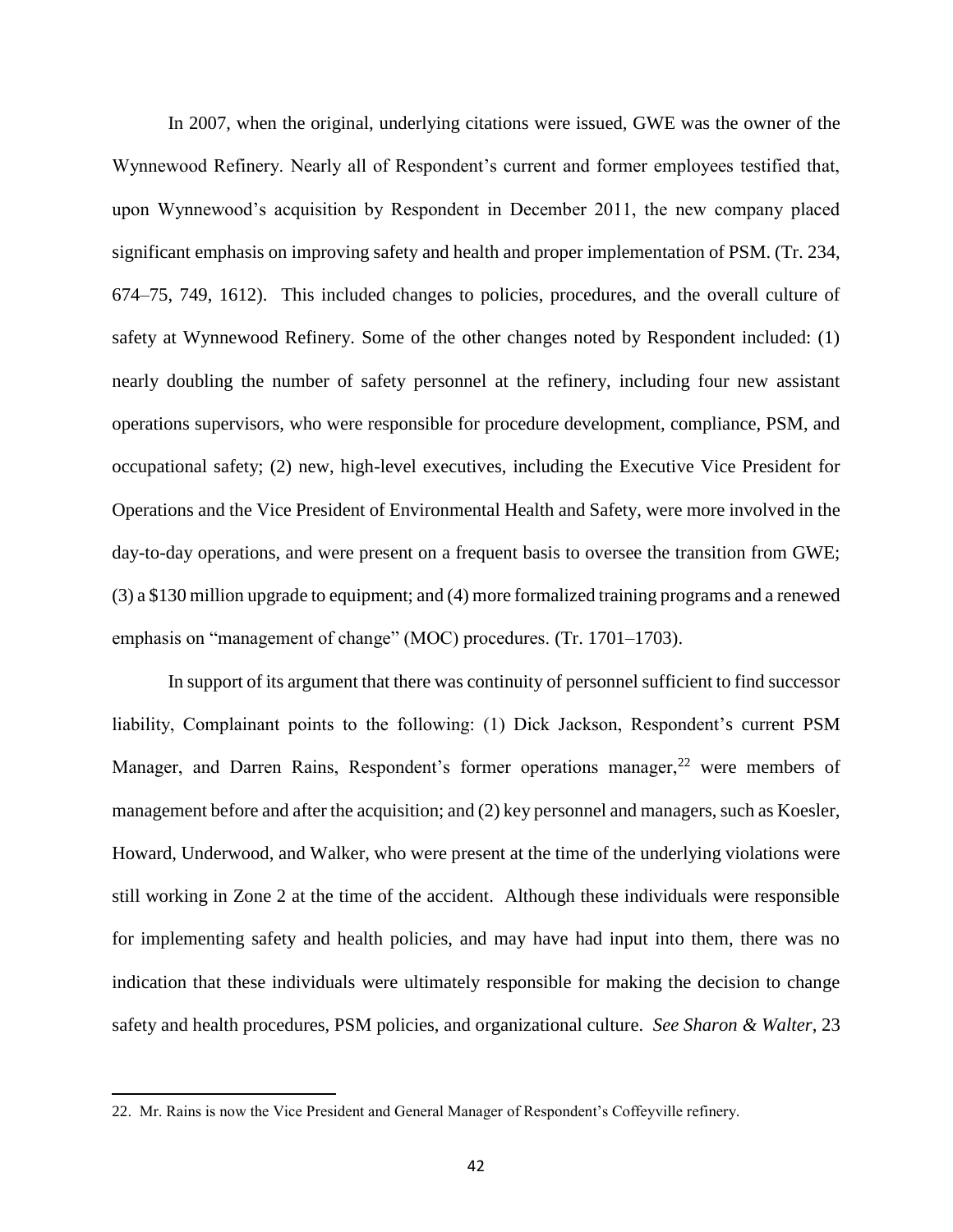BNA OSHC 1286 at \*10 (focusing "continuity of personnel" analysis on "who specifically controls decisions related to safety and health").

According to Darin Rains, however, there were significant changes in the management of Wynnewood. (Tr. 1703). Specifically, Rains noted that GWE management was less involved in day-to-day operations, whereas CVR's corporate management, inclusive of its Vice President of Safety, Health, and Environment, Chris Swanberg, and Executive Vice President of Operations, Robert Haugen, were actively involved in daily operations. This, in and of itself, is a strong fact in favor of Respondent—new corporate management responsible for ultimate decision-making in the areas of operations and safety and health. It should also be noted that neither of these men, nor any of the other CVR managers, worked for GWE.

In *Sharon & Walter*, the Commission was concerned with applying section 17(a) in an overly restrictive manner such that companies could evade higher penalties by merely changing form, but it is equally problematic to be over-inclusive. Respondent notes that successor liability has not previously been imposed under circumstances such as these. In *Sharon & Walter*, the Commission was careful to note that successor liability for repeat violations should only be applied in "appropriate circumstances" and proceeded to do so based on a unique set of facts. The primary concern was manipulation—the Commission repeatedly discussed the possibility that an employer could avoid liability by "changing its legal identity for each new project" or "by going out of business and . . . reincorporating under a different name." *Sharon & Walter*, 23 BNA OSHC 1286 at \*8. When viewed through that lens, the scope of the Commission's interpretation of section 17(a) becomes clearer: repeat violations based on successor liability would be appropriate when the cited employer "*altered its legal identity* from that of the predecessor employer . . . ." *Id.*  (emphasis added). In other words, the Commission sought to prevent manipulation of the system,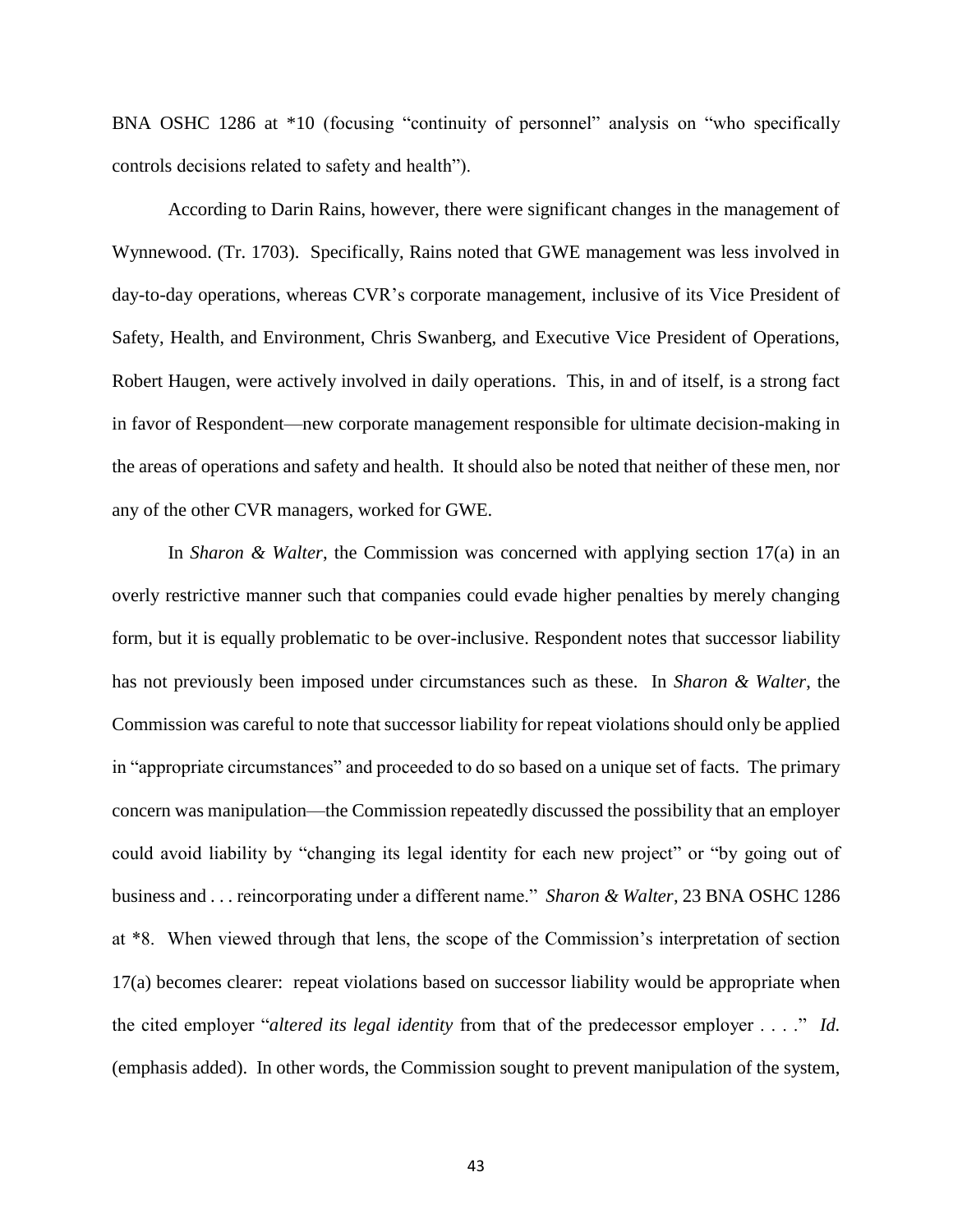not to expand liability.

The purpose of a repeat violation is to deter an employer from committing violations by drastically increasing the penalty for subsequent, substantially similar violations. *Dun-Par*, 676 F.2d at 1337. This implies that the employer was responsible for the underlying violation. While higher penalties are a deterrent, irrespective of the basis therefor, there must be some justification for increasing the penalties in the first instance. Respondent did not commit the underlying violations in this case. Drastically increasing the penalty for a violation that occurred on someone else's watch does not deter future misconduct because there was no past misconduct to deter.

Complainant seeks to circumvent this problem by arguing that CVR-WR was on notice of the underlying violations when it acquired Wynnewood from GWE-WR and is therefore responsible for any obligations stemming from them. Without citing case law, Complainant attempts to analogize economic obligations acquired in the purchase of a business and OSHA citations that were incurred by the former owner, stating:

If the new employer has notice of the obligation, then the price paid for the business will reflect that knowledge and it is fair to impose the obligation on the new employer. In the OSHA context, notice shows culpability on the part of the new employer and supports imposition of a higher repeat penalty because the new employer had notice of the violative condition but failed to prevent its occurrence."

Compl't Br. at 28. First, a prior OSHA citation, which has become a final order of the Commission, is not an outstanding obligation. Second, notice does not, on its own, equal culpability as argued by Complainant.

The importance of notice can be seen in the distinction between a willful violation and a repeat violation. A willful violation is punishment for what an employer *knew* before it committed a violation. *See, e.g.*, *Sharon & Walter*, 23 BNA OSHC 1286 at \*5 (citing *Kaspar Wire Works, Inc.*, 18 BNA OSHC 2178, 2181 (No. 90-2775, 2000) ("The hallmark of a willful violation is the employer's state of mind at the time of the violation-an 'intentional, knowing, or voluntary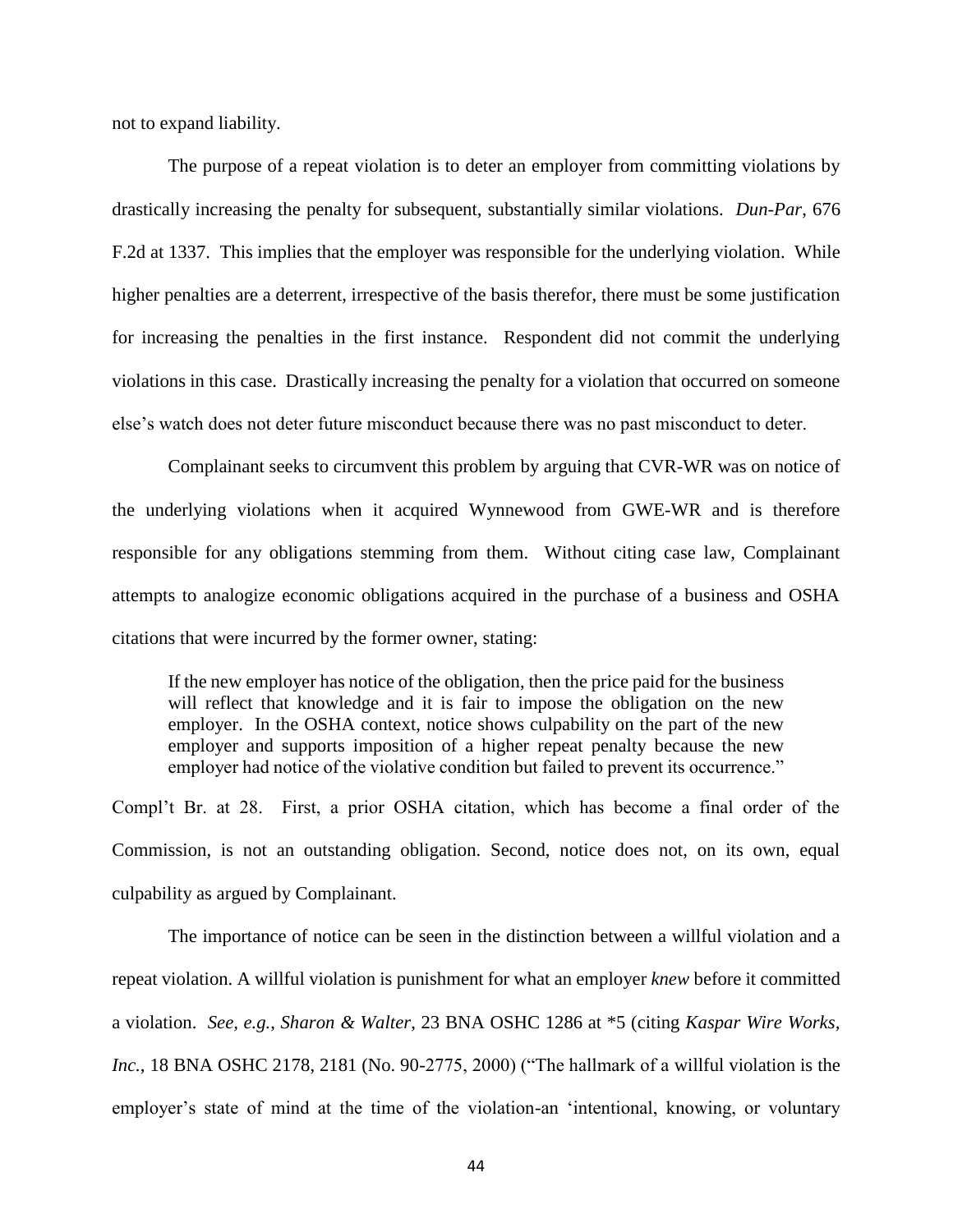disregard for the requirements of the Act or … plain indifference to employee safety.'") (citations omitted)). A repeat violation is punishment for what an employer *did* (or did not do) in the past. *See Dun-Par Eng'd Form Co. v. Marshall*, 676 F.2d 1333, 1337 (10th Cir. 1982) ("Once an employer has been cited for an infraction under a standard, this tends to apprise the employer of the requirements of the standard and to alert him that special attention may be required to prevent future violations of the standard."). Thus, in the context of successor liability, the Court must be mindful of *who* we are holding responsible and *what* we are holding them responsible for.

The threat of increased penalties for subsequent violations only makes sense if the same employer was responsible for the underlying past violation. In the case of *Sharon & Walter*, though the "employer" was different in name, the controlling entity (Walter Jensen) did not change. What Complainant proposes—holding CVR-WR, a separate and distinct purchasing entity, responsible for what GWE-WR did in the past—expands repeat liability beyond what the Commission envisioned when it decided *Sharon & Walter*. Based on the facts and law discussed above, the Court holds that the citations issued to Respondent were improperly characterized as repeat.

#### **C. The PSM Inspection – Docket No. 13-0791 – Inspection No. 663538**

### **i. Applicable Law**

To prove a violation of an OSHA standard, Complainant must prove, by a preponderance of the evidence, that: (1) the cited standard applied to the facts; (2) the employer failed to comply with the terms of the cited standard; (3) employees were exposed or had access to the hazard covered by the standard, and (4) the employer had actual or constructive knowledge of the violative condition (*i.e.*, the employer knew, or with the exercise of reasonable diligence could have known). *Atlantic Battery Co.*, 16 BNA OSHC 2131 (No. 90-1747, 1994).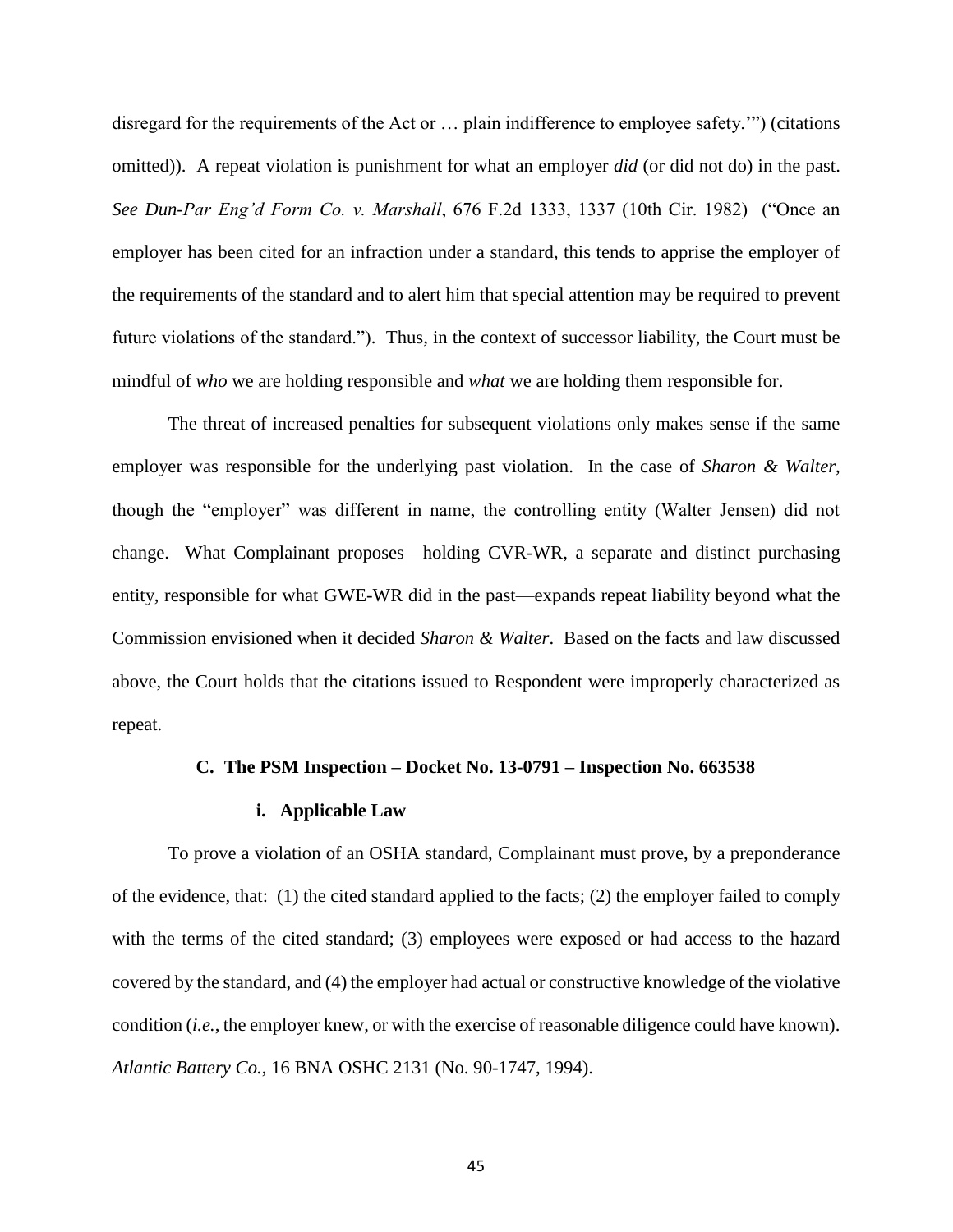A violation is "serious" if there was a substantial probability that death or serious physical harm could have resulted from the violative condition. 29 U.S.C. § 666(k). Complainant need not show that there was a substantial probability that an accident would actually occur; he need only show that if an accident occurred, serious physical harm could result. *Phelps Dodge Corp. v. OSHRC*, 725 F.2d 1237, 1240 (9th Cir. 1984). If the possible injury addressed by a regulation is death or serious physical harm, a violation of the regulation is serious. *Mosser Construction*, 23 BNA OSHC 1044 (No. 08-0631, 2010); *Dec-Tam Corp*., 15 BNA OSHC 2072 (No. 88-0523, 1993).

# **ii. Citation 1, Item 1**

Complainant alleged a serious violation of the Act in Citation 1, Item 1 as follows:

29 CFR  $1910.119(d)(3)(i)(F)$ : Process safety information pertaining to the equipment did not include the design codes and standards employed:

The employer does not ensure process safety information pertaining to the equipment includes design codes and standards employed. In the Zone2/CAT Wickes Boiler Area the employer does not ensure process safety information pertaining to the equipment included the design codes and standards employed such as the National Fire Protection Association (NFPA) Standard 85, Boiler and Combustion Systems Hazard Code, and ASME CSD-1, sections CF-210 & CF-330, and ASME Section VI for the Wickes boiler burner and gas train exposing employees to fire and explosion hazards from potential releases of fuel gas and other flammable liquids or gases.

The cited standard provides:

*Information pertaining to the equipment in the process.* (i) Information pertaining to the equipment in the process shall include . . . [d]esign codes and standards employed . . . .

## 29 C.F.R. § 1910.119(d)(3)(i)(F).

Complainant alleges that Respondent failed to include design codes and standards in the

process safety information (PSI) for the Wickes boiler and the associated gas train. In particular,

Complainant notes that it requested such information during the inspection and that none was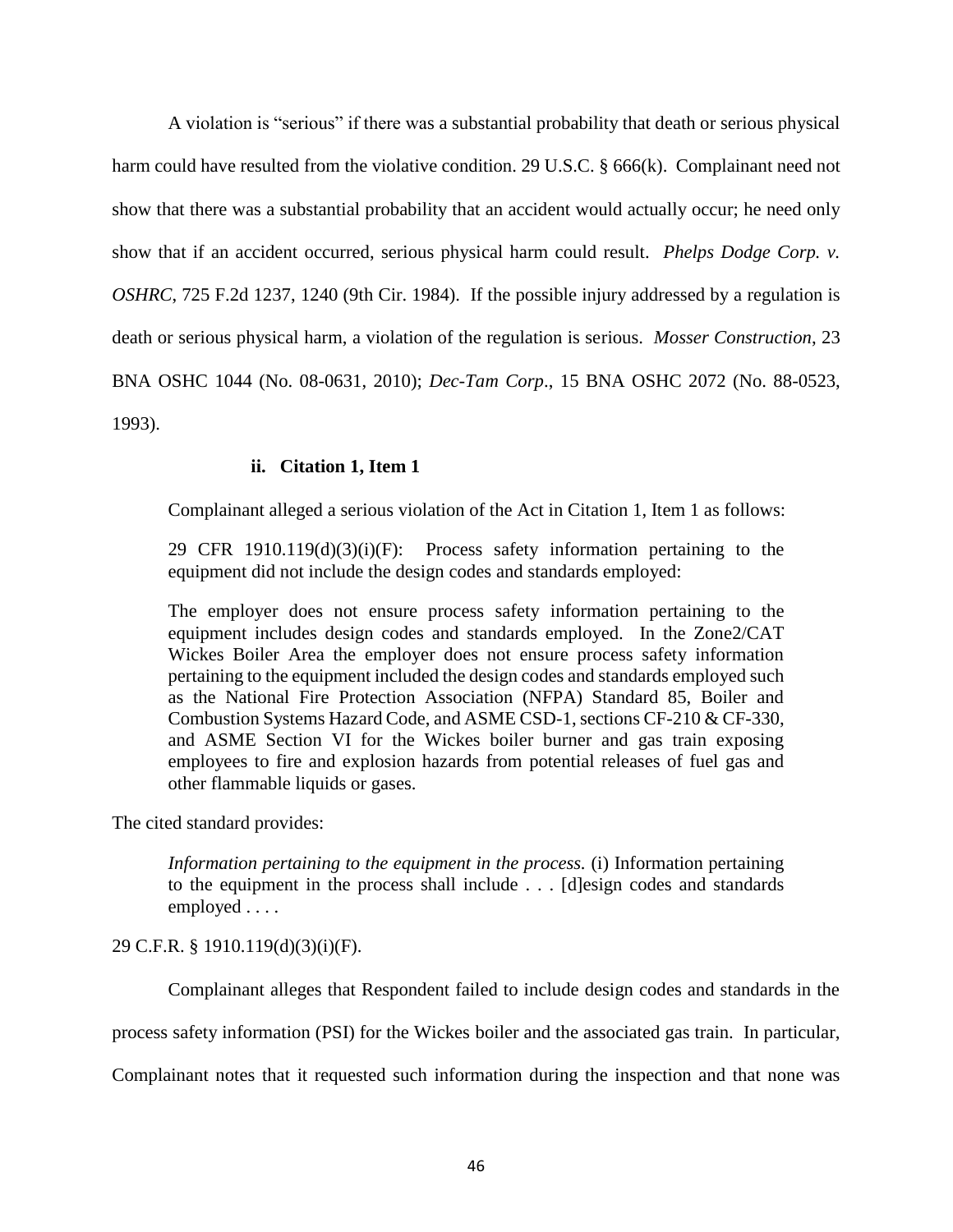provided. Further, Howard, the former Zone 2 Supervisor, stated that he did not know what design codes and standards were employed with respect to the Wickes and gas train. (Tr. 703). Respondent contends that Complainant failed to establish that the design codes cited were applicable to the Wickes and gas train, noting NFPA 85 has a retroactivity provision that excludes equipment "that existed or were approved for construction or installation prior to the effective date of the code." (Ex. R-130 at 85-11). Respondent also notes the boiler passed inspection by the Oklahoma Department of Labor and was approved for operation one month prior to the explosion.

As repeatedly noted by Respondent, and echoed by Complainant's expert, Johnstone, this is a performance standard. (Tr. 873, 1117). As such, Respondent is entitled to elect which design codes and standards they wish to employ with respect to a particular piece of equipment. (*Id.*). Nevertheless, Respondent must still make a choice as to which standards or codes to apply. Herein lies the problem. Regardless of whether design codes and standards identified by Complainant in this citation item are specifically applicable to the Wickes and its gas train, Respondent failed to identify *any* design codes or standards in their PSI. (Tr. 703, 874, 1118). Further, according to Johnstone, Respondent's P&IDs for the Wickes did not comply with any known design code or standard. (Tr. 874–75). Although the Wickes may have passed inspection with the State of Oklahoma—which may or may not have indicated compliance with certain applicable design codes or standards—this does not excuse Respondent from its obligations to document that information under the cited standard. Accordingly, the Court finds that Respondent violated the terms of the standard.

The Court also finds that Respondent knew or could have known of the violative condition. For example, in 2007 the refinery conducted an investigation of an explosion at the H-4 boiler. (Ex. C-32). That boiler, similar to the Wickes, was designed and installed prior to the purported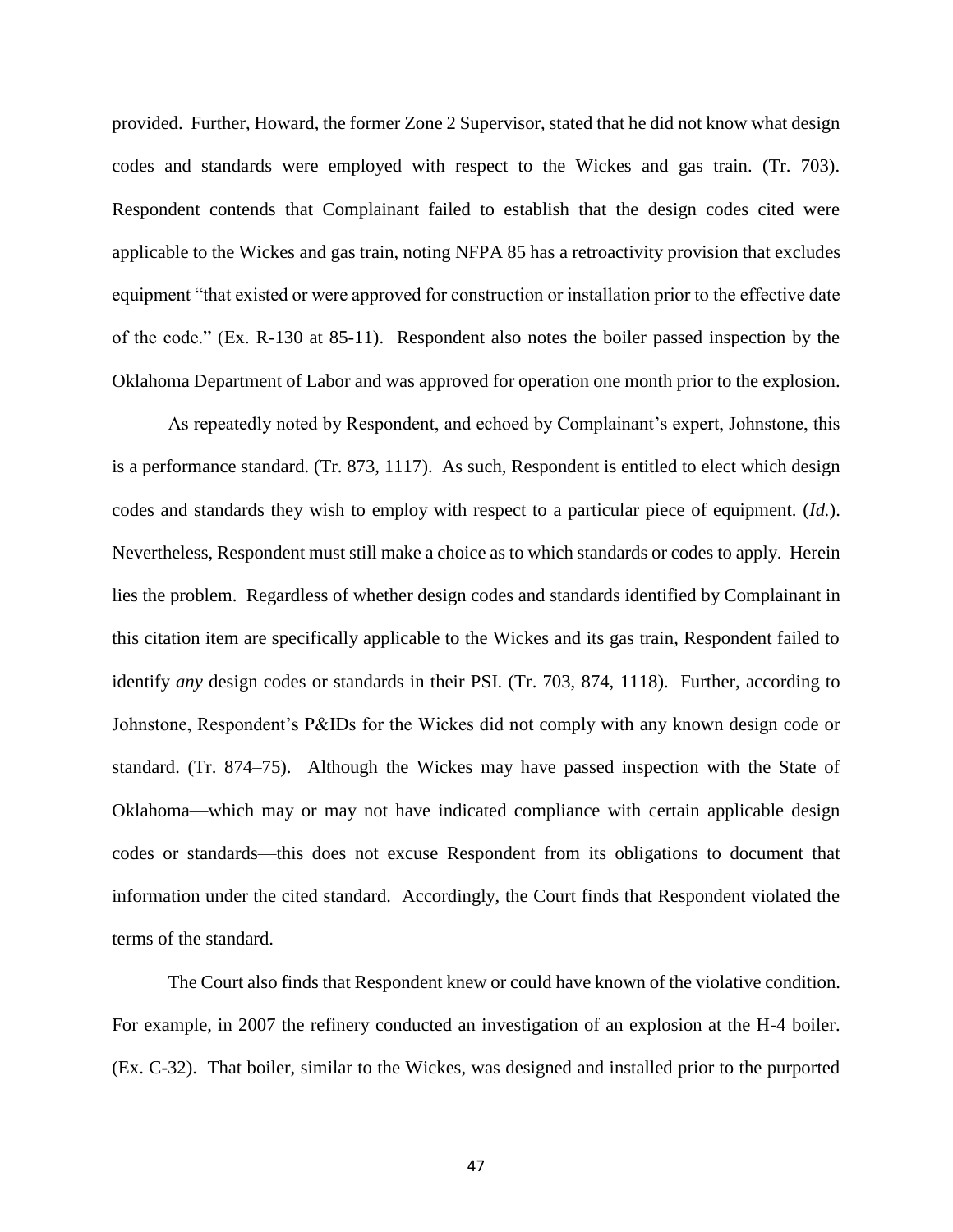grandfathering date of NFPA 85. (Ex. C-32 at 4). Nonetheless, the investigation report noted that consideration should be given to the requirements of NFPA 85 with respect to the operation sequence of the H-4 boiler. (*Id.* at 13). This incident highlighted the importance of applying consensus design codes and standards to a PSM-covered process and should have placed Respondent on notice that such information would be equally applicable to the other boilers in its facility.

Further, the H-4 incident illustrated the impact of failing to utilize and apply such information to PSM-covered processes; namely, that without having proper PSI, employees are exposed to explosion and fire hazards. (Tr. 876). According to CSHO Hartung, "When you define the design code and standard, that sets forth the standard to which all engineering, design, installation and use and maintenance of that equipment will be conducted as it's in the process, as it's installed, again as it's engineered and maintained." (Tr. 1119). The purpose of the cited standard is to "enable the employer and the employees involved in operating the process to identify and understand the hazards posed by those processes involving highly hazardous chemicals." 29 C.F.R. § 1910.119(d). If no standard or code is defined, there is no basis upon which to determine whether a particular aspect of the process "is appropriate for the operation and that it meets appropriate standards and codes . . . ." 57 Fed. Reg. at 6374. Without such a basis, the ability to identify and understand the hazards of a process is reduced, thereby exposing employees to potential injury from explosion or fire.<sup>23</sup> As indicated by the incident in this case, as well as the incidents pre-dating the Wickes explosion, exposure to fire and explosion hazards can cause serious injury and/or death.

 $\overline{\phantom{a}}$ 

<sup>23.</sup> The Court also finds the Oklahoma State boiler inspection is not sufficient to establish *Respondent's* compliance with *its* obligation to compile PSI. As Johnstone testified, the state inspection report did not indicate whether the design complied with any specific applicable requirements. (Tr. 1016).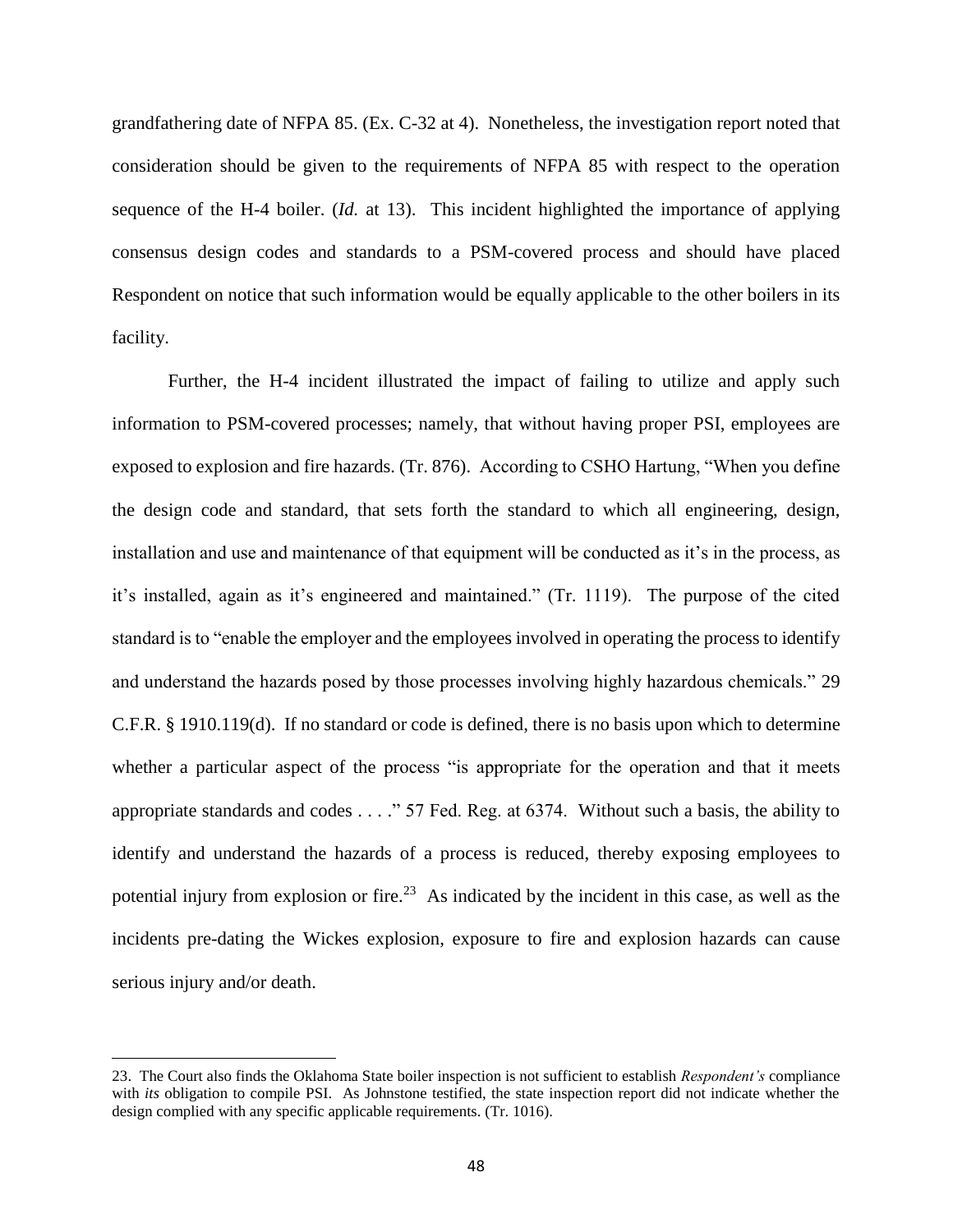Based on the foregoing, the Court finds that Respondent violated the standard and that the

violation was serious. Accordingly, Citation 1, Item 1 is AFFIRMED as a serious violation of the

Act.

# **iii. Citation 1, Items 2(a), (b), and (c)**

Complainant alleged three serious violations of the Act in Citation 1, Item 2, subparts (a),

(b), and (c). Given their similarity, all three items will be addressed together. Complainant's

allegations with respect to Item 2(a) are as follows:

29 CFR 1910.119(e)(3)(i): The process hazard analysis did not address the hazards of the process:

The employer does not ensure the process hazard analysis addresses the hazards of the process. In the Zone2/CAT Wickes Boiler Area the employer did not ensure the 1992 and 2008 Process Hazard Analyses addressed the hazards of the process where employees were exposed to fire and explosion hazards from potential releases of fuel gas and other flammable liquids or gasses for hazards of the process such as but not limited to:

- a) Failure to purge or adequately purge the boiler firebox prior to lighting the burner pilot.
- b) Loss of burner pilot during the initial start-up of the boiler burner.
- c) Loss of burner flame.
- d) High or prolonged fuel gas flow to the burner without a pilot or flame present.
- e) Failure of the burner to light.

The cited standard provides that "[t]he process hazard analysis shall address . . . [t]he hazards of

the process. 29 C.F.R. § 1910.119(e)(3)(i).

Complainant's allegations regarding Item 2(b) are as follows:

29 CFR 1910.119 $(e)(3)(iii)$ : The process hazard analysis did not address the engineering and administrative controls applicable to the hazards and their interrelationship, such as, appropriate detection methodologies to provide early warning of releases:

The employer does not ensure the process hazard analysis addresses the engineering and administrative controls applicable to the hazards and their interrelationship, such as, appropriate detection methodologies to provide early warning of releases. In the Zone2/CAT Wickes Boiler Area the employer did not ensure the 1992 and 2008 Process Hazard Analyses addressed the engineering and administrative controls applicable to the hazards and their interrelationships such as the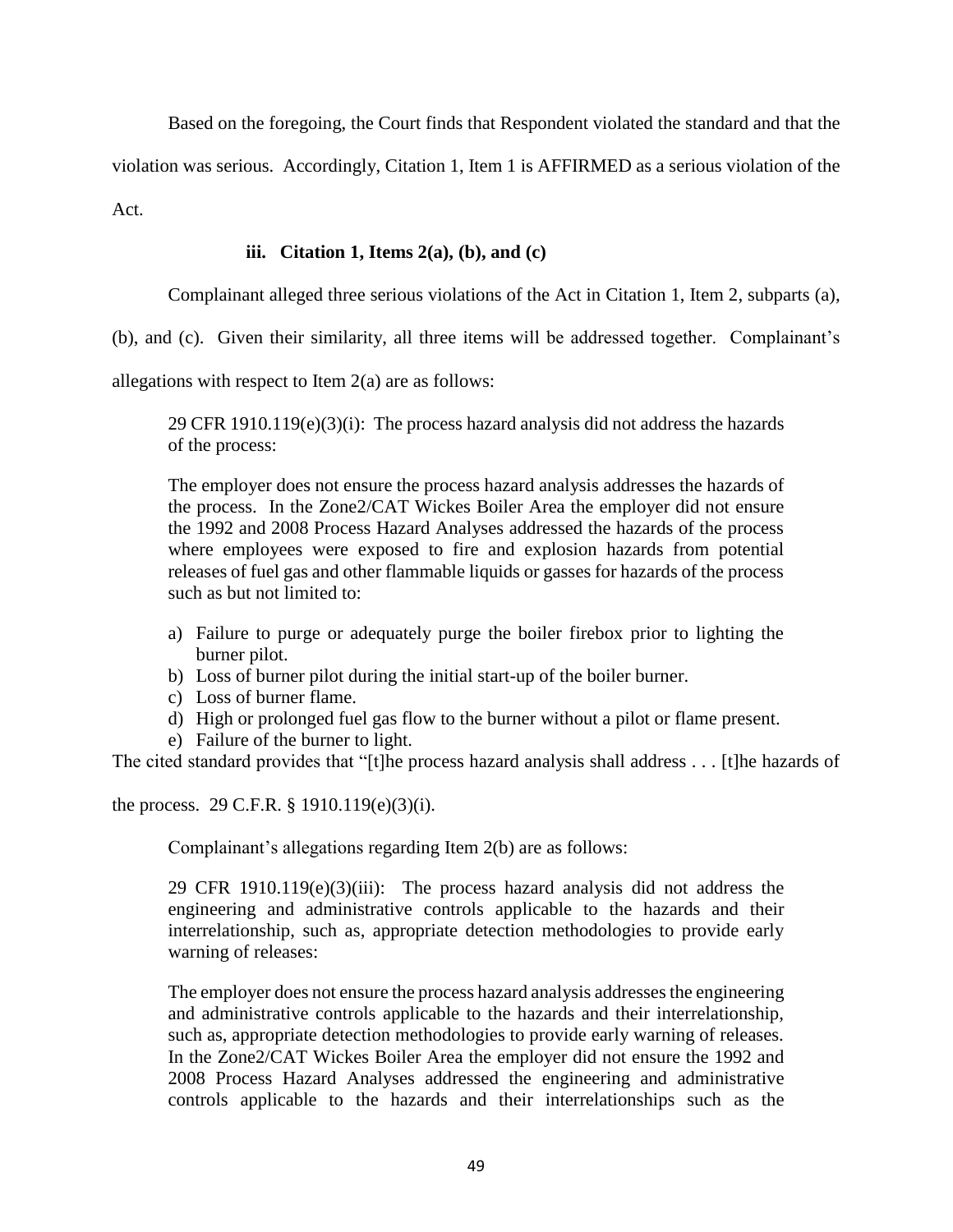appropriate methodologies to provide early warning where employees were exposed to fire and explosion hazards from potential releases of fuel gas and other flammable liquids or gasses for occurrences such as but not limited to:

- a) Failure to purge or adequately purge the boiler firebox prior to lighting the burner pilot.
- b) Loss of burner pilot during the initial start-up of the boiler burner.
- c) Loss of burner flame.
- d) High or prolonged fuel gas flow to the burner without a pilot or flame present.
- e) Failure of the burner to light.

The cited standard provides:

The process hazard analysis shall address . . . [e]ngineering and administrative controls applicable to the hazards and their interrelationships such as appropriate methodologies to provide early warning of releases. (Acceptable detection methods might include process monitoring and control instrumentation with alarms and detection hardware such as hydrocarbon sensors.)

29 C.F.R. § 1910.119(e)(3)(iii).

Complainant's allegations regarding Item 2(c) are as follows:

29 CFR 1910.119(e)(3)(iv): The process hazard analysis did not address the consequences of failure of engineering and administrative controls:

The employer does not ensure the process hazard analysis addresses the consequences of failure of engineering and administrative controls. In the Zone2/CAT Wickes Boiler Area the employer did not ensure the 1992 and 2008 Process Hazard Analyses addressed the consequences of failure of engineering and administrative controls where employees were exposed to fire and explosion hazards from potential releases of fuel gas and other flammable liquids or gasses for occurrences such as but not limited to:

- a) Failure to purge or adequately purge the boiler firebox prior to lighting the burner pilot.
- b) Loss of burner pilot during the initial start-up of the boiler burner.
- c) Loss of burner flame.
- d) High or prolonged fuel gas flow to the burner without a pilot or flame present.
- e) Failure of the burner to light.

The cited standard provides that "[t]he process hazard analysis shall address . . . [c]onsequences

of failure of engineering and administrative controls . . . ." 29 C.F.R. § 1910.119(e)(3)(iv).

Respondent's primary argument with respect to the foregoing citation is that the PSM

standard does not apply, which the Court disposed of earlier in Section IV.A, *supra*. Its secondary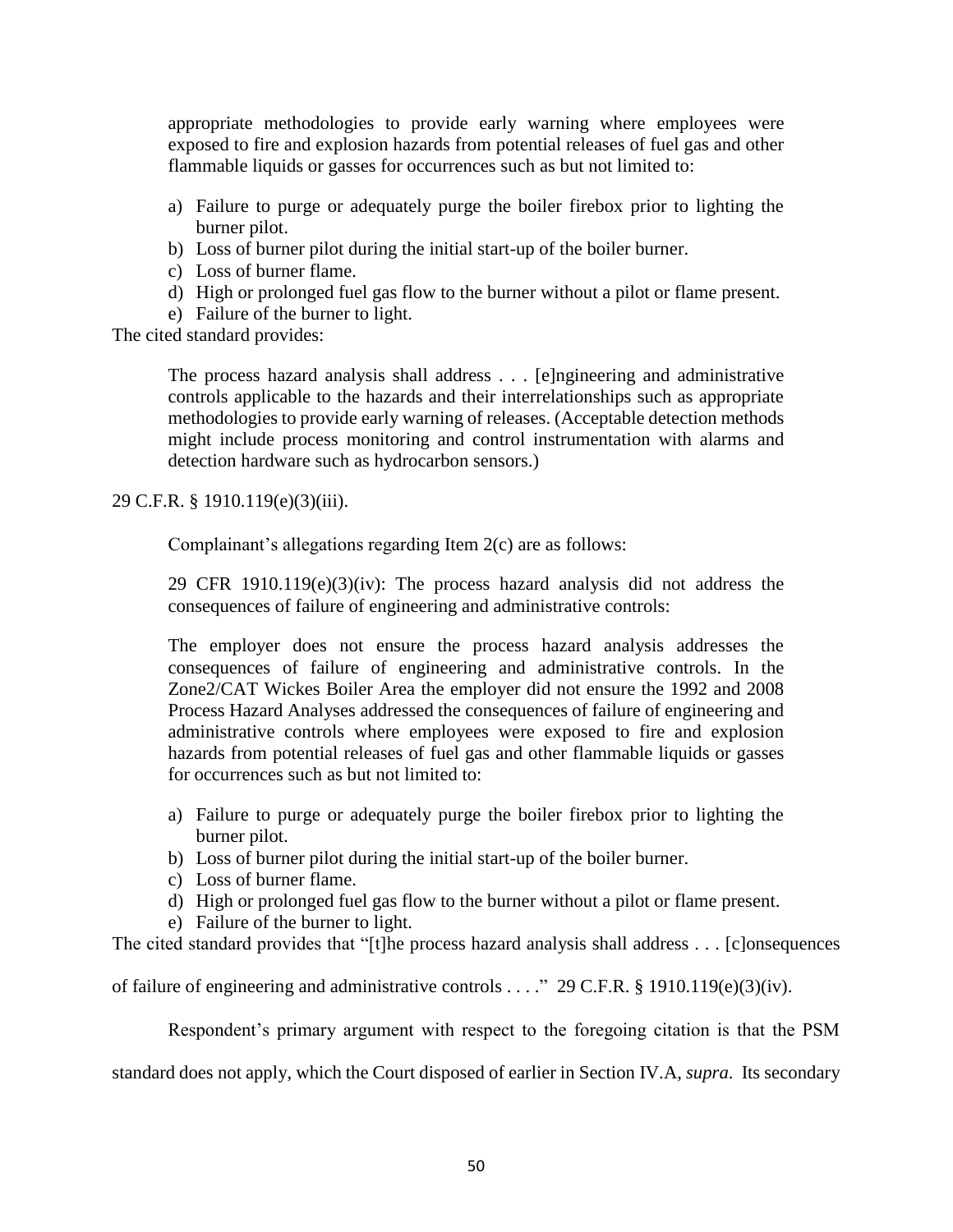argument is that, insofar as the Wickes is subject to PSM because of its connection to other covered processes, Complainant was required to prove that the PHAs for the Alky and the FCCU failed to contain the information alleged to be missing from the Wickes PHA. *Resp't Br.* at 53. This argument is undercut by the fact that Respondent performed a PHA on the Wickes on two separate occasions—initially in 1992 and a revalidation in 2008.<sup>24</sup> Insofar as it performed PHAs on the Wickes, Respondent effectively treated it as a part of a process subject to the PSM standard.

A review of the disputed PHAs reveal that neither contains an analysis of the hazards identified in the foregoing citation items. (Ex. C-18, C-19). Paul Howard, who participated in both the initial analysis and subsequent revalidation, testified that both PHAs should have identified hazards, the controls, and consequences of failure, but failed to do so. (Tr. 720–23). The Court agrees and finds that the terms of the standard were violated.

The Court also finds that Respondent knew or could have known of the hazard. The PHAs, which were performed under the ownership of GWE-WR, were available to Respondent and its employees, and the 2008 PHA was effective for a period of five years. *See* 29 C.F.R. § 1910.119(e)(6). Respondent could have known, with the exercise of reasonable diligence, that the PHA for the Wickes was deficient. These deficiencies, especially as they relate to the accident that occurred in this case, clearly exposed Respondent's employees to fire and explosion hazards that were otherwise left unexplained and un-analyzed in the Wickes PHA. Without a complete understanding of the hazards associated with a process, the impact of administrative and engineering controls, and the consequences of failure of those controls, employees were exposed to hazards that were potentially unknown and, if known, may not have been properly addressed

 $\overline{\phantom{a}}$ 

<sup>24.</sup> These PHAs occurred when the refinery was owned by Gary Williams Energy.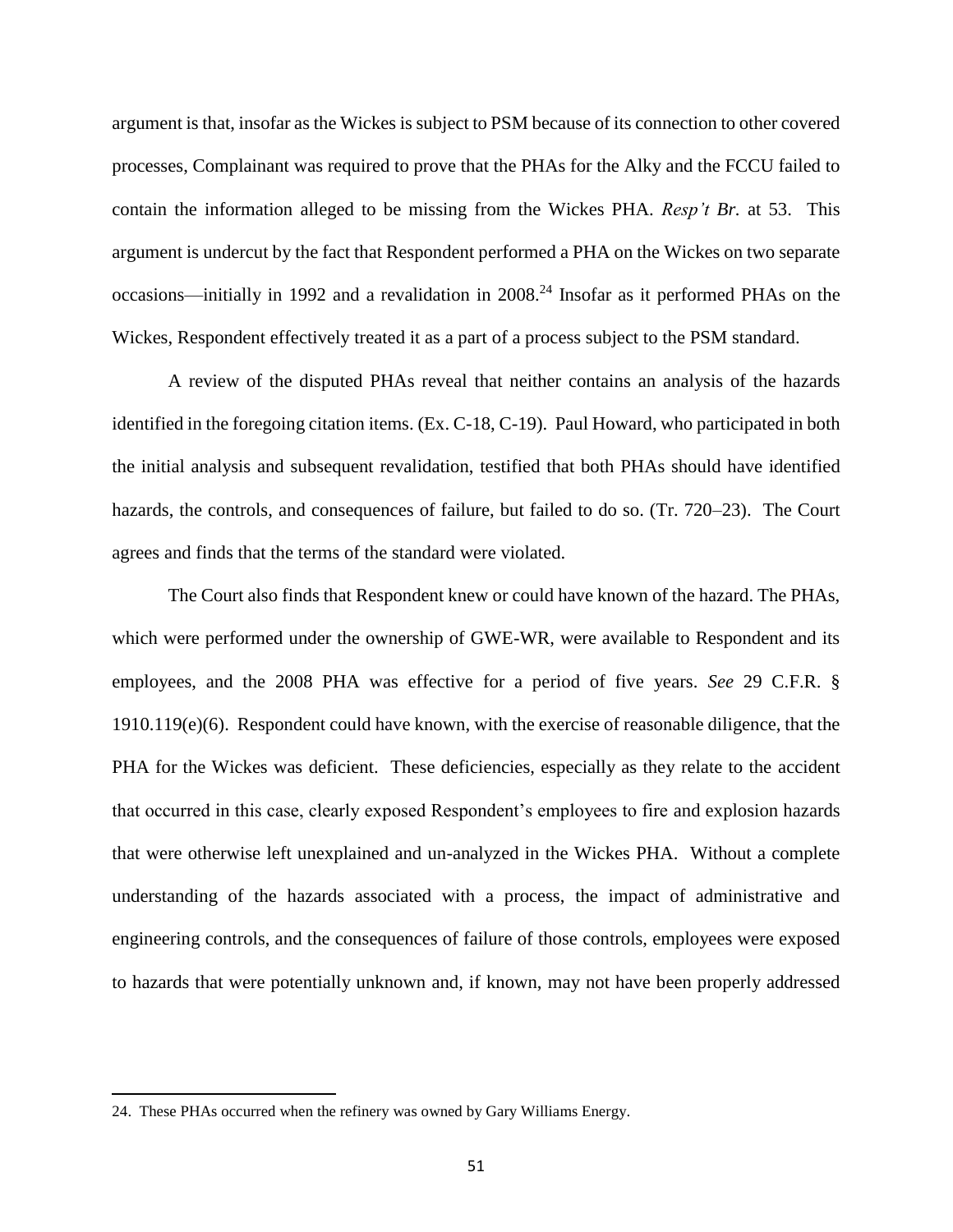with effective engineering and administrative controls. As noted above, fire and explosion hazards can lead to serious physical injuries, including (as happened in this case) death.

The Court finds that Complainant established a serious violation of the standards cited above. Accordingly, Citation 1, Items 2(a), (b), and (c) are AFFIRMED as serious violations of the Act.

# **iv. Citation 1, Items 3(a) and (b)**

Complainant alleged two serious violations of the Act in Citation 1, Item 3, subparts (a)

and (b). Given their similarity, both items will be addressed together. Complainant's allegations

with respect to Item 3(a) are as follows:

29 CFR  $1910.119(f)(1)(i)(A)$ : The employer's written operating procedures covering the steps for each operating phase did not address initial startup.

The employer's written operating procedures covering the steps for each operating phase do not address initial startup. In the Zone 2/CAT Wickes Boiler Area the employer did not ensure the written operating procedures covered steps for each operating phase including initial startup such as but not limited to:

- a) The length of time in which the gas can flow to the boiler burner without the burner lighting.
- b) A description of how much the main gas valve can be opened or what the maximum pressure should/can be at the inlet to the burner.
- c) The length of time the firebox is to be purged of gas prior to or after a failed burner lighting attempt.
- d) The maximum gas pressure at the inlet to the gas train on the boiler burner.
- e) The use of natural/purchased gas versus refinery gas.

Employees were exposed to fire and explosion hazards from potential releases of fuel gas and other flammable liquids or gasses.

The cited standard states, "The employer shall develop and implement written operating

procedures that provide clear instructions for safely conducting activities involved in each covered

process consistent with the process safety information and shall address at least the following

elements: . . . Initial Startup." 29 C.F.R. § 1910.119(f)(1)(i)(A).

Complainant's allegations with respect to Item 3(b) are as follows: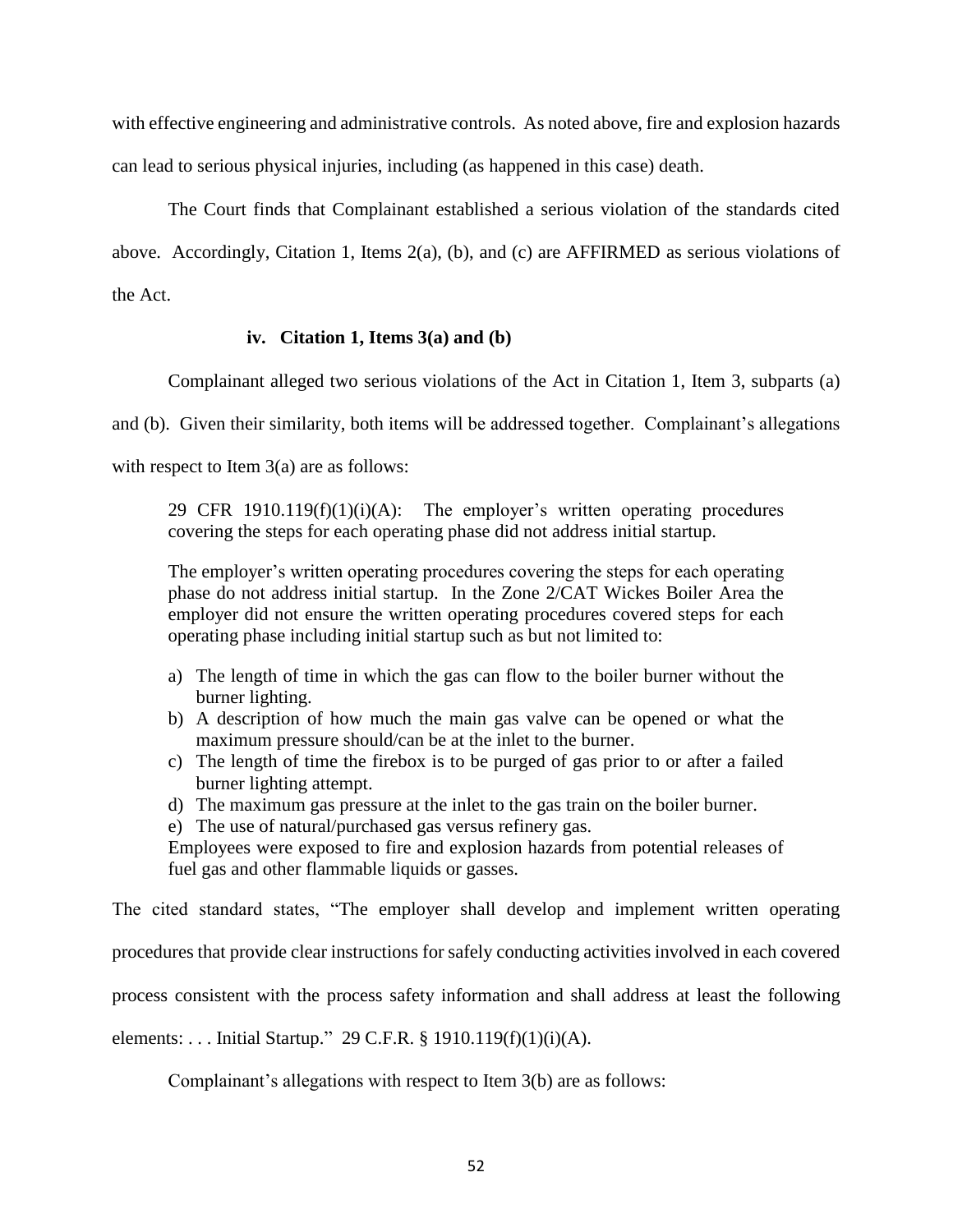29 CFR 1910.119(f)(3): The operating procedures were not reviewed as often as necessary to assure that they reflect current operating practice, including changes that result from changes in process, chemicals, technology, and equipment, or changes to facilities:

The employer does not ensure operating procedures are reviewed as often as necessary to assure that they reflect current operating practice, including changes that result from changes in process chemicals, technology, and equipment, or changes to facilities. In the Zone 2/CAT Wickes Boiler Area the employer did not ensure written operating procedures were reviewed as often as necessary to assure that they reflected current operating practice. Identified errors include but not limited to:

- a) The amount of time the firebox is purged prior to attempting to light the pilot or after a failed burner lighting attempt.
- b) The level the gas control valve bypass is to be opened.
- c) The time the gas control valve bypass valve is allowed to open before the burner lights.

Employees were exposed to fire and explosion hazards from potential releases of fuel gas and other flammable liquids or gasses.

The cited standard states, "The operating procedures shall be reviewed as often as necessary to assure that they reflect current operating practice, including changes that result from changes in process chemicals, technology, and equipment, and changes to facilities. The employer shall certify annually that these operating procedures are current and accurate." 29 C.F.R. § 1910.119(f)(3).

In response to Complainant's allegations, Respondent contends that: (1) it was not feasible to provide precise instructions on how far or how long to open the gas bypass valve because the fuel composition changes from hour to hour; (2) the instructions provided to operators during formal and on-the-job training were consistent (e.g., "no more than a spoke", "no longer than a minute") and that the operators failed to comply; and (3) the remaining deficiencies identified by Complainant are irrelevant to the boiler startup.

As to providing precise instructions regarding the bypass valve, the Court disagrees that doing so would be infeasible. According to Respondent's Formal Incident Report, an earlier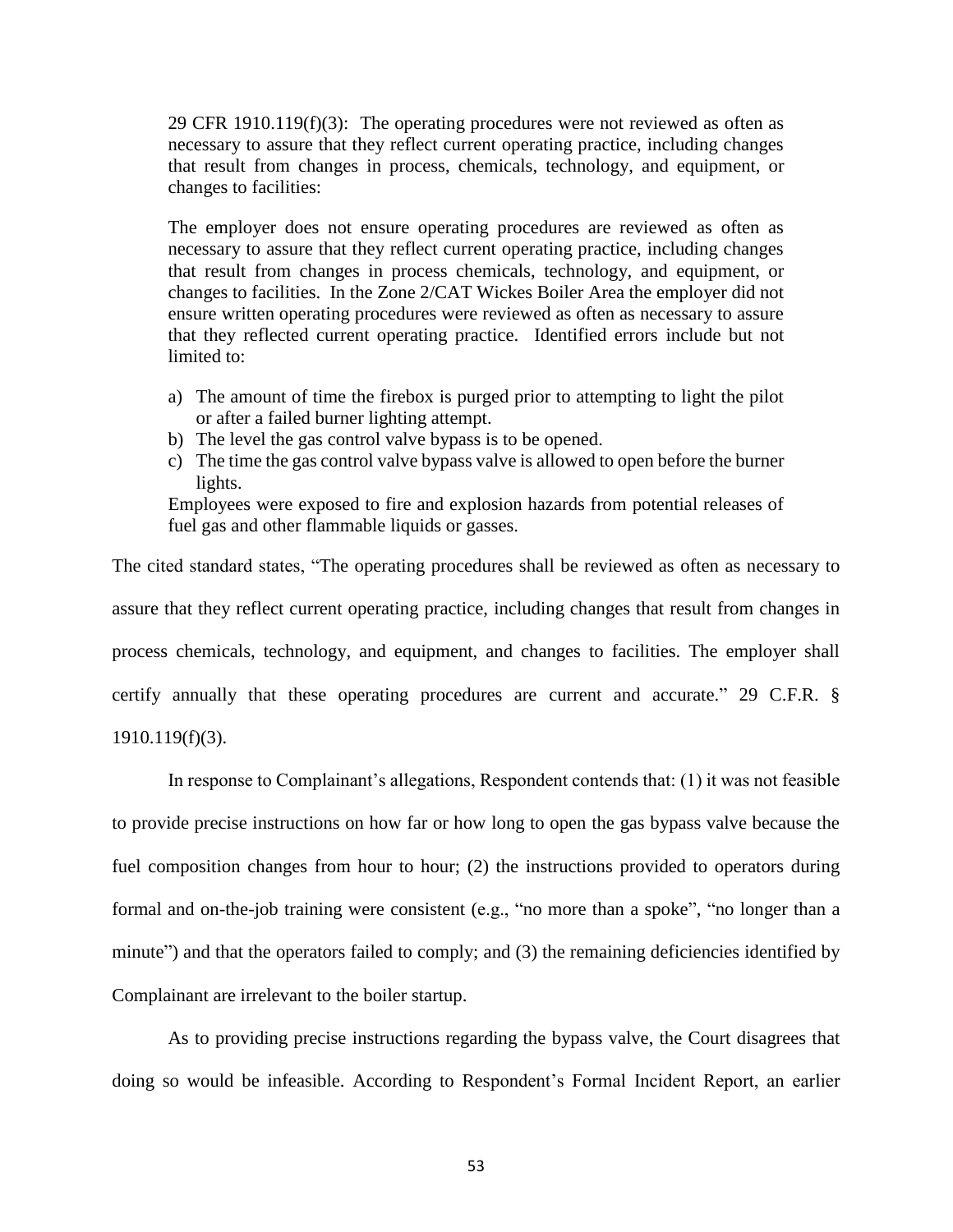iteration of the standard operating procedures (SOP) for lighting the Wickes included fairly precise instructions for opening the bypass valve, whereas the most recent version did not.<sup>25</sup> (Ex. C-30 at 13). Notwithstanding its obligation under a 2008 settlement agreement to update its SOPs, Respondent failed to include all of the earlier startup steps in its revised SOP. (*Id.* at 7). Thus, Respondent's own investigation revealed as a root cause of the explosion that the "SOP Did Not Include Critical Safety Information from Earlier Startup Procedures". (*Id.*). In addition, any claim that providing precise instructions was infeasible is belied by the same report, wherein the investigation team "was able to identify other similar equipment SOPs in Zone 2 that had more specific instructions on how long a lighting procedure was to be performed until aborting a task, and contained specific hazard warnings about the consequence of not aborting the task if light-off failed in a short time period." (Ex. C-30 at 8). Further, the fact that Respondent's employees may have received training consistent with the earlier procedure does not obviate the need to include such steps in the updated, written procedures. In fact, the effect of Respondent's failure to do so is reflected in the testimony of the witnesses, each of whom gave a slightly different description of how much to open the valve and for how long. (Tr. 116–17, 215, 335, 353, 453, 518). Accordingly, the Court rejects Respondent's argument as to infeasibility of including more precise instructions on the bypass valve and finds a violation on this basis.

As to the remaining deficiencies, first, it is not clear that the gas pressure at the bypass valve is irrelevant as Respondent suggests. Merely because the pressure valve is not in an operator's line of sight does not render that indicator unimportant. According to Respondent's

l

<sup>25.</sup> Specifically, the previous SOPs indicated that the valve should be opened slowly, 1/16 of an inch at a time, and no more than one spoke. (Ex. C-30 at Exhibit 42). It also indicated that fuel gas was not to exceed 1,000 MCSFD and that if ignition was not achieved to close the valve and restart the lighting sequence. (*Id.*). The "current" SOPs only instruct an operator to "LIGHT main burner by slowly opening 3-[inch] bypass valve around 20FC702 until burner lights." (*Id.* at Exhibit 44).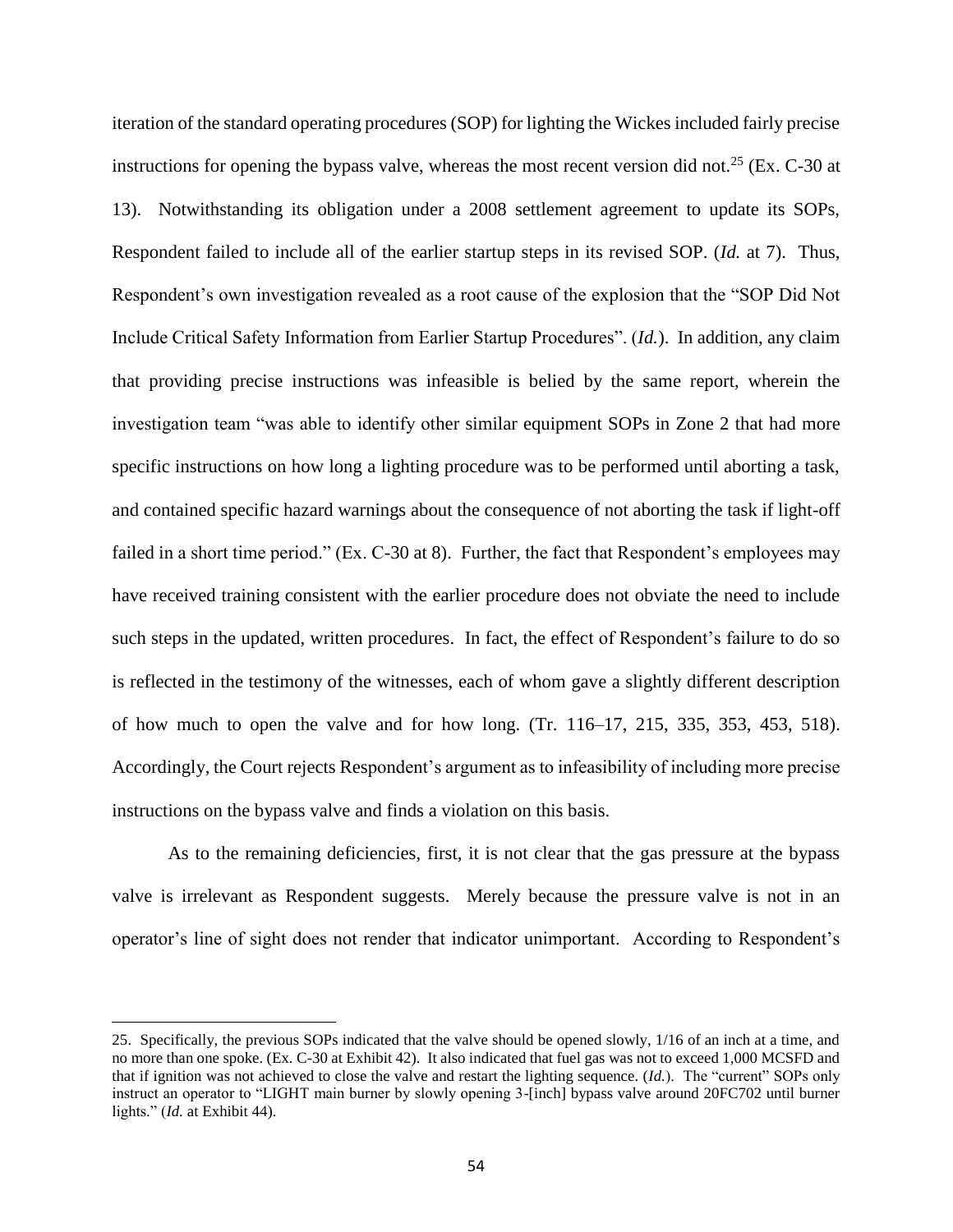Incident Report, "Normal operation data indicated that a 3–5 psig burner pressure is in the range to support normal operation of the boiler . . . . This data also shows that the burner pressure should have been between 1.4 to 1.8 psig." (Ex. C-30 at 12). The Report indicates that "high burner pressure resulted in a fuel velocity that far exceeded the condition necessary to light the burner." (*Id.*). To the extent that data available to Respondent revealed a connection between fuel pressure and the ability to light the burner, Respondent should not be absolved of including that information as a step in the lighting process merely because the operator turning the bypass valve does not have pressure information in his line of sight.

Second, the Court agrees with Respondent that the SOPs for the Wickes indicate that the firebox should be purged for 30 minutes prior to lighting the pilot and that such would be the case for starting the boiler regardless of whether it is the initial lighting attempt or an attempt to light the boiler after a failed attempt. (Ex. C-30 at Exhibit 44). However, the problem with the procedures in place at the time of the explosion was that they did not account for a failed lighting attempt at any step in the process.<sup>26</sup> (*Id.*). Thus, there was no indication, in the SOPs at least, as to what the next step in the process would be if the lighting attempt failed.

Third, Respondent's argument that the process would be the same irrespective of whether the Wickes was being lit by natural gas or refinery fuel gas is equally unavailing. Respondent contends that there are only slight differences between the flame speed and flammable range of natural and refinery fuel gas and that such differences were not significant enough to affect the boiler's startup procedures. Further, Respondent contends that due to the variability of the hydrogen content of RFG, it is infeasible for Respondent to create different SOPs for every potential iteration of fuel gas. According to Respondent's Incident Report:

 $\overline{a}$ 

<sup>26.</sup> By comparison, the previous iteration of the SOP indicated when a lighting attempt should be aborted and what steps should be taken in the event of a failed lighting attempt. (Ex. C-30 at Exhibit 43).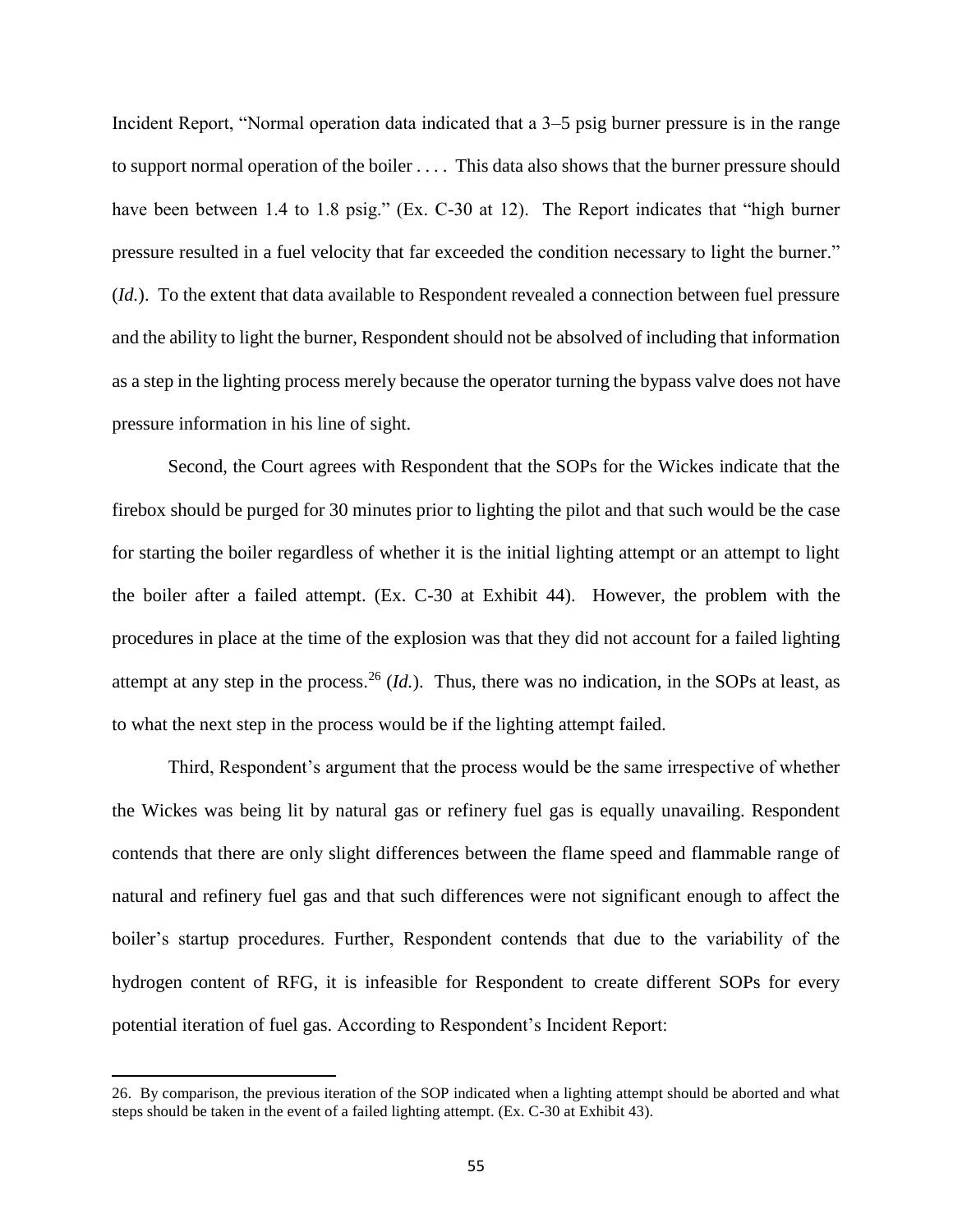Differences in the flame speed and flammable range of natural gas versus hydrogen coupled with the high velocity of fuel and air flowing through the burner ring would prevent the fuel/air mixture from being lit by the pilot. Natural gas has a flammable range of 5% to 15% and a flame speed of approximately 1.0 feet/sec. Hydrogen has a flammable range of 4% to 75% and a flame speed of approximately 10 feet/sec. The velocity of the fuel moving through the burner tip along with the air flow is crucial to enable the fuel/air mixture to ignite with a stable flame at the burner tip. The lower flame speed of natural gas and the higher than normal velocity of both the fuel and air prevented the mixture from contacting the pilot flame . . . .

(Ex. C-30 at 5). While it may be infeasible to account for every iteration of fuel gas that comes through the RFG pipeline, the Court finds that is not the case for pure natural gas. According to the testimony of Respondent's employees, the Wickes runs on natural gas alone only during turnaround activities, during which time the processes which feed the RFG pipeline are offline. (Tr. 553–54). Given the investigative team's finding that the lower flame speed of the natural gas contributed to the failed lighting, and in consideration of the fact that lighting the Wickes with natural gas is a unique and seldom-used process, the Court finds that Respondent's SOPs should account for it to avoid accidents such as the one that occurred in this instance.

In addition to the foregoing, which addresses  $1910.119(f)(1)$ , the Court also finds that Respondent failed to review the SOPs as often as necessary to assure they reflect current operating practice. *See* 29 C.F.R. § 1910.119(f)(3). According to Underwood and Stephenson, both unit supervisors for Respondent, the purpose of the review of SOPs is to make sure they are accurate and address the hazards employees are exposed to, set forth applicable operating limits, consequences of deviation, and steps to correct deviations. (Tr. 576, 651–52). Underwood stated that he personally reviewed and approved numerous versions of the SOP for lighting the Wickes prior to the explosion and admitted that the steps discussed above should have been included in the SOPs that he reviewed and approved. (Tr. 580–82, 679–80). This not only establishes Respondent's failure to comply with 1910.119(f)(3) but also illustrates that Respondent knew or, with the exercise of reasonable diligence, could have known of the deficiencies in its SOPs.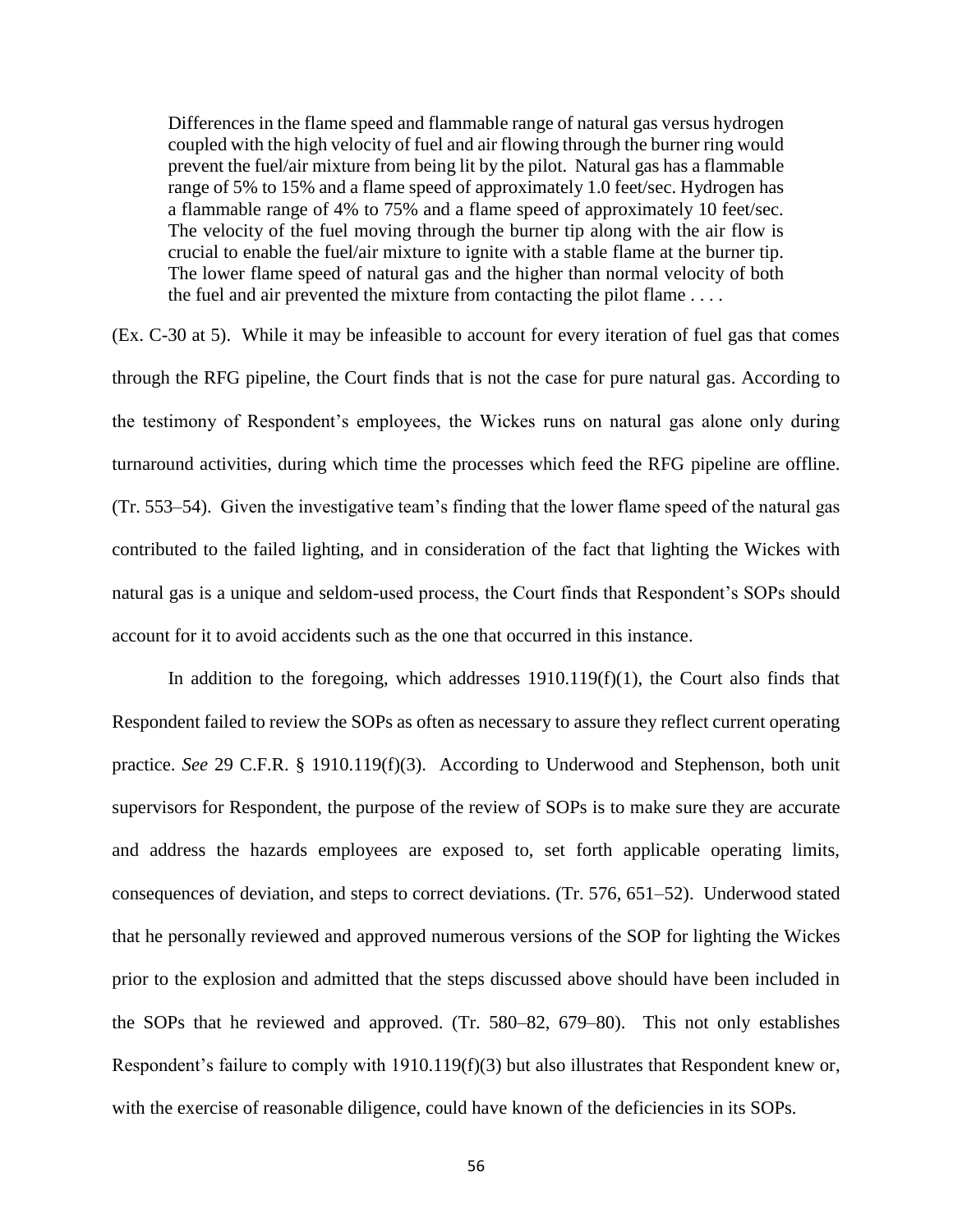The Court also finds that Respondent's failure to have clear, complete, and up-to-date procedures exposed its employees to fire and explosion hazards and that such exposure had the potential to cause serious injury and/or death. (Tr. 1144). Accordingly, Complainant established its *prima facie* case.

Respondent contends that the foregoing failures were not the product of insufficient procedures, but were instead the result of unpreventable employee misconduct. In particular, Respondent notes that operators disregarded their training and opened the valve too far (approximately a spoke-and-a-half) and for too long (approximately 5 minutes). (Ex. R-110 at 9). Respondent also notes that Willson, the senior operator supervising the lighting process, instructed Mr. Mann, who was operating the bypass valve, to keep the valve open even though he was instructed to close it by Koesler.

In order to prevail on the affirmative defense of unpreventable employee misconduct, Respondent must prove that: (1) it has established work rules designed to prevent the violation, (2) it has adequately communicated those rules to its employees, (3) it has taken steps to discover violations, and (4) it has effectively enforced the rules when violations have been discovered. *W.G. Yates & Sons*, 459 F.3d 604, 609 (5th Cir. 2006). First, as noted above, Respondent did not have established rules designed to prevent the violation—there was no specification in the SOP as to how long the valve should remain open or how much it should be opened. This, in and of itself, is sufficient to reject Respondent's defense. *See Stuttgart Machine Works, Inc.*, 9 BNA OSHC 1366 (No. 77-3021, 1981) ("Respondent's inability to unambiguously state the content of its rule casts serious doubt on whether Respondent effectively communicated <u>any</u> rule to its employees."). Without specific outer limits on the process, there is no sense in which an employee can be said to comply. One of the witnesses testified that the procedure for lighting was like a dance, of sorts.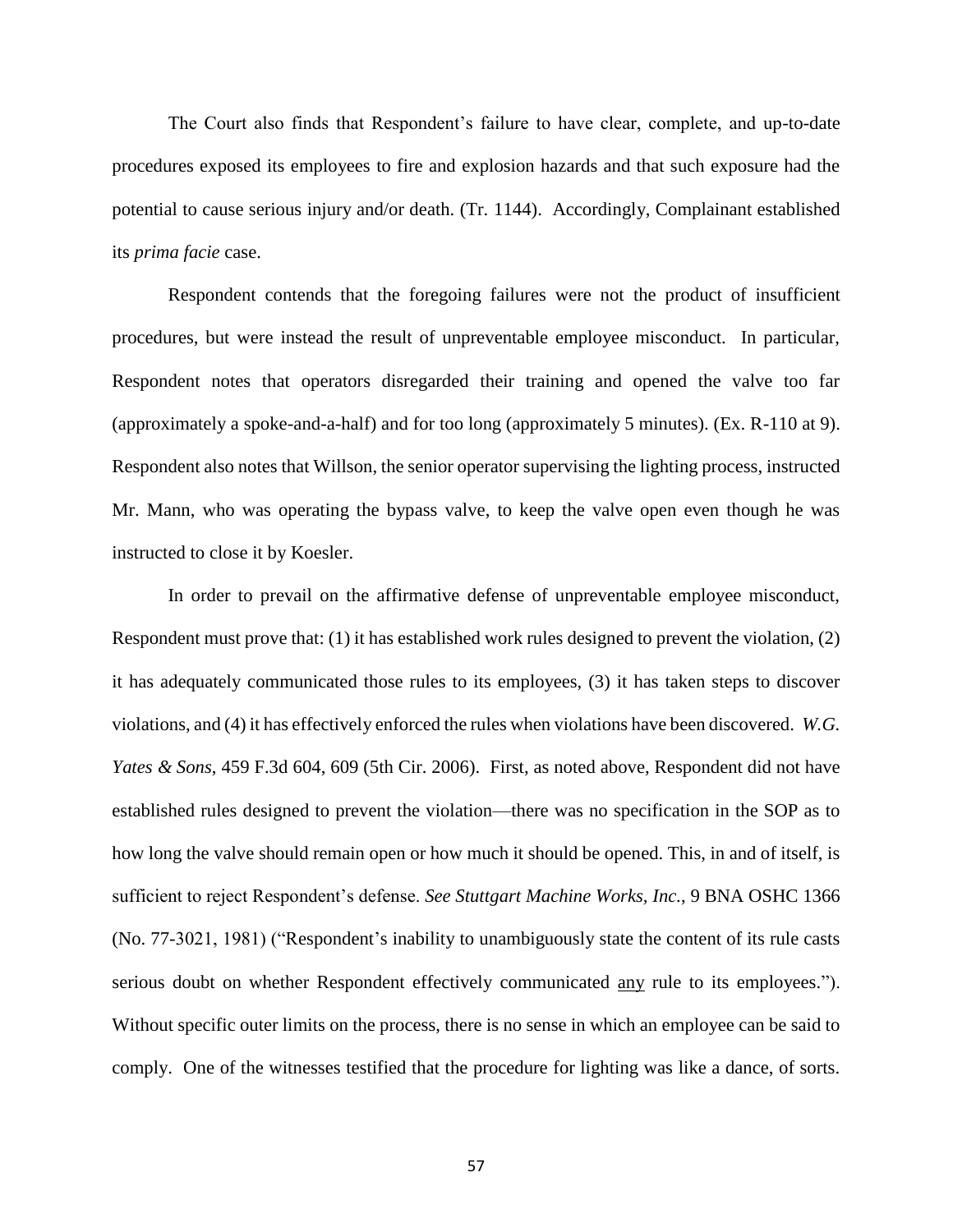(Tr. 353). Second, and relatedly, Respondent's own Incident Report indicated that, though the operators seemed to generally understand how to safely light the Wickes, the knowledge demonstration tests revealed "that there were no specific questions regarding the lighting the burner of the Wickes boiler as part of the test." (Ex. C-30 at 13). This indicates a failure to adequately communicate the rules to employees and is exemplified by the different characterizations each employee gave regarding how much to open the valve and for how long.

While the Incident Report findings indicate that the valve was open far too wide for far too long, this was not the sole root cause identified nor, in light of the deficient procedures identified above, was it the product of unpreventable employee misconduct. (Ex. C-30). Lighting the Wickes, as illustrated by the history of accidents associated with it, clearly requires attention to detail, whether that is being cognizant of what fraction of a spoke one is supposed to turn the bypass valve or tracking the amount of fuel flowing into the firebox. Tracking those all-tooimportant details is made all the more difficult by the fact that it is done infrequently—according to most witnesses, maybe once per year for the annual boiler inspection. Given that set of circumstances, it was incumbent upon Respondent to ensure, as the law requires, a set of procedures that accounted for hazards that Respondent knew existed. That the accident itself may have been caused, in part, by the misguided actions of an employee does not absolve Respondent of liability for having insufficient procedures. *See Western Waterproofing Co., Inc.*, 7 BNA OSHC 1625 (No. 1087, 1979) ("[A]s a general rule, whether an employer is in violation of the Act does not depend on the cause of a particular accident."); *Propellex Corp.*, 18 BNA OSHC 1677 (No. 96-0265, 1999) (finding judge mistakenly focused on cause of accident in determining whether a violation occurred). The responsibility of having adequate procedures is Respondent's. *See Brown & Root, Inc.*, 7 BNA OSHC 2074 (No. 16162, 1979) ("The Act . . . places final responsibility for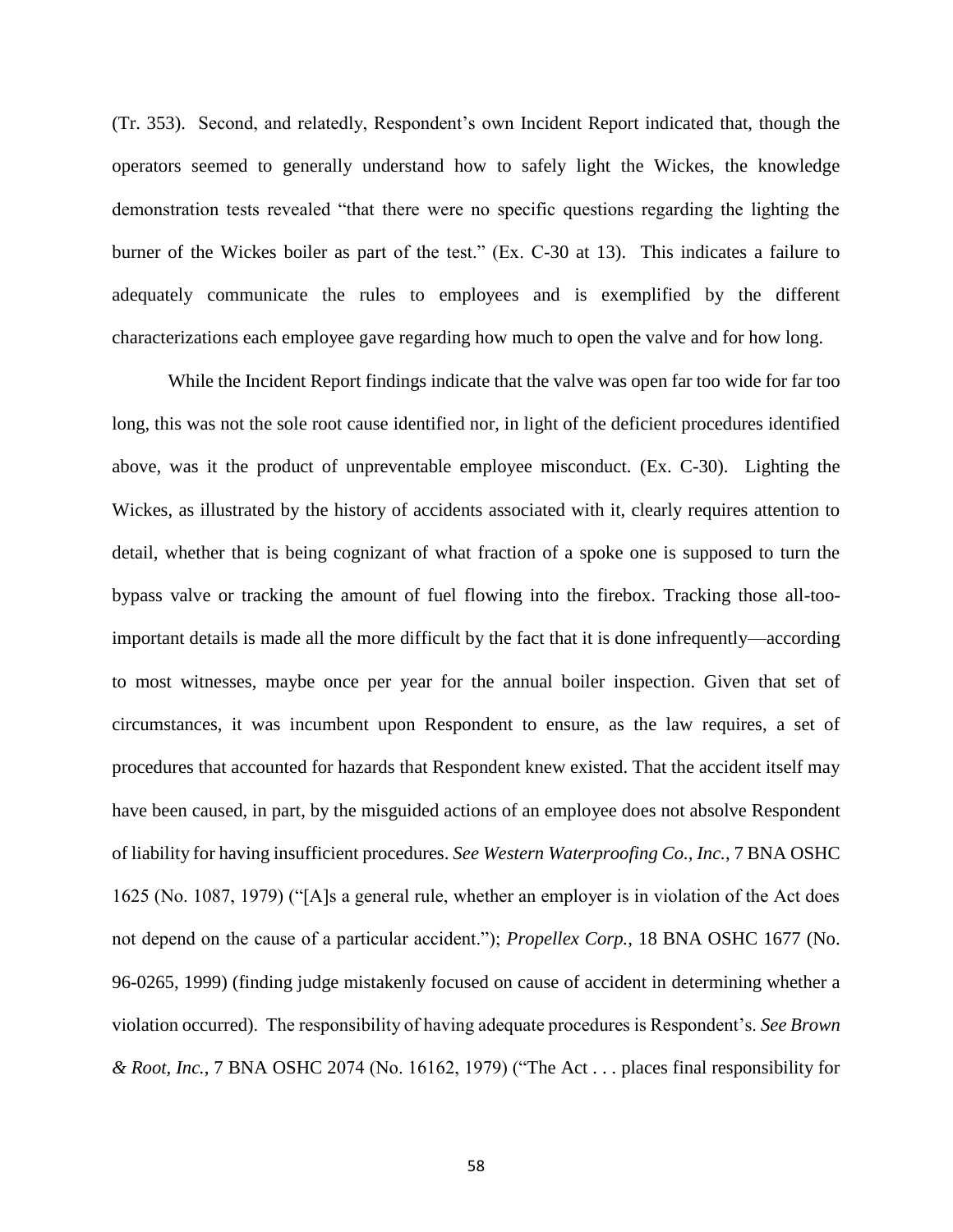compliance on the employer. An employer cannot shift this responsibility to an employee by a work rule that is not effectively communicated and enforced."). The failure to have adequate procedures would be a violation irrespective of whether an accident occurred, especially in light of Respondent's history of "hard starts".

Based on the foregoing, the Court finds that Complainant established a violation of the

cited standards and that the violation was serious. Accordingly, Citation 1, Items 3(a) and (b) are

AFFIRMED as serious violations of the Act.

## **v. Citation 1, Item 4**

Complainant alleged a serious violation of the Act in Citation 1, Item 4 as follows:

29 CFR 1910.119(l)(3): Employees involved in operating a process and maintenance and contract employees whose job tasks will be affected by a change in the process were not informed of, and trained in, the change prior to start-up of the process or affected part of the process:

The employer does not ensure employees involved in operating a process and maintenance and contract employees whose job tasks will be affected by a change in the process are informed of, and trained in, the change prior to start-up of the process or affected part of the process. In the Zone 2/CAT Wickes Boiler Area the employer did not ensure employees whose job tasks were affected by a change in the process were informed of an trained on the changes prior to startup of the process. Employees were exposed to fire and explosion hazards from potential releases of fuel gas and other flammable liquids or gasses for process changes such as, but not limited to:

- a) Standard Operating Procedures covering the start-up of the Wickes Boiler burner after the 2008 Wickes Boiler Explosion.
- b) Use of temporary power to power the Wickes boiler during the shutdown/turnaround.

The cited standard provides:

Employees involved in operating a process and maintenance and contract employees whose job tasks will be affected by a change in the process shall be informed of, and trained in, the change prior to start-up of the process or affected part of the process.

29 C.F.R. § 1910.119(l)(3).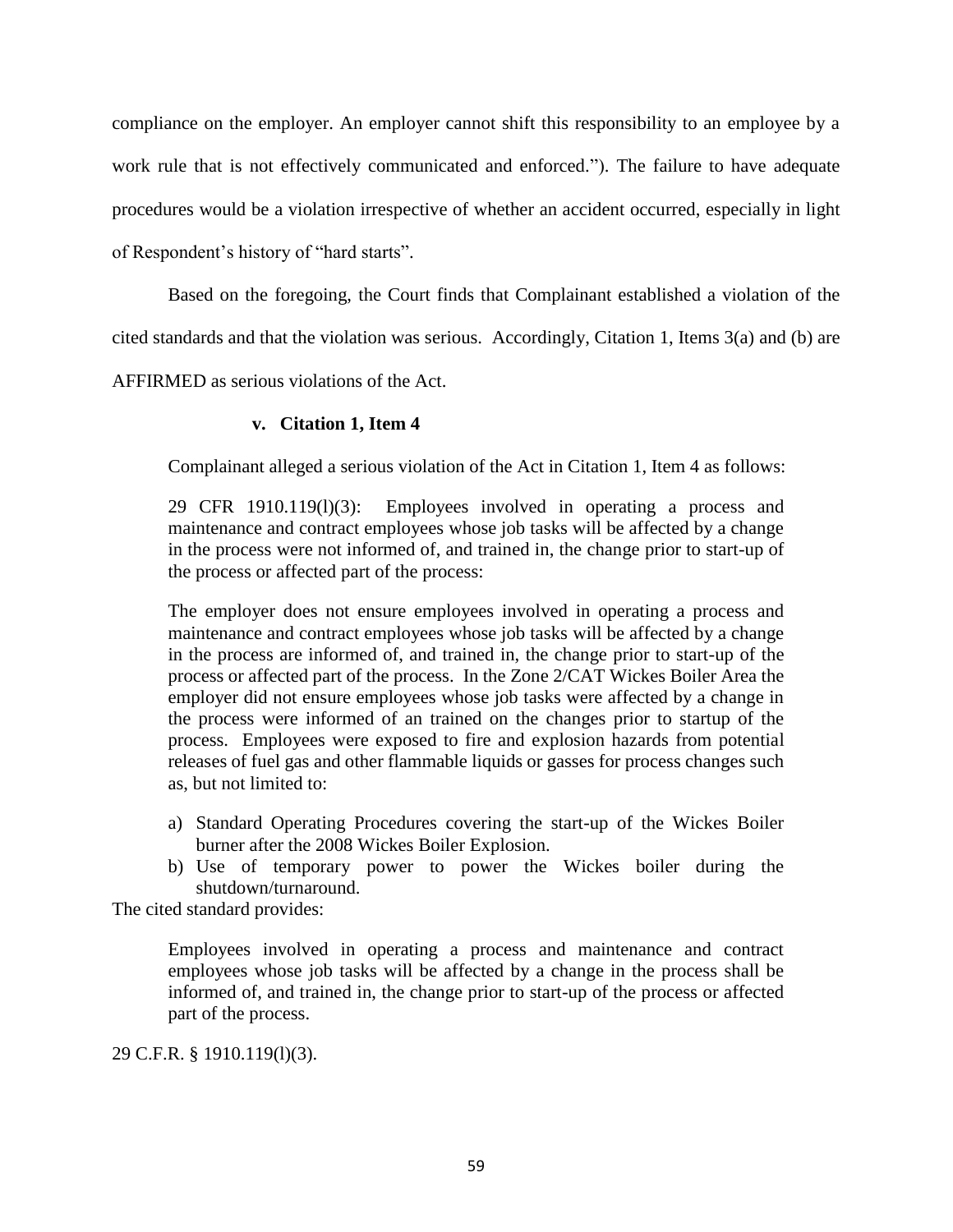Complainant alleges that Respondent violated the above-referenced standard by failing to inform and train employees regarding (1) changes made to the SOP for lighting the Wickes after the 2008 hard start; and (2) the change to temporary power on the day of the explosion. Respondent contends that Complainant's allegations as to the changes made to the SOP in 2008 are timebarred. As regards the use of temporary power, Respondent submits that all affected employees were informed of the use of temporary power and that Complainant failed to prove that the procedures for lighting the boiler with temporary power would be different than with grid power.

Complainant's argument on the topic of the 2008 SOP changes is somewhat confusing. Complainant asserts that important warnings contained in the SOPs prior to the 2008 explosion did not make the transition to the any set of SOPs that were approved in subsequent years. Relying on Howard's testimony, Complainant concluded that the procedures were deficient because of this failure. Complainant then goes on to argue that the failure to train on the changes that occurred in 2008 exposed employees to fire and explosion hazards. This is confusing for a couple of reasons: (1) It is not clear whether Complainant is asserting that Respondent violated the standard because it failed to include important information in the updated SOPs, which is covered by a different standard (and an allegation already made by Complainant); and (2) If the failure to include that information is indeed the basis for the violation, then it would appear that Respondent is being charged with the responsibility to train employees on changes that should be included, but are not. To the extent that the argument is directed at the failure to account for the implementation of a  $\frac{3}{4}$ " bypass valve to reduce fuel flow to the firebox—neither the allegation contained in the citation item nor Complainant's brief clarify exactly what is being asserted—CSHO Hartung admitted that the SOPs were revised in 2010, meaning that any change made to the procedures in 2008 are no longer effective, thereby obviating the need to train on such changes. Further, to the extent that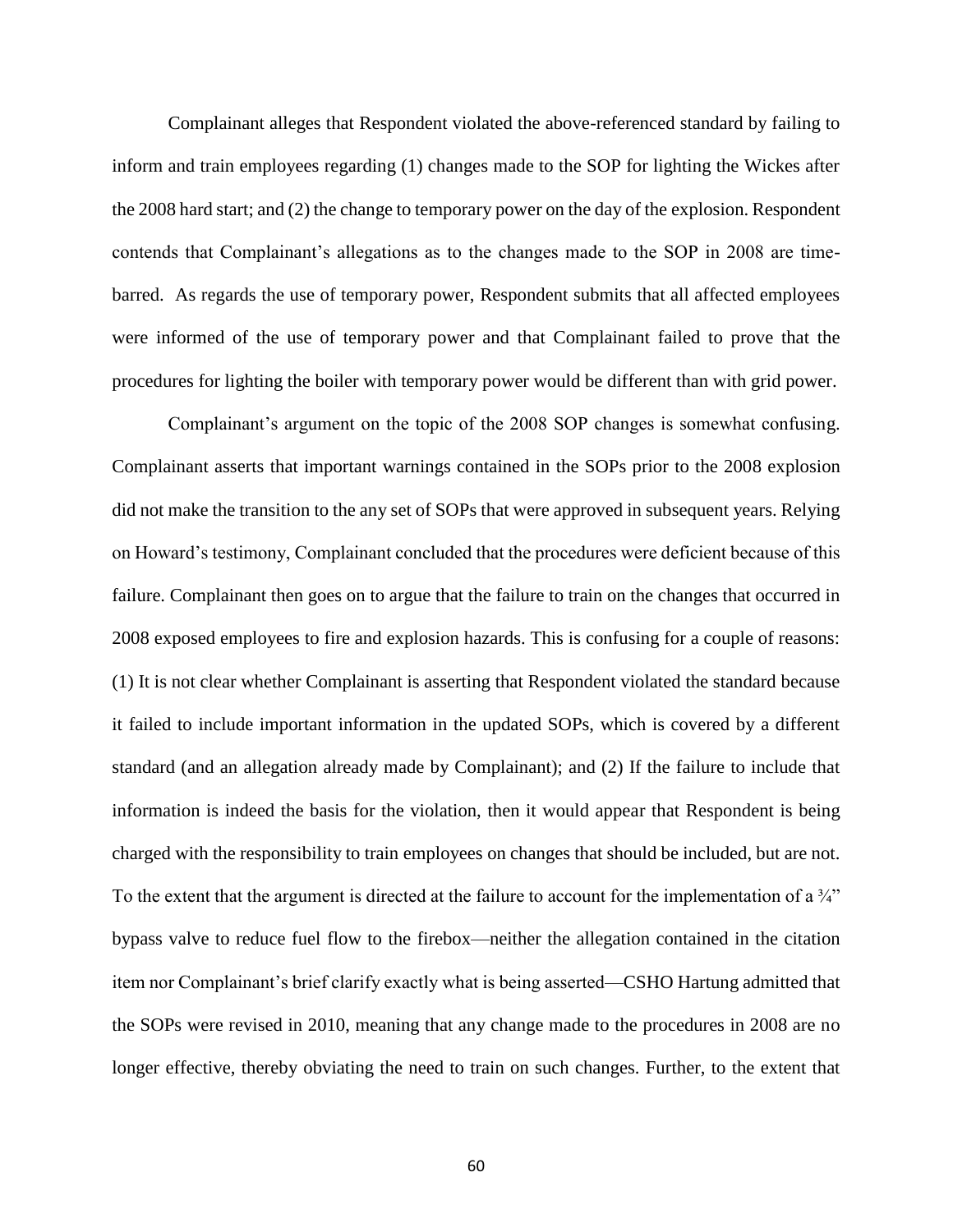Complainant is alleging that Respondent failed to train employees on the change in 2008, such an allegation is time-barred. While there is a question about the viability of the continuing violations theory, such is not applicable here where Respondent updated its procedures in 2010. In other words, the door was closed on a continuing violation theory when Respondent was no longer obligated to train on changes to the process that were no longer a part of the process. In light of the foregoing, the Court finds that Complainant failed to establish a violation of the standard based on this particular instance.

However, as regards the use of temporary power, the Court finds that it was incumbent upon Respondent to implement MOC procedures and both inform affected employees of the use of temporary power and train them regarding its use. CT Sutton, who was responsible for monitoring the control boards during the Wickes lighting, stated that the previous CT had reported trouble with the electrical components controlled by a temporary generator. (Tr. 277). In particular, CT Sutton noted that the use of temporary power was impacting the functionality of the vanes, which control air flow to the firebox. (Tr. 279). He also stated that, based on his experience in construction, generators equipped with ground faults (as the generator in this case) can trip out for unknown reasons. (Tr. 487). In the case of the Wickes, he was concerned that they could lose power to the controls, such as the vanes, during the lighting process. (Tr. 487–88). Though he noted that a loss of power would cause the controls to go into a fail-safe position, he still "thought they ought to be aware of the situation they had." (Tr. 488).

Clearly there was a change in the process; the Wickes boiler was typically run on grid power. None of the employees who testified could recall running the Wickes on temporary generator power before. (Tr. 278, 305, 347–48). While running on temporary power that day, the CT reported problems controlling the vanes, which have a direct impact on creating the atmosphere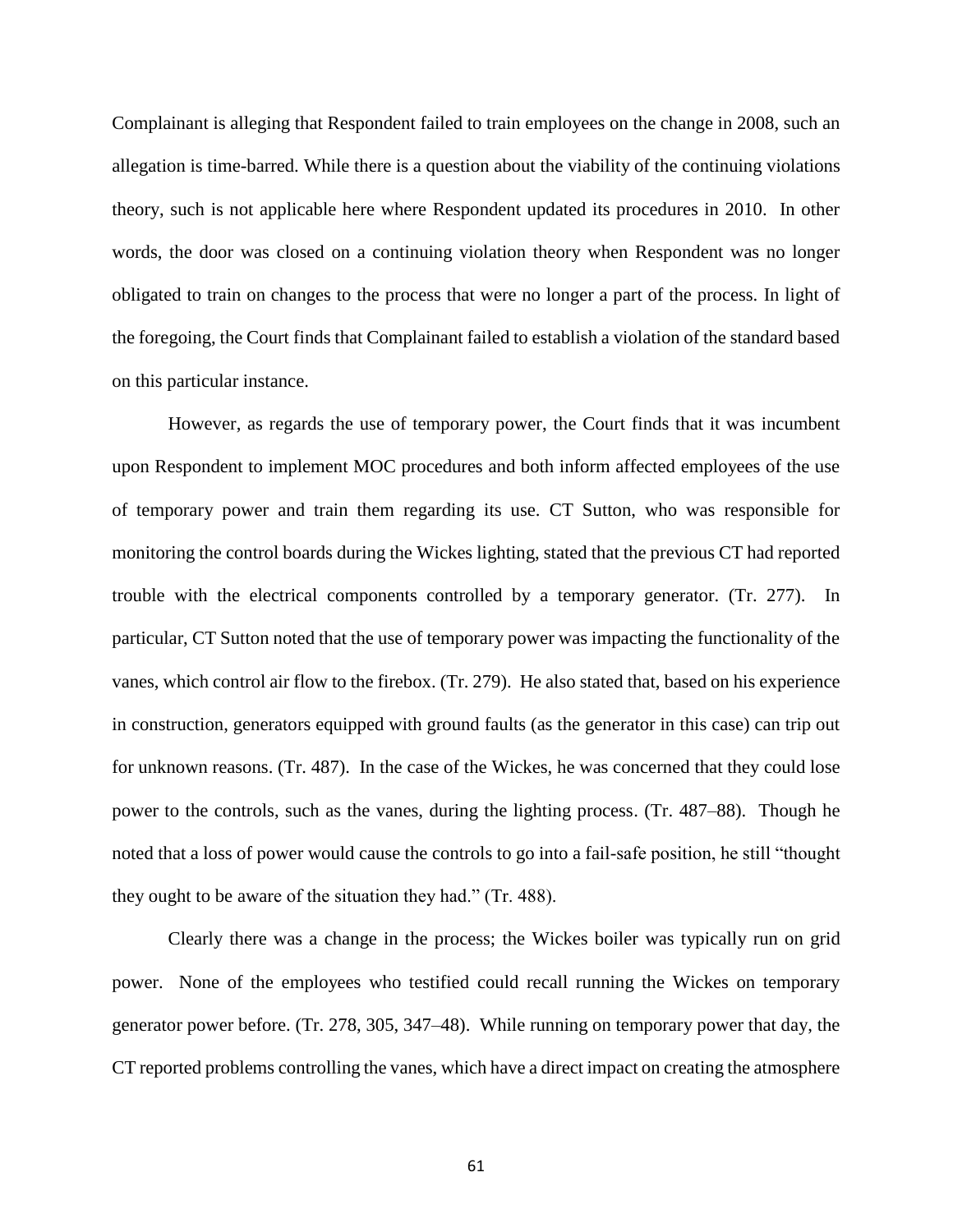necessary to ignite the burner and purging the firebox prior to a lighting attempt. (Tr. 278–79). An operator expressed a safety concern over the consequences of the generator tripping and loss of power to the controls. Based on the testimony of Respondent's employees, the Court finds that Complainant presented sufficient evidence to establish that the procedures for lighting the boiler had changed to the extent that Respondent was obligated to inform and train its employees regarding that change. To a certain extent, it could be said that Respondent, through the actions of Operator Sutton, complied with its obligation to inform affected employees of the change in the process; however, as testified to by the operators and other employees present that day, they had not received training on those changes. (Tr. 488–90).

The Court finds that Complainant has established a violation and that it was serious. There is no question that Respondent knew that temporary generator power was going to be used that day, and it does not attempt to argue that it provided training regarding the change in the process or that such a change was documented, arguing instead that the change was not material. CSHO Hartung testified that the potential failure of the generator could impact a number of controls in the process, which could expose employees to potential fire and explosion hazards. (Tr. 1161–62). Similar concerns were expressed by Operator Sutton. (Tr. 490). Accordingly, Citation 1, Item 4, instance (a) is VACATED, and instance (b) is AFFIRMED.

#### **vi. Citation 1, Item 5(a) and (b)**

Complainant alleged two serious violations of the Act in Citation 1, Item 5, subparts (a) and (b). Given their similarity, both items shall be addressed together. Complainant's allegations with respect to Item 5(a) are as follows:

29 CFR 1910.147 $(c)(4)(ii)(B)$ : The energy control procedures did not clearly and specifically outline the steps for shutting down, isolating, blocking and securing machines or equipment to control hazardous energy.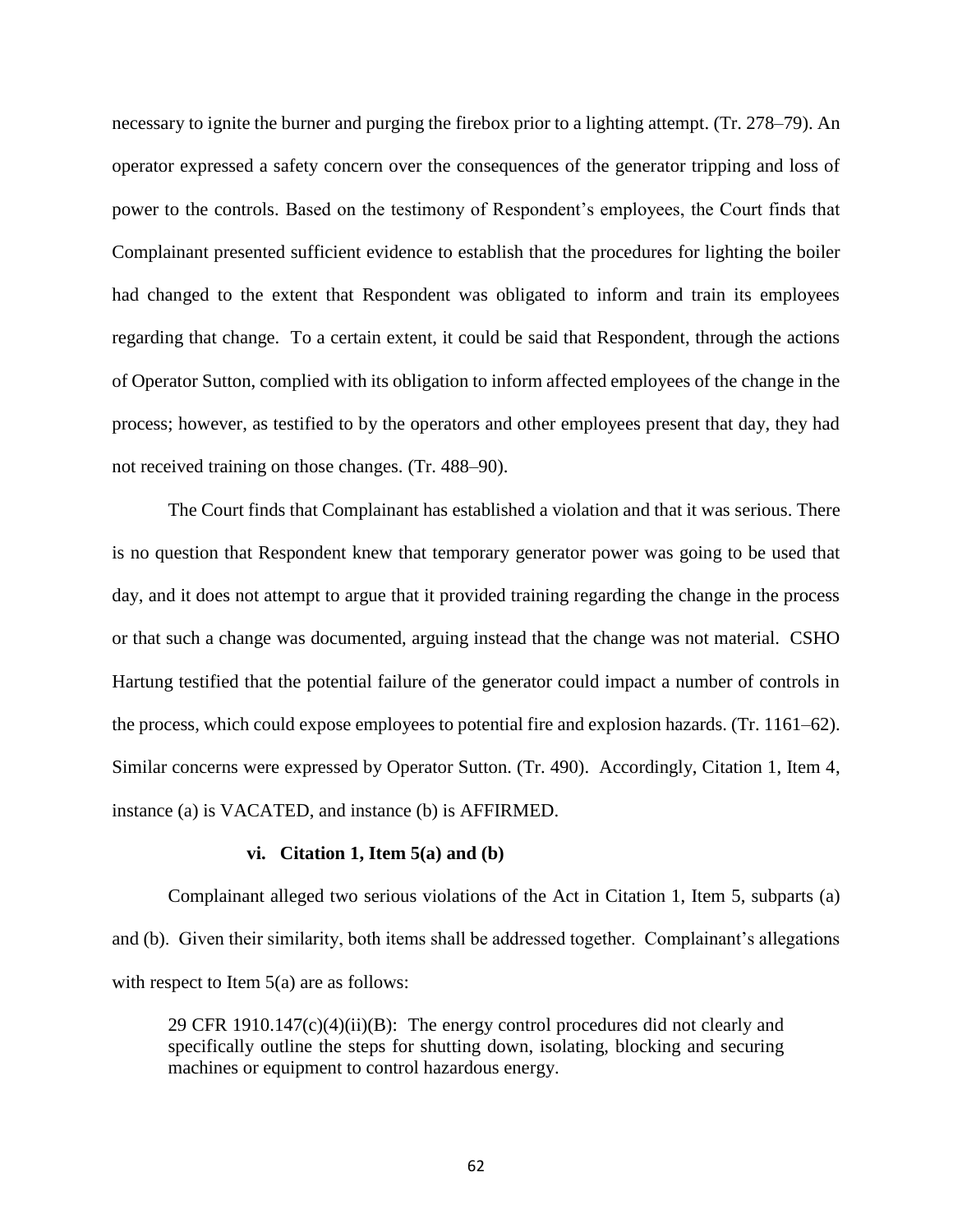The employer does not ensure the energy control procedures clearly and specifically outline the steps for shutting down, isolating, blocking and securing machines or equipment to control hazardous energy. In the Zone 2/CAT Wickes Boiler Area the employer did not ensure the energy control procedures for the lockout/tagout of the fuel gas and purchased gas supply lines to the Wickes Boiler burner clearly and specifically outline the steps for shutting down, isolating, blocking, and securing equipment to control hazardous energy. Employees were exposed to fire and explosion hazards from potential releases of fuel gas and other flammable liquids or gasses.

The cited standard requires energy control procedures to include "[s]pecific procedural steps for

shutting down, isolating, blocking and securing machines or equipment to control hazardous

energy." 29 C.F.R. § 1910.147(c)(4)(ii)(B).

Complainant's allegations with respect to Item 5(b) are as follows:

29 CFR 1910.147 $(c)(4)(ii)(D)$ : The energy control procedures did not clearly and specifically outline the requirements for testing a machine or equipment to determine and verify the effectiveness of lockout devices, tagout devices, and other energy control measures:

The employer does not ensure the energy control procedures clearly and specifically outline the requirements for testing a machine or equipment to determine and verify the effectiveness of lockout devices, tagout devices, and other energy control measures. In the Zone 2/CAT Wickes Boiler Area the employer did not ensure the energy control procedures for the lockout/tagout of the fuel gas and purchased gas supply lines to the Wickes Boiler burner clearly and specifically outline the requirements for testing a machine or equipment to determine and verify the effectiveness of lockout devices. Employees were exposed to fire and explosion hazards from potential releases of fuel gas and other flammable liquids or gasses. Employees were exposed to fire and explosion hazards from potential releases of fuel gas and other flammable liquids or gasses.

This section of the cited standard requires that energy control procedures to include "[s]pecific requirements for testing a machine or equipment to determine and verify the effectiveness of lockout devices, tagout devices, and other energy control measures." 29 C.F.R. § 1910.147(c)(4)(ii)(D).

According to CSHO Hartung, this citation resulted from OSHA's request to analyze the valve and natural gas regulator on the Wickes gas train approximately one month after the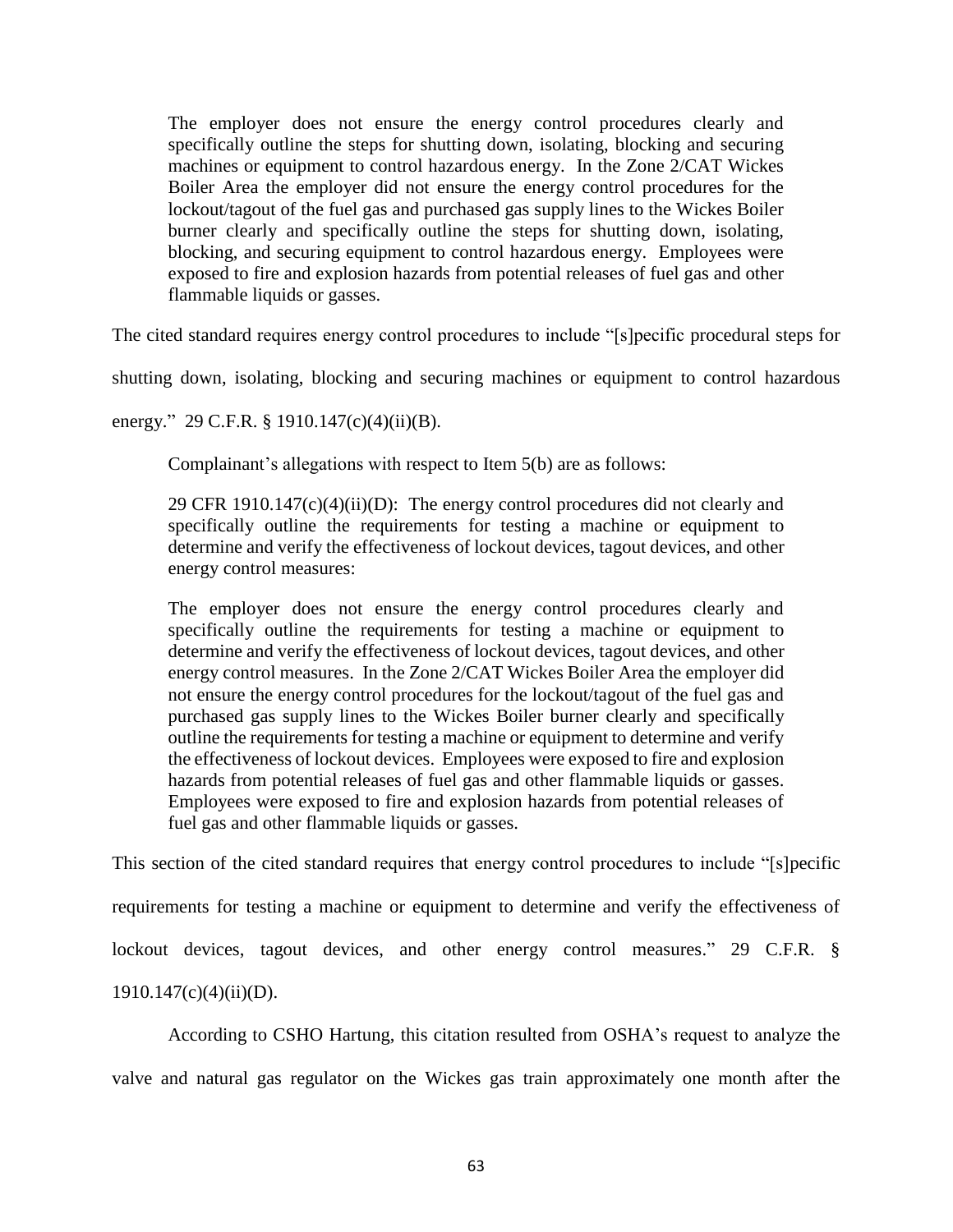explosion. (Tr. 1176, 1285). Hartung stated that he wanted to see whether the valve was working as it was intended, as he understood that it had not been tested in a while. (*Id.*). Prior to Respondent carrying out the procedure, Hartung reviewed Respondent's LOTO procedures. (Tr. 1178). Based on how Respondent's employees carried out the procedure of removing the valve and regulator and his review of Respondent's lock-out/tag-out (LOTO) procedures, Hartung cited Respondent for having deficient LOTO procedures. Respondent contends that the citation is inappropriate because the valve removal was only done at the request of CSHO Hartung. Further Respondent argues that Complainant failed to prove that anyone was exposed to a hazard as a result of the alleged LOTO deficiency.

The standard requires such LOTO procedures to be "clearly and specifically" outlined. 29 C.F.R. § 1910.147(c)(4)(ii); *see also Gen. Motors*, 22 BNA OSHC 1019 (No. 91-2834, 2007). Respondent's LOTO procedures were deficient in two respects: (1) the procedures did not identify specific valves that may have been used to relieve energy and whether those valves should be open or closed; and (2) the procedures did not have steps for testing a machine/equipment to determine whether the lockout was effective. (Tr. 1177, 1182–83; Ex. C-65). Respondent did not proffer any evidence to contradict these deficiency findings. Accordingly, the Court finds that the terms of the standard were violated.

Instead of attempting to establish that its procedures were complete, Respondent contends that the removal of the valve would not have occurred but for CSHO Hartung's request and that Complainant failed to prove that any of Respondent's employees were exposed to a hazard as a result of the deficient procedures. The Court agrees with Complainant. The LOTO procedure, which was in effect prior to the explosion, was deficient irrespective of when or for what reason it was implemented. CSHO Hartung testified that he requested to look at the valve approximately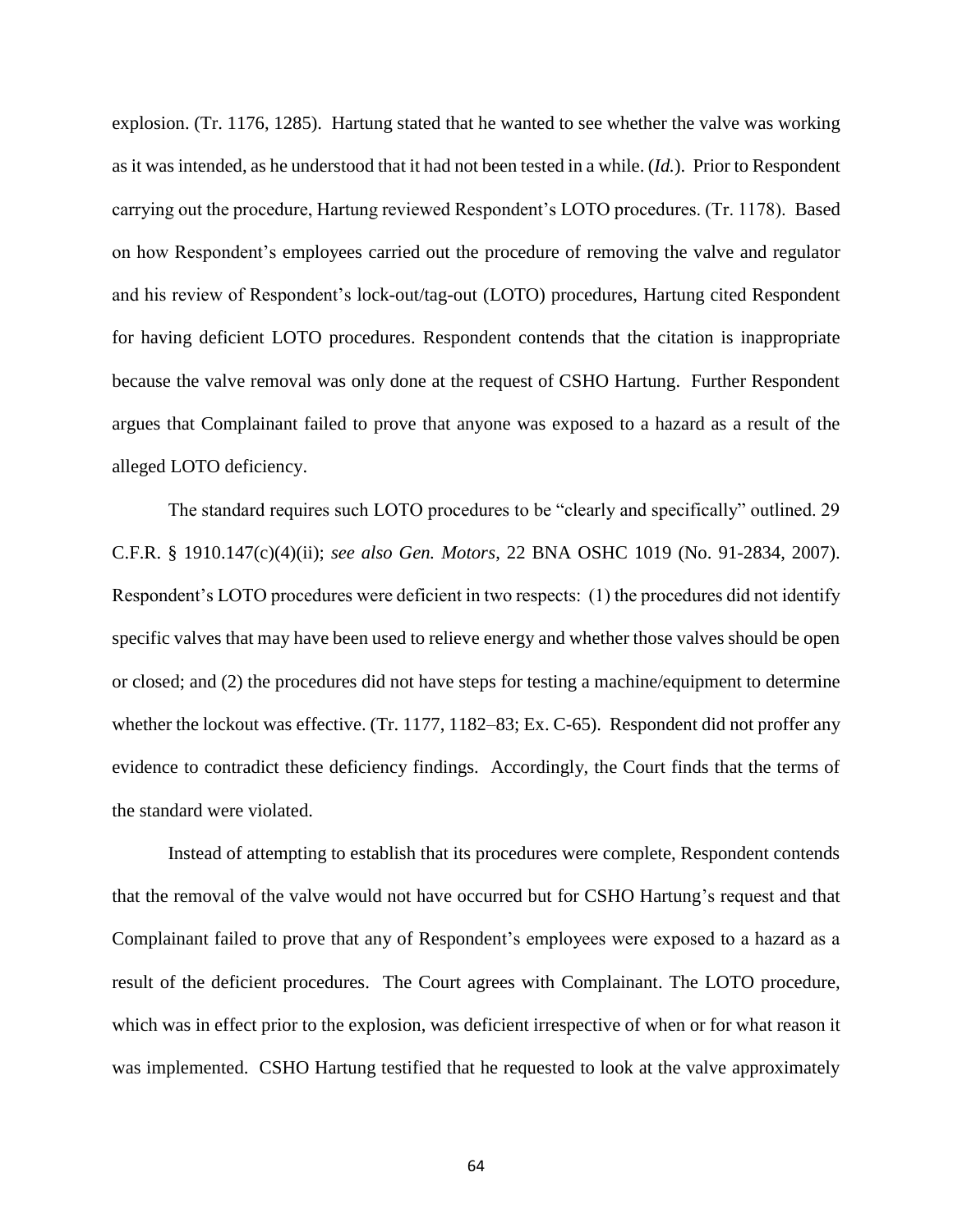five days before it was removed and that he waited to perform this particular aspect of his inspection until Respondent was ready to do it. (Tr. 1178). Further, CSHO Hartung was well within his rights to request the removal of the valve for inspection, and Respondent was under an obligation to ensure that its LOTO procedures were adequate for carrying out that  $job.^{27}$ . As Complainant alleged, the procedures were not adequate.

The Court also finds that, contrary to Respondent's argument, its employees were exposed to fire and explosion hazards. While it may be the case that the Wickes had been offline since the explosion, there was no evidence to suggest that it had been completely isolated from other equipment such that the removal of the valve, which was upstream from the Wickes, did not involve the potential for release of hazardous energy. Further, and more importantly, Respondent's failure to have adequate procedures for LOTO exposed employees to fire and explosion hazards regardless of whether the Wickes had been offline. The failure to have specific LOTO procedures exposes employees to hazards each time those procedures are implemented, not just in the particular context in which the alleged deficiencies came to light. Respondent's LOTO form, which is presumably used for each LOTO procedure and modified to fit the particulars of a particular job, does not have a provision for verifying the effectiveness of energy control measures, nor is there any indication on the form or its attachment as to the position of the valves (open or closed) that were supposed to be a part of the process for isolating the bypass valve for removal. The purpose of the prescribed procedure is "to guide an employee through the lockout process." *Drexel Chem. Co.*, 17 BNA OSHC 1908 (No. 94-1460, 1997). Without an adequate guide for what is clearly a complex lockout procedure, employees may overlook critical steps in the process,

 $\overline{\phantom{a}}$ 

<sup>27.</sup> It should also be noted that the work requested by CSHO Hartung was not a work activity which never occurred but for OSHA's valve examination request. As noted above, Respondent had previously done work on this valve in order to change the size and restrict the flow of gas to the firebox of the Wickes. (Tr. 311-12).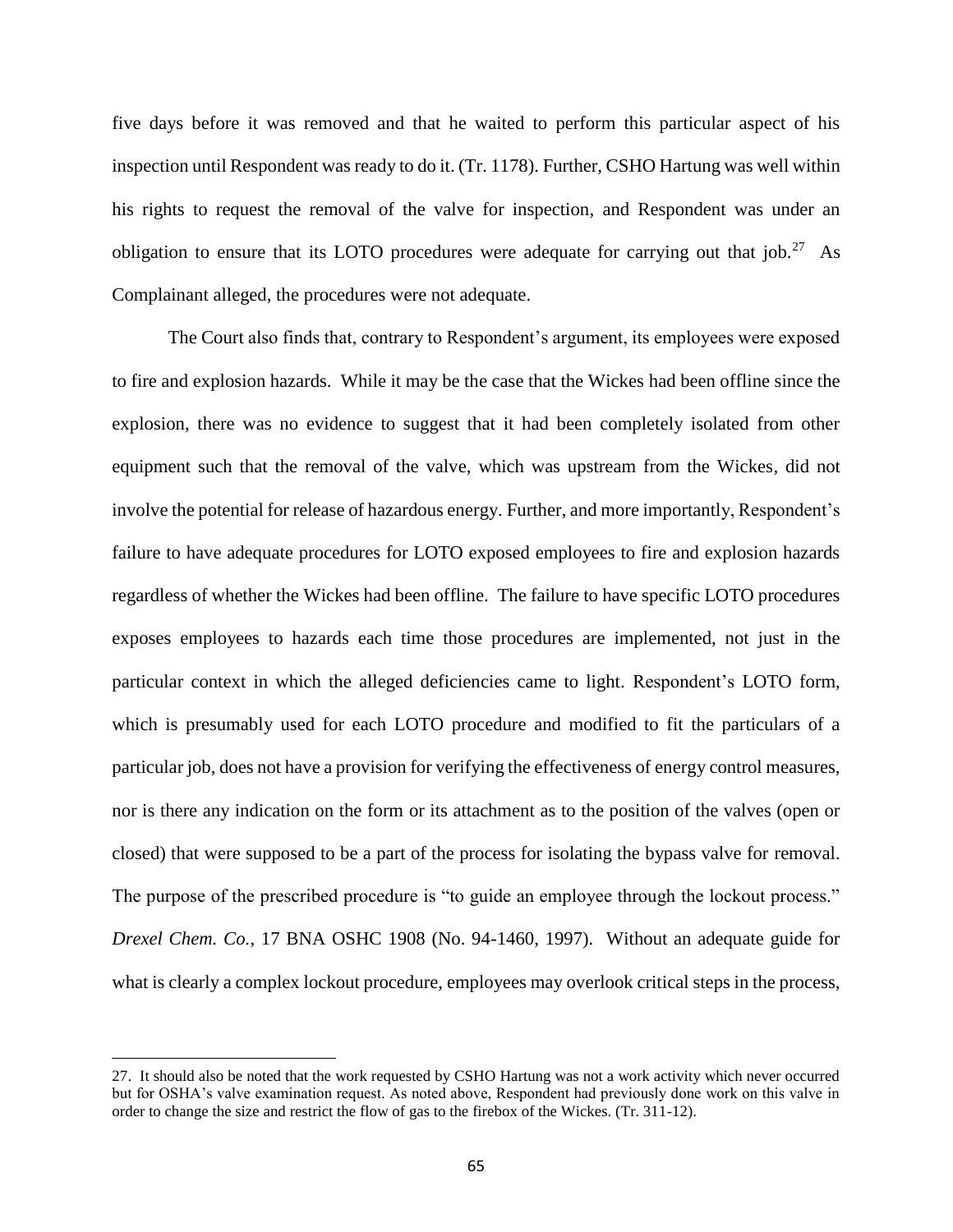which could result in an unintentional release of hazardous energy, such as hazardous hydrocarbons. Accordingly, the Court finds that Respondent's employees were exposed to a hazard.

The Court also finds that Respondent knew or, with the exercise of reasonable diligence, could have known of the hazardous condition. Not only is it the responsibility of management to ensure that adequate procedures are in place, but members of Respondent's management team were present at the time the procedures were implemented and the bypass valve was removed. Further, during his interview with CSHO Hartung, Stephenson admitted that the procedure did not indicate whether certain valves should be open or closed, nor how an employee should go about verifying that no energy remained in the system. (Ex. R-9).

Based on the foregoing, the Court finds that Respondent violated the cited standards and that the violation was serious. Accordingly, Citation 1, Items 5(a) and (b) are AFFIRMED.

## **vii. Citation 1, Item 6(a) and (b)**

Complainant alleged two serious violations of the Act in Citation 1, Item 6, subparts (a) and (b). Given their similarity, both items will be addressed together. Complainant's allegations with respect to Item 6(a) are as follows:

29 CFR 1910.147(d)(3): All energy isolating devices that were needed to control the energy to the machine or equipment were not physically located and operated in such a manner as to isolate the machine or equipment from the energy source:

The employer does not ensure all energy isolating devices that are needed to control the energy to the machine or equipment are physically located and operated in such a manner as to isolate the machine or equipment from the energy source. In the Zone 2/CAT Wickes Boiler Area the employer did not ensure all energy isolating devices for the lockout/tagout of the fuel gas and purchased gas supply lines such as, but not limited to, the control valves (FC 702 & FC 704) and bleed valves to the Wickes Boiler were physically located and operated in such a manner as to isolate the machine or equipment from the energy source. Employees were exposed to fire and explosion hazards from potential releases of fuel gas and other flammable liquids or gasses.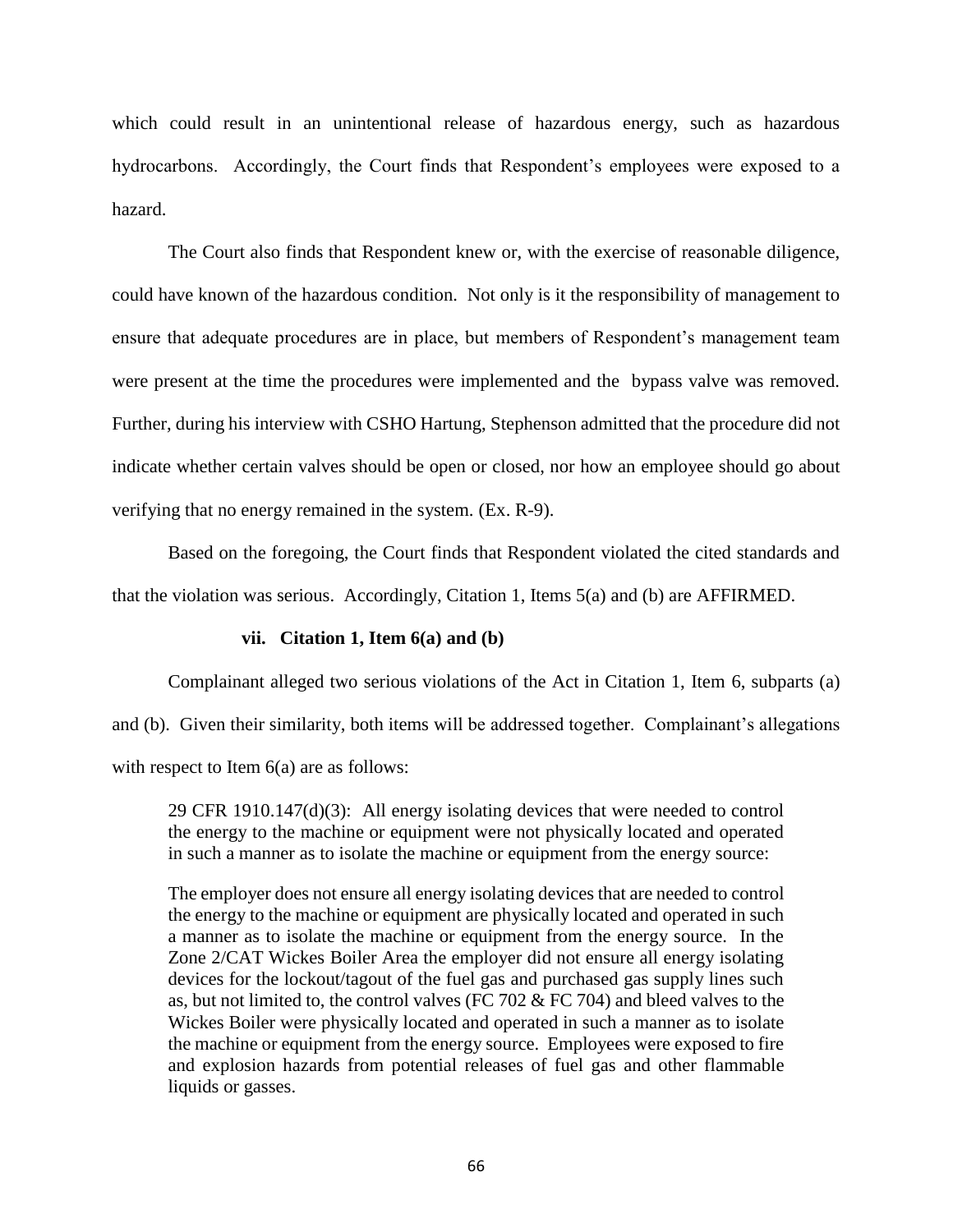The cited standard provides that "[a]ll energy isolating devices that are needed to control the energy to the machine or equipment shall be physically located and operated in such a manner as to isolate the machine or equipment from the energy source(s)." 29 C.F.R. § 1910.147(d)(3).

Complainant's allegations with respect to Item 6(b) are as follows:

29 CFR 1910.147 $(d)(5)(i)$ : All potentially hazardous stored or residual energy was not relieved, disconnected, restrained or otherwise rendered safe after the application of lockout or tagout devices to energy isolating devices:

The employer does not ensure all potentially hazardous stored or residual energy is relieved, disconnected, restrained, or otherwise rendered safe after the application of lockout or tagout devices to energy isolating devices. In the Zone 2/CAT Wickes Boiler Area the employer did not ensure all potentially hazardous stored or residual energy was relieved after the application of lockout or tagout devices such as between the two control valves (FC 702  $&$  FC 704) on the fuel gas and purchased gas supply lines to the Wickes Boiler. Employees were exposed to fire and explosion hazards from potential releases of fuel gas and other flammable liquids or gasses.

The cited standard states, "Following the application of lockout or tagout devices to energy isolating devices, all potentially hazardous stored or residual energy shall be relieved, disconnected, restrained, and otherwise rendered safe." 29 C.F.R. § 1910.147(d)(5)(i).

According to Hartung, the basis for Complainant's allegations with respect to Citation 1, Item 6 is the same activity as indicated in Citation 1, Item 5; namely, Respondent's failure to take the steps that were required to be documented in the LOTO procedures. (Tr. 1185–87). Respondent does not contend that it complied with the requirements of the standard, and, indeed, there is no evidence to suggest that Respondent's employees complied. Respondent failed to identify all of the energy isolating devices that were needed to remove the bypass valve and did not ensure that hazardous energy had been removed from the system. Not only does this show that Respondent failed to comply with the standards cited in Items 6(a) and 6(b), but it also illustrates the importance of specific, well-documented procedures: If Respondent had documented all appropriate isolation points, how they would be operated, and the manner in which employees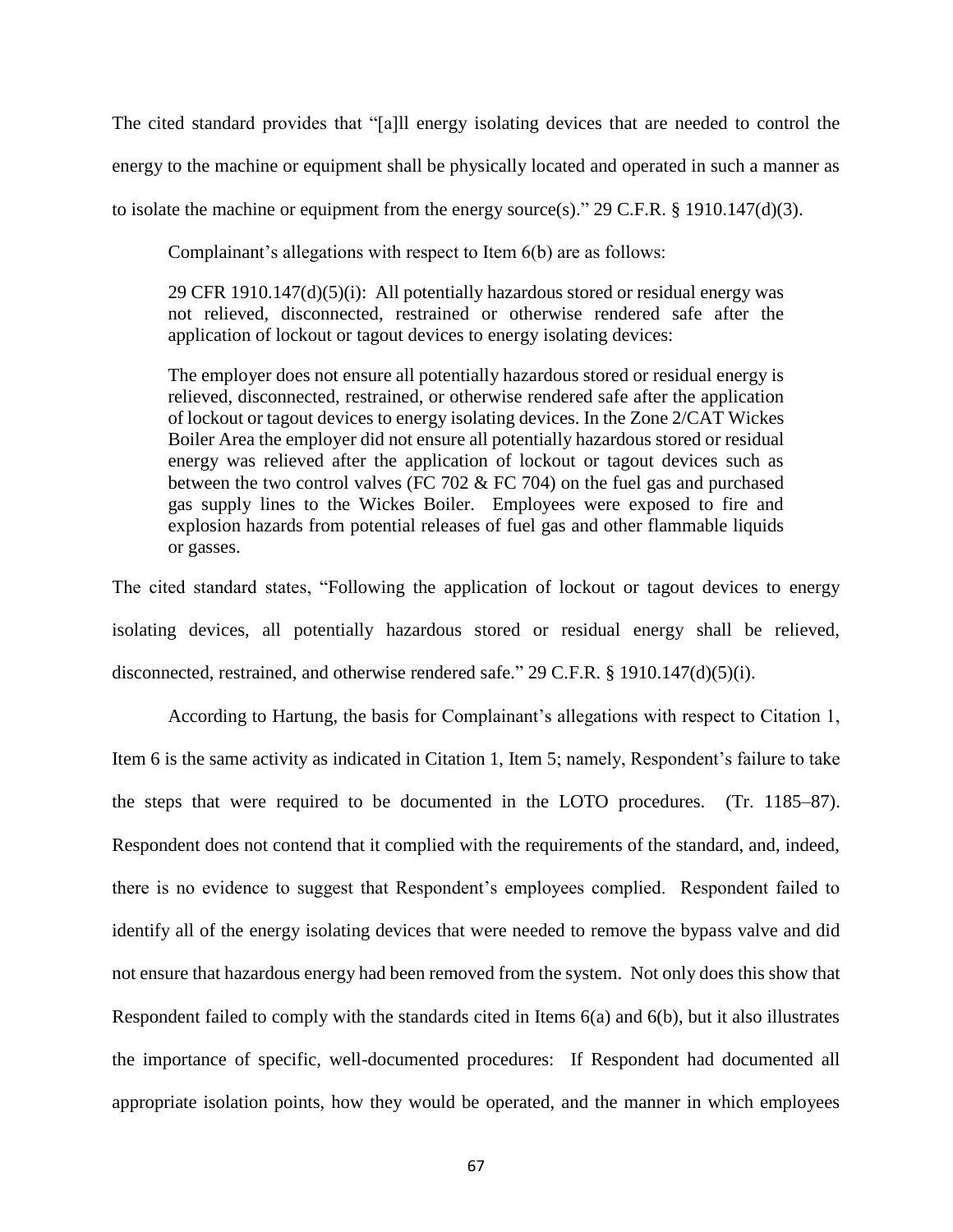could verify isolation, then such steps would probably not have been missed. *See* Control of Hazardous Energy, 54 Fed. Reg. 36644, 36670 (September 1, 1989) (noting the importance of detailed procedures in light of the need to follow directions carefully and the number of variables involved in controlling hazardous energy). Based on the evidence introduced by Complainant the Court finds that Respondent violated the cited standards.

Instead, Respondent contends that Complainant failed to establish that employees were exposed to a hazard. Specifically, Respondent argues that: (1) Hartung was present during the valve removal and would not have allowed the removal of the valve to take place if there was a serious threat of injury; and (2) the removal of the valve took place one month after the explosion, which means that any residual gas left in the pipeline would have dissipated by the time the valve was removed. First, CSHO Hartung's presence during the removal of the valve has no bearing on whether Respondent's employees were exposed to a hazard. There is no indication in the record that CSHO Hartung knew whether the process being followed by Respondent's employees was safe at the time, nor is it clear at what point in time he made the determination that Respondent's LOTO procedures were deficient. Without additional evidence, the Court finds that CSHO Hartung's presence on the day of the valve removal does not make it any more or less likely that Respondent's employees were exposed. Second, as noted in the Court's discussion of Citation 1, Item 5, *supra*, there was no definitive indication that the valve or its associated pipes were free of hazardous energy at the time the valve was removed. The fact that the Wickes had been offline for approximately 30 days does not, of itself, obviate the need to protect against the possibility of hazardous releases of energy. Further, though the boiler was offline, there was no evidence regarding the presence of hydrocarbons in the upstream process lines, such as the natural gas and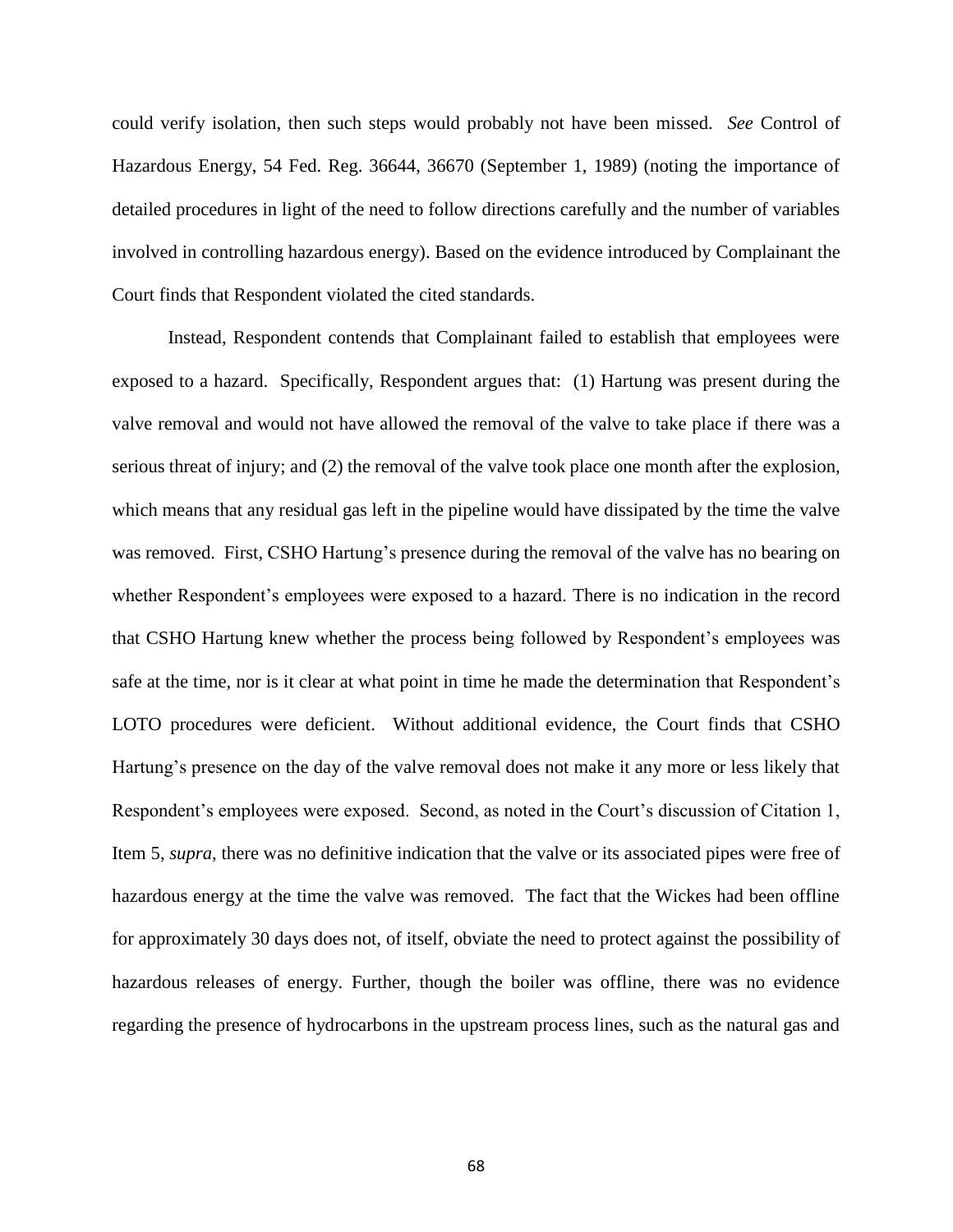RFG lines. As such, there was still a possibility for a hazardous energy release. Accordingly, the Court finds that Respondent's employees were exposed to a hazard.

As noted above, members of Respondent's management team were present at the time the

valve was being removed. Accordingly, the Court finds that it is proper to impute the knowledge

of those managers to Respondent. *See Revoli Const. Co.,* 19 OSHC 1682 (No. 00-0315, 2001)

(holding that knowledge of supervisors is generally imputable to employer).

Accordingly, Citation 1 Items 6(a) and 6(b) are AFFIRMED.

# **viii. Citation 2, Item 1**

Complainant alleged a repeat violation of the Act in Citation 2, Item 1 as follows:

29 CFR 1910.119(d)(3)(ii): The employer did not document that equipment complies with recognized and generally accepted good engineering practices.

The employer did not document that equipment in the process complies with recognized and generally accepted good engineering practices. In the Zone2/CAT Wickes Boiler Area the employer did not ensure it documented the Wickes boiler burner and gas train equipment complied with recognized and generally accepted good engineering practices such as the National Fire Protection Association (NFPA) Standard 85, Boiler and Combustion Systems Hazard Code, and ASME CSD-1, sections CF-310 & CF-330, and ASME Section VI. These practices include, but are not limited to the following equipment:

- 1. Flame scanner/fire eyes.
- 2. Automatic pilot gas shutoff valve.
- 3. Automatic double block (positive shutoff) and automatic bleed on gas train to the burner.
- 4. Burner management system(s) to control firebox purge, pilot ignition, burner starting, and shutdown.

The cited standard provides:

The employer shall document that equipment complies with recognized and generally accepted good engineering practices.

# 29 C.F.R. § 1910.119(d)(3)(ii).

Respondent contends that the foregoing citation is duplicative of Citation 1, Item 1, which

alleged a violation of 29 C.F.R. § 1910.119(d)(3)(i)(F). The present citation is issued under the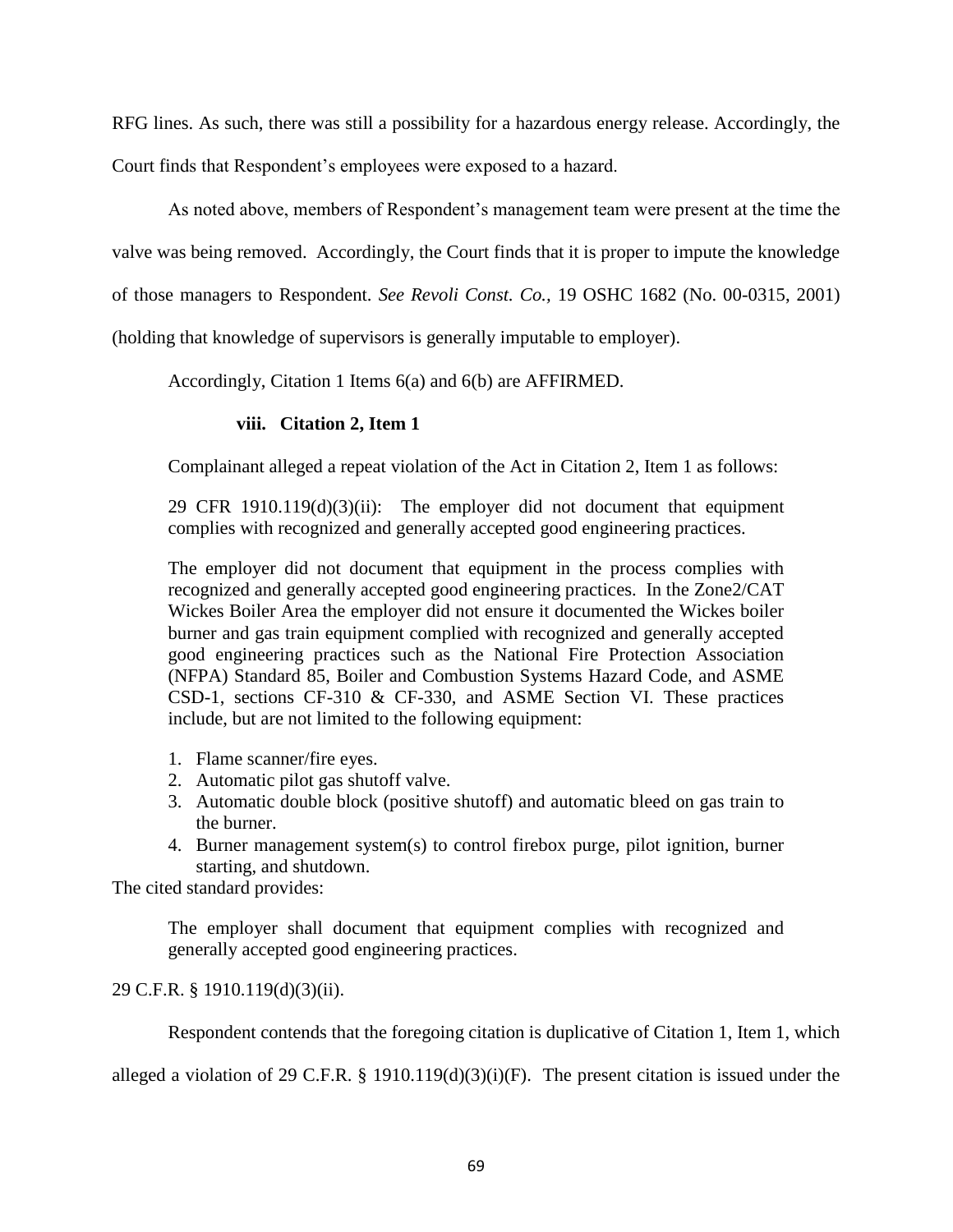same subsection (d)(3), and relates to the process safety information that Respondent is required to keep with respect to PSM-covered processes. *Id.* § 1910.119(d)(3)(iii). A brief comparison of Complainant's allegations illustrate that Complainant essentially replaced the term "design codes and standards" with "recognized and generally accepted good engineering practices" and cited the exact same design codes and standards, such as NFPA 85. According to Complainant, an employer "typically complies with [(d)(3)(iii)] by developing a list of the standards and codes used at the facility and putting it in the PSI file." *Compl't Br.* at 52. This was the exact failure alleged by Complainant in Citation 1, Item 1. *See* Section IV.C.ii, *supra*. If compliance with the standard requires documentation of RAGAGEP, and documentation of RAGAGEP requires developing a list of the standards and codes used at the facility, then the Court sees no meaningful distinction between Citation 1, Item 1 and Citation 2, Item 1. *See Capform, Inc.*, 13 BNA OSHC 2219, 2224 (No. 84-556, 1989) (finding violations duplicative where abatement of one item will necessarily result in abatement of the other item as well).

The Court finds that Citation 2, Item 1 is duplicative of Citation 1, Item 1. Accordingly, Citation 2, Item 1 is VACATED.

#### **ix. Citation 2, Item 2**

Complainant alleged a repeat violation of the Act in Citation 2, Item 2 as follows:

29 CFR 1910.119 $(f)(1)(ii)$ : The employer did not implement written operating procedures that addressed operating limits; including at least the following elements: consequences of deviation and the steps required to correct or avoid deviation.

- a) In the Zone 2/CAT Wickes Boiler Area the employer did not ensure the written operating procedures addressed the operating limits of the process such as, but not limited to:
	- 1. Minimum/Maximum gas pressure to the boiler burner gas train.
	- 2. Minimum and maximum pressure (PI 721 & PI 711) at the fuel gas inlet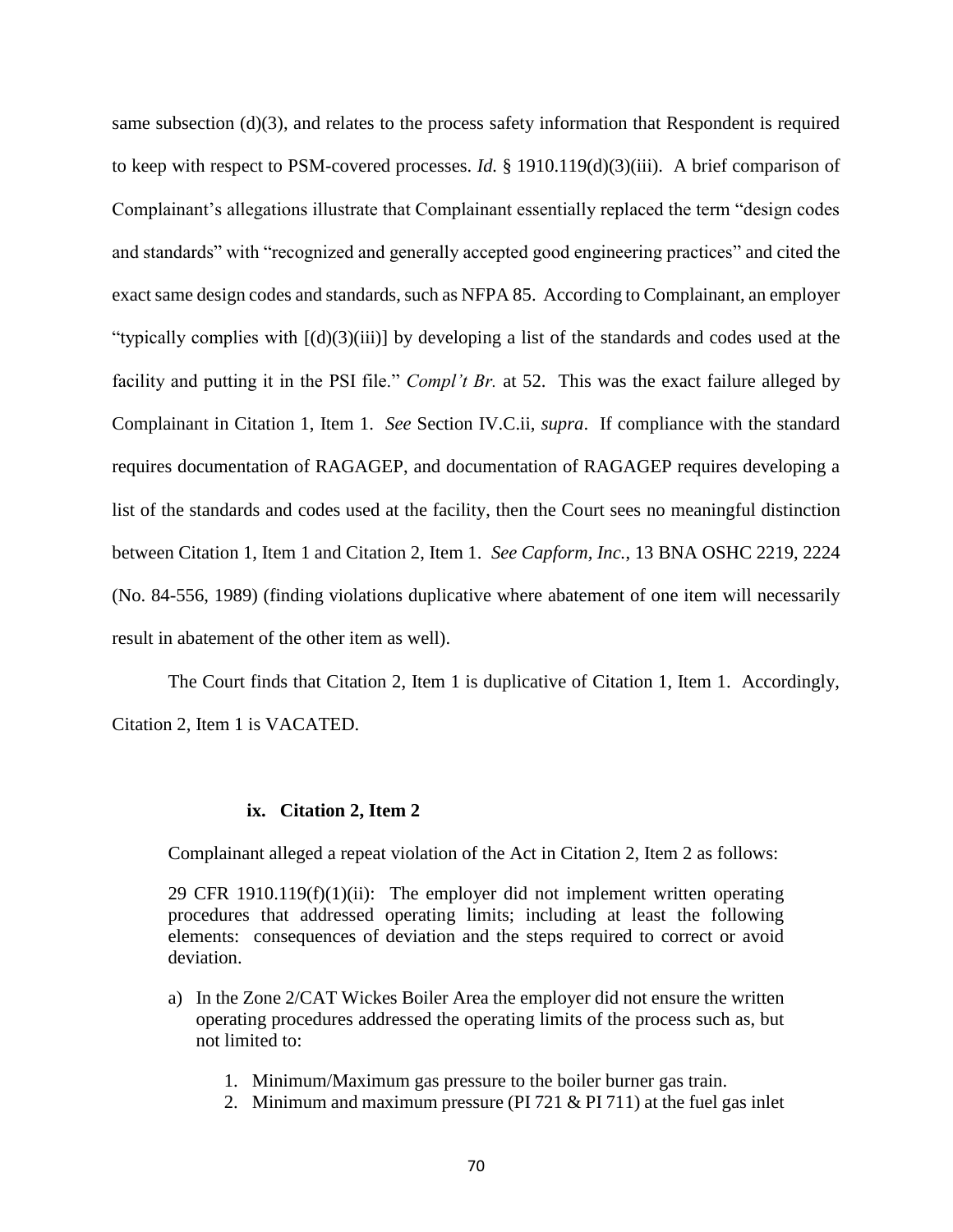to the Wickes.

- 3. Minimum and maximum fuel gas flow to the Wickes boiler burner (FI 702).
- 4. Minimum and maximum combustion air flow to the Wickes boiler burner (FI-706).
- 5. Composition of the gas flow streams to the Wickes boiler burner (fuel gas and purchased gas) including BTU content, lower explosive limits, etc.
- b) In the Zone 2/CAT Wickes Boiler Area the employer did not ensure the written operating procedures addressed the consequence of deviation from the safe upper and lower limits of the process such as, but not limited to:
	- 1. Minimum/Maximum gas pressure to the boiler burner gas train.
	- 2. Minimum and maximum pressure (PI 721 & PI 711) at the fuel gas inlet to the Wickes.
	- 3. Minimum and maximum fuel gas flow to the Wickes boiler burner (FI 702).
	- 4. Minimum and maximum combustion air flow to the Wickes boiler burner (FI-706).
	- 5. Composition of the gas flow streams to the Wickes boiler burner (fuel gas and purchased gas) including BTU content, lower explosive limits, etc.
- c) In the ZONE 2/CAT Wickes Boiler Area the employer did not ensure the written operating procedures addressed the steps to correct or avoid deviation from the safe upper and lower limits of the process such as but not limited to:
	- 1. Minimum/Maximum gas pressure to the boiler burner gas train.
	- 2. Minimum and maximum pressure (PI 731 & PI 711) at the fuel gas inlet to the Wickes.
	- 3. Minimum and maximum fuel gas flow to the Wickes boiler burner (FI 702).
	- 4. Minimum and maximum combustion air flow to the Wickes boiler burner (FI-706).
	- 5. Composition of the gas flow streams to the Wickes boiler burner (fuel gas and purchased gas) including BTU content, lower explosive limits, etc.

Employees were exposed to fire and explosion hazards from potential releases of fuel gas and other flammable liquids or gasses.

The cited standard provides:

[O]perating procedures shall address at least the following elements . . . . Consequences of deviation; and Steps required to correct or avoid deviation.

29 C.F.R. § 1910.119(f)(1)(ii).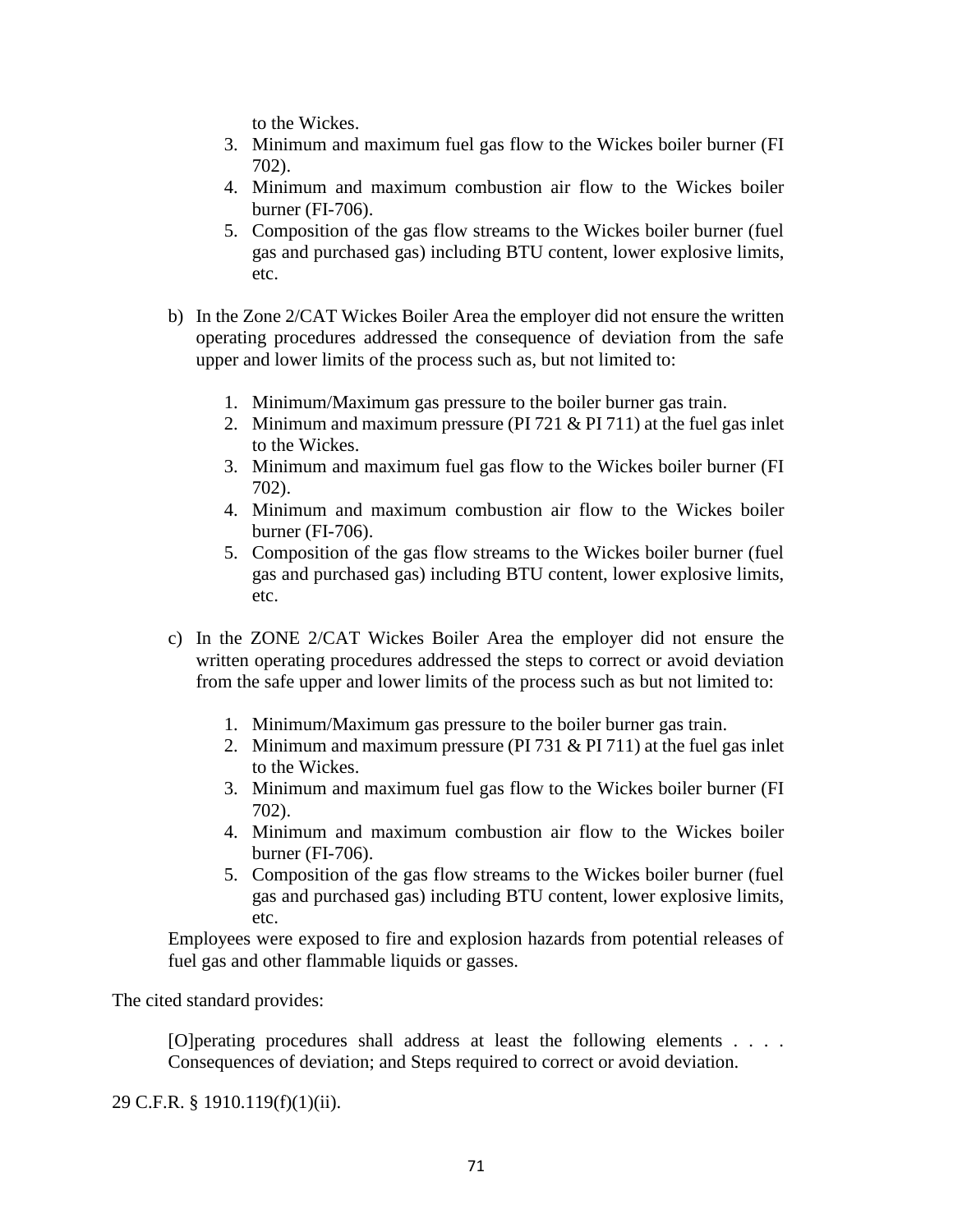This citation item addresses the same subject matter as Citation 1, Item 3—Respondent's operating procedures. Citation 1, Item 3 addressed the procedures from the standpoint of initial startup. In this instance, however, Complainant alleges that Respondent's operating procedures were deficient with respect to their discussion of the limits of the process, the consequences of deviation, and the steps required to correct or avoid deviation. As in Citation 1, Item 3, Respondent does not contend that it had procedures that addressed the alleged deficiencies; rather, it argues that: (1) the standard does not apply; (2) this Citation is duplicative of Citation 1, Item 3; (3) the deficiencies alleged are irrelevant to the startup of the boiler; and (4) and there is no meaningful difference between the use of natural gas and RFG.

The Court has already found that the standard applies. *See* Section IV.A, *supra*. The Court has also found that gas pressure and flow are relevant to startup operations, as subsequent data revealed not only typical operating limits, but also consequences of deviation. *See* Section IV.C.iv, *supra*. While that data may not be in the bypass valve operator's line of sight, that does not make such information irrelevant; instead, it merely impacts the manner in which that information is conveyed/relayed. Presumably, the availability of such information would have a fairly direct impact on the employee who is responsible for operating the valve and the manner in which they "crack the valve a small amount and for a short period of time". *See Resp't Br.* At 61. As to the composition of the gas flow streams, as alleged in Complainant's fifth subpart, the Court has previously found that a meaningful difference exists between the use of RFG (which may be mixed with natural gas) and the use of natural gas alone. As to any other possible iterations of RFG, the Court cannot definitively find that each and every possibility must be accounted for, considering the variability of hydrogen. (Tr. 1712). There was not sufficient evidence to indicate whether accounting for such variability was feasible. However, to the extent that safe outer limits can be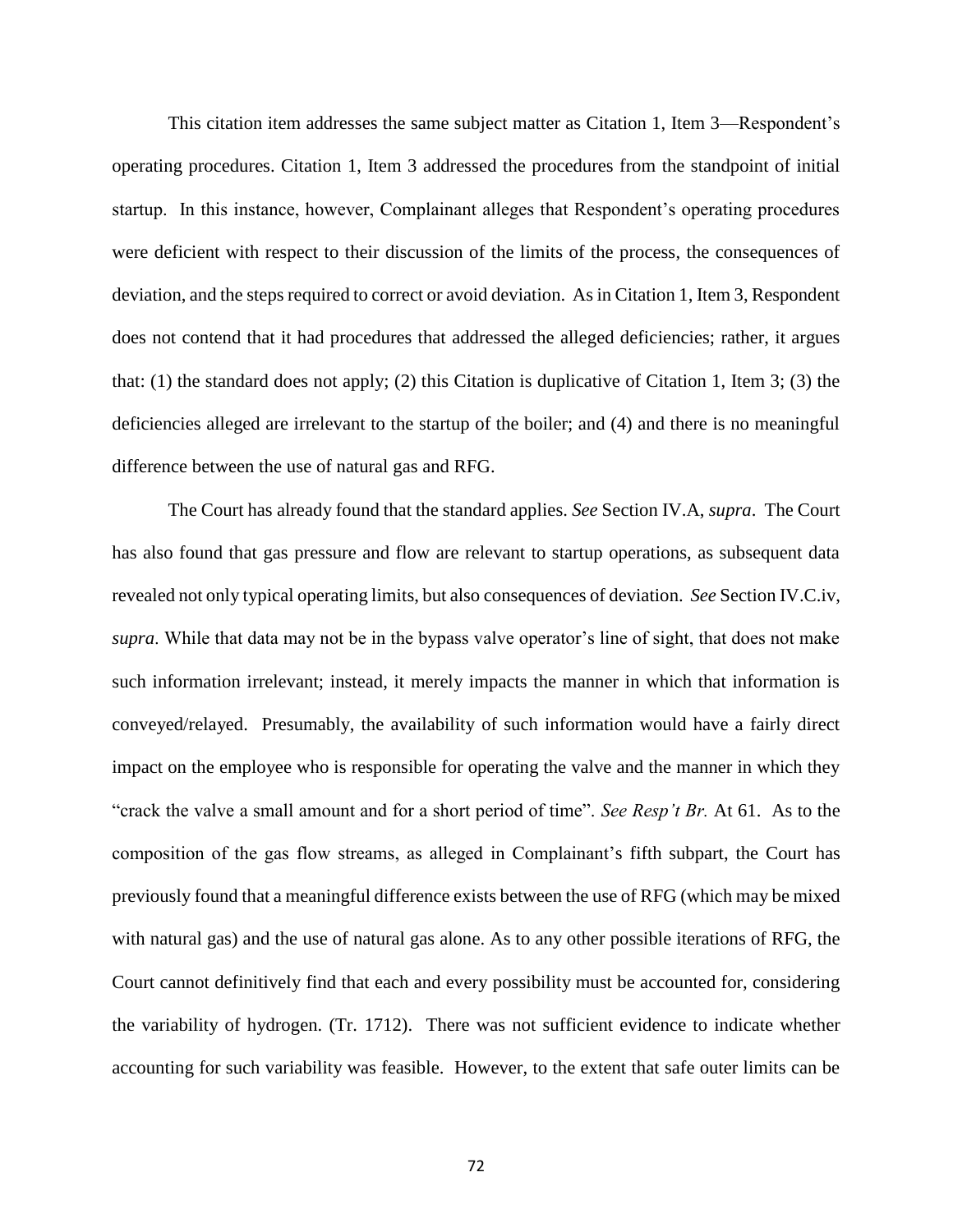imposed, regardless of composition, the fact that RFG can be variable does not absolve Respondent of its responsibility to account for such information and variations in its operating procedures.

Respondent raises a new argument with respect to this item—that it is duplicative of Citation 1, Item 3. While the standard cited is part of the same subsection, and addresses similar subject matter (operating procedures), the citation items address separate parts of the procedures. If Respondent were to abate Citation 1, Item 3 by updating the initial startup procedures, such information would not be sufficient to comply with Respondent's obligations to consider and document the potential consequences of deviation and the steps required to correct or avoid deviation. Thus, the citation items are not duplicative.

With respect to the issues of knowledge and exposure, the Court hereby incorporates its findings on the same issues found in Citation 1, Item 3. *See* Section IV.C.iv. With respect to characterization, the Court has already determined that Respondent is not liable for a repeat violation based on the conduct of GWE-WR. However, given that the hazards alleged in this citation item are the same as those alleged in Citation 1, Item 3, the findings of which have been incorporated by reference, the Court finds that the violation was serious.

The Court finds that Complainant has established a violation of the cited standard. Accordingly, Citation 2, Item 2 is AFFIRMED as a serious violation of the Act.

#### **x. Citation 2, Item 3**

Complainant alleged a repeat violation of the Act in Citation 2, Item 3 as follows:

29 CFR 1910.119 $(g)(2)$ : The employer did not provide refresher training at least every three years to each employee involved in operating a process to assure that the employee understands and adheres to the current operating procedures of the process.

The employer does not provide refresher training at least every three years to each employee involved in operating a process to assure that the employee understands and adheres to the current operating procedures of the process. In the Zone 2/CAT Wickes Boiler Area the employer did not ensure refresher training was provided at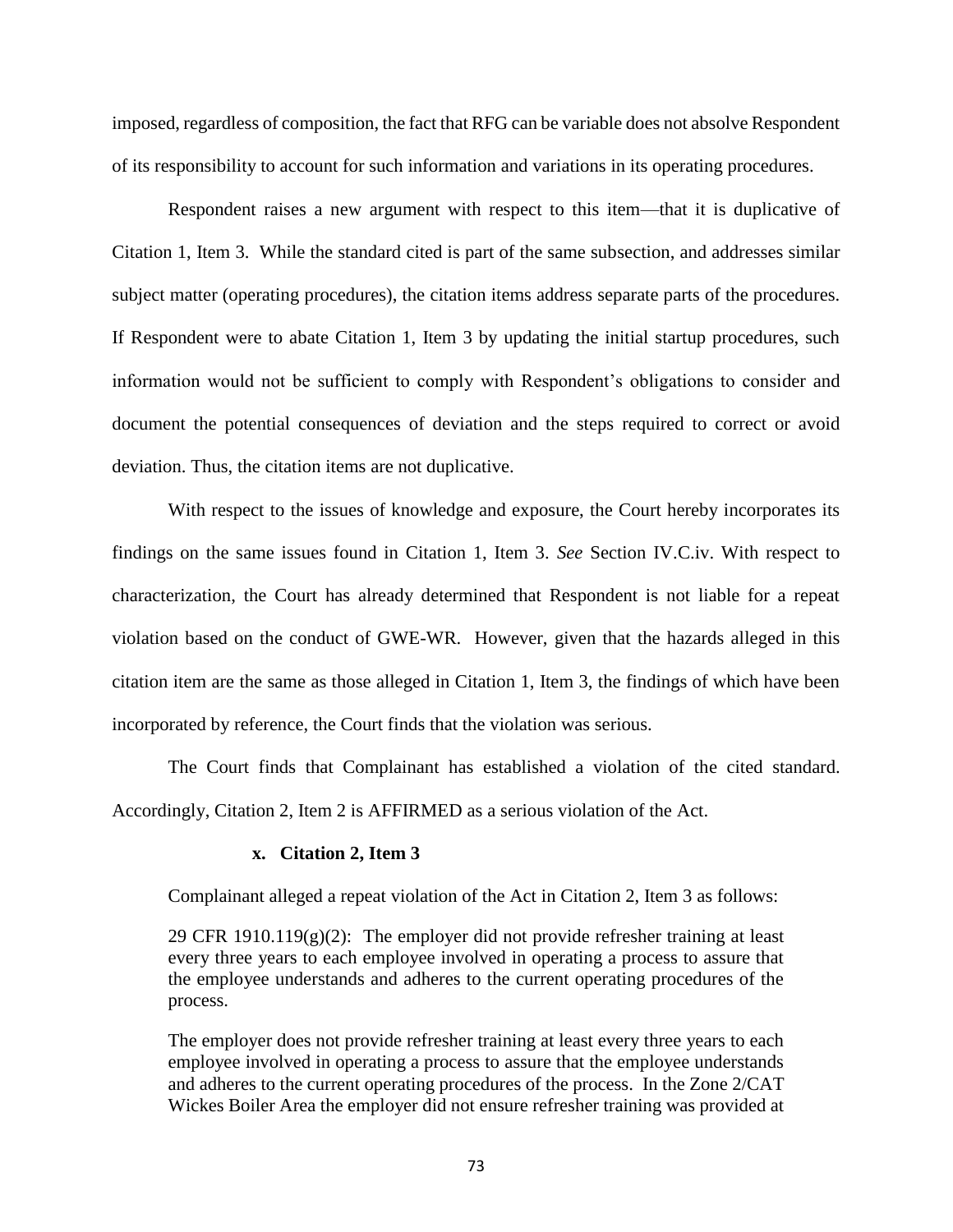least every three years to each employee involved in operating the Wickes Boiler to assure that the employee understood and adhered to the current operating procedures. Employees were exposed to fire and explosion hazards from potential releases of fuel gas and other flammable liquids or gasses.

The cited standard provides:

Refresher training shall be provided at least every three years, and more often if necessary, to each employee involved in operating a process to assure that the employee understands and adheres to the current operating procedures of the process.

### 29 C.F.R. § 1910.119(g)(2).

 $\overline{\phantom{a}}$ 

According to Respondent's training records, within three years of the accident each of the individuals that were involved in starting the boiler received training and was tested with respect to various processes in Zone 2 according to job description. (Exs. C-44 to C-51).<sup>28</sup> According to those documents, Willson, Kellerhall, Operator Sutton, Mann, and Koesler were required to "describe/discuss how to start the Wickes boiler." (*Id.*). The testing for CTs Walker and Sutton did not include a question regarding the Wickes startup procedure, nor did the testing for Smith, who was manning the sight glass. (*Id.*). The only question involving the Wickes posed to Smith asked for a description of "how to switch the fans on the wickes boiler." (C-44, C-45). CT Sutton testified there is no CT-specific testing related to lighting the boiler. (Tr. 325). Respondent's own Incident Investigation Report determined that the training did not cover the steps discussed in an earlier version of the SOP, which Respondent's investigation team found should have been included in subsequent versions of the SOP. (Ex. C-30 at 13).

Many of the employees involved in the explosion testified they had not seen the 2008 version of the Wickes lighting procedure or the section of the Operations Manual dealing with the Wickes. (Tr. 166–70, 249, 284, 322, 539; Ex. C-35). Those same employees gave differing

<sup>28.</sup> Similar exhibits can be found in R-201, R-202, R-204, R-212, R-214, R-219, R-221.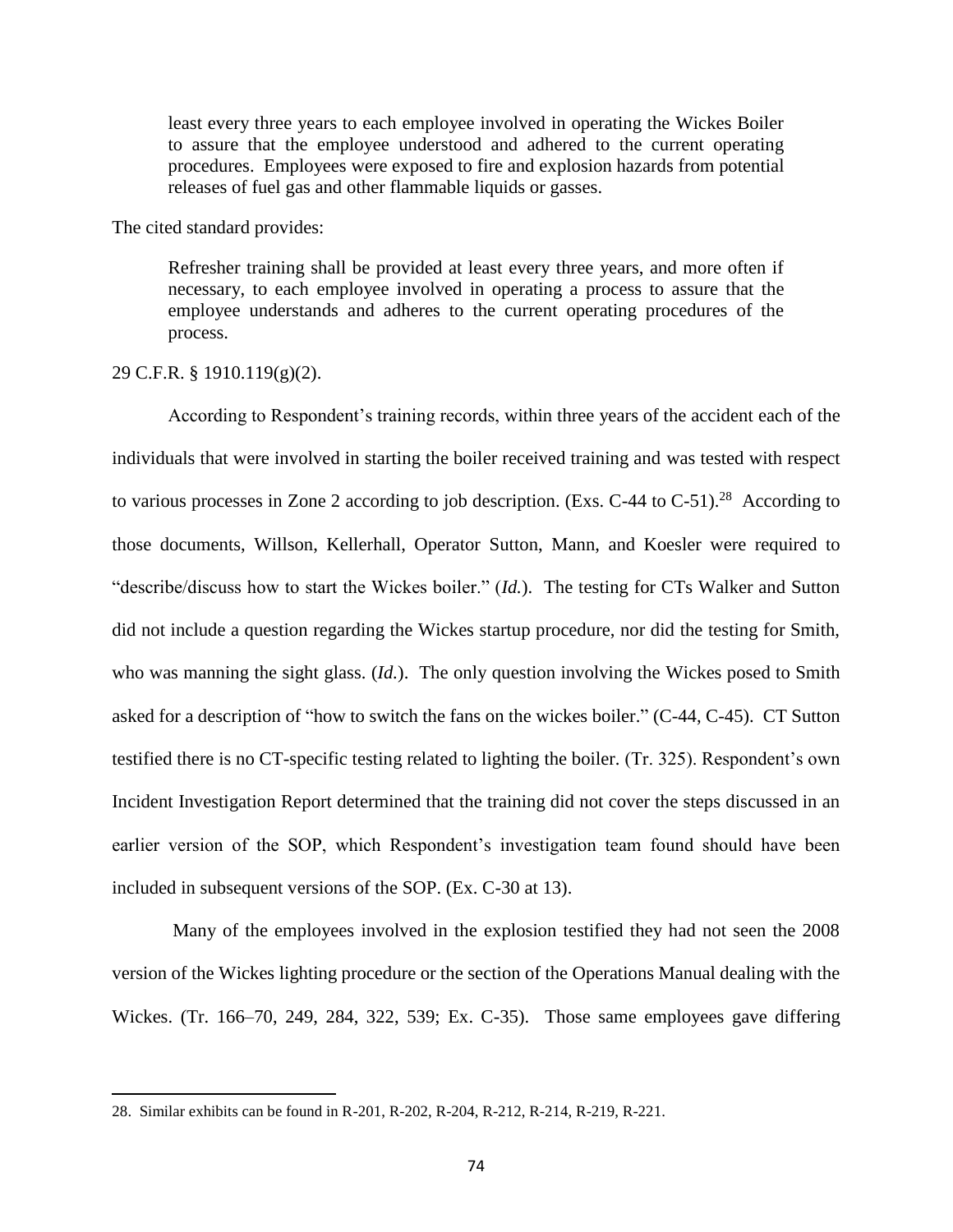descriptions of how to operate the bypass valve, which controls the flow of fuel to the Wickes. All of them agreed, however, that the then-current SOPs were deficient because, at the very least, there was no indication as to how much to open the valve, or for how long. (Tr. 164, 355, 549; Ex. C-33). The Court finds there is enough deviation between the various descriptions to suggest that training was inconsistent and deficient.<sup>29</sup> Considering that the bypass valve was characterized as "very touchy" and that slight movements could drastically change the fuel flow rate to the firebox (so much so that Respondent previously attempted installing a smaller valve), Respondent had an obligation to provide more specific training and instruction to its employees. *J.K. Butler Builders, Inc.*, 5 BNA OSHC 1075 (No. 12354, 1977) ("A review of applicable case law leads us to define a work rule as an employer directive that requires or proscribes certain conduct, and that is communicated to employees in such a manner that its mandatory nature is made explicit and its scope clearly understood."). Further, nearly all who testified, including supervisory personnel, agreed that the Wickes lighting procedures were deficient and should have included the bolded warnings contained in the 2008 lighting procedure. (Tr. 167–71, 549, 710–11, 714; Ex. C-33, C-35).

Based on the foregoing, the Court finds that Respondent violated the terms of the standard by failing to provide thorough and consistent training to its employees such that they were aware of and could execute the lighting procedure. Respondent knew or should have known of the

 $\overline{a}$ 

<sup>29.</sup> Koesler stated that he was trained to open the valve "1/4 spoke", that there was no set amount of time to leave open, and that he was told to purge "until you thought it was ok". (Tr. 113, 116, 121). Kellerhall testified that he did not recall specific instructions other than that the valve is "very touchy" and that you "don't want to leave it open very long." (Tr. 219). CT Sutton testified that he told the investigator that you turn the valve about an inch. (Tr. 301). Willson testified that he had not been instructed as to any specific instructions regarding the valve, instead characterizing the process as a "dance". (Tr. 353). McCurtain stated that he was trained to open the valve "slightly" or "just a little bit" and that if you don't achieve ignition "quickly" or "shortly" to close the valve. (Tr. 518, 528). Finally, Howard, who provided training and testing, testified that he trained operators to "[s]lowly open it until you reach one spoke . . . . And if it does light, you move on with the procedure; if it does not, then you close it off." (Tr. 693).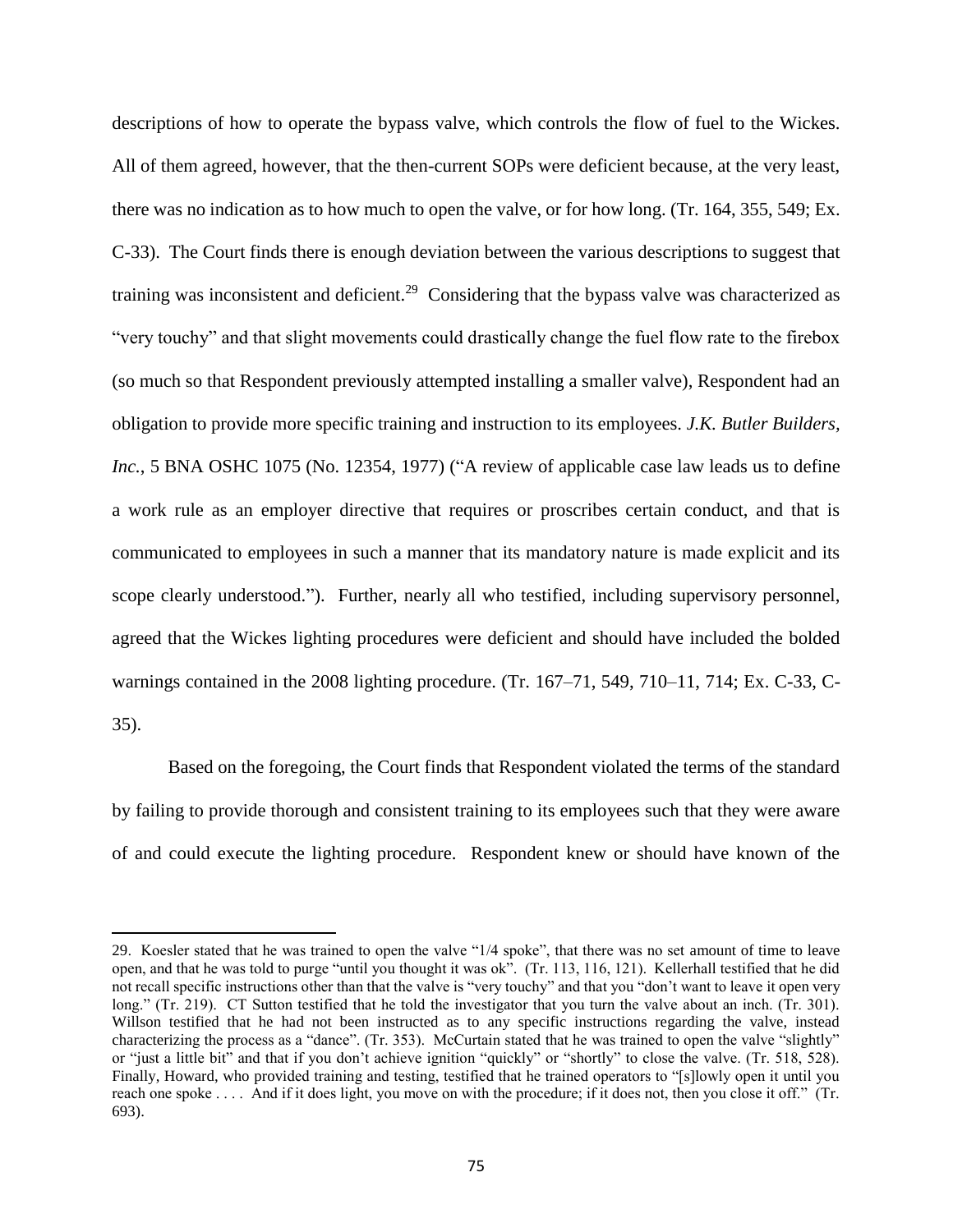violation because its managers were responsible for providing training and for updating, reviewing, and approving the procedures. *See Revoli Constr., Co.*, 19 BNA OSHC 1682 (No. 00- 0315, 2001) (holding that actual or constructive knowledge of supervisory personnel can be imputed to their employer). Further, due to the failure to properly train its employees, Respondent exposed them to the hazard of fire and explosion, which, as described above, can cause serious injury and/or death. Accordingly, Citation 2, Item 3 is AFFIRMED as a serious violation of the Act.

## **xi. Citation 2, Item 4**

Complainant alleged a repeat violation of the Act in Citation 2, Item 4 as follows:

29 CFR 1910.119(j)(2): The employer did not establish and implement written procedures to maintain the on-going mechanical integrity of process equipment:

The employer does not establish and implement written procedures to maintain the on-going mechanical integrity of process equipment. In the Zone 2/CAT Wickes Boiler Area the employer did not ensure written procedures were established and implemented for the testing and inspection of the Low Combustion Air Flow Fuel Gas Shut-off system safeguard. Employees were exposed to fire and explosion hazards from potential releases of fuel gas and other flammable liquids or gasses.

The cited standard provides:

The employer shall establish and implement written procedures to maintain the ongoing integrity of process equipment.

29 C.F.R. § 1910.119(j)(2).

According to CSHO Hartung, Respondent failed to have an established and written procedure to maintain the mechanical integrity of process equipment. (Tr. 1060). Specifically, he noted that the refinery had relied on a breakdown maintenance system, as opposed to a preventative system of maintenance to ensure equipment was kept in working order. (Tr. 1062). Although he noted that management was well-versed in process safety management and the need for such a program, they did not have an established, written procedure in place. (Tr. 1063).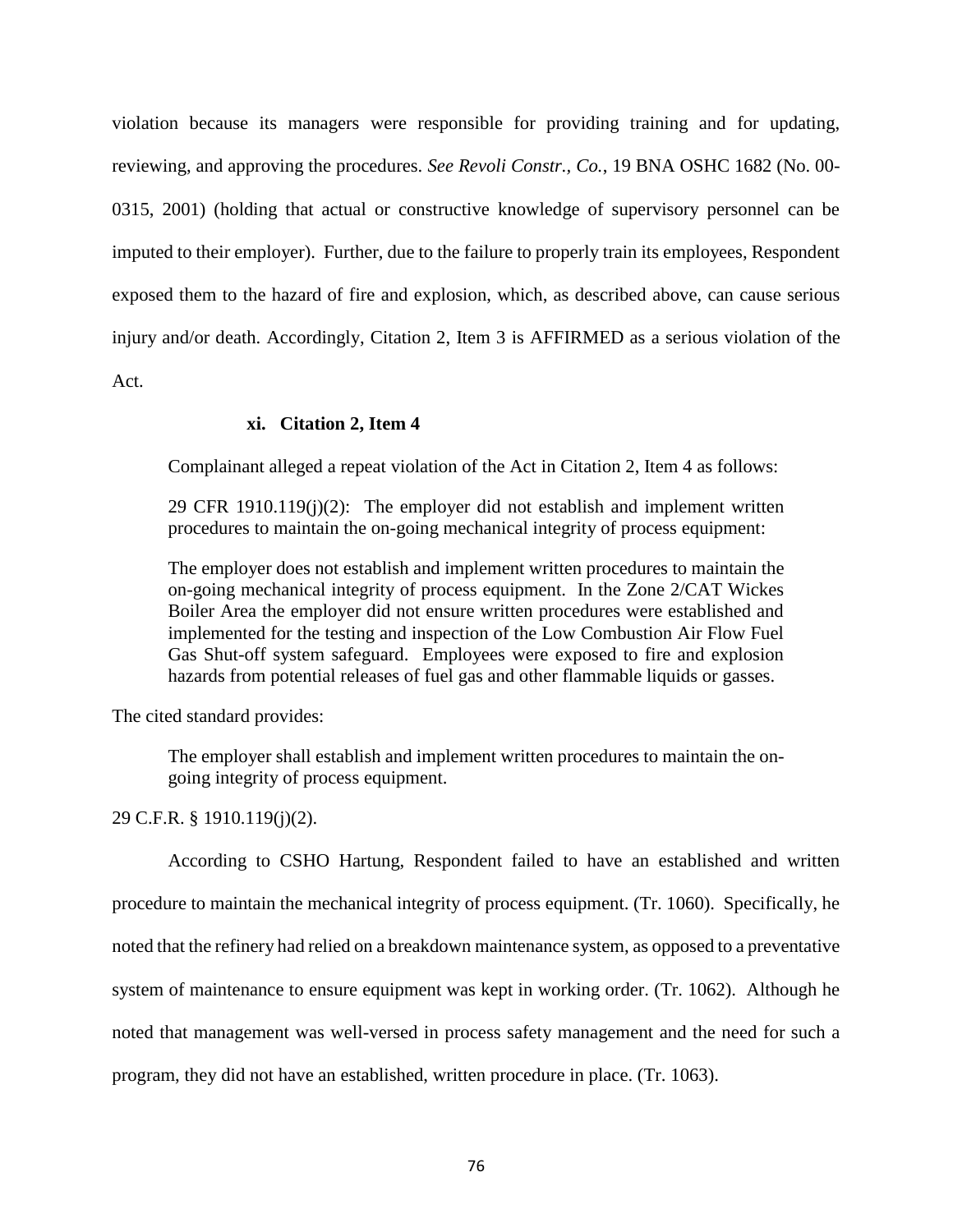Respondent contends that Complainant failed to prove a violation of this performancebased standard, arguing that it had determined that a procedure to ensure that an air flow switch worked properly was sufficient and that Complainant is attempting to supplant its own determination of how to properly implement the requirements of the standard. Finally, Respondent contends that, insofar as its procedures were not compliant, any violation should be considered *de minimis* because the boiler was inspected annually by the State of Oklahoma. Any deficiency in procedure, therefore, would not create a hazard to employees because the boiler had been deemed safe and functional by a third party.

The Court finds that Complainant has established a violation of the cited standard. The standard requires Respondent to "establish and implement written procedures." 29 C.F.R. § 1910.119(j)(2). The only evidence of a written procedure was a document that was labeled "Draft" in multiple locations throughout the document. (Ex. C-58). In addition, the document contained editing lines, which are associated with the "Track Changes" function in Microsoft Word. (*Id.*). There was no testimony as to whether this draft was established as the proper procedure, nor, based on the date of the document, does it appear that Respondent was responsible for generating it in the first place. The only indication that a procedure for maintaining mechanical integrity even existed appears in the OSHA 1-B Narrative for this citation item. (Ex. R-16). In that narrative, Howard told CSHO Hartung that he could not remember whether there was a written procedure for testing the airflow interlocks, but that there was a checklist. (*Id.*). No such checklist was introduced into the record.

Based on the foregoing, it does not appear that Respondent had an established and written procedure for maintaining the on-going integrity of process equipment. Although CSHO Hartung noted that Respondent was well-versed in PSM and the necessity of such a program, this does not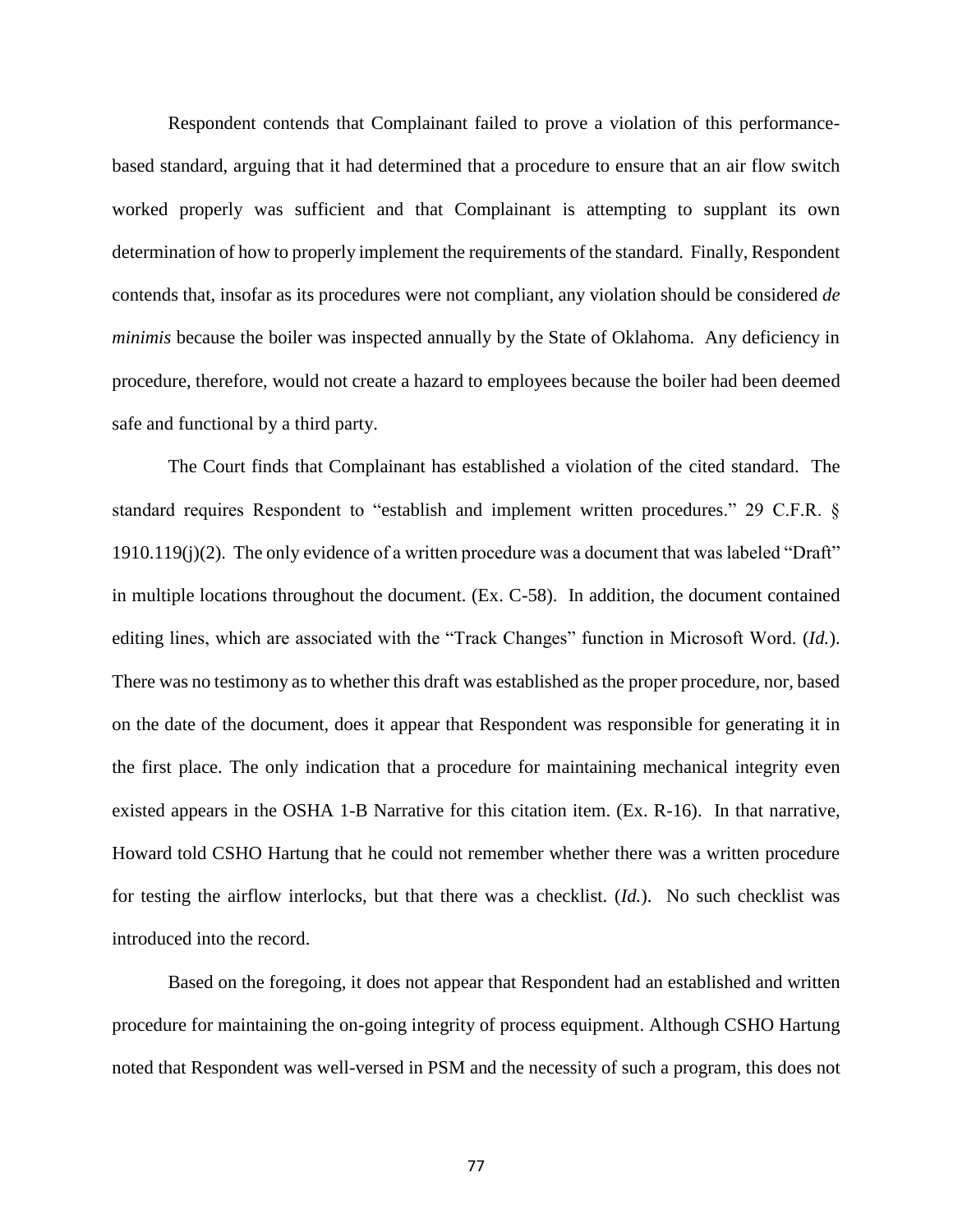make up for not having one. Draft procedures, such as the one at issue, can produce confusion, especially, as here, where the procedures have edit marks, leaving the operator to guess at whether the procedure they are attempting to follow is accurate. Without specific procedures, and an established program to ensure that process equipment is functioning properly, Respondent exposed its employees to potential explosion and fire hazards. (Tr. 1158). Contrary to Respondent's argument, it is of little consequence that a third party verified the functionality of the boiler's fuel controls. The obligation to ensure the ongoing mechanical integrity of the process equipment lies with Respondent. The failure to have a thorough procedure to examine the process controls, such as safety interlocks, exposed employees to serious injury because the purpose of those interlocks is to automatically close down fuel valves in a low airflow situation. If those interlocks were to fail, or not work as intended, then the firebox could be flooded, which can lead to an explosion.

Finally, based on the fact that, at the very least, it had a draft procedure for testing the interlocks, Respondent knew or could have known of the violative condition. Accordingly, Citation 2, Item 4 is AFFIRMED as a serious violation of the Act.

#### **xii. Citation 2, Item 5**

Complainant alleged a repeat violation of the Act in Citation 2, Item 5 as follows:

29 CFR  $1910.119(1)(1)$ : The employer did not establish and implement written procedures to manage changes to process chemicals, technology, equipment, and procedures; and, changes to facilities that affect a covered process:

- a) In the Zone 2/CAT Wickes Boiler Area the employer did not ensure management of change procedures were implemented to manage changes to the process operating procedures such as, but not limited to:
	- 1. The amount of time the firebox is purged prior to attempting to light the pilot of after a failed burner lighting attempt.
	- 2. The amount that the gas control valve bypass valve is to be opened.
	- 3. The time that the gas control valve bypass valve is allowed open before the burner lights.
- b) In the Zone 2/CAT Wickes Boiler Area the employer did not ensure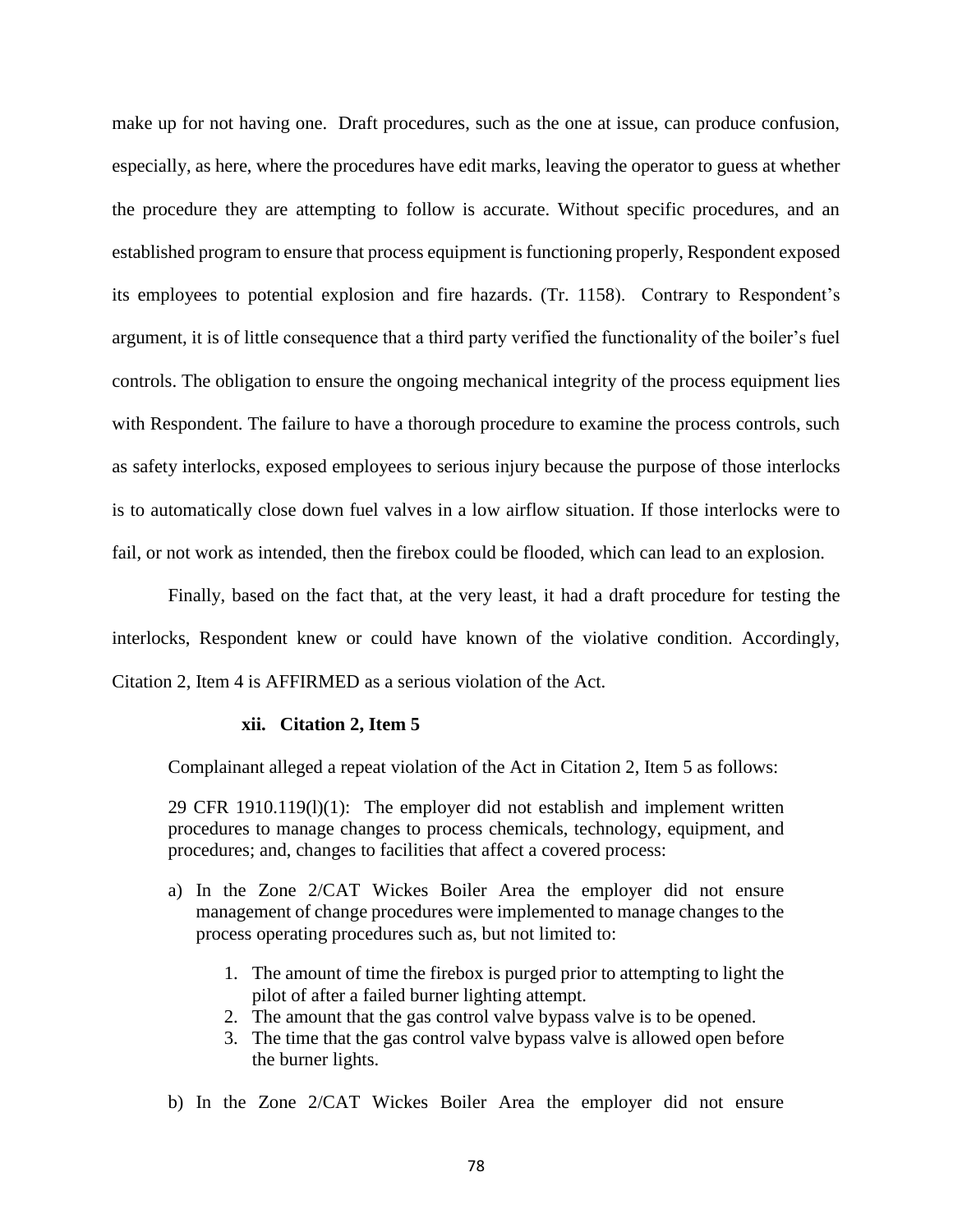management of change procedures were implemented to manage changes to the process equipment, such as the addition of temporary power to operate the Wickes Boiler.

Employees were exposed to fire and explosion hazards from potential releases of fuel gas and other flammable liquids or gasses.

The cited standard provides:

The employer shall establish and implement written procedures to manage changes (except for "replacements in kind") to process chemicals, technology, equipment, and procedures; and changes to facilities that affect a covered process.

#### 29 C.F.R. § 1910.119(l)(1).

This citation item is a companion to Citation 1, Item 4, which addressed the failure to inform and train employees on the changes to the operating procedure after the 2008 explosion. The only difference is that the standard cited in the present citation item addresses Respondent's obligation to establish and implement written procedures to manage those changes. *Compare* 29 C.F.R. § 1910.119(l)(1), *with id.* § 1910.119(l)(3). As such, the arguments proffered by Complainant and Respondent are virtually the same, as is the Court's ruling.

Complainant asserts that, with respect to instance (a), Respondent failed to implement an MOC in response to changes that were made to the equipment following the 2008 explosion; namely, the introduction of a smaller fuel gas bypass valve. (Tr. 713–14; Ex. C-19). Respondent's employees testified, and the Court agrees, that changes made to the valve size required the implementation of new written procedures as the change impacted the flow rate of fuel. After it was determined that the smaller valve would not work, Respondent reverted back to the original 3-inch valve. (Tr. 312). Notwithstanding the change back to the original, Complainant contends that Respondent's failure to update the SOP to also reflect that change constituted a violation because Respondent failed to update its SOP to reflect this change "for several years." *Compl't Br.* at 63. The problem for Complainant, however, is that the SOPs were updated to reflect the change back to the 3-inch valve in 2010. (Ex. C-36). Complainant asserts that the failure to implement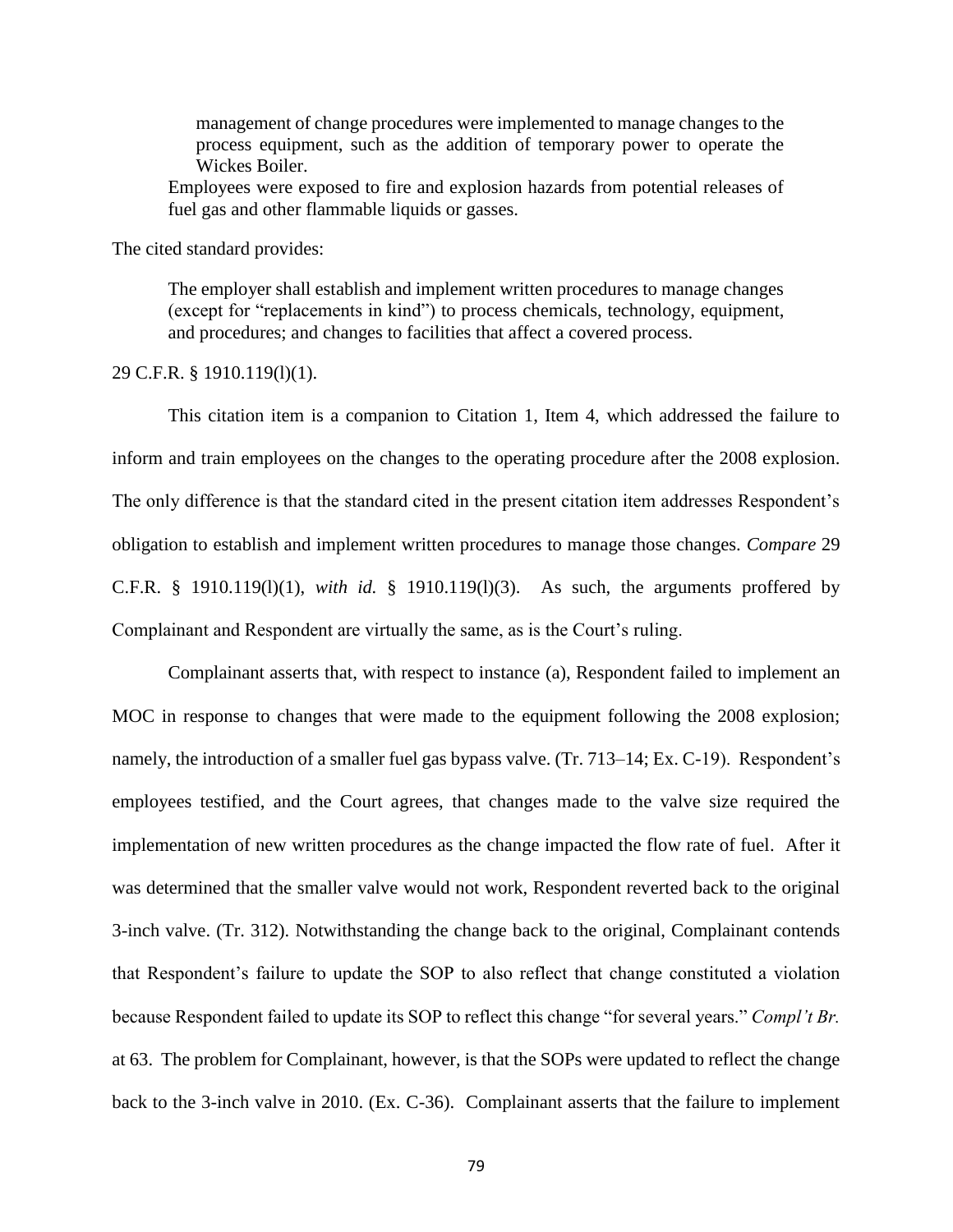MOC after the 2008 changes is a continuing violation of the standard. This would only be correct if there had been no subsequent changes to the procedure; the moment that the procedures were changed, the violation no longer continued (at least insofar as Respondent was obliged to implement written procedures for a process that no longer existed). Therefore, as to instance (a), the Court does not find a violation of the standard.

However, with respect to instance (b), the Court finds, as it did in Citation 1, Item 4, that Respondent was obligated to implement written procedures regarding the use of temporary power to light the Wickes. *See* Section IV.C.v. Since the Court has already addressed the necessity of implementing MOC with respect to the use of temporary power, it will incorporate by reference the findings in Section IV.C.v. Based on those findings, Citation 2, Item 5, instance (a) is VACATED, and instance (b) is AFFIRMED as a serious violation of the Act.

## **xiii. Citation 3, Item 1**

Complainant alleged an other-than-serious violation of the Act in Citation 3, Item 1 as follows:

29 CFR 1910.147 $(c)(4)(ii)(A)$ : The energy control procedures did not contain a specific statement on the intended use of the procedure.

The employer does not ensure energy control procedures contain a specific statement on the intended use of the procedure. In the Zone 2/CAT Wickes Boiler Area the employer did not ensure the energy control procedures for the lockout/tagout of the fuel gas and purchase gas supply lines to the Wickes Boiler burner contain a specific statement on the intended use. Employees were exposed to fire and explosion hazards from potential releases of fuel gas and other flammable liquids or gasses.

The cited standard provides:

The procedures shall clearly and specifically outline the scope, purpose, authorization, rules, and techniques to be utilized for the control of hazardous energy, and the means to enforce compliance including, but not limited to, the following: (A) A specific statement of the intended use of the procedure.

29 C.F.R. § 1910.147(c)(4)(ii)(A).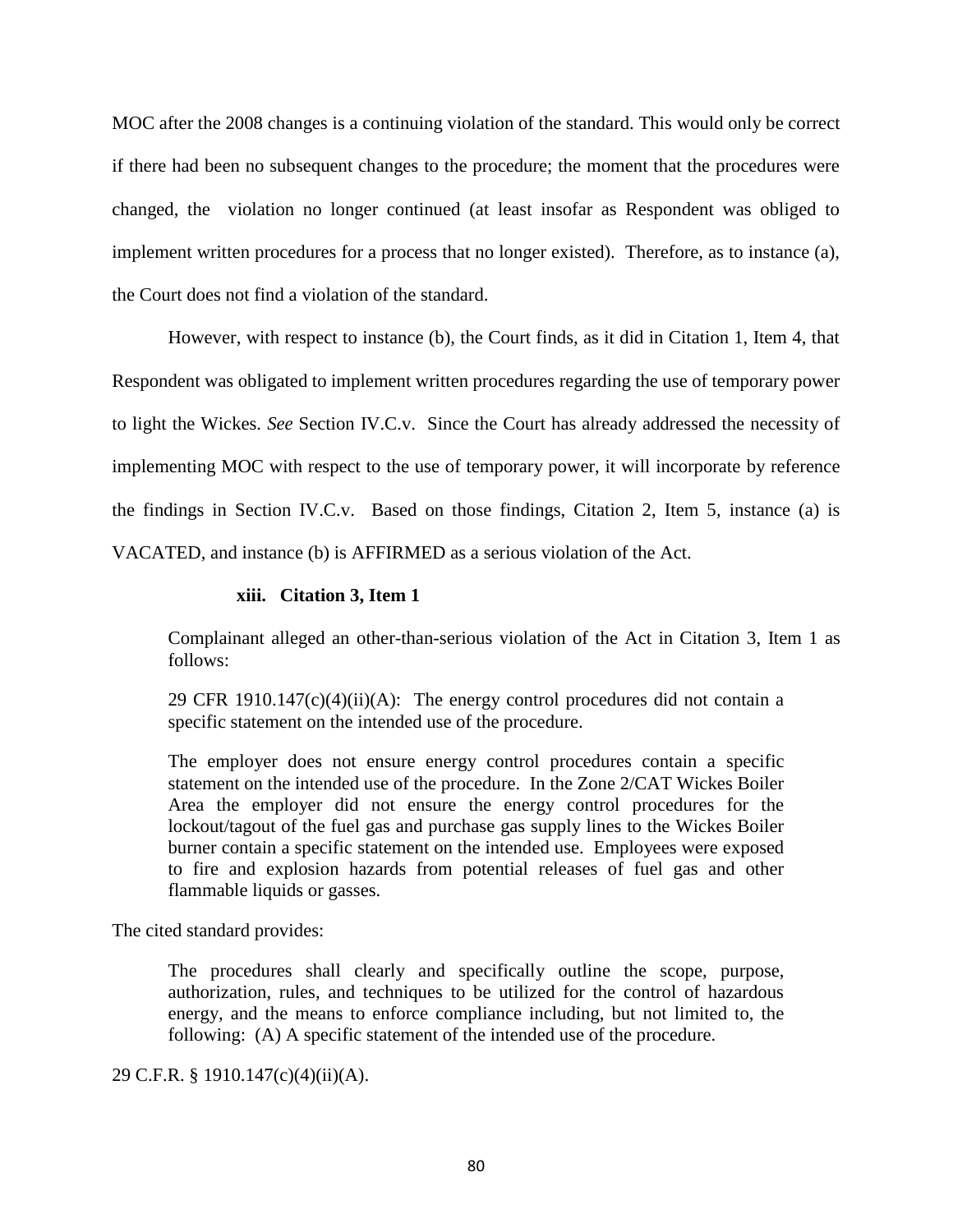In his brief, Complainant asserts that, due to the Court's page-limit restrictions, he did not include a discussion of the merits of Citation 3, Item 1, instead opting to rest on the record evidence. *Compl't Br.* at 75. The Court has reviewed the transcript for any mention of Citation 3, Item 1 from Inspection No. 663538, which was issued by CSHO Hartung, and cannot find a single mention of either the citation item itself or  $1910.147(c)(4)(ii)(A).^{30}$  Although the OSHA 1-B Narrative was introduced into evidence as a preliminary matter, no subsequent discussion of that document occurs in the transcript. (Ex. R-18). Without testimony or supporting evidence, the Court is not in a position to determine whether a violation of the standard occurred, whether Respondent had knowledge of the violation, or whether employees were exposed to a hazardous condition. Without such evidence, the Court finds that Complainant failed meet its burden of proving a violation of the standard. Accordingly, Citation 3, Item 1 is VACATED.

### **D. The Warehouse Inspection – Docket No. 13-0644 – Inspection No. 778042**

### **i. Citation 1, Item 1**

Complainant alleged a serious violation of the Act in Citation 1, Item 1 as follows:

29 CFR 1910.23(a)(2): Every ladderway floor opening or platform was not guarded by a standard railing, or swinging gate or so offset that a person cannot walk directly into the opening.

The employer does not ensure every ladderway floor opening or platform was guarded by a standard railing, or swinging gate or so offset that a person cannot walk directly into the opening. This violation was observed on or about November 26, 2012, in the Crude and Alky Units where the employer did not ensure that ladderway floor openings were guarded by standard railing, or equivalent means, exposing employees to fall hazards greater than 4 feet above the ground.

The cited standard provides:

 $\overline{\phantom{a}}$ 

Every ladderway floor opening or platform shall be guarded by a standard railing with standard toeboard on all exposed sides (except at entrance to opening), with the passage

<sup>30.</sup> CSHO Rambo also issued a Citation 3, Item 1 in Inspection No. 778042, which was discussed at trial.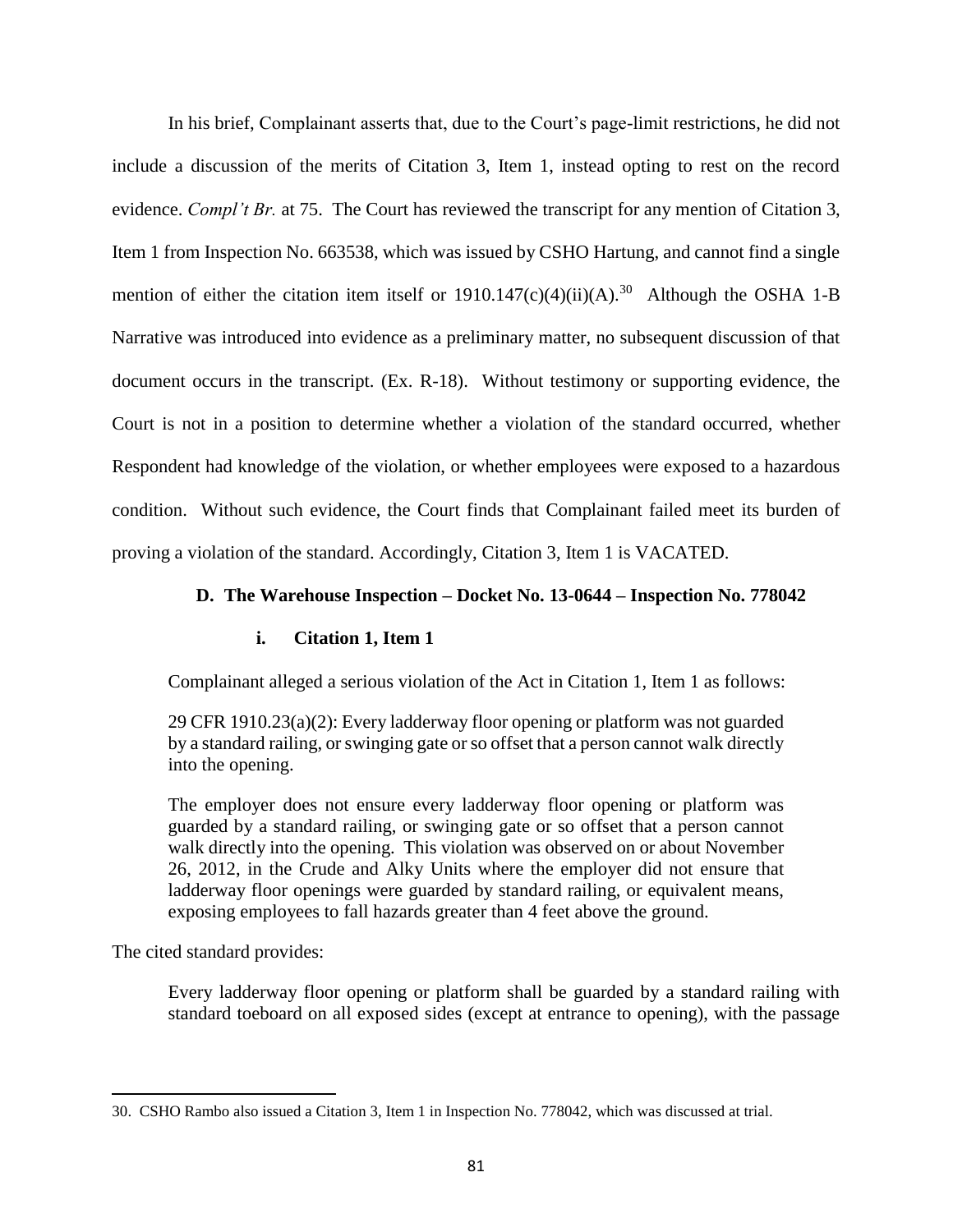through the railing either provided with a swinging gate or so offset that a person cannot walk directly into the opening.

29 C.F.R. § 1910.23(a)(2).

This citation item is based on CSHO Rambo observing two separate ladderways that were either left unguarded or had the swing gate tied back with chicken wire in the Crude and Alky Units. (Tr. 1426–28, 1492; Ex. C-72). Rambo testified he observed contractor employees working near the missing and/or tied-back swing gates, which exposed them to a fall of roughly 15–30 feet. (Tr. 1430). Because the exposed employees were contractors, Rambo determined that Respondent was liable as the correcting or controlling employer pursuant to OSHA's Mult-Employer Worksite doctrine. (Tr. 1435). Rambo could not determine who had created the condition or for how long it had lasted. (Tr. 1492–93).

According to David Johnson, who was a safety specialist for Respondent from 1995 to 2013, Respondent instituted a ladderway program, as it were, in response to a previous inspection citation. (Tr. 2129). In addition, Johnson testified that Respondent hired two contractors for this specific turnaround "whose sole job was to go with the safety guy and an operator to every unit, every ladderway in every unit, identify them, and then make sure that there was appropriate guarding on them." (Tr. 2129). Pursuant to this program, Respondent ended up modifying or installing protection on over *600* different ladderway openings and placed a priority on all requests to fix such openings. (Tr. 2129–30). According to David Armstrong, Respondent's warehouse technician, swing gates are stored in the warehouse and are issued to supervisors on request. (Tr. 1349–50).

Respondent contends that Complainant did not establish that it failed to exercise reasonable diligence such that it could have known of the violative condition, and the Court agrees. As noted above, there is no evidence indicating how long the cited condition existed. In order to determine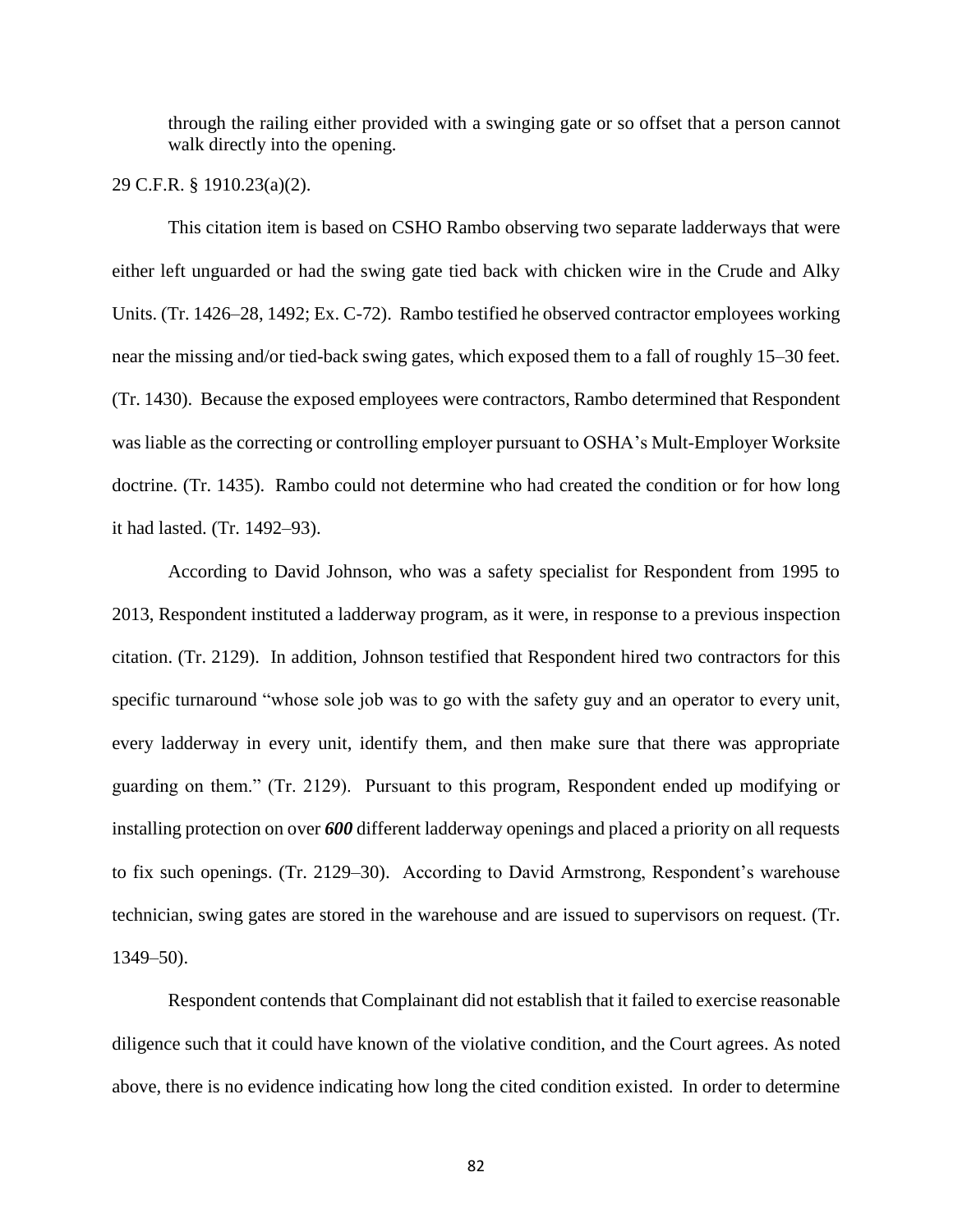whether Respondent could have known of the violation, there must be evidence that Respondent had the opportunity to observe it. *See Cranesville Block Co., Inc./Clark Division*, 23 BNA OSHC 1977 (No. 08-0316 *et al.*, 2012) (holding that complainant's failure to introduce evidence regarding length of time condition existed, respondent's inspection program, or its exercise of reasonable diligence precluded a finding of constructive knowledge). Rambo testified that he based his determination of knowledge on the fact that Dan Looney, Respondent's Safety Manager, told him that he had observed open ladderways in the past. (Tr. 1493). Looney told Rambo that he would direct the contractor to fix or close the ladder if he observed the conditions described above. (Tr. 1493–94). Rambo also testified that during the turnaround each unit had a supervisor and a safety technician during each shift, intimating that Respondent had the opportunity to observe the conditions. (Tr. 1434).

Whether considering the foregoing under a multi-employer theory, or just the typical employer knowledge analysis, the Court finds that Complainant has failed to prove its *prima facie*  case. Whether Looney saw other open ladders at other locations at some point in time does not establish that Respondent was aware of the particular violations at issue in this citation item. In fact, in response to cross-examination, Rambo admitted that Looney told him they direct contractors and employees to close swing gates or replace them if they are open or otherwise in need of repair and that this is what a reasonable employer would do under such circumstances. (Tr. 1493–94). Complainant did not rebut Respondent's claims that it had such a program of inspection and repair in place. Given that there was no indication as to how long these two isolated conditions existed, and considering that Respondent took extensive measures to uncover violations by implementing an inspection and repair program, the Court finds that Complainant failed to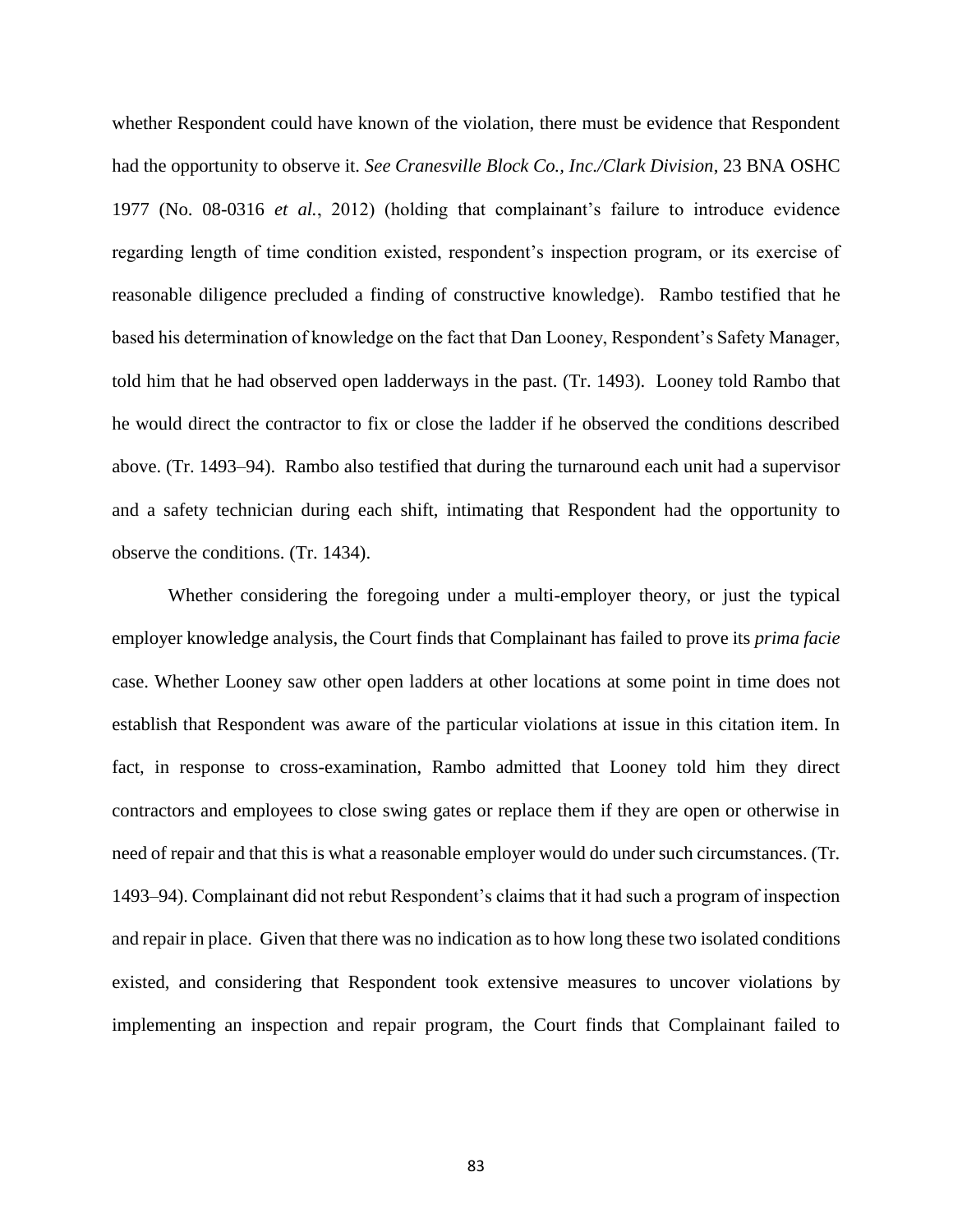establish that Respondent knew or could have known of the condition. Accordingly, Citation 1,

Item 1 is VACATED.

## **ii. Citation 1, Item 2**

Complainant alleged a serious violation of the Act in Citation 1, Item 2 as follows:

29 CFR 1910.101(b): The in-plant handling, storage, and utilization of all compressed gases in cylinders, portable tanks, rail tankcars, or motor vehicle cargo tanks were not in accordance with Compressed Gas Association Pamphlet P-1- 1965, which is incorporated by reference as specified in CFR 1910.6:

The employer does not ensure the in-plant handling, storage, and utilization of all compressed gases in cylinders, portable tanks, rail tankcars, or motor vehicle cargo tanks is in accordance with Compressed Gas Association Pamphlet P-1-1965, which is incorporated by reference as specified in CFR 1910.6. The violation was observed on or about October 29, 2012, in the welding shop the employer did not ensure that compressed gas cylinders were stored with protective caps exposing employees to struck-by hazards.

The cited standard provides:

The in-plant handling, storage, and utilization of all compressed gases in cylinders, portable tanks, rail tankcars, or motor vehicle cargo tanks shall be in accordance with Compressed Gas Association Pamphlet P-1-1965, which is incorporated by reference as specified in § 1910.6.

29 C.F.R. § 1910.101(b).

During Rambo's inspection of the warehouse, he observed a number of compressed gas cylinders that did not have caps on them. (Ex. C-72 at 6–8). This was confirmed by Armstrong, who works in the warehouse. (Tr. 1319). Armstrong testified that the gas cylinders were used by various employees and contractors. (Tr. 1322). According to Rambo, he interviewed the maintenance superintendent, Johnny Reddell, who told him that the cylinders had been left in that condition since a dust disturbance closed down the warehouse for a week and that the caps were only placed back on the cylinders after he brought it to their attention. (Tr. 1386, 1389–90). Based on his observations and interviews, Rambo determined that Respondent violated the standard.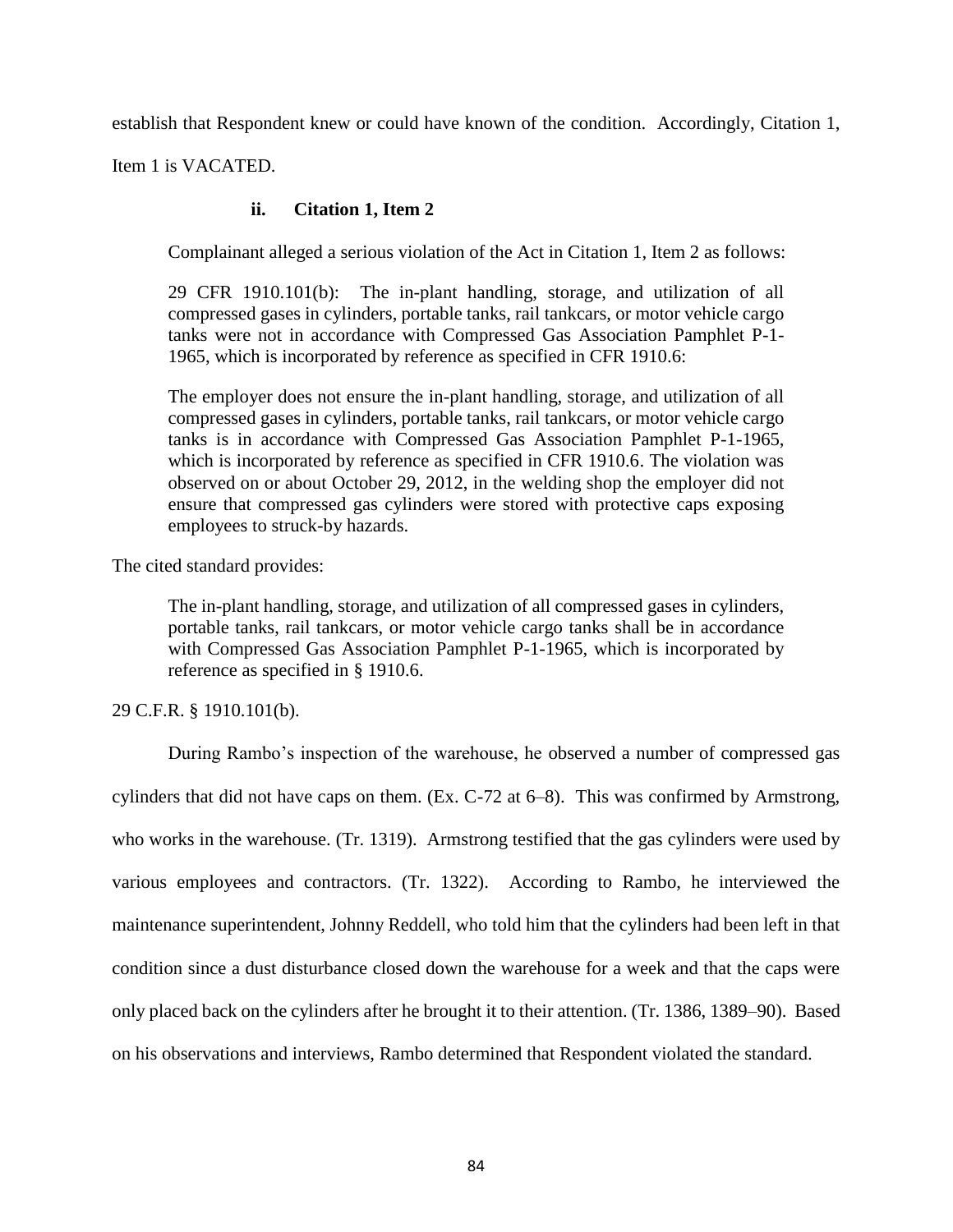First, the Court rejects Respondent's argument that the cylinders in question were actively being used, rather than stored. Armstrong initially testified that the cylinders were located in the welding shop, which means that they were not in a storage location and were in use. (Tr. 1363– 64). However, under cross-examination, Armstrong admitted that he did not know whether the cylinders had been used either in the last 24 hours or on any of the previous shifts. (Tr. 1372). As noted above, however, Reddell told Rambo that they placed the caps back on the cylinders after it had been pointed out to them. If the cylinders were being used, there would have been no need to place the caps on them. Further, the Court rejects the idea that because the cylinders were not in a typical storage location they are not being "stored". Other than Armstrong's testimony as to the location of the cylinders, there was no indication that they were in use at the time of the inspection. This is supported by the fact that the various tubes and wires associated with the cylinder were neatly wrapped around the cylinder. (Ex. C-72 at 6). Because the cylinders were being stored without caps, the Court finds that Respondent violated the standard.

Second, the Court finds that Respondent knew or could have known of the condition. According to Rambo's testimony, the condition had existed for at least a week. (Tr. 1390). Admittedly, the warehouse had been closed for most of that time due to a dust disturbance that prevented employees from working in the warehouse; however, Rambo testified that there were employees working in the warehouse when he arrived.<sup>31</sup> (Tr. 1389–90). The cylinders were stored in a fairly conspicuous area that could have been observed by anyone passing through. (Tr. 1320; Ex. C-72). Because it is not known who created the condition, Respondent contends that it should not be held liable as a controlling employer.

 $\overline{a}$ 

<sup>31.</sup> In that respect, the Court rejects Respondent's argument that there were no employees in the facility at the time of the inspection. *See Resp't Br.* at 70 n.22.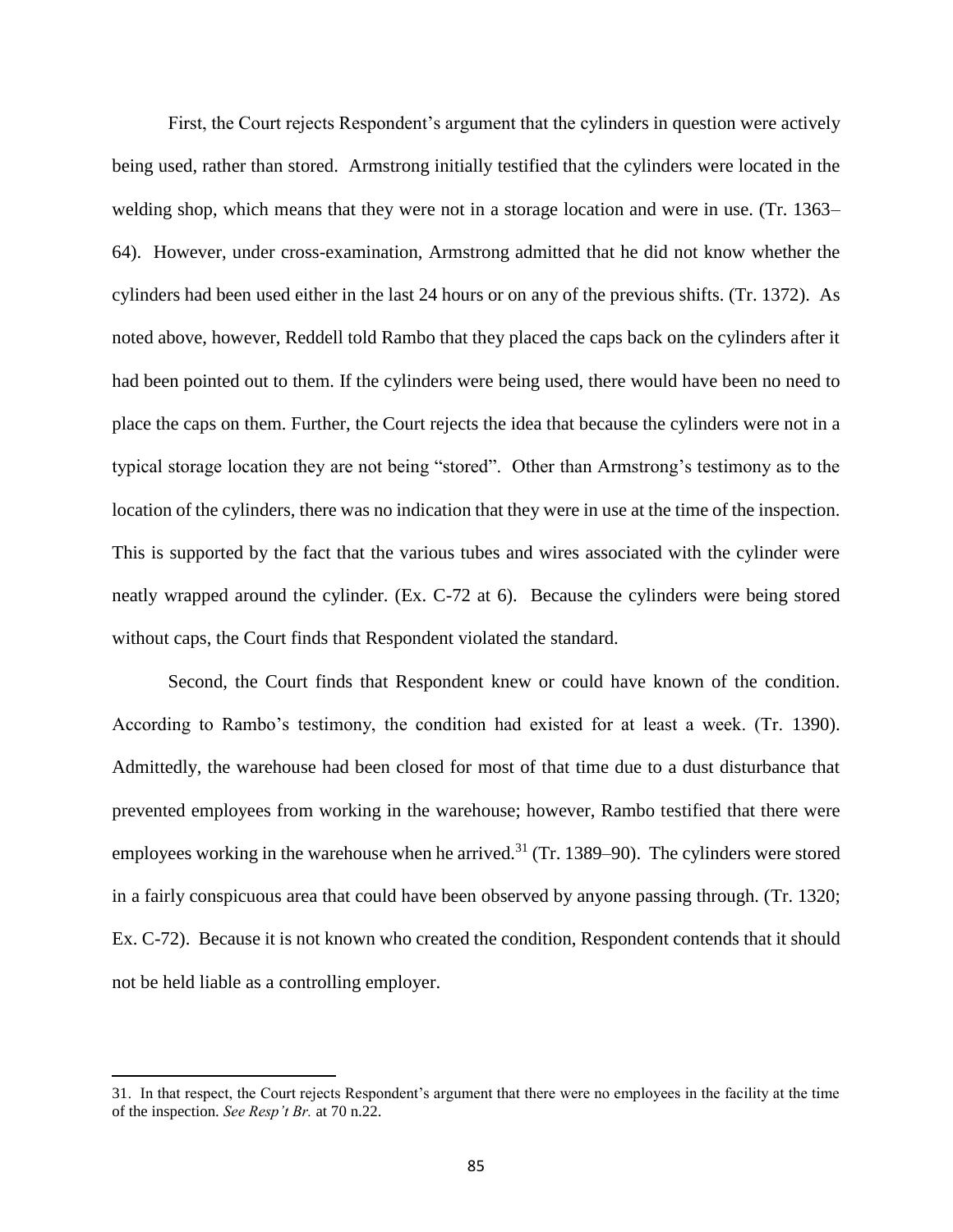"[A]n employer with overall supervisory authority at a multi-employer work site, who has hired and entered into contractual relationships with subcontractors who are performing the work at the site, can be found liable for violations created by the subcontractors, as long as the controlling employer 'could reasonably have been expected to prevent or abate by reason of its supervisory capacity.'" *E.P. Guidi, Inc.*, 21 OSHC BNA 1413 (No. 04-1055, 2006) (quoting *Grossman Steel & Aluminum Corp.*, 4 BNA OSHC 1185, 1188 (No. 12775, 1975)). In this case, as opposed to cases like *E.P.Guidi*, the worksite is owned and wholly controlled by Respondent. Further, Respondent's witnesses testified that, during the turnaround, each unit was assigned a Wynnewood Refining Company supervisor and safety technician to ensure compliance with safety rules and, therefore, Respondent took responsibility for ensuring the safety of both employees and contractors. (Tr. 2111–2112). *See Grossman*, 4 BNA OSHC at 1188 ("The general contractor is well situated to obtain abatement of hazards, either through its own resources or through its supervisory role with respect to other contractors. It is therefore reasonable to expect the general contractor to assure compliance with the standards insofar as all employees on the site are affected."). Finally, Armstrong testified that at least one of the supervisors was in the warehouse approximately 4–5 times per day, meaning that there was ample opportunity to view the condition, which was located in plain sight. (Tr. 1358). Thus, the Court finds that Respondent knew or could have known of the condition.

Further, the purpose of the standard is to prevent the possibility that a cylinder could become a projectile if the valve at the top is broken off. (Tr. 1388). Because there were Wynnewood employees in the warehouse at the time the violation was observed, the Court finds that they, as well as contractor employees, were exposed to the hazard, and that the violative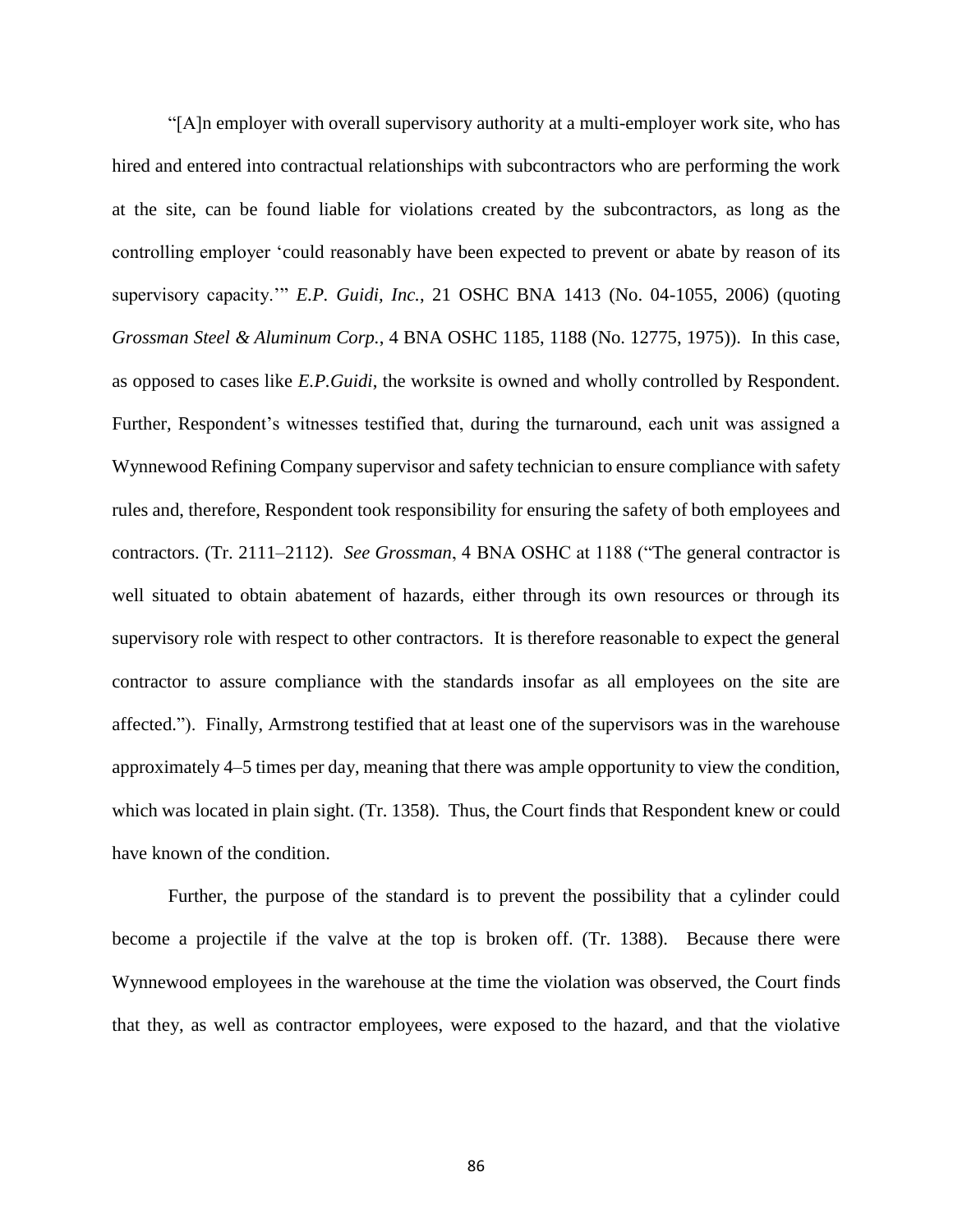condition was serious. (Tr. 1388). Complainant has established its *prima facie* case. Accordingly,

Citation 1, Item 2 is AFFIRMED.

## **iii. Citation 1, Item 3**

Complainant alleged a serious violation of the Act in Citation 1, Item 3 as follows:

29 CFR 1910.119 $(h)(2)(v)$ : The employer did not periodically evaluate the performance of contract employers in fulfilling their obligations as specified in paragraph 1910.119(h)(3):

Wynnewood does not have a system to periodically evaluate the performance of their contractors in fulfilling their obligations as specified in paragraph 1910.119(h)(3). Wynnewood does not evaluate whether or not each contractor:

- a) Trains their employees in the work practices necessary to safely perform their job;
- b) Instructs their employees on the known potential fire, explosion, or toxic release hazards related to their job and the applicable provisions of the emergency action plan;
- c) Documents, records and maintains a record that all their employees have received and understand the training required;
- d) Assures that each employee follows the safety rules of the facility.

Contractor employees were observed exiting various process areas without signing out; not wearing appropriate eye or face protection while mixing and applying refractory products, and working on scaffolds that were not properly designed or erected. No formal process to evaluate contractor performance is in place at the refinery.

The cited standard provides:

The employer shall periodically evaluate the performance of contract employers in fulfilling their obligations as specified in paragraph (h)(3) of this section.

29 C.F.R. § 1910.119(h)(2)(v).

After conducting interviews with members of Respondent's safety department, CSHO

Rambo determined that Respondent had violated the standard requiring periodic monitoring of

contract employer's compliance with paragraph (h)(3) of the same standard. Rambo testified that

Looney had told him that the safety department conducted self-audits but that they did not maintain

documentation of their audits. (Tr. 1457). Rambo also testified that he had never been provided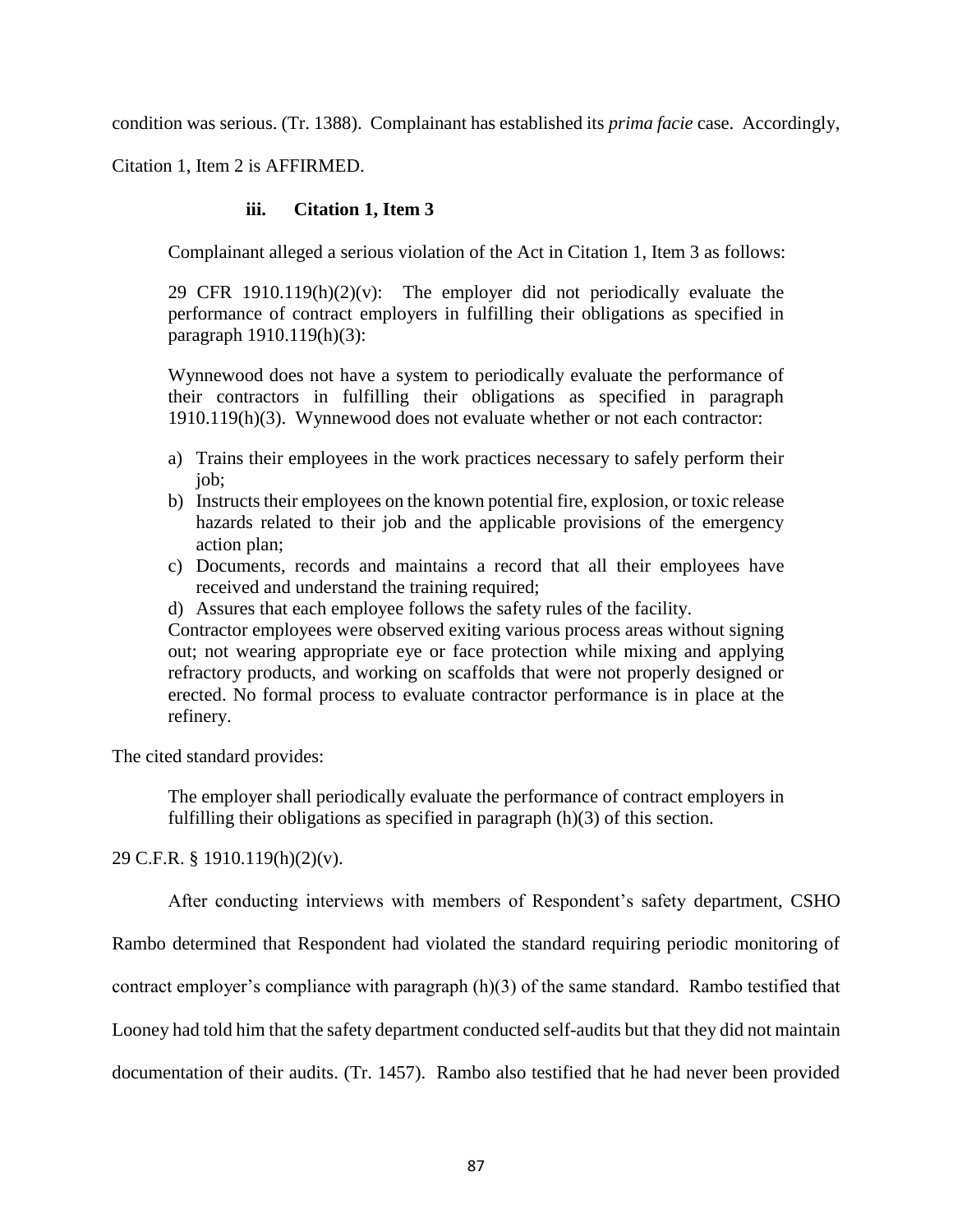with documentation of contractor performance audits. (Tr. 1457). Shane Stair, a safety specialist, told Rambo that he was unsure whether they had an evaluation process for contractors, and David Johnson, who also testified, told Rambo that they did not evaluate contractors. (Tr. 1458). In light of the fact that all three of those men were a part of the safety department, Rambo testified that "it gave me a sense of no one wanted to take ownership of safety when it came to others outside of Wynnewood working inside the refinery." (Tr. 1458).

According to David Johnson, the turnaround had a significant impact on the operations of the refinery. During a normal workday, Respondent had approximately three to four safety personnel to assess safe work practices. (Tr. 2109). During a turnaround, however, Johnson stated that the safety workforce increased to 40, which included approximately 14 Wynnewood employees. (Tr. 2110). The rest of the safety crew came from a contractor that specializes in turnarounds, Total Safety. (Tr. 2111). The crew, which was split into two shifts and broken out by zone, would review safety procedures and perform field audits. (Tr. 2113). On crossexamination, Johnson testified that "we had a system in place for our field safety people to go out and evaluate how the contractors were working safely" and included verification of those evaluations through the use of field notes. (Tr. 2149). To the extent that violations were observed, Johnson testified that the violation was abated and the offending contractor/employee was counseled; in some instances, Respondent had to go so far as to remove certain contract employees from the premises. (Tr. 2120). Johnson also testified that Respondent utilized a system known as PICS (Pacific Industrial Contractors Services), which is a third-party contractor that evaluates potential contractors based on a pre-determined set of criteria. (Tr. 2105–06). Those criteria include an evaluation of whether the contractor provides the necessary training and possesses adequate written safety programs to perform the work needed at the refinery. (Tr. 2108). Based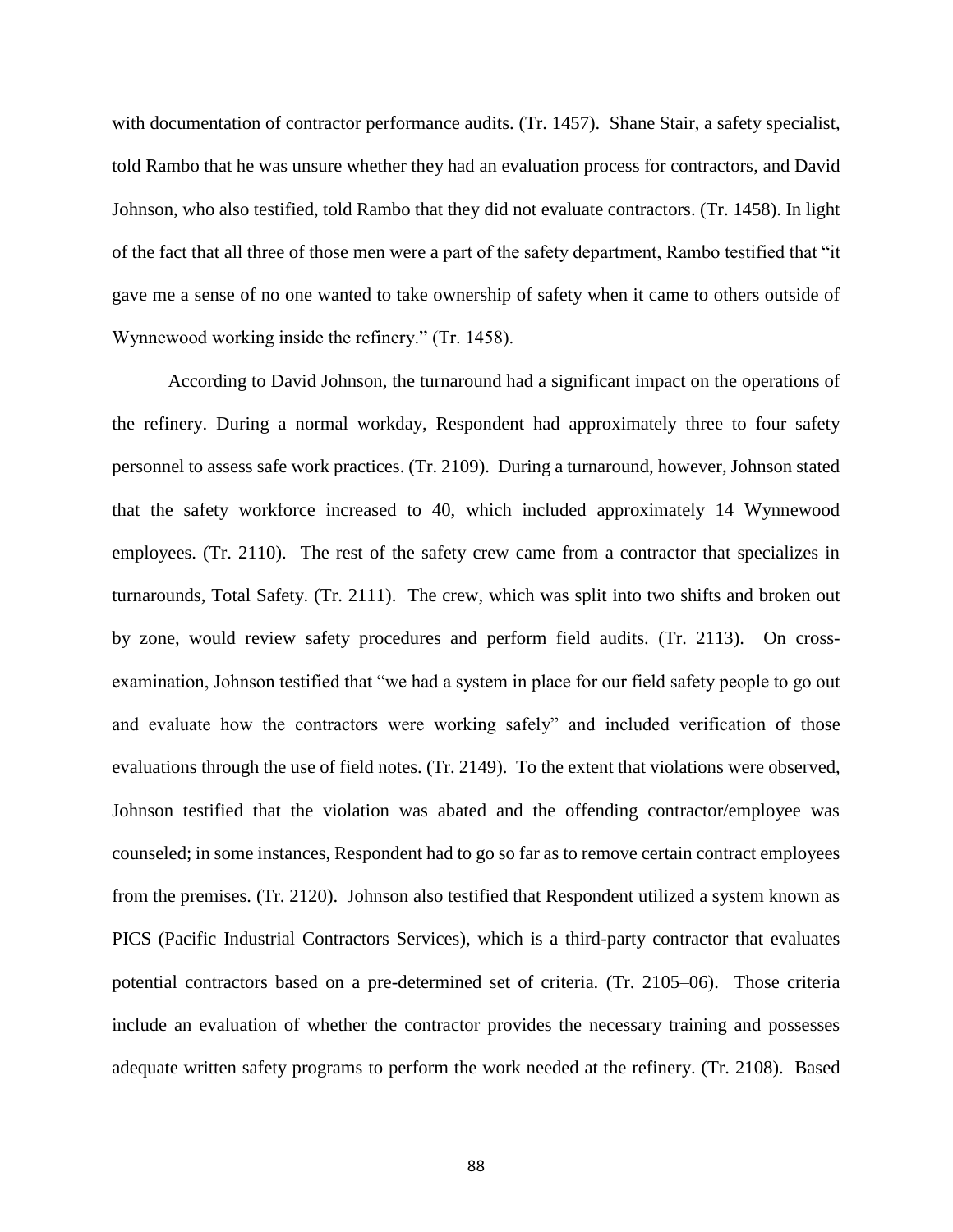on this testimony, Respondent contends that it exercised reasonable diligence in monitoring contractor compliance with (h)(3).

Complainant alleges that Respondent violated the standard in all respects; namely, that it failed to periodically evaluate the performance of contractors with respect to each of the duties listed under (h)(3). However, based on Respondent's use of the PICS system to evaluate contractors, the Court finds that Respondent complied with its obligations as to (a), (b), and (c) as described in the citation item. Complainant did not present evidence to suggest that Respondent's use of the PICS system was insufficient with respect to those issues. Rather, based on Rambo's testimony, Complainant's focus appears to be instance (d), which claims that Respondent failed to ensure that contract employers "assures that each employee follows the safety rules of the facility." 29 C.F.R. § 1910.119(h)(3)(iv). The primary bases for the allegation are, as mentioned above, the interviews conducted by Rambo and Rambo's discovery of violative conditions around the refinery as recounted in the body of the citation.

As noted above, during the turnaround Respondent was responsible for tracking over 1500 additional contract employees at the refinery per shift. In response, Respondent put together a safety team of 40 people to track, observe, and assist these employees. However, the existence of violations, alone, is not sufficient to establish that Respondent failed to periodically evaluate the performance of its contractors. Further, though Rambo testified that multiple safety employees told him that they did not monitor the performance of contractors, Johnson provided some context for the comments made to Rambo by Looney. Specifically, Johnson said that he disagreed with Looney's purported statement that Respondent "do[es] not oversee contractors as far as safety when they do their job." He explained, instead, that contractor employees are required, as indicated by the standard, to oversee/ensure the safety of their own employees. *See* 29 C.F.R. §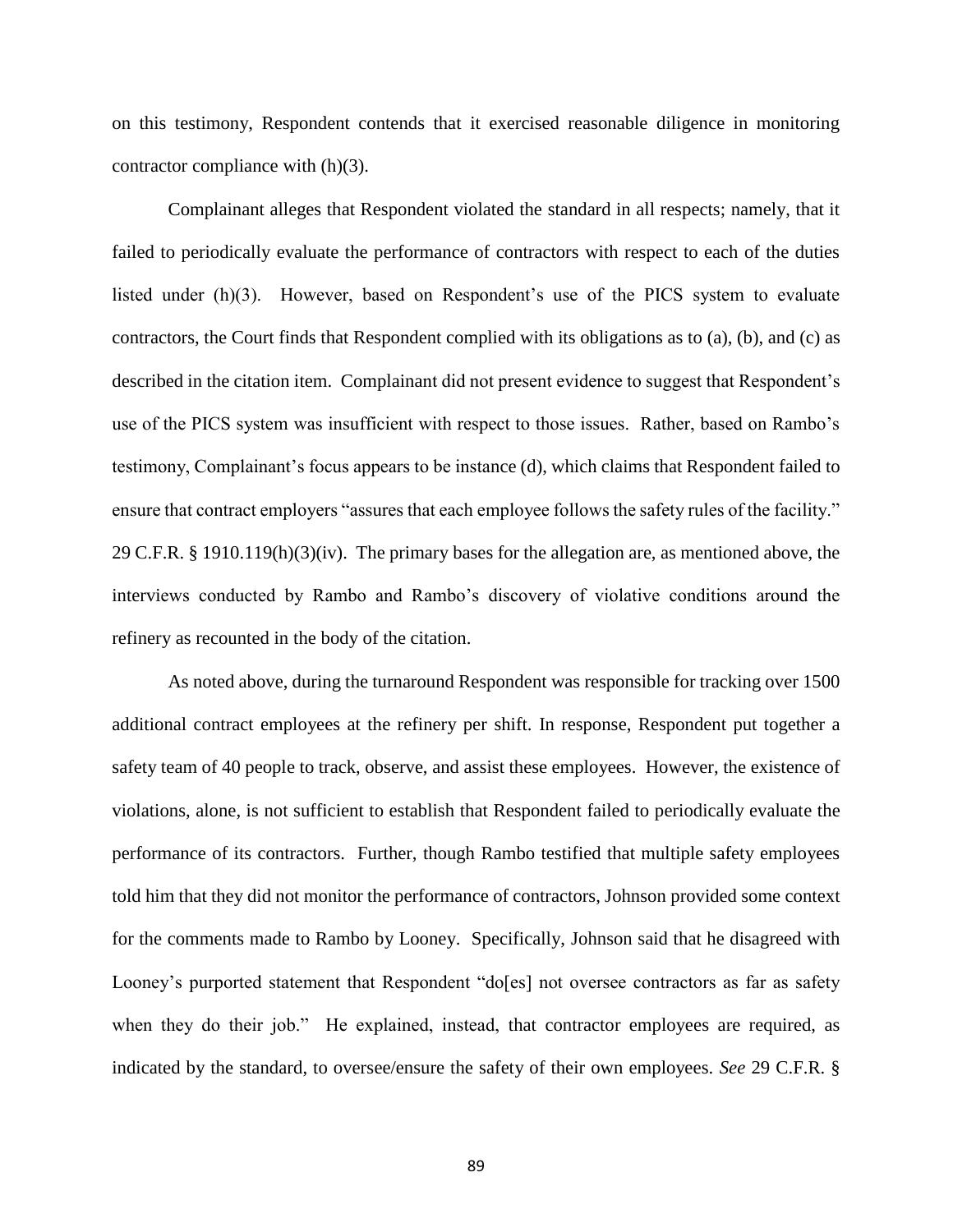1910.119(h)(3)(iv) ("The contract employer shall assure each contract employee follows the safety rules of the facility . . ."). Johnson then went on to discuss the manner in which Respondent evaluated its contractors from an initial and ongoing perspective. (Tr. 2105, 2109–2115). Complainant did not rebut Johnson's testimony regarding its evaluation process; rather, it merely pointed out that Respondent failed to provide documentation of the evaluations. (Tr. 2147). The cited standard, as compared to other subsections within 1910.119, does not have a written documentation requirement; rather, it only requires Respondent to perform periodic evaluations. Based on the foregoing, the Court finds that Complainant failed to prove a violation of the standard. Accordingly, Citation 1, Item 3 is VACATED.

## **iv. Citation 1, Item 4**

Complainant alleged a serious violation of the Act in Citation 1, Item 4 as follows:

29 CFR 1910.157(c)(1): Portable fire extinguishers were not mounted, located and identified so that they were readily accessible without subjecting the employees to injuries:

The employer does not ensure portable fire extinguishers are mounted, located and identified so that they are readily accessible without subjecting the employees to injuries. This violation was observed on or about October 29, 2012, the employer did not ensure fire extinguishers were free from obstruction and readily accessible exposing employees to the hazards of fire, trips and falls:

a) A fire extinguisher in the warehouse was blocked by boxes.

b) A fire extinguisher in the pump shop was blocked by a large crate and air lines.

c) Two fire extinguishers in the welding shop were not mounted.

The cited standard provides:

The employer shall provide portable extinguishers and shall mount, locate and identify them so that they are readily accessible to employees without subjecting the employees to possible injury.

29 C.F.R. § 1910.157(c)(1).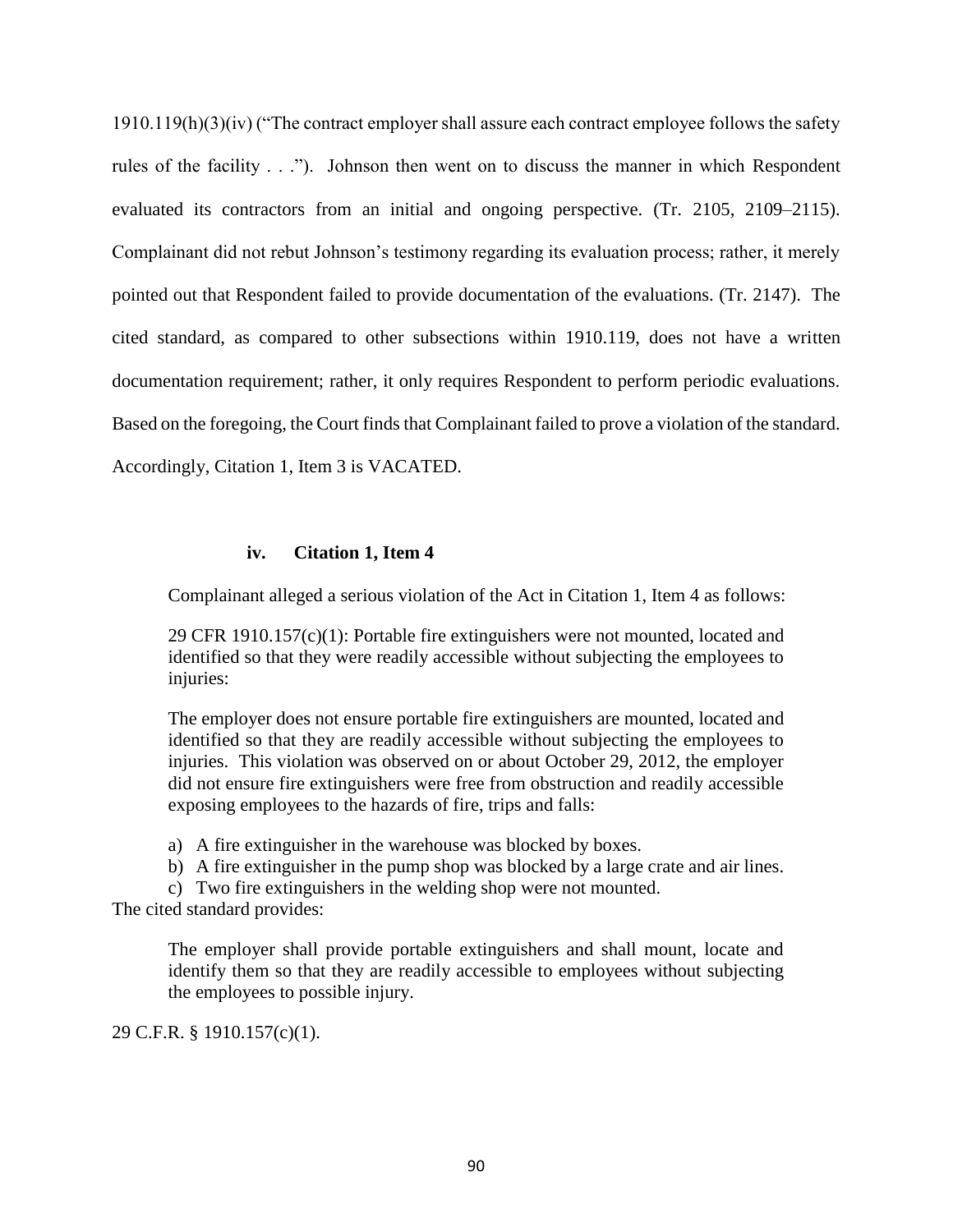While in the maintenance warehouse, CSHO Rambo observed a number of fire extinguishers that were not properly mounted or were otherwise not readily accessible as required by the standard. (Tr. 1391; Ex. C-72 at 18–20). Respondent contends that, notwithstanding the existence of the conditions, Complainant failed to prove how long the condition lasted or that Respondent knew or could have known of the violations. The Court finds that Complainant has established a violation of the standard.

 The testimony was fairly consistent that the warehouse had an issue with blocked fire extinguishers. According to Armstrong, he observed fire extinguishers that were blocked in or were not properly mounted during the turnaround, which he attributed to the constant influx of materials coming into the warehouse to fill work orders. Though he admitted that the turnaround was not the first time he had observed this condition. (Tr. 1324, 1330). He agreed that the extinguishers identified in Complainant's exhibits were not readily accessible and characterized the issue of blocked extinguishers as an "ongoing hazard". (Tr. 1330). Armstrong also testified that the warehouse manager's office was right next to one of the blocked extinguishers. (Tr. 1327; Ex. C-72 at 18–20). Respondent performed a self-audit at the end of August 2012, not long before Rambo's inspection. (Ex. C-74). The first item of that audit identifies multiple, blocked fire extinguishers, including one "located outside the south door of the office." (Ex. C-74). According to Rambo, Richard McCaulla, the warehouse manager, told him that he was aware that the fire extinguisher outside of his office was blocked and explained that the blockage was the result of an influx of materials and a lack of space.<sup>32</sup> (Tr. 1392).

 $\overline{\phantom{a}}$ 

<sup>32.</sup> The self-audit also identified Mr. McCaulla as the party responsible for correcting the blocked fire extinguishers and that he was to correct the condition by "15 Oct 12". (Ex. C-74). CSHO Rambo's inspection took place on October 29, 2012. (Tr. 1381).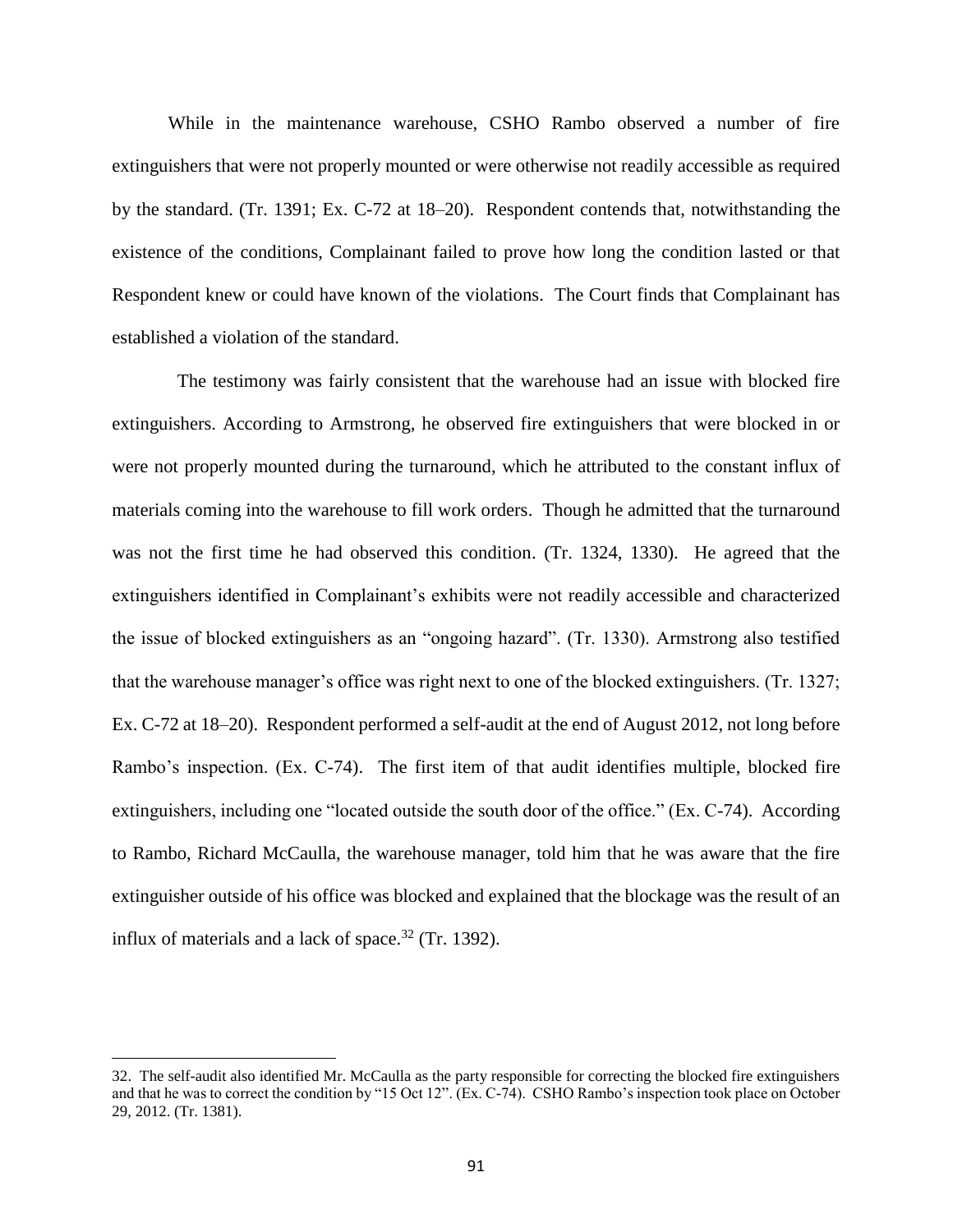The Court finds, consistent with the testimony of Armstrong, that the condition of blocked or otherwise improperly mounted fire extinguishers was an "ongoing hazard" in Respondent's warehouse. Respondent's warehouse manager admitted that he was aware of blocked extinguishers and the reasons therefor; one of the blocked extinguishers was right outside his office; and an audit of the warehouse revealed this problem more than a month before CSHO Rambo's inspection in late October. Thus, Respondent knew or could have known of the condition. The Court also finds that Respondent's failure to have readily accessible fire extinguishers exposed its employees to potential fire hazards. (Tr. 1329–30). Respondent's Emergency Action Plan (EAP) indicates that properly trained employees are expected to use fire extinguishers "if the fire can be easily extinguished and you have the proper training." (Ex. C-78). As noted by Armstrong, the first minutes of a fire are critical, and precious time would be wasted in having to remove materials and boxes in order to access a fire extinguisher. (Tr. 1329). Insofar as employees are expected to participate in putting out minor fires, the Court finds that the failure to have readily accessible extinguishers exposed those employees to potential burn injuries. As such, the Court finds that Complainant has established a serious violation of the cited standard. Accordingly, Citation 1, Item 4 is AFFIRMED as serious.

#### **v. Citation 1, Item 5**

Complainant alleged a serious violation of the Act in Citation 1, Item 5 as follows:

29 CFR  $1910.212(a)(3)(ii)$ : Point of operation guards were not designed and constructed as to prevent the operator from having any part of their body in the danger zone during the operating cycle:

The employer does not ensure point of operation guards are designed and constructed as to prevent the operator from having any part of their body in the danger zone during the operating cycle. This violation was observed on or about October 29, 2012, in the pump shop the employer did not ensure a Johnson horizontal band saw was provided a guard exposing employees to the hazard of contact with the point of operation.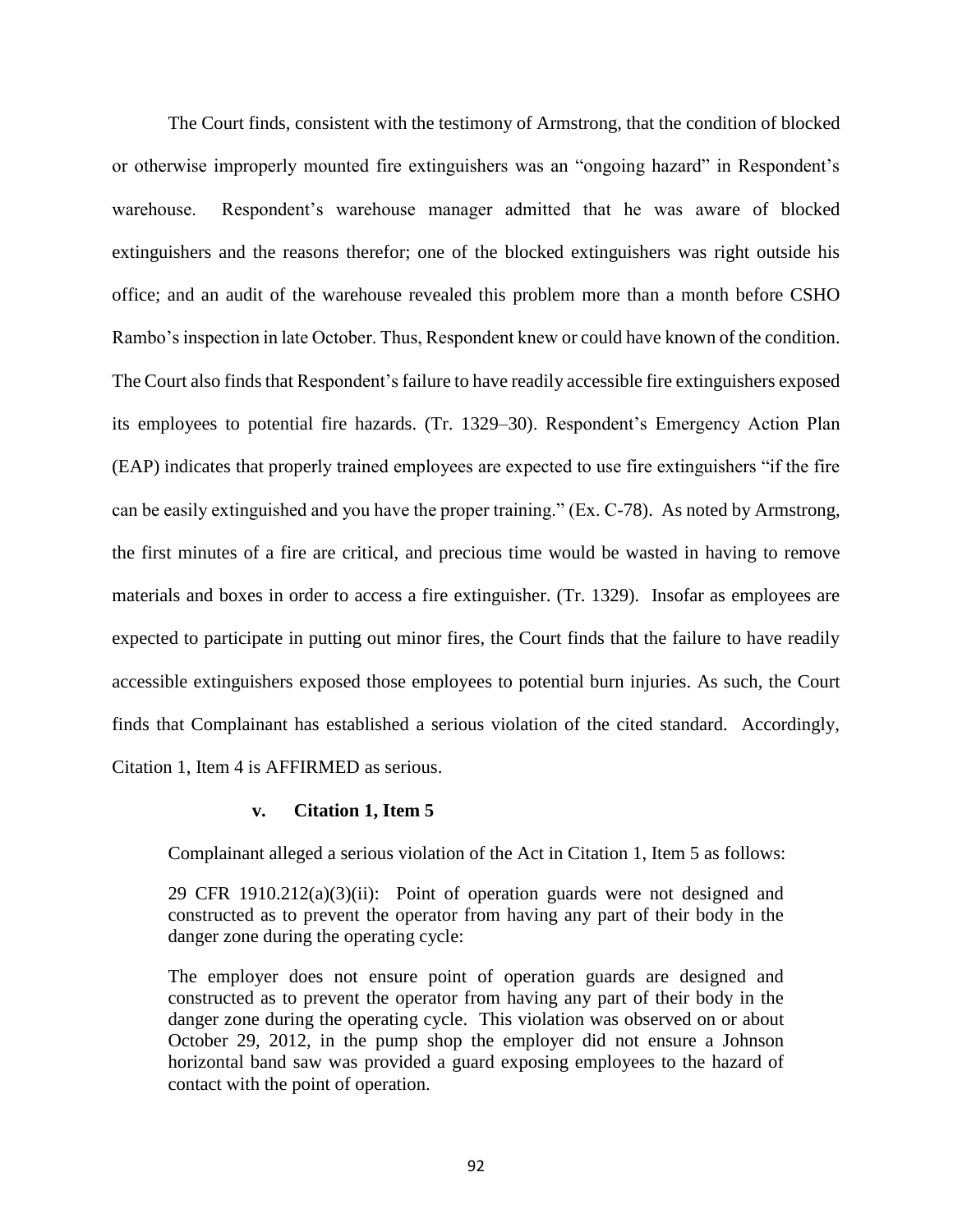The cited standard provides:

The point of operation of machines whose operation exposes an employee to injury, shall be guarded. The guarding device shall be in conformity with any appropriate standards therefor, or, in the absence of applicable specific standards, shall be so designed and constructed as to prevent the operator from having any part of his body in the danger zone during the operating cycle.

29 C.F.R. § 1910.212(a)(3)(ii).

CSHO Rambo identified a horizontal band saw in the warehouse that did not have proper guarding to protect against point-of-operation hazards. (Tr. 1395; Ex. C-72 at 21–25). The closeup photographs show two blades that extend lengthwise across the open space of the machine, running parallel to the name "JOHNSON" emblazoned across the top. (Ex. 72 at 23–24). As noted by Rambo, there is nothing to prevent contact with the blades during operation. (Tr. 1396–97). In response to questions about how long the saw had been in the condition observed by Rambo, Calvin Foley, who had been the pump shop supervisor for 15 years, stated that it had been that way since he had worked there. (Tr. 1398–99). This was echoed by Johnny Reddell, Respondent's maintenance manager. (*Id.*).

Respondent contends that Complainant failed to prove that it knew or could have known of the condition. Although Armstrong testified that there was a guard that could be removed from time to time, he seemed to be somewhat confused as to which guard was being discussed. Initially, Armstrong indicated that the saw depicted in Exhibit C-72 was guarded. (Tr. 1334; Ex. C-72 at 21). In response to questions from the Court, Armstrong testified there was no additional guarding that was removed or replaced during the turnaround, and, insofar as he discussed guarding that had been removed, he was referring to the green piece of metal with the handle, which is located on the left-hand side of the photograph in Exhibit C-72 at 21. (Tr. 1334–35). Later in his testimony, Armstrong said that he thought there was a guard in the open area, but he was not "a hundred percent sure". (Tr. 1339). Notwithstanding that testimony, Armstrong admitted that he observed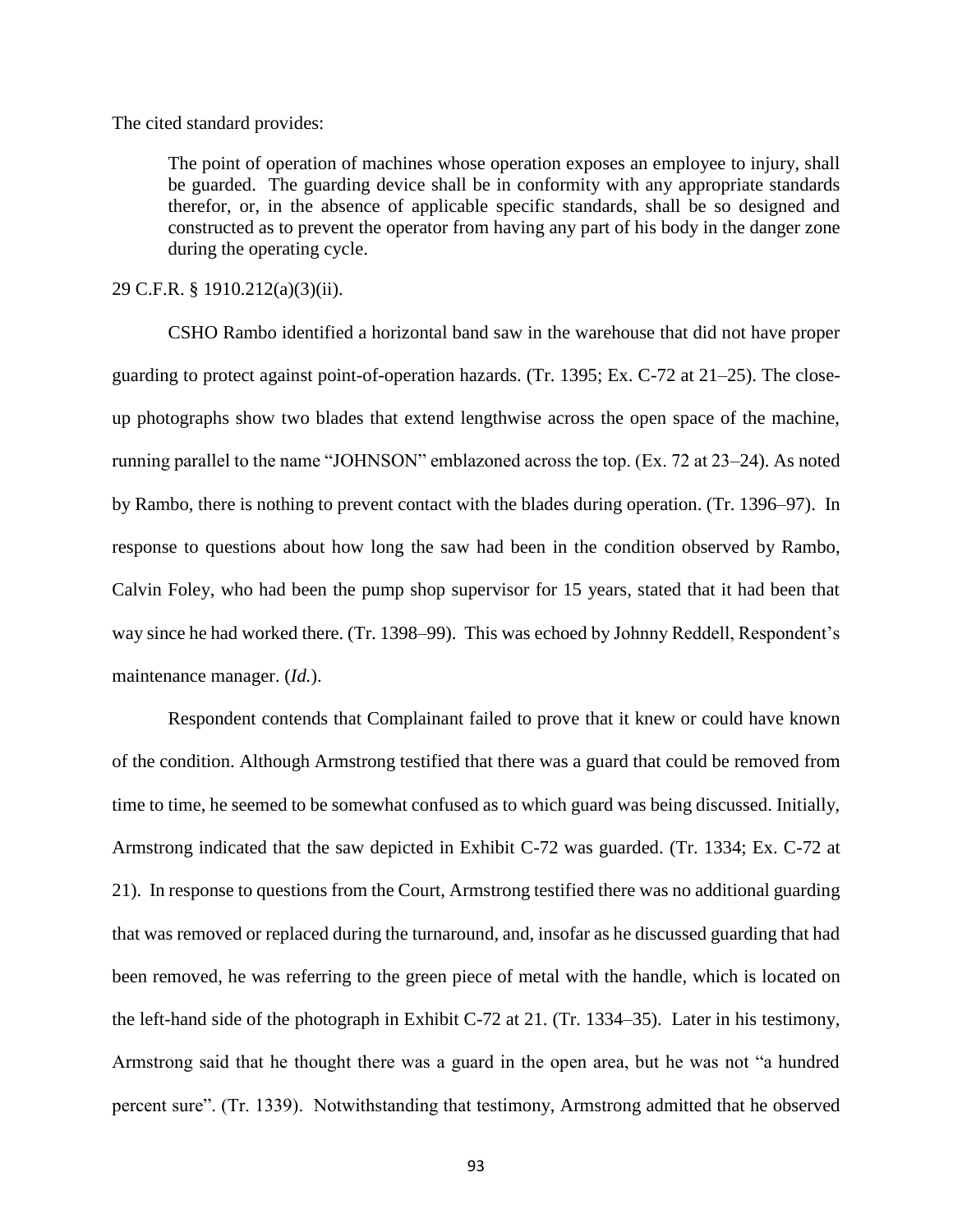the saw without the guard, and that the last time he had observed the saw without this purported guard "was before the turnaround." (Tr. 1341).

The Court finds that Respondent violated the standard and that the violation was serious. The saw, as observed by CSHO Rambo, was improperly guarded and exposed its users to pointof-operation hazards, such as lacerations and potential amputations. (Tr. 1396–97). The Court finds that the statements given to CSHO Rambo establish that the saw, as illustrated in Exhibit 72, was in its normal operating condition, had been in that condition for quite some time, and that such condition was known to members of Respondent's management team. Even if the Court were to discount those statements, the Court would still find that Respondent had adequate knowledge of the violation based on Armstrong's testimony that his supervisor's "should've knew" about the saw, because they "walk by the saw as much as I do, and if I've seen it, then they [sic] seen it." (Tr. 1333). Armstrong testified that the last time he had seen this purported removable guard was before the turnaround, which means that many of his supervisors had the opportunity to observe the unguarded saw, as it was being used by "[j]ust about everyone in that warehouse . . . ." (Tr. 1332). Accordingly, Citation 1, Item 5 is AFFIRMED as serious.

#### **vi. Citation 1, Item 6(a), (b), and (c)**

Complainant alleged three serious violations of the Act in Citation 1, Item 6, subparts (a), (b), and (c). Given their similarity, both items shall be addressed together. Complainant's allegations with respect to Item 6(a) are as follows:

29 CFR 1910.215(a)(2): Abrasive wheel(s) used on grinding machinery were not provided with safety guard(s) which covered the spindle end, nut, and flange projections:

The employer does not ensure abrasive wheels used on grinding machinery are provided with safety guards which cover the spindle end, nut, and flange projections. This violation was observed on or about October 29, 2012, in the pump shop the employer did not ensure abrasive wheels on a grinding machine were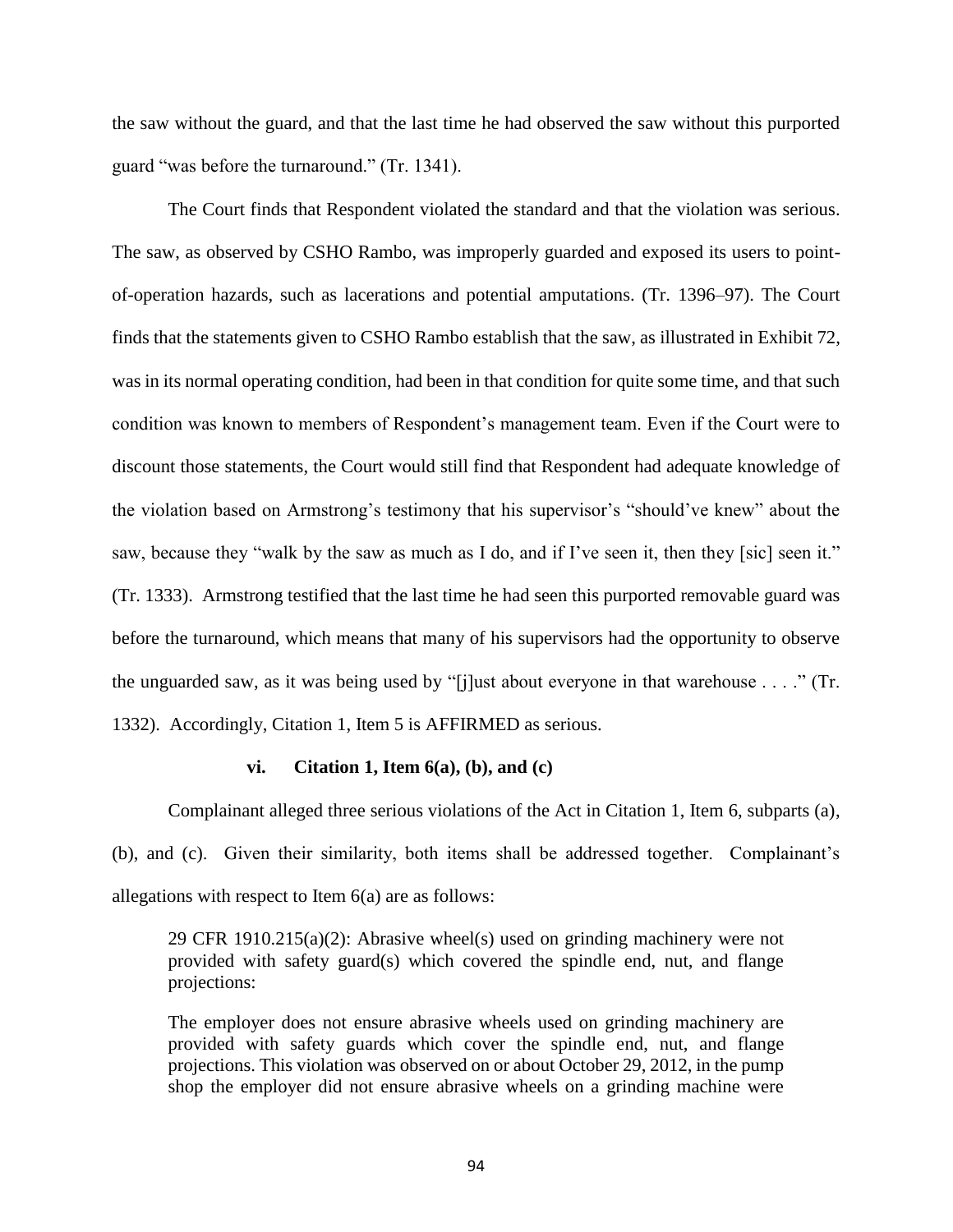provided with safety guards covering the spindle end, nut, and flange projections exposing employees to the hazard of caught-by.

The cited standard provides that "[t]he safety guard shall cover the spindle end, nut, and flange projections, The safety guard shall be mounted so as to maintain proper alignment with the wheel, and the strength of the fastenings shall exceed the strength of the guard . . . ." 29 C.F.R. §

1910.215(a)(2).

Complainant's allegations with respect to Item 6(b) are as follows:

29 CFR 1910.215(b)(9): The distance between the grinding wheel periphery and the adjustable tongue or the end of the peripheral member at the top exceeded onefourth inch:

The employer does not ensure the distance between the grinding wheel periphery and the adjustable tongue or the end of the peripheral member at the top exceeded one-fourth inch. This violation was observe on or about October 27, 2012, in the maintenance shop where the distance between the grinding wheel periphery and the adjustable tongue guard on a Baldor bench grinder exceeded one-fourth inch exposing employees to the hazard of caught-by and struck-by flying debris resulting from an exploding grinding wheel.

The cited standard provides:

Safety guards . . . where the operator stands in front of the opening, shall be constructed so that the peripheral protecting member can be adjusted to the constantly decreasing diameter of the wheel. The maximum angular exposure above the horizontal plane of the wheel spindle . . . shall never be exceeded, and the distance between the wheel periphery and the adjustable tongue or the end of the peripheral member at the top shall never exceed one-fourth inch.

29 C.F.R. § 1910.215(b)(9).

Complainant's allegations with respect to Item 6(c) are as follows:

29 CFR 1910.215(d)(3): The contact surface(s) of wheel(s), blotter(s) or flange(s) on grinding machine(s) were not flat and free of foreign matter:

The employer does not ensure the contact surfaces of wheels, blotters or flanges on grinding machines are flat and free of foreign matter. This violation was observed on or about October 27, 2012, in the maintenance shop for a Baldor bench grinder where the contact surface of a grinding wheel was not kept flat and smooth exposing employees to the hazard of struck-by flying debris from an exploding grinding wheel.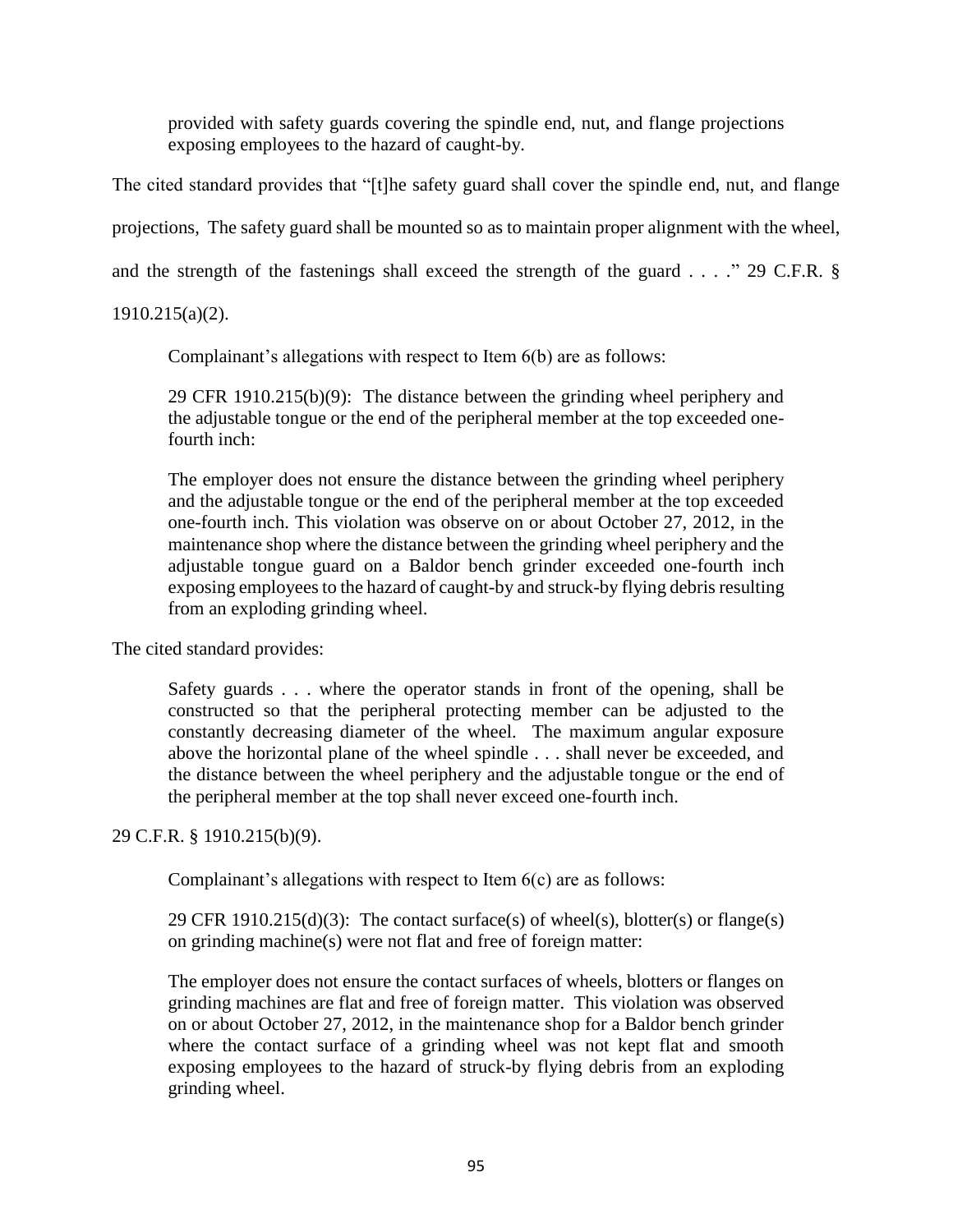The cited standard provides that "[a]ll contact surfaces of wheels, blotters and flanges shall be flat and free of foreign matter." 29 C.F.R. § 1910.215(d)(3).

CSHO Rambo provided ample testimony and evidence to establish a violation of the foregoing standards with respect to the bench grinder, much of which was confirmed by Armstrong and not contradicted by any other witness. (Tr. 1343). According to Rambo, the grinding wheel: (1) did not have adequate guarding to protect against point-of-operation hazards, as well as potential shrapnel hazards from a well-worn grinding disc; (2) measured nearly 2.75 inches between the wheel and the guard, when the required distance is less than one-quarter inch; and (3) was overly worn, full of indentations, and was otherwise unsafe to use. (Tr. 1401–1410; Ex. C-72 at 26–33). Thus, Respondent violated the terms of the standard.

Respondent contends, however, that Complainant cannot prove that it knew or could have known of the condition. Characterizing Armstrong's testimony as speculation, Respondent argues that Complainant failed to show that any member of management was aware of the condition. Similar to his testimony with respect to the band saw, Armstrong stated that members of the management team must have seen the condition of the wheel, considering its location in plain view, the regularity of its use, and due to the obviously non-compliant condition of the wheel itself. (Tr. 1344). The Court has no reason to doubt Armstrong's assessment, and, in light of the condition and size of the grinding wheel itself, it is clear that it had been used in a non-compliant condition for long enough for warehouse management to observe it. The Court credits Armstrong's testimony based on his intimate knowledge of the conditions and operations inside Respondent's warehouse. Thus, the Court finds that Respondent knew or, with the exercise of reasonable diligence, could have known of the condition. This condition exposed the employees, contractors, and managers that used it to point-of-operation hazards and potential struck-by hazards due to the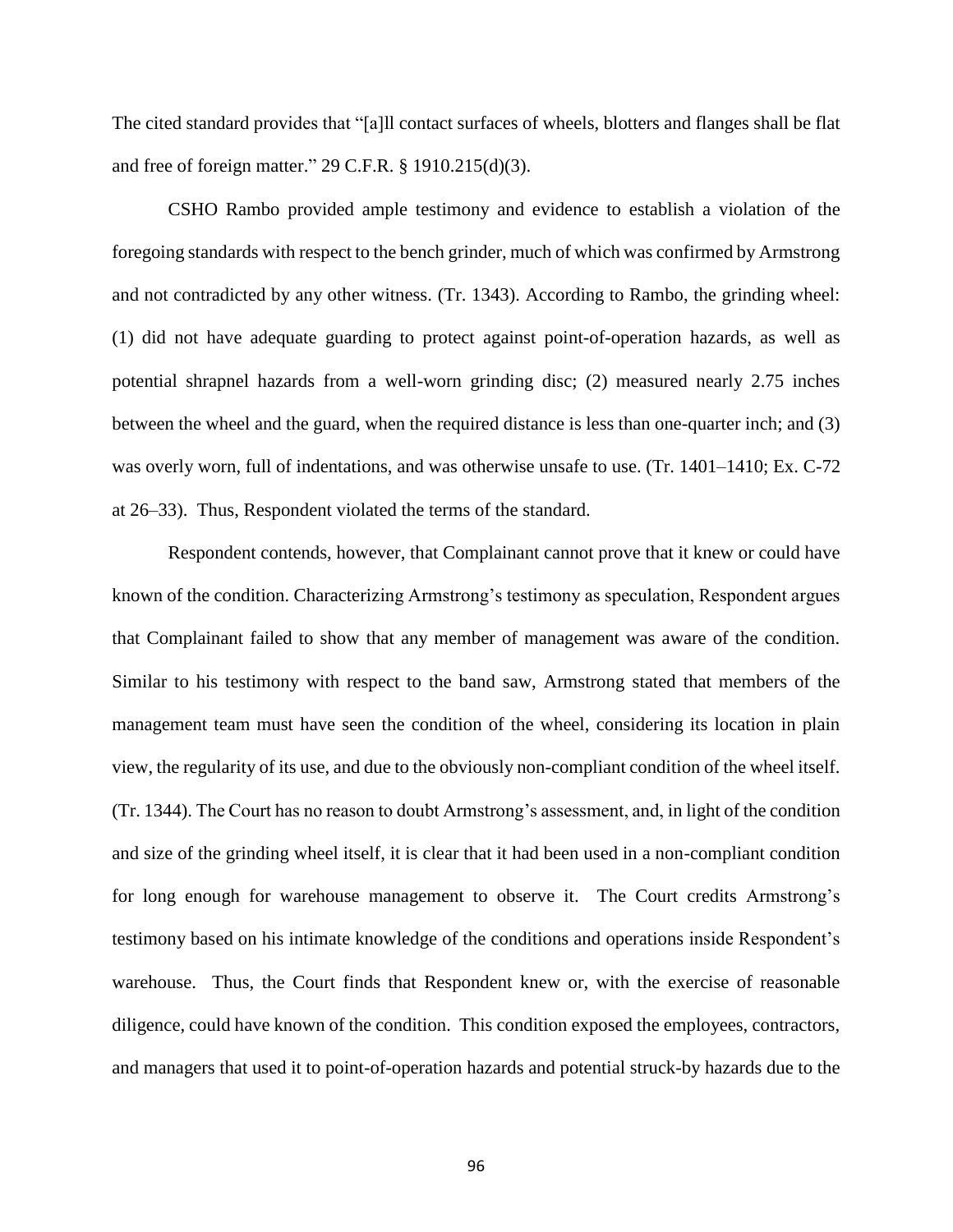condition of the grinding wheel itself. Both Rambo and Armstrong testified that these hazards could cause serious injury. (Tr. 1403, 1343).

Based on the foregoing, the Court finds that Complainant established a violation of the standard. Accordingly, Citation 1, Items 6(a), (b), and (c) are AFFIRMED as serious violations of the Act.

# **vii. Citation 1, Item 7**

Complainant alleged a serious violation of the Act in Citation 1, Item 7 as follows:

 $29$  CFR 1910.303(g)(1): Sufficient access and working space was not provided and maintained about all electric equipment (operating at 600 volts, nominal, or less to ground) to permit ready and safe operation and maintenance of such equipment:

The employer does not provide and maintain sufficient access and working space about all electric equipment (operating at 600 volts, nominal, or less to ground) to permit ready and safe operation and maintenance of such equipment. This violation was observed on or about October 27, 2012, in the pump shop where an electrical panel was not accessible exposing employees to fire and electrical hazards.

The cited standard provides:

Sufficient access and working space shall be provided and maintained about all electric equipment to permit ready and safe operation and maintenance of such equipment.

29 C.F.R. § 1910.303(g)(1).

Rambo testified that the standard applies, and Respondent does not dispute that assertion.

(Tr. 1412). The testimony of Rambo and the photographs of the electrical panel show that there was an obstruction in front of the panel, including a shelf and cabinet. (Tr. 1412–13; Ex. C-72 at 35). Respondent contends that Complainant failed to prove that the obstruction, as it were, was large enough to block access. Although the cited standard is couched in terms that are performance-related, the subsections of  $1910.303(g)(1)$  indicate what constitutes sufficient access and working space. *See, e.g.,* 29 C.F.R. § 1910.303(g)(1)(i)(C) ("The work space shall be clear and extend from the grade, floor, or platform to the height required by paragraph (g)(1)(vi) of this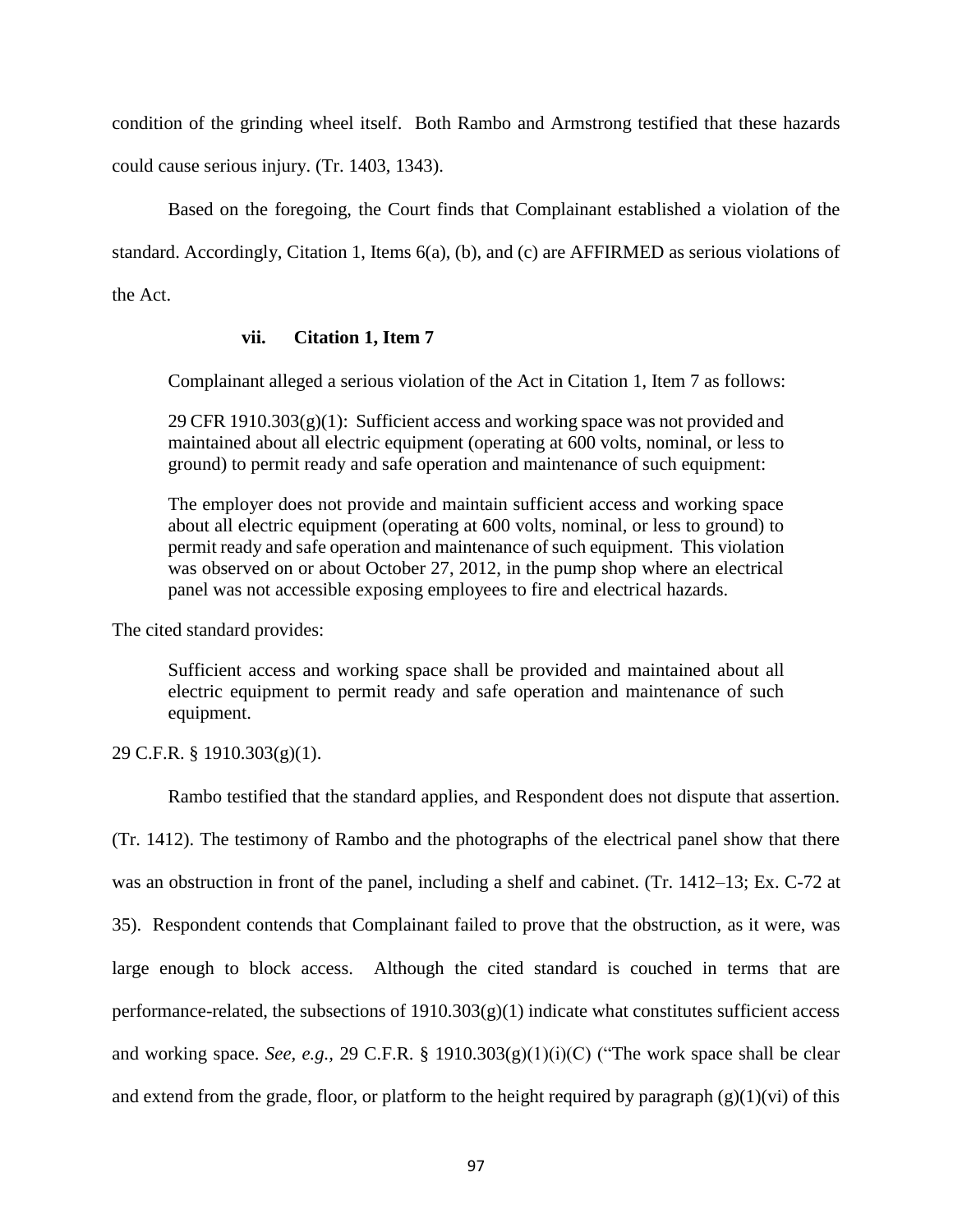section. However, other equipment associated with the electrical installation and located above or below the electric equipment may extend not more than 153 mm (6 in.) beyond the front of the electric equipment."). The Court finds that, based on these parameters, the condition of the electrical panel violated the terms of the standard.

The Court also finds that Respondent knew of the condition and that its employees were exposed to it. According to CSHO Rambo, both Foley and the electrical supervisor, Eric Amparano, were aware of the blocked electrical panel. (Tr. 1414). The Court finds that their knowledge is properly imputed to Respondent. Further, the Court credits Rambo's testimony that two individuals working in the pump shop were exposed to potential tripping hazards or even burns if employees are not able to access the panel in an emergency. (Tr. 1413). These hazards have the potential to cause serious injuries, such as burns, contusions, or broken bones.

Based on the foregoing, the Court finds that Complainant established a violation of the standard and that the violation was serious. Accordingly, Citation 1, Item 7 is AFFIRMED.

#### **viii. Citation 1, Item 8**

Complainant alleged a serious violation of the Act in Citation 1, Item 8 as follows:

29 CFR 1910.305(b)(1)(ii): Unused openings in cabinets, boxes, and fittings, were not effectively closed:

The employer does not ensure unused openings in cabinets, boxes, and fittings are effectively closed. This violation was observed on or about October 29, 2012, in the maintenance shop where the employer did not ensure that pre-punched knockout was effectively closed on an electrical panel exposing employees to fire and electrical hazards.

The cited standard provides:

Unused openings in cabinets, boxes, and fittings shall be effectively closed.

29 C.F.R. § 1910.305(b)(1)(ii).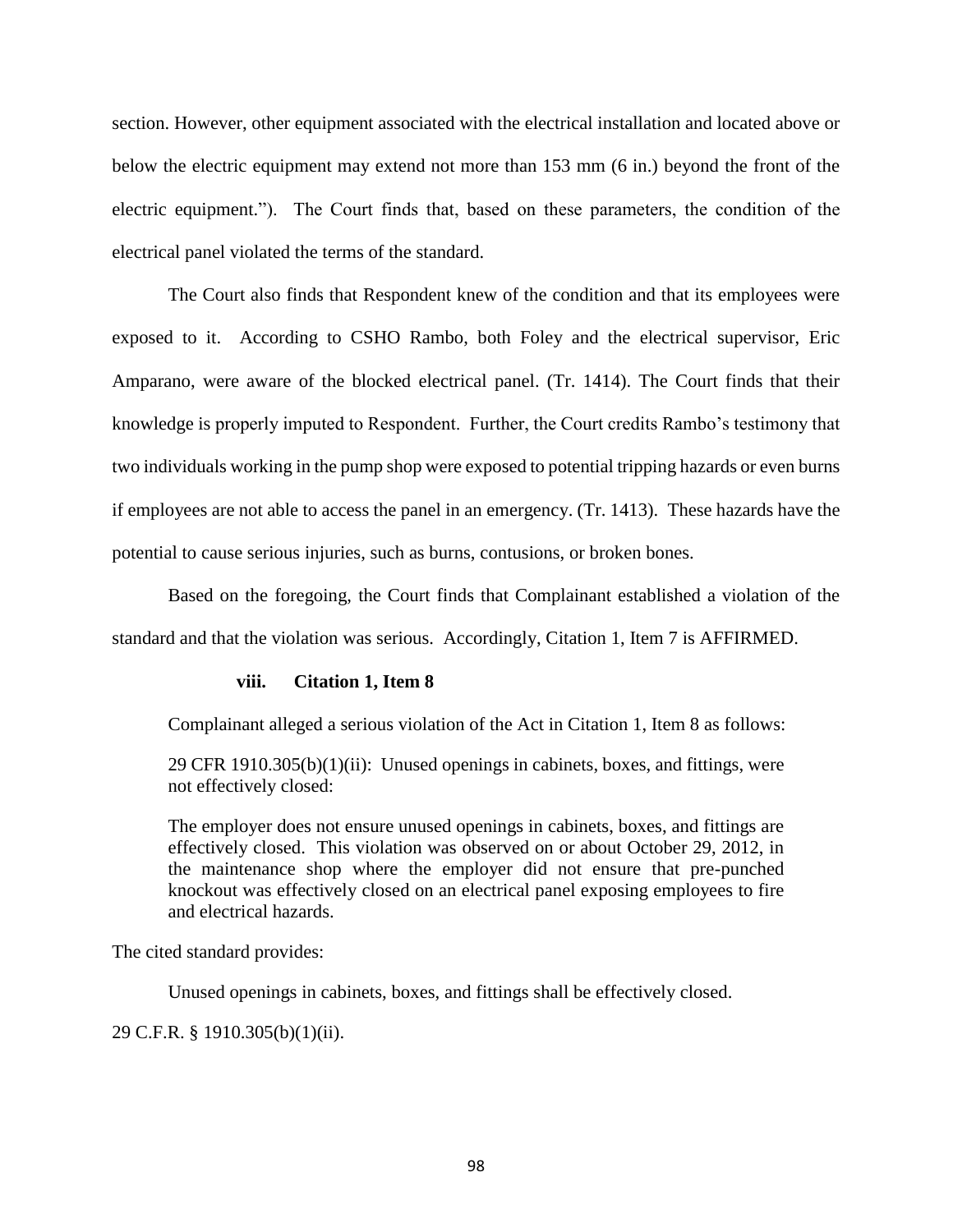CSHO Rambo observed an open knockout on the panel box identified in Exhibit C-72. (Ex. C-72 at 36). A knockout is an opening to receive electrical lines into the panel box. (Tr. 1415). Rambo testified that Amparano, Respondent's electrical supervisor, told him he had orchestrated the removal a cord, which was supposed to provide power to a temporary welder. (Tr. 1416). Apparently the cord that was selected was insufficient for the power draw of the welder, so the cord was taken off, and the knockout was left open. (Tr. 1416). On cross-examination, Rambo testified that Amparano told him that the work of changing the cord was carried out by a contractor. (Tr. 1509). Nevertheless, it was still carried out at his direction. (Tr. 1509).

Respondent contends that, due to the fact that the work was performed by a contractor, Respondent had no reason to know of the violation. The Court disagrees. Rambo testified that Amparano directed the work to remove the cord, which took place around the beginning of the turnaround. (Tr. 1416–17). Rambo discovered the condition nearly two months later. (Tr. 1417). The electrical panel was located next to the restroom in a well-traveled area. (Tr. 1349). Given the location of the condition, the fact that the work to remove the cord was done at the direction of one of Respondent's supervisors, and the length of time that the condition existed, the Court finds that Respondent, with the exercise of reasonable diligence, could have known of the condition.

Because the condition was in a well-traveled area, the Court also finds that Respondent's employees were exposed to the hazard, which could cause shocks, burns, and potentially electrocution. (Tr. 1416). Exposure to such hazards could cause serious injury up to and including death. Based on the foregoing, the Court finds that Respondent violated the standard and that the violation was serious. Accordingly, Citation 1, Item 8 is AFFIRMED as a serious violation of the Act.

99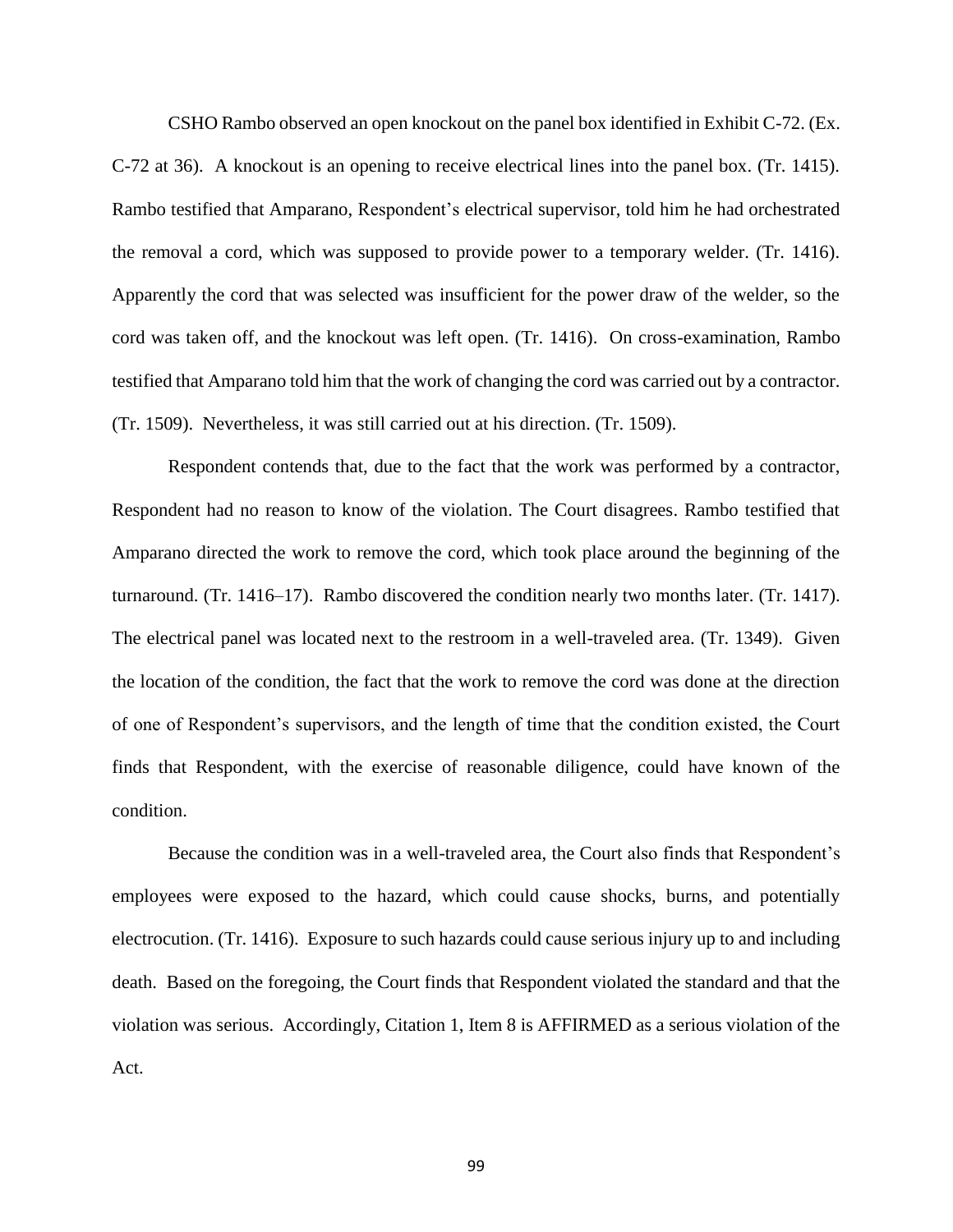## **ix. Citation 1, Item 9**

Complainant alleged a serious violation of the Act in Citation 1, Item 9 as follows:

29 CFR 1910.305 $(g)(1)(iv)(A)$ : Flexible cords were used as a substitute for fixed wiring of a structure:

The employer does not ensure flexible cords are not used as a substitute for fixed wiring of a structure. This violation was observed on or about October 29, 2012, in the welding shop where extension cords were used as a substitute for fixed wiring exposing employees to electrical hazards.

The cited standard provides:

Unless specifically permitted otherwise in paragraph  $(g)(1)(ii)$  of this section, flexible cords and cables may not be used . . . [a]s a substitute for the fixed wiring of a structure.

## 29 C.F.R. § 1910.305(g)(1)(iv)(A).

While in the warehouse, Rambo observed extension cords strung over beams throughout the welding shop, including one cord that was wrapped around a metal cable. (Tr. 1417; Ex. C-72 at 37–40). He discovered that these cords were being used as the primary electrical source for a workstation. (Tr. 1417). In addition to being used as a primary power source, Rambo also observed the cords being used to "store" equipment, which was hung from the ends of the cords. (Tr. 1419; Ex. C-72 at 39–40). Amparano told Rambo that the extension cords had been used like this for years and Armstrong testified that they had been like that for "an extended period of time." (Tr. 1345, 1420).

Respondent argues the citation should be dismissed because it alleges, at best, a *de minimis* violation of the Act. According to Respondent, there was no proof the alleged violation exposed employees to a safety and health risk; in fact, Respondent points out that none of the extension cords showed signs of damage. *See Resp't Br.* At 76 (citing *Dover Elevator*, 15 BNA OSHC 1378 (No. 88-2642, 1991) ("A violation is *de minimis* when a deviation from the standard has no 'direct or immediate' relationship to employee safety.")). The Court disagrees.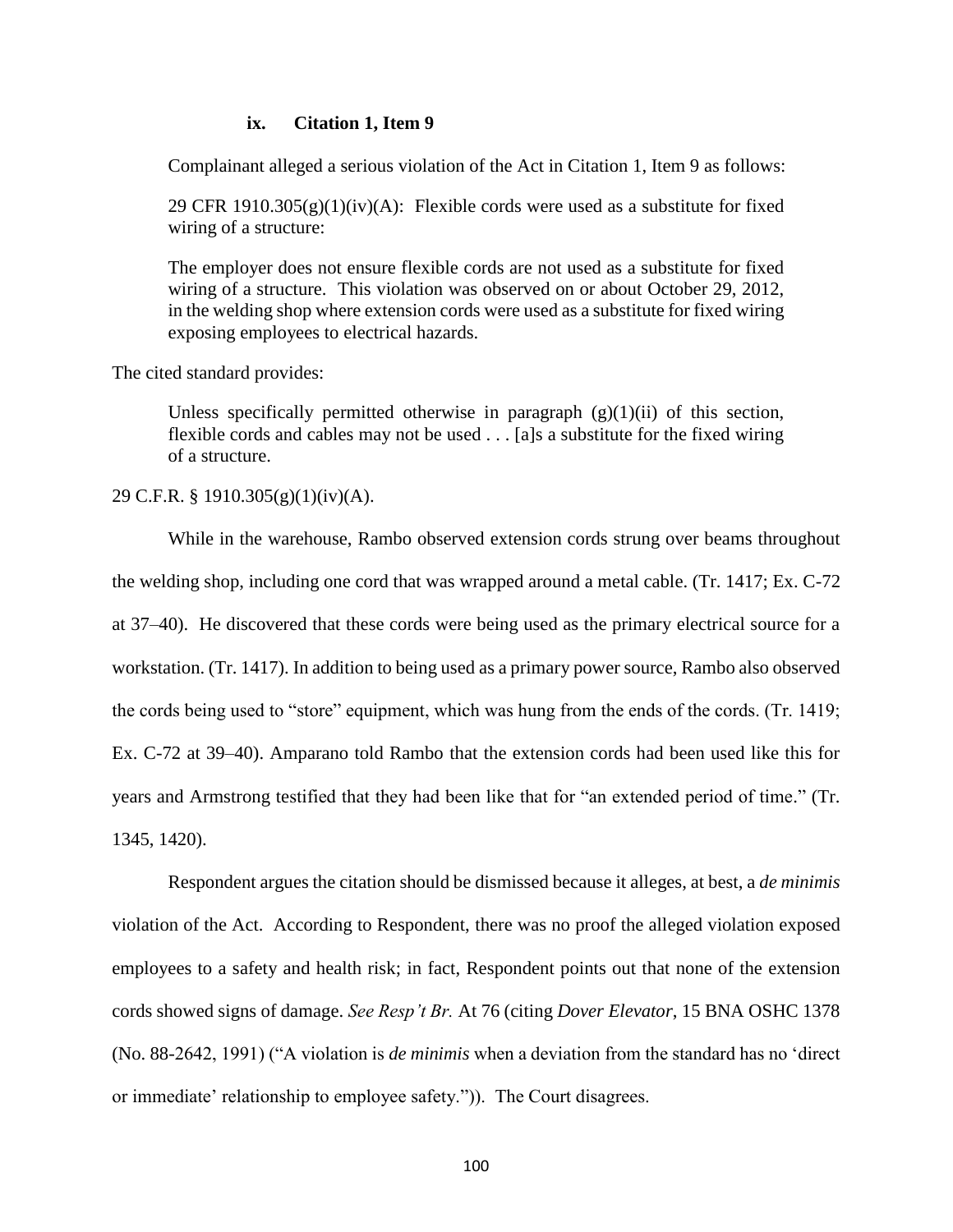In addition to the line quoted by Respondent, the Commission in *Dover* also stated, "[N]ormally, that classification is limited to situations in which the hazard is so trifling that an abatement order would not significantly promote the objectives of the Act." *Id.* Under the facts of this case, the Court is convinced that Complainant has established that the violation in this case has a direct and immediate relationship to employee safety and that abatement of the violation will promote the objectives of the Act. Not only were the cords draped over steel beams and cables, but those same cords were used to suspend equipment, which placed additional strain on the cords. The Act illustrates that OSHA has made the determination that such a situation does have a direct and immediate relationship to employee safety. *See* 29 C.F.R. § 1910.303(a)(2)(x) ("Flexible cords and cables shall be protected from accidental damage, as might be caused, for example, by sharp corners, projections, and doorways or other pinch points."). Further, Rambo testified that sharp edges, such as the metal cable and the beams, coupled with the additional weight imposed by the hanging objects, could cause a tear in the cord (or "accidental damage"). (Tr. 1419). If a tear occurs, everything that comes into contact with the exposed wiring could be energized, which would include the beams and metal cables over which the electrical cords were draped.

Based on the foregoing, the Court finds that Complainant established a serious violation of the cited standard, that Respondent knew of the condition, and that Respondent's employees were exposed to the possibility of shock, burns, or electrocution. Accordingly, Citation 1, Item 9 is AFFIRMED as serious.

#### **x. Citation 2, Item 1**

Complainant alleged a repeat violation of the Act in Citation 2, Item 1 as follows:

29 CFR 1910.119(h)(2)(iv): The employer did not develop and implement safe work practices consistent with 29 CFR 1910.119(f)(4), to control the entrance, presence and exit of contract employers and employees in covered process areas: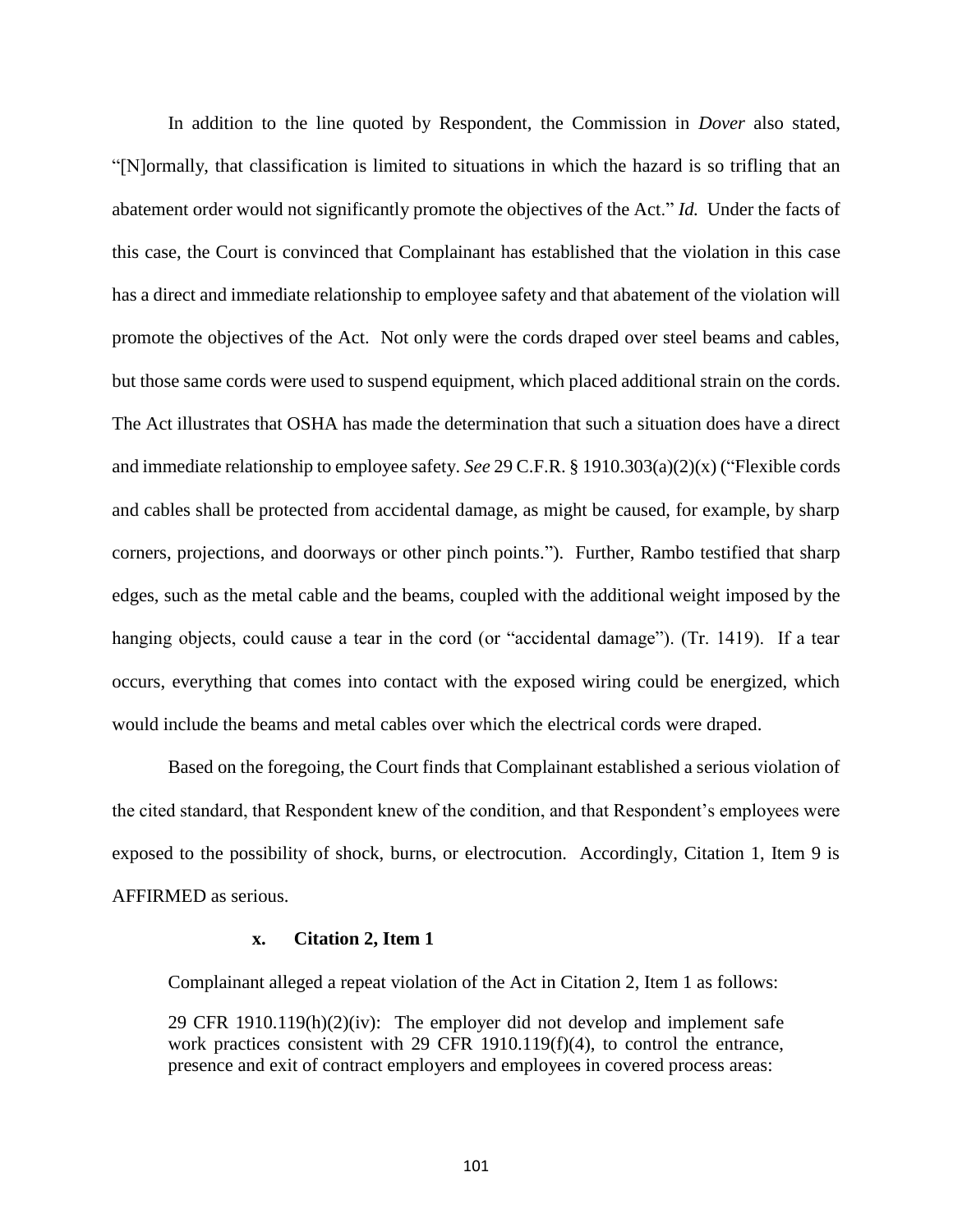The employer does not develop and implement safe work practices consistent with 29 CFR 1910.119(f)(4), to control the entrance, presence and exit of contract employers and employees in covered process areas. On or about October 25, 2012, and at times prior thereto, the employer did not ensure contract employees are properly signed in/out process units:

- a) Four (4) JV Industrial Companies employees failed to sign out of Zone 3.
- b) Two (2) LOP employees failed to sign out of the FCCU.
- c) One (1) Altair Strickland employee failed to sign out of the FCCU.
- d) One (1) Total Safety employee, two (2) OSR employees, one (1) Strategic Contract Resources employee, and one (1) Wynnewood Refining Company employee failed to sign out of the FCCU.
- e) On October 20, 2012, seven (7) Scaffolding and Erection Company employees, two (2) Strategic Contract Resources employees failed to sign out of the Alkylation Unit.
- f) On October 12, 2012, three (3) Koch employees failed to sign out of the SRU 48002 area in the Alkylation Unit.

The cited standard provides:

The employer shall develop and implement safe work practices consistent with paragraph (f)(4) of this section, to control the entrance, presence and exit of contract employers and contract employees in covered process areas.

29 C.F.R. § 1910.119(h)(2)(iv).

As part of his inspection, CSHO Rambo had to sign-in and sign-out of various units within

the refinery. When he signed in, Rambo took the opportunity to review Respondent's log books.

(Tr. 1445–46). His examination of the log books in the Alky Unit, the FCCU, and Zone 3 showed

24 instances of a contractor or employee failing to sign out of those areas over the course of roughly

12 days, beginning on October 12, 2012.<sup>33</sup> (Tr. 1449; Ex. C-72 at 9–13, C-76). As a result of his

observations, Complainant issued a citation alleging that Respondent failed to enforce its sign-

in/sign-out policy and, therefore, failed to adequately implement a safe work practice "to control

the entrance, presence and exit of contractor employers and employees in covered process areas."

29 C.F.R. § 1910.119(h)(2)(iv).

 $\overline{a}$ 

<sup>33.</sup> To clarify, the logs covered a period of approximately 12 days, not CSHO Rambo's inspection. None of the days identified included the day of the Wickes explosion.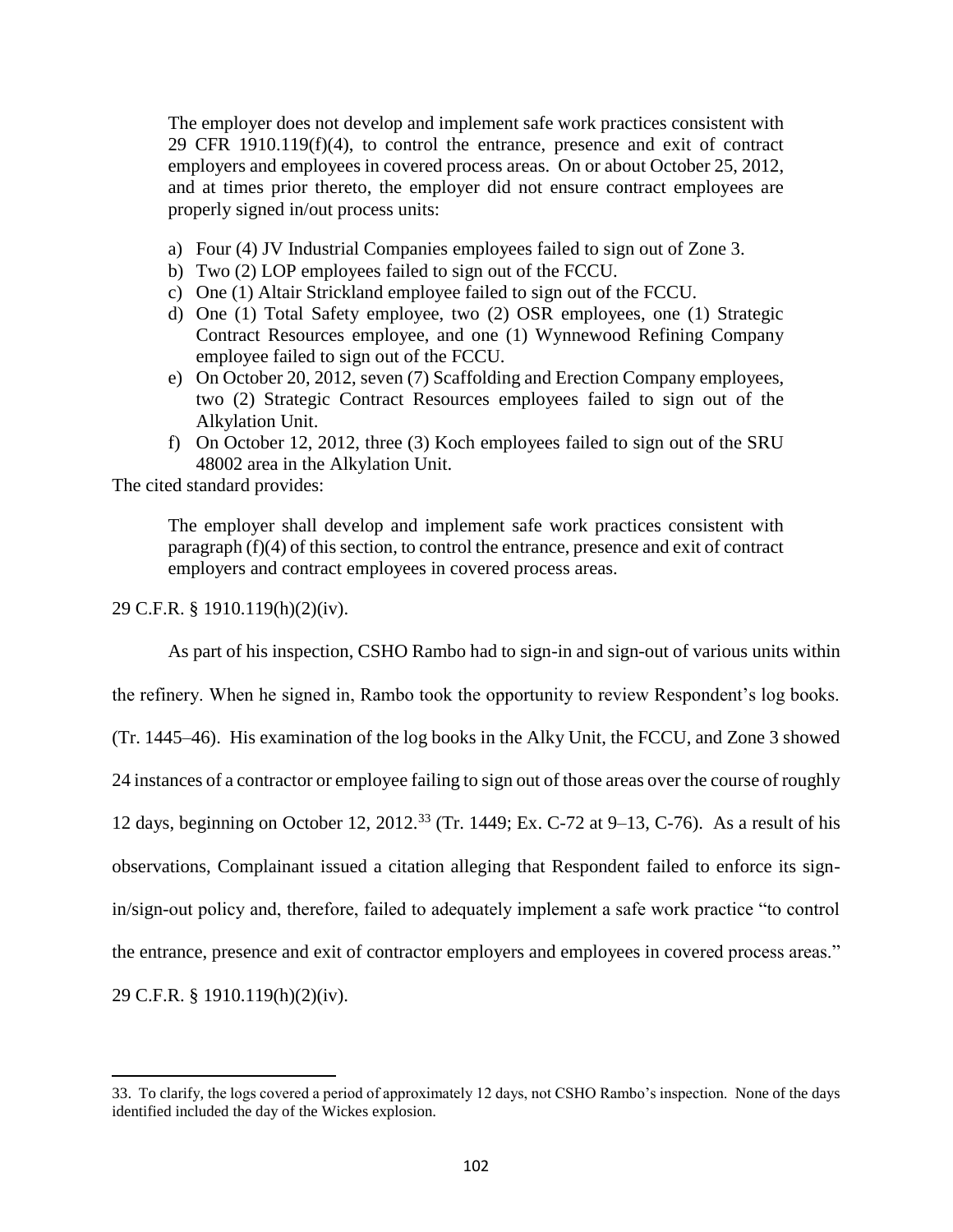Respondent contends that Complainant did not prove that it failed to exercise reasonable diligence to ensure that its contractors complied with applicable safe work practices, such as signing in and out of covered process areas. In support of this proposition, Respondent points to its three-tiered system of signing into and out of process areas, inclusive of its badge process for entering the refinery, its log book for process areas, and its safe work permit process. (Tr. 2102, 2121–23). Respondent also argues that it strictly enforced its sign-in/sign-out policy through auditing work practices of contractors, as well as the sign-in/sign-out sheets for each process area. As such, Respondent argues that it took all reasonable efforts to discover violations and that Complainant failed to prove that it "should have known of even a single instance where a contractor failed to sign in or out." *Resp't Br.* at 78.

The Court agrees with Complainant. It is clear that Respondent had developed and, to a certain extent, implemented a system to control the entry into and exit from covered process areas. The problem, however, was that the system was ineffective. Respondent contends that Complainant failed to prove that it could have known of even a single instance of a contractor failing to sign out; however, it also claims that it implemented a strict auditing policy, which included reviewing sign-in/sign-out sheets on a daily basis. *Resp't Br.* at 77. Based on the log books introduced by Complainant, the Court finds that the auditing policy was not as strict as Respondent would have it believe. One of the logs showed three contractors that failed to sign out of the SRU on October 12, 2012. (Ex. C-76). Other logs show multiple failures to sign out from the FCCU, all occurring on the same day, October 25, 2012. (Ex. C-72 at 9–13). If Respondent was reviewing the logs and contractor practices as it suggests (and, indeed, as it should have been), then it would have been readily aware of its contractors failing to sign out of covered process units. While the Court is mindful of the fact that the large number of contractors at the refinery during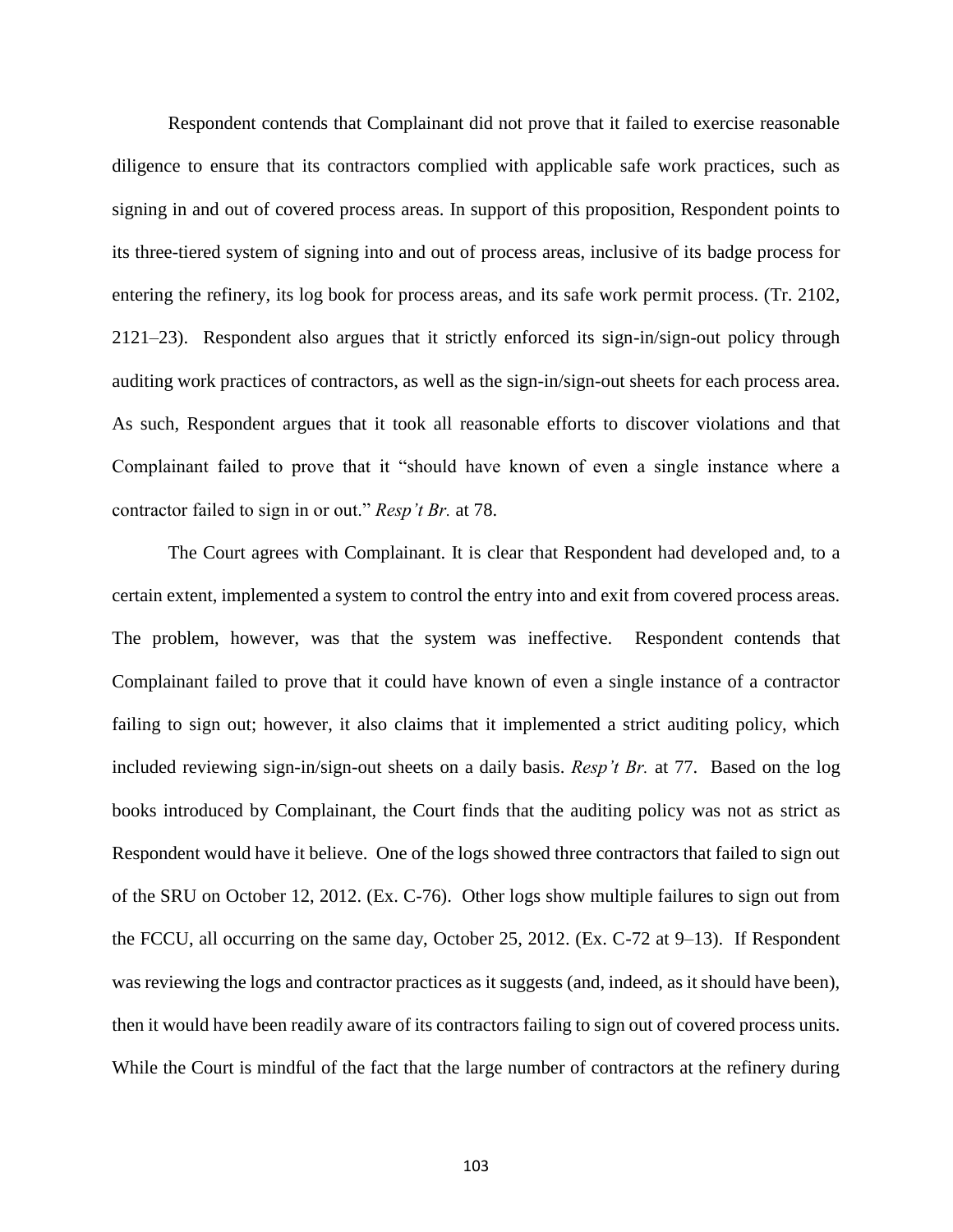the turnaround makes tracking every single one difficult, that only highlights the importance of ensuring that entry into process areas is properly controlled. Thus, the Court finds that Complainant established a violation of the standard and that Respondent, with the exercise of reasonable diligence, could have known of the violation.

The Court also finds that employees were exposed to potential hazards. According to David Johnson, it is important to track the entry into and exit out of process units because "during an emergency, the most important thing is to make sure everybody is safe." (Tr. 2138–39). Rambo testified similarly, stating that in the event of an evacuation, first responders (and Wynnewood employees) could be exposed to fire and chemical leak hazards if they needed to enter a process unit to find a non-present subcontractor employee who simply had not signed out. (Tr. 1449). Respondent contends that the violation should not be categorized as serious because the signin/sign-out sheets would not be used in the event of a catastrophic release; employees are instructed to immediately leave the unit and gather at designated assembly areas. (Tr. 2123–25). Instead, Respondent states that it uses the entry badge data to determine who is on the premises in an emergency. The Court finds the standard Respondent violated addresses more than that. According to the preamble of the PSM standard, "[T]he objectives of these additional provisions were to insure that those persons operating high hazard processes are cognizant of any non-routine work that is occurring and to insure that those in responsible control of the facility are also in control of non-routine work." (Ex. C-2 at 30). The failure to adequately track contractors and employees, doing non-routine work in covered process areas not only impacts potential rescue efforts, but it also impacts active and future work projects. If it is unclear whether certain nonroutine work projects are occurring in process areas, then subsequent entrants into those areas cannot adequately assess the hazards associated with working in, energizing, or de-energizing a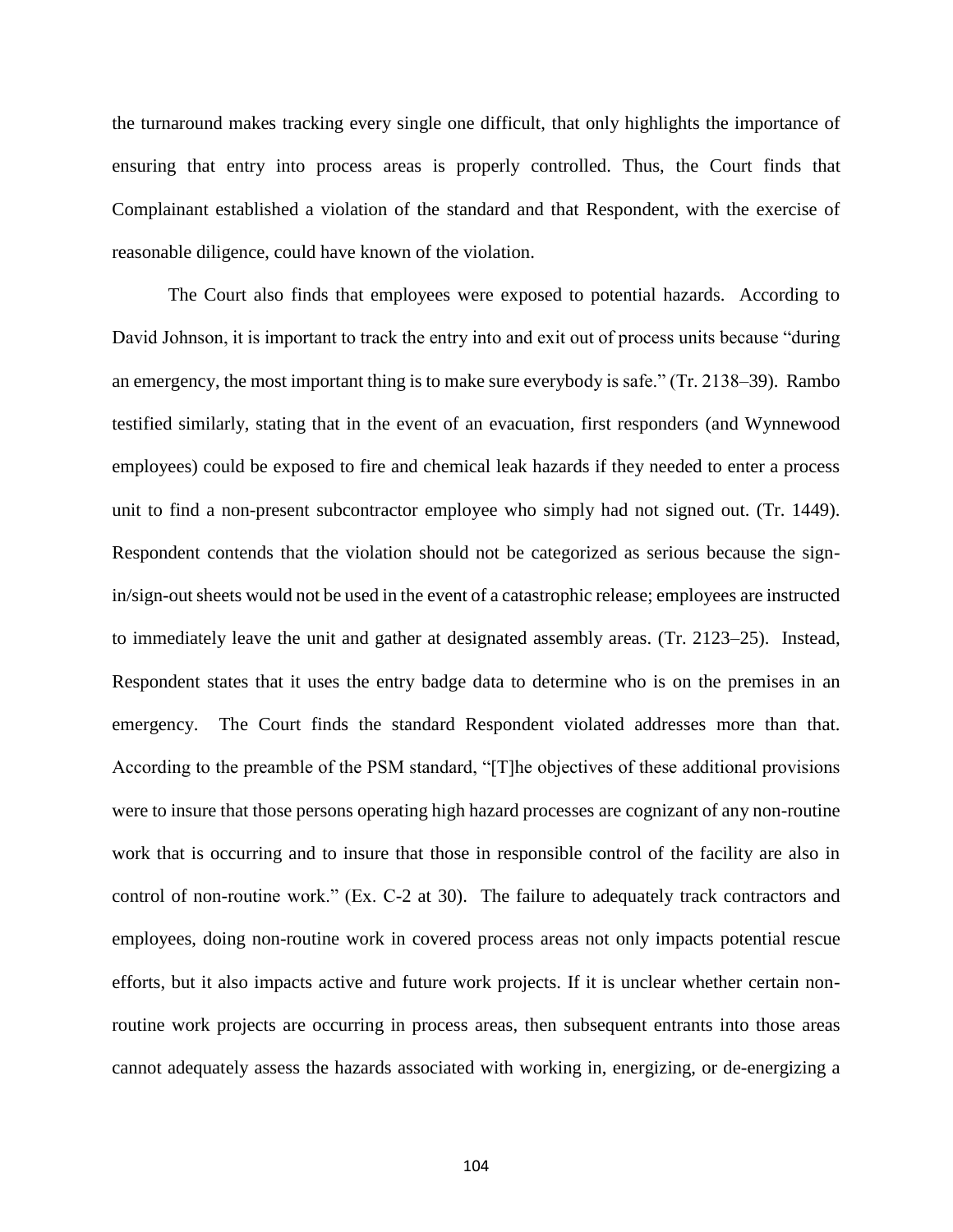particular unit. Without the ability to know with certainty whether individuals are in certain area of the refinery, employees and contractors are subjected to any number of hazards that might be present, including, as is relevant to a refinery, fire and explosion hazards. Thus, the Court finds that the violation was serious.

Based on the foregoing, the Court finds that Respondent violated the standard and that the

violation was serious. Accordingly, Citation 2, Item 1 is AFFIRMED.

# **xi. Citation 3, Item 1**

Complainant alleged another-than-serious violation of the Act in Citation 1, Item 1 as follows:

29 CFR  $1910.22(d)(1)$ : In every building or other structure, or part thereof, used for mercantile, business, industrial, or storage purposes, the loads approved by the building official were not marked on plates of approved design securely affixed by the owner of the building, or his duly authorized agent, in a conspicuous place in each space to which they are related:

In every building or other structure, or part thereof, used for mercantile, business, industrial, or storage purposes, the employer does not ensure the second level storage area is designed, constructed, and maintained to support its maximum intended load. This violation was observed on or about October 29, 2012, in the warehouse the employer did not ensure the second level storage area was designed, constructed, and maintained to support its maximum intended load.

The cited standard provides:

In every building or other structure, or part thereof, used for mercantile, business, industrial, or storage purposes, the loads approved by the building official shall be marked on plates of approved design which shall be supplied and securely affixed by the owner of the building, or his duly authorized agent, in a conspicuous place in each space to which they relate. Such plates shall not be removed or defaced but, if lost, removed, or defaced, shall be replaced by the owner or his agent.

29 C.F.R. § 1910.22(d)(1).

CSHO Rambo observed a second-level storage area that did not have a posted load rating.

(Tr. 1422). This area was used for storing gaskets, electrical parts, and shafts, some of which can

weigh up to 150 pounds. (Tr. 1346; Ex. C-72 at 41–42). According to Rambo, McCaulla told him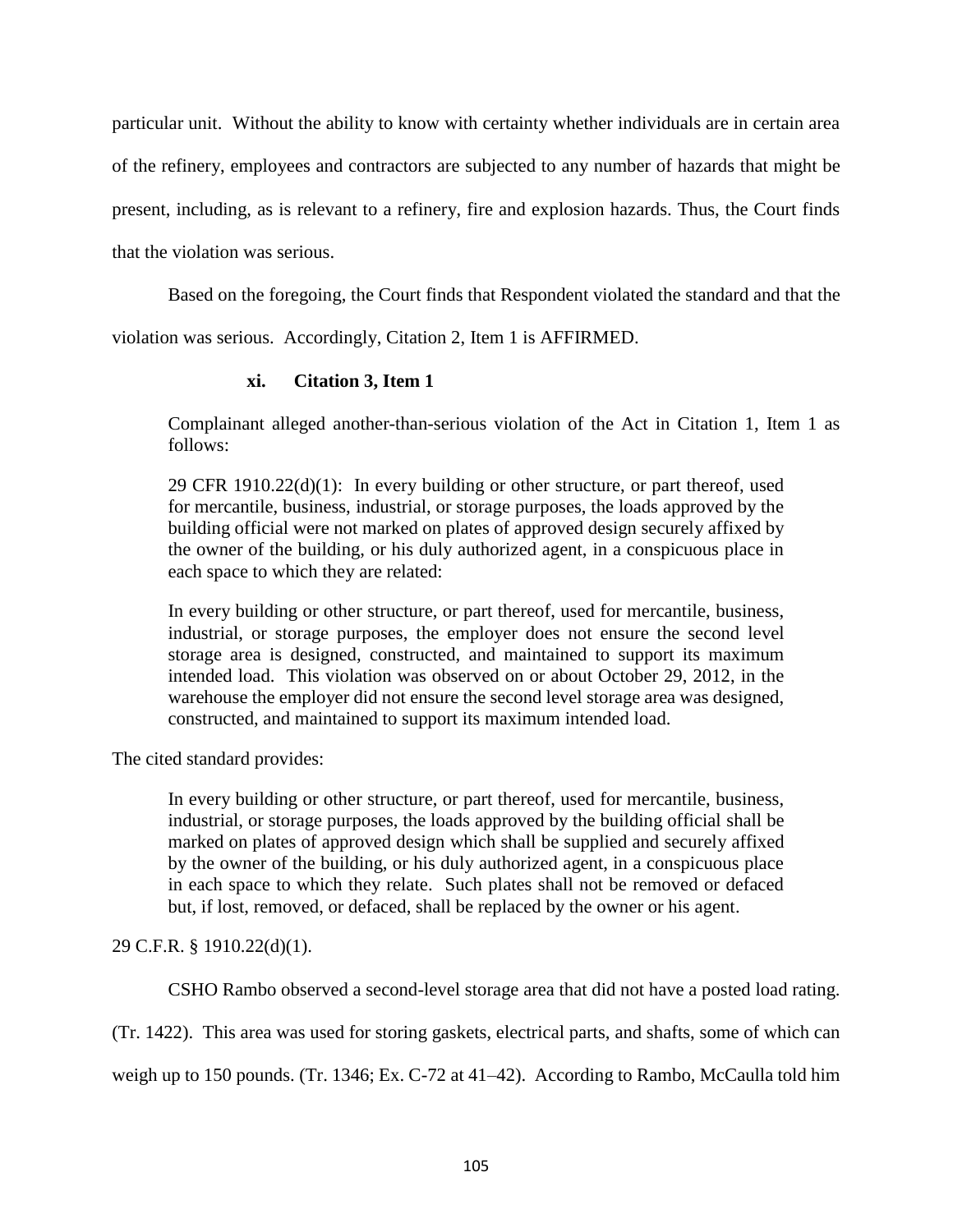that the second-level storage area had never been load-rated, which was echoed by Armstrong, who testified that he had never seen a load rating for that area. (Tr. 1348).

The Court finds that Complainant established a violation of the standard. The evidence clearly shows that the second-level storage area did not have a load rating to indicate that it was capable of supporting the load of the stored materials. Respondent was clearly aware of this failure, as indicated by McCaulla's statements to Rambo and confirmed by Armstrong's testimony that the storage area had never been rated. The Court also finds that employees, including Armstrong, were exposed to the hazard of falling materials and a potentially the collapse of the storage area without knowing the load capacity, Respondent could possibly overload the elevated storage area. Accordingly, Citation 3, Item 1 is AFFIRMED as an other-than-serious violation of the Act.

## **V. Penalties**

In calculating appropriate penalties for affirmed violations, Section 17(j) of the Act requires the Commission give due consideration to four criteria: (1) the size of the employer's business, (2) the gravity of the violation, (3) the good faith of the employer, and (4) the employer's prior history of violations. Gravity is the primary consideration and is determined by the number of employees exposed, the duration of the exposure, the precautions taken against injury, and the likelihood of an actual injury. *J.A. Jones Construction Co.*, 15 BNA OSHC 2201 (No. 87-2059, 1993). It is well established that the Commission and its judges conduct *de novo* penalty determinations and have full discretion to assess penalties based on the facts of each case and the applicable statutory criteria. *Valdak Corp*., 17 BNA OSHC 1135 (No. 93-0239, 1995); *Allied Structural Steel*, 2 BNA OSHC 1457 (No. 1681, 1975).

### **A. Docket No. 13-0791 – Inspection No. 663538**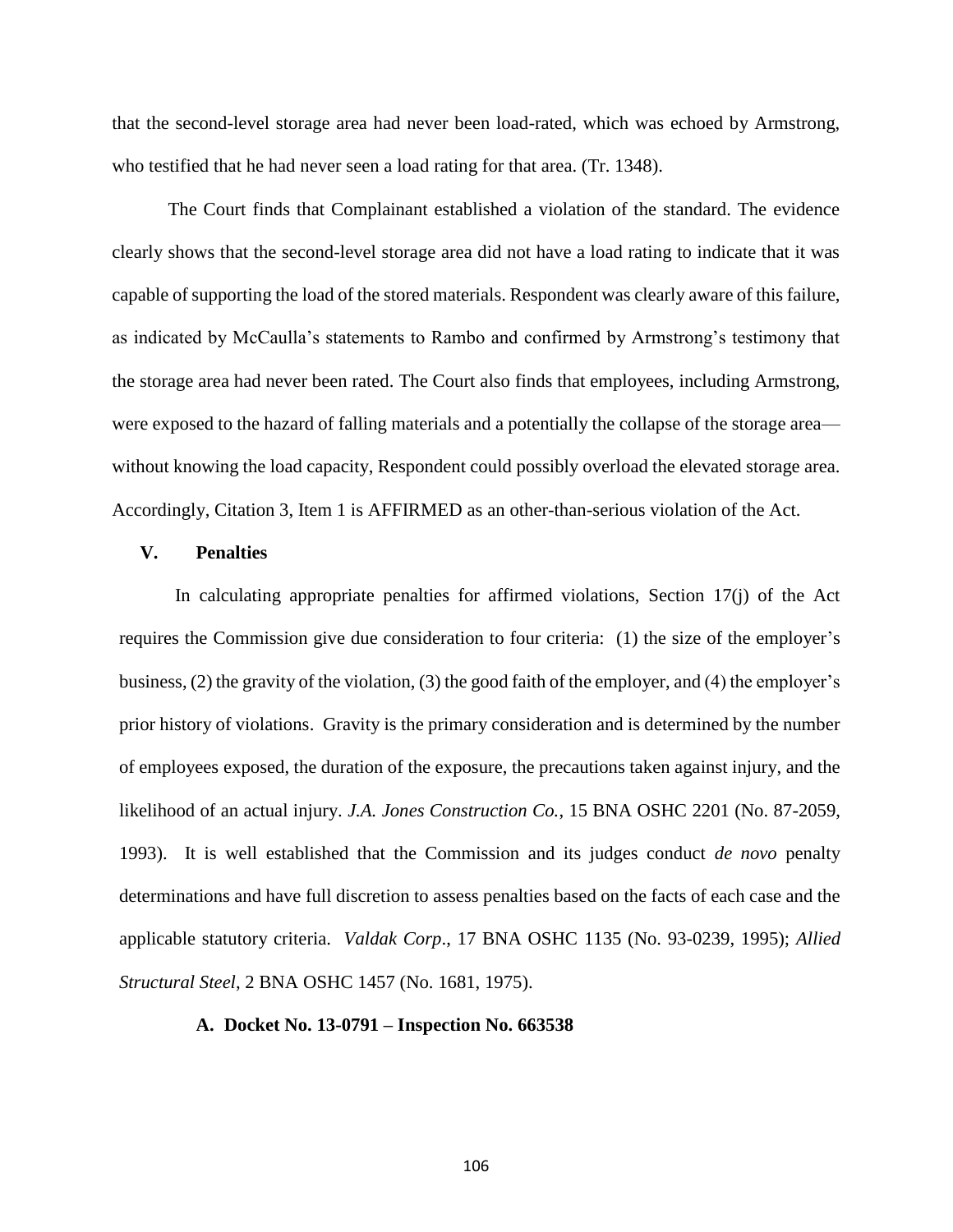The citation items resulting from this inspection, although they allege violations of different standards, all involve the same basic hazard in the same area of the refinery: catastrophic releases of highly hazardous chemicals in the start-up and operation of the Wickes boiler. Unfortunately, the facts of this case also illustrate the potential gravity of those violations. Two of Respondent's employees died, and many more were exposed to serious injury, as a result of the explosion that occurred on September 28, 2012. Further, due to the lack of adequate training, procedures, and hazard analysis, Respondent's employees were exposed to those same hazards each time they lit the Wickes. Respondent was aware of previous hard-starts (a colloquial term for "mini-explosion") and failed to adequately address the conditions and procedures that contributed to them. Although the Court determined that a repeat characterization was not appropriate under the facts of this case, the Court finds that Respondent's knowledge of previous hard-starts, its subsequent failure to address the hazards associated with the process, and the potential for serious injury or death provides a sound basis for the highest penalty available for serious violations. Thus, the Court will assess a \$7,000.00 penalty for each of the following violations: Citation 1, Item 1; Citation 1, Items 2(a), (b), and (c); Citation 1, Items 3(a) and (b); Citation 1, Item 4 [allegation b]; Citation 1, Items 5(a) and (b); Citation 1, Items 6(a) and (b); Citation 2, Item 2; Citation 2, Item 3; Citation 2, Item 4; and Citation 2, Item 5 [allegation b].

### **B. Docket No. 13-0644 – Inspection No. 778042**

The citations contained within this docket are sufficiently unique in terms of the violation and potential hazard to warrant more individualized discussion. Inasmuch as the citation items are similar, the Court shall consolidate its discussion of those items.

With respect to Citation 1, Item 2, the Court finds that the uncapped cylinders have the potential to become dangerous projectiles that could cause serious injury to the numerous people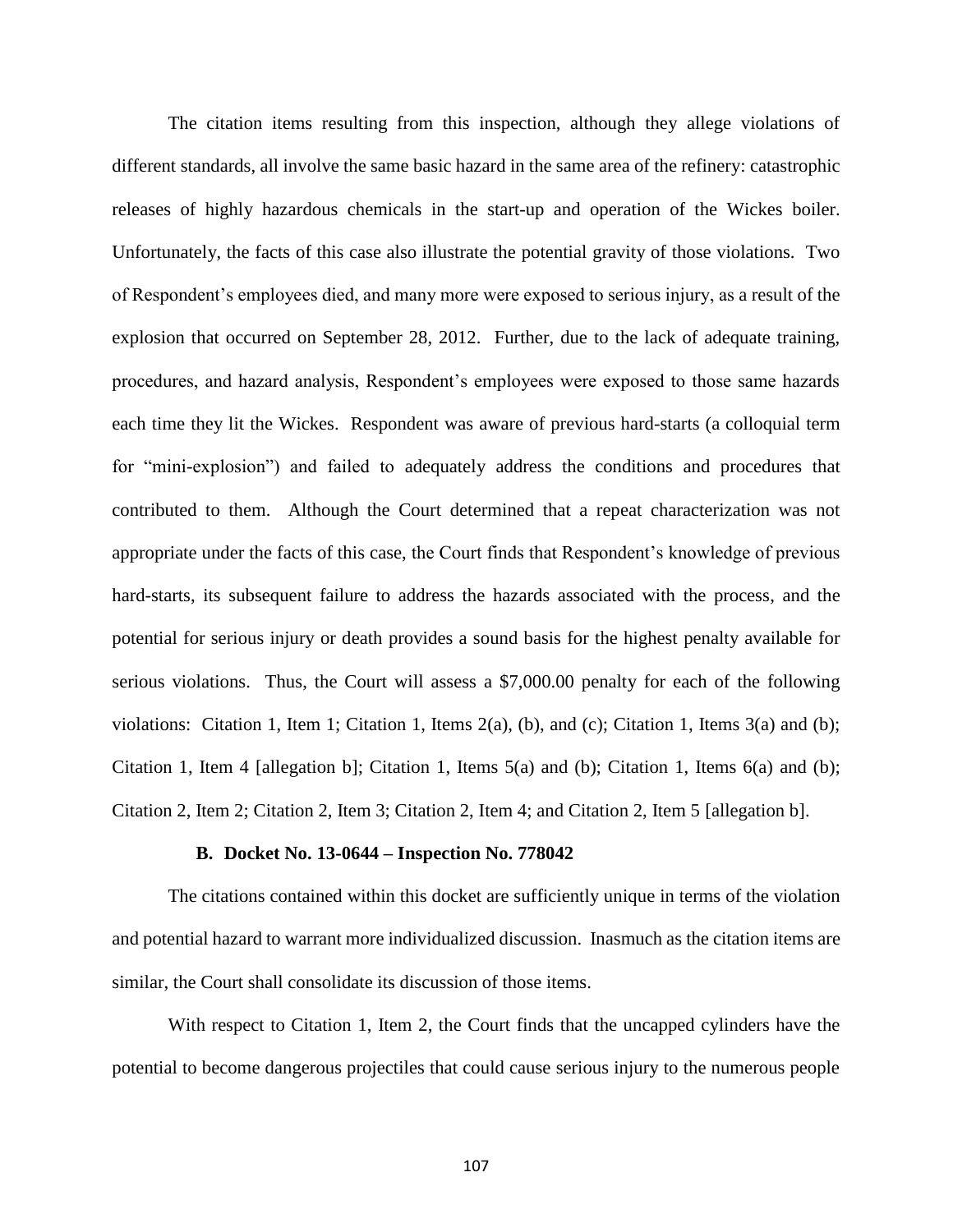that occupied or otherwise used the warehouse during the turnaround. That said, it appears the cylinders were secured, which reduced the likelihood that an accident would occur. In light of these facts, the Court finds that a penalty of \$3,300.00, as proposed by Complainant, is appropriate.

With respect to Citation 1, Item 4, it appears that blocked fire extinguishers in the warehouse were an ongoing and pervasive problem. CSHO Rambo identified four different extinguishers in the warehouse that were blocked, not properly mounted, or both. The Court finds that nearly all of the occupants of the warehouse were exposed to a fire hazard, because Respondent expected its employees to attempt to put out small fires with the provided fire extinguishers. However, considering that Complainant did not identify any imminent fire dangers in the warehouse, the Court finds that the likelihood of injury is low. Accordingly, the Court finds that a penalty of \$3,300.00, as proposed by Complainant, is appropriate.

With respect to Citation 1, Item 5 and Citation 1, Items 6(a), (b), and (c), the Court finds that the hazards associated with each and the gravity of the violations are fairly similar. Each of these items deals with point of operation hazards, and the equipment at issue was used by numerous employees and contractors throughout the turnaround. Both the saw and the grinder were improperly guarded and exposed operators to potential lacerations, amputations, and, in the case of the grinder, struck-by injuries due to the worn-down grinding wheel. Given the potential for serious injury, and in consideration of the number of people that used the saw and grinder, the Court finds that a penalty of \$5,500.00 is appropriate for Citation 1, Item 5, and a grouped penalty of \$5,500.00 is appropriate for Citation 1, Items 6(a), (b), and (c).

With respect to Citation 1, Item 7, the Court finds that the violation was of low gravity. While the electric panel was blocked to some extent, it was not completely inaccessible. To be sure, when it comes to possible electric shock or electrocution, time is of the essence when it comes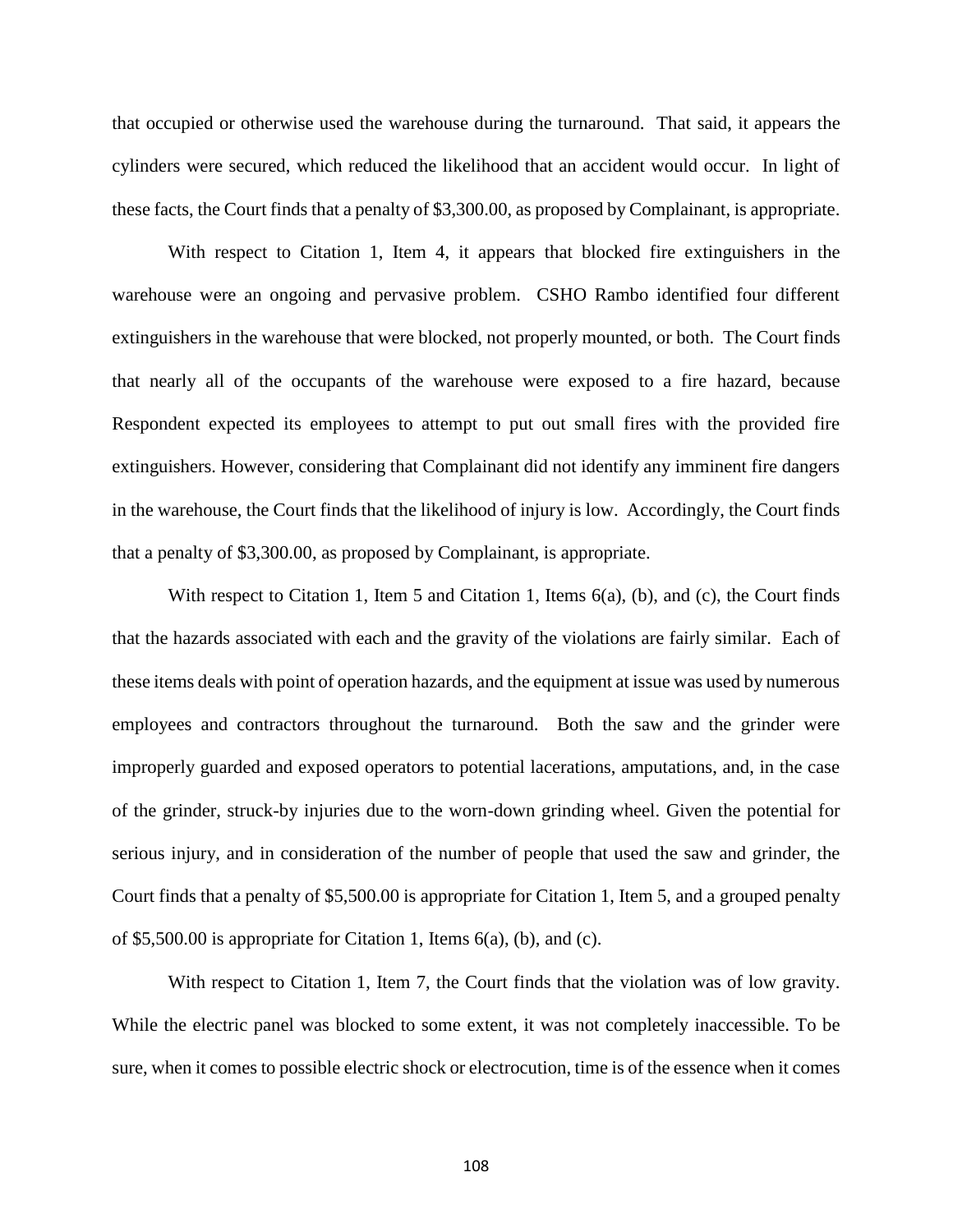to shutting down circuits; however, considering that the panel was still relatively accessible, the Court finds that the violation's connection to potential injury was fairly attenuated. Accordingly, the Court finds that a penalty of \$3,000.00 is appropriate.

With respect to Citation 1, Item 8, the Court finds that employees were exposed to potential electric shock, burns, or even electrocution as a result of the open knockout on the side of the electrical panel. The panel itself was in a well-traveled area, and the knockout was not properly protected. However, even though it was in a well-traveled area, the Court finds it would be unlikely that an employee would get close enough to the condition to actually cause injury. Accordingly, the Court finds that a penalty of \$1,000.00 is appropriate.

With respect to Citation 1, Item 9, Respondent's employees were exposed to potential burns, shock, and electrocution due to the use of extension cords as a primary power source. There was no indication that the hanging cords were damaged in any way; however, given the fact that the cords were draped over metal beams and cables and Respondent's propensity to use those cords both as power source and as hanging storage, the Court finds that the potential for serious injury was increased. Accordingly, the Court finds that a penalty of \$4,400.00 is appropriate.

With respect to Citation 2, Item 1, the Court finds that a lower penalty is appropriate. When viewed in a vacuum, twenty-four instances of contractors and employees failing to sign out of a process area seems excessive. However, more than 1500 contractors were present at the refinery each shift. While the Court agrees with Complainant that such an influx of people on the premises heightens Respondent's responsibility to properly track employees and contractors that are potentially exposed to PSM-related hazards, the Court is also mindful of the challenges associated with such a large, sudden, workforce increase. In light of that fact, and in consideration of the fact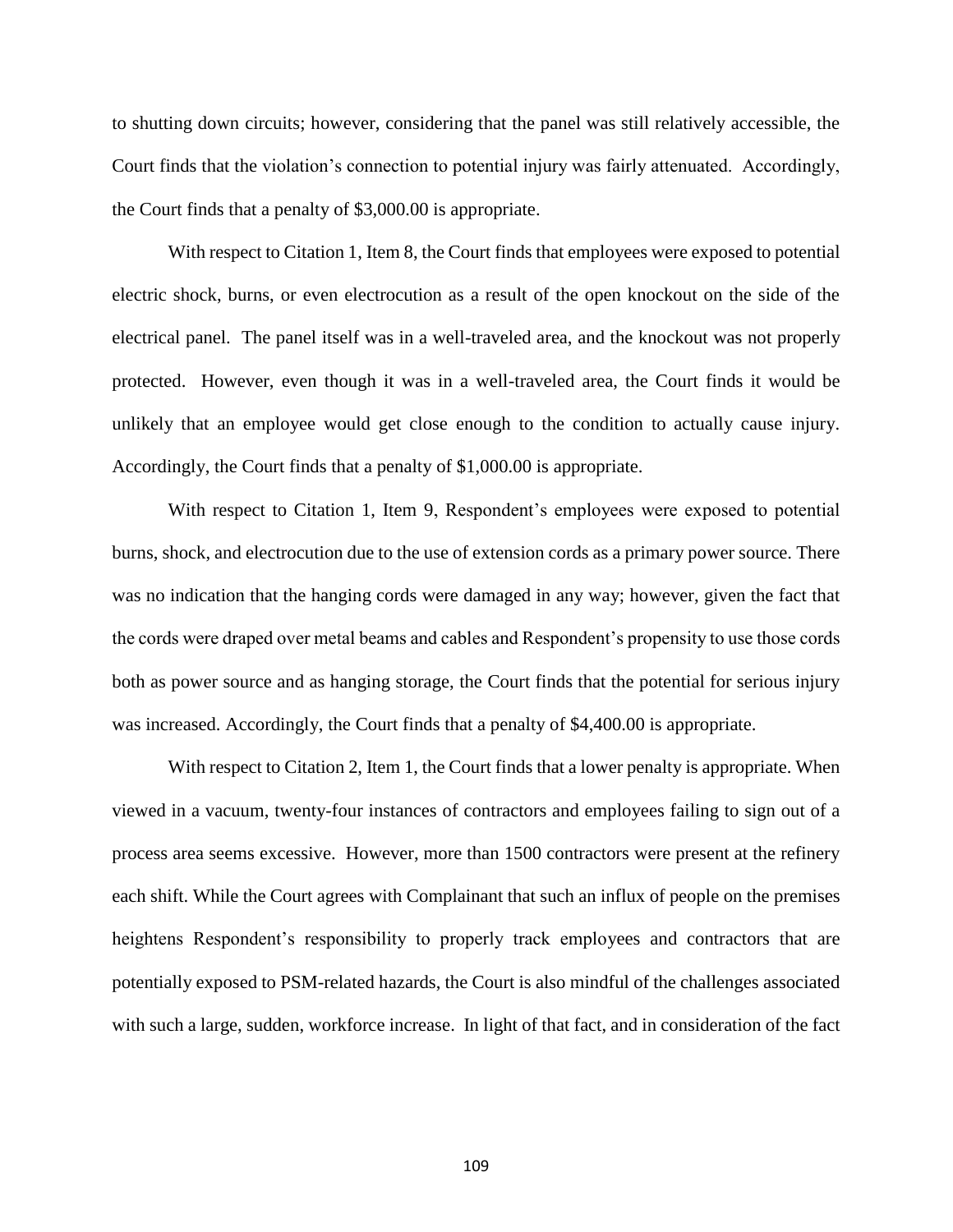that Respondent had a badge-entry system that allowed them to track all entrants onto the property generally, the Court finds that a penalty of \$2,000.00 is appropriate.

Finally, with respect to Citation 3, Item 1, the Court finds that Respondent's employees were exposed to a hazard due to Respondent's failure to calculate and post the load rating for the second-level storage area. Without knowing the load capacity, Respondent's employees could have been exposed to a collapse of the structure due to overloading. However, in light of the fact that Complainant characterized this citation item as other-than-serious, the Court finds that its proposed penalty of \$1,000.00 is appropriate.

## **VI. Order**

Based upon the foregoing Findings of Fact and Conclusions of Law, it is ORDERED that:

### **A. Docket No. 13-0791 – Inspection No. 663538**

- 1. Citation 1, Item 1 is AFFIRMED, and a penalty of \$7,000.00 is ASSESSED.
- 2. Citation 1, Items 2(a), (b), and (c) are AFFIRMED, and a grouped penalty of \$7,000.00 is ASSESSED.
- 3. Citation 1, Items 3(a) and (b) are AFFIRMED, and a penalty of \$7,000.00 is ASSESSED.
- 4. Citation 1, Item 4 [allegation (b)] is AFFIRMED, and a penalty of \$7,000.00 is ASSESSED.
- 5. Citation 1, Items 5(a) and (b) are AFFIRMED, and a penalty of \$7,000 is ASSESSED.
- 6. Citation 1, Items 6(a) and (b) are AFFIRMED, and a penalty of \$7,000 is ASSESSED.
- 7. Citation 2, Item 1 is VACATED.
- 8. Citation 2, Item 2 is AMENDED to a serious violation, AFFIRMED as amended, and a penalty of \$7,000.00 is ASSESSED.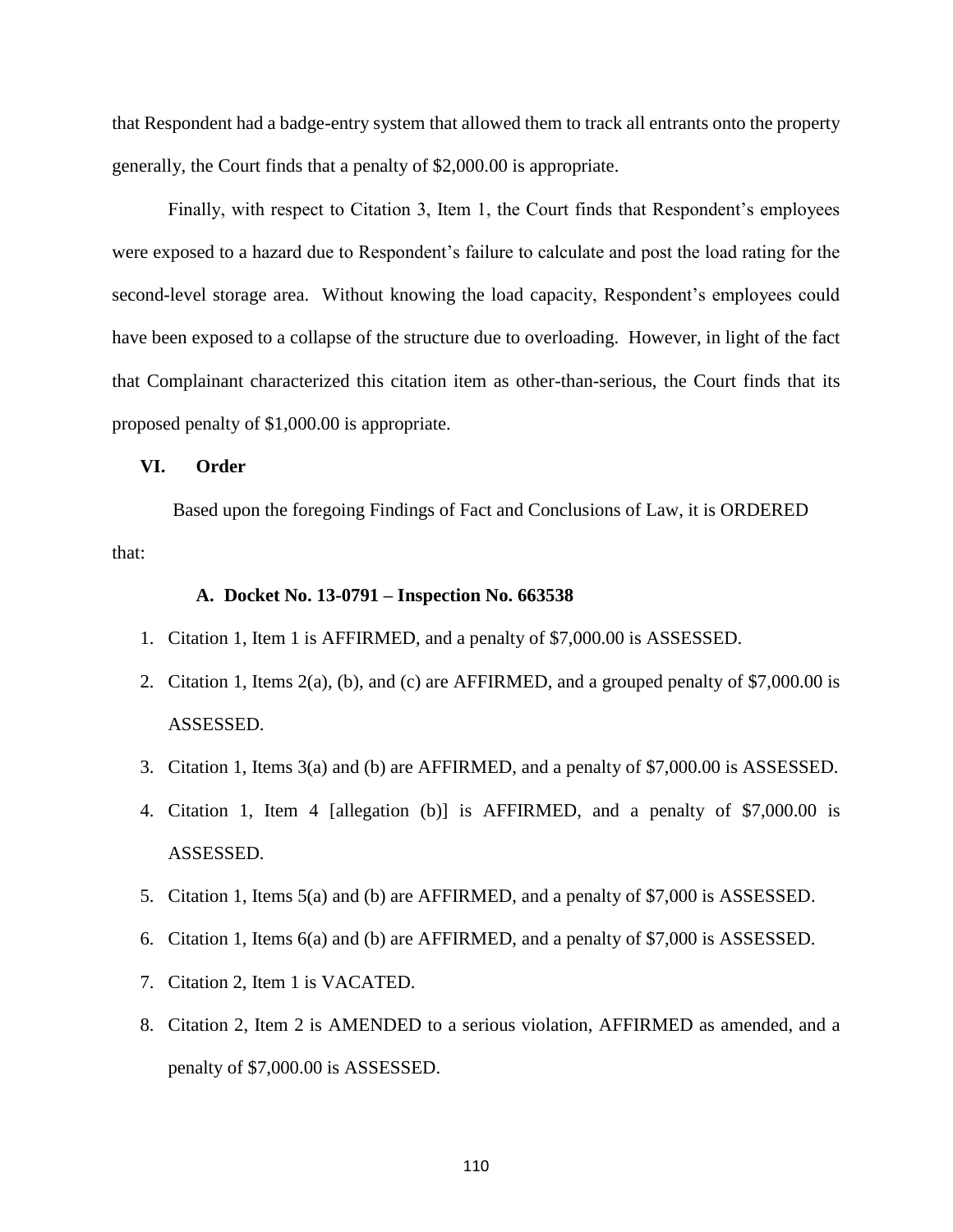- 9. Citation 2, Item 3 is AMENDED to a serious violation, AFFIRMED as amended, and a penalty of \$7,000.00 is ASSESSED.
- 10. Citation 2, Item 4 is AMENDED to a serious violation, AFFIRMED as amended, and a penalty of \$7,000.00 is ASSESSED.
- 11. Citation 2, Item 5 [allegation (b)] is AMENDED to a serious violation, AFFIRMED as amended, and a penalty of \$7,000.00 is ASSESSED.
- 12. Citation 3, Item 1 is VACATED.

## **B. Docket No. 13-0644 – Inspection No. 778042**

- 1. Citation 1, Item 1 is VACATED.
- 2. Citation 1, Item 2 is AFFIRMED, and a penalty of \$3,300.00 is ASSESSED.
- 3. Citation 1, Item 3 is VACATED.
- 4. Citation 1, Item 4 is AFFIRMED, and a penalty of \$3,300.00 is ASSESSED.
- 5. Citation 1, Item 5 is AFFIRMED, and a penalty of \$5,500.00 is ASSESSED.
- 6. Citation 1, Items 6(a), (b), and (c) are AFFIRMED, and a grouped penalty of \$5,500.00 is ASSESSED.
- 7. Citation 1, Item 7 is AFFIRMED, and a penalty of \$3,000.00 is ASSESSED.
- 8. Citation 1, Item 8 is AFFIRMED, and a penalty of \$1,000.00 is ASSESSED.
- 9. Citation 1, Item 9 is AFFIRMED, and a penalty of \$4,400.00 is ASSESSED.
- 10. Citation 2, Item 1 is AMENDED to a serious violation, AFFIRMED as amended, and a penalty of \$2,000.00 is ASSESSED.
- 11. Citation 3, Item 1 is AFFIRMED, and a penalty of \$1,000 is ASSESSED.

/s/*Brian A. Duncan* 

Date: February 5, 2016**Judge Brian A. Duncan**